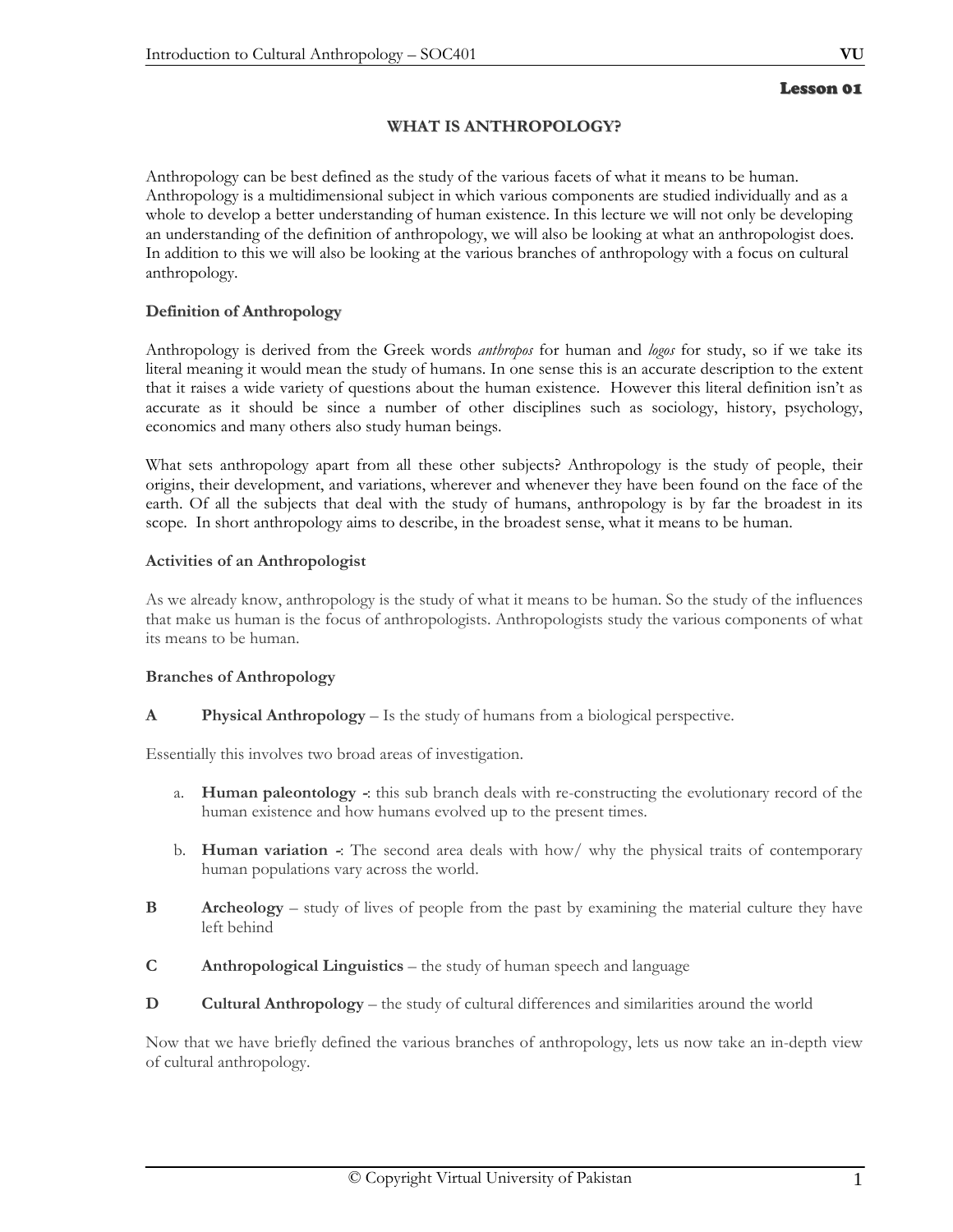# **Cultural Anthropology**:

As we have discerned above, cultural anthropology concerns itself with the study of cultural differences as well as the similarities around the world.

On a deeper level the branch of anthropology that deals with the study of specific contemporary cultures *(ethnography*) and the more general underlying patterns of human culture derived through cultural comparisons *(ethnology*) is called cultural anthropology.

Before cultural anthropologists can examine cultural differences and similarities throughout the world they must first describe the features of specific cultures in as much detail as possible. These detailed descriptions (*ethnographies*) are the result of extensive field studies in which the anthropologists observes, talks to and lives with the people under study. On the other hand ethnology is the comparative study of contemporary cultures, wherever they are found. The primary objective of ethnology is to uncover general cultural principals/rules that govern human behavior.

#### **Areas of Specialization in Cultural Anthropology**

- I **Urban Anthropology**  studies impact of urbanization on rural societies and the dynamics of life within cities
- II **Medical Anthropology** studies biological and socio-cultural factors that effect health or prevalence of illness or disease in human societies
- III **Educational Anthropology** studies processes of learning of both formal education institutions and informal systems which can use story telling or experiential learning
- IV **Economic Anthropology** studies how goods and services are produced, distributed and consumed within different cultural contexts
- V **Psychological Anthropology** studies relationship between cultures and the psychological makeup of individuals belonging to them

# **Holistic and Integrative Approach**

Cultural anthropologists consider influences of nature and nurture, across all locations and across different periods of time.

When various specialties of the discipline are viewed together, they provide a comprehensive view of the human condition

# **Common Responses to Cultural Difference**:

- **A** Ethnocentrism a belief that one's own culture is not only the most desirable but also superior to that of others.
- **B Cultural relativism** looks at the inherent logic behind different cultures and practices in the attempt to understand them

# **Relevance of Cultural Anthropology**

Cultural anthropology enhances understanding of differences and prevents oversimplified generalizations. It increases self-knowledge about our own thinking, values and behavior and helps develop cognitive complexity through integration (interconnectedness) and differentiation (different aspects of a singular

entity). Cultural anthropology is also useful in facilitating meaningful interaction with other cultures and sub-cultures.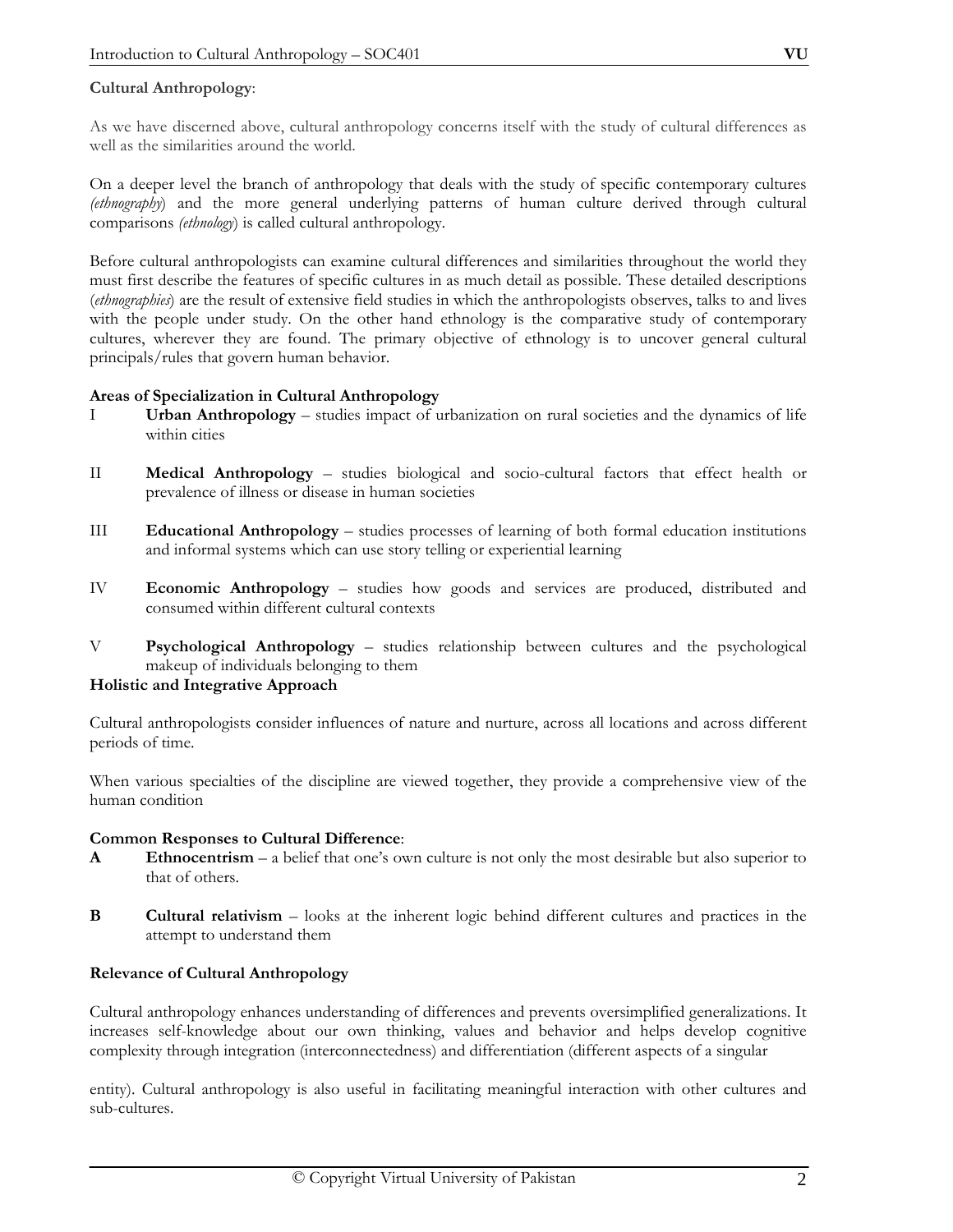#### **Useful Terms**

#### **Components:** parts

**Paleontology:** specialized branch of physical anthropology that analyses the emergence and subsequent evolution of human physiology

**Variation:** degree of difference

**Archeology:** sub field of anthropology that focuses on the study of pre-historic and historic cultures through the excavation of material remains.

**Contemporary:** current

**Urban:** city based

**Ethnocentrism:** the practice of viewing the customs of other societies in terms of one's own.

#### **Suggested Readings**

Students are advised to read the following chapters to develop a better understanding of the various principals highlighted in this hand-out:

Chapter 1 in *'Cultural Anthropology: An Applied Perspective' by Ferrarro and/or Chapter 13 in 'Anthropology' by Ember and Pergrine* 

#### **Internet Resources**

In addition to reading from the textbook, please visit the following web-pages for this lecture, which provide useful and interesting information:

How do Anthropologists Work? http://www.thecanadianencyclopedia.com/index.cfm?PgNm=TCE&Params=J1SEC782998

Braches of Anthropology http://www.thecanadianencyclopedia.com/index.cfm?PgNm=TCE&Params=J1SEC782999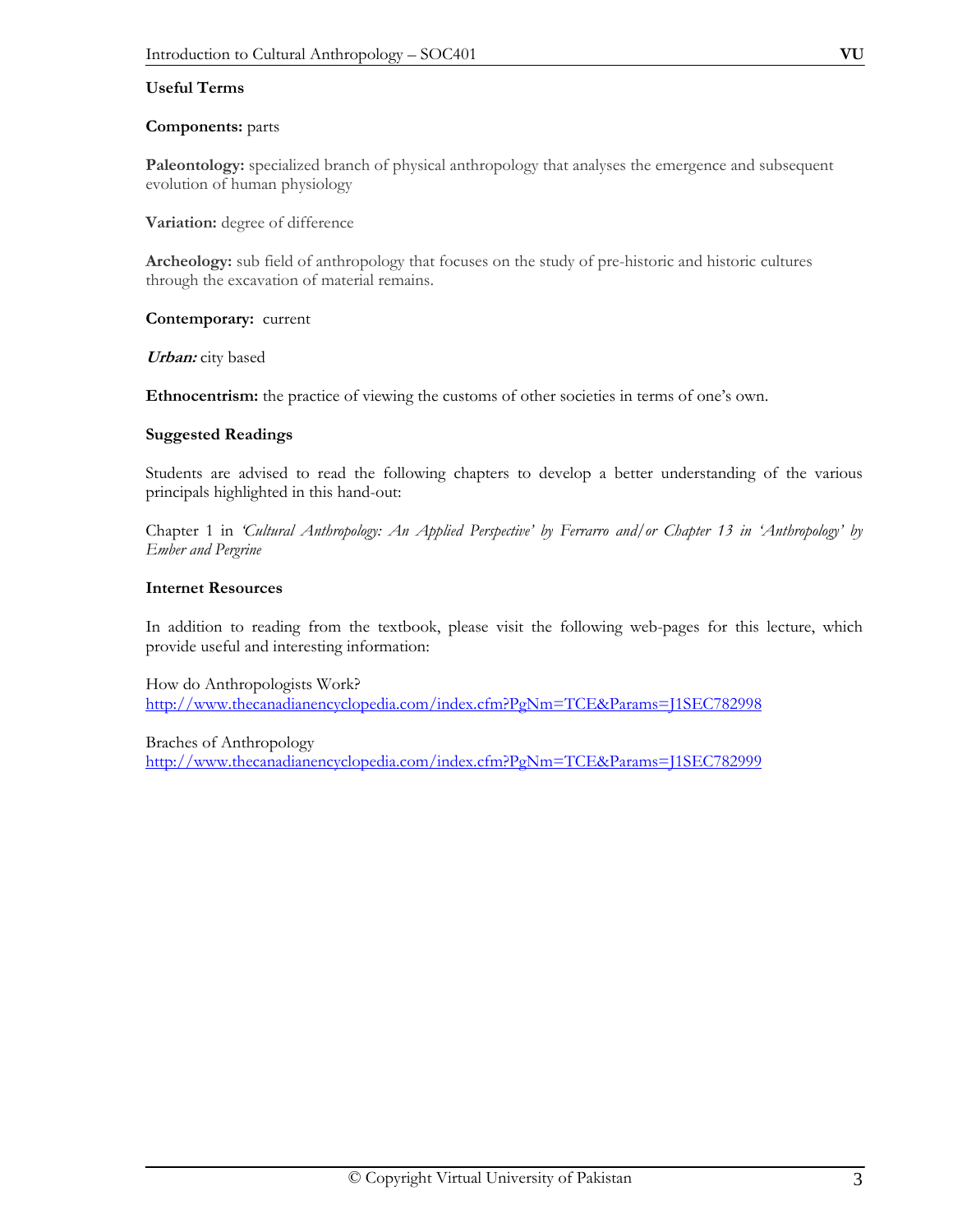#### Lesson 02

# **THE CONCEPT OF CULTURE AND THE APPLICATION OF CULTURAL ANTHROPOLOGY**

#### **Examining Culture**

We began this course by defining anthropology and its various branches. We also looked at the chief duties of an anthropologist. In this session we will be taking a more detailed look at cultural anthropology and its application. We will also be dissecting the phenomena of culture and looking at the special functions of applied anthropology. Last but not least, as we all know all human occupations have their own set on ethical implications, in this lecture we will be analyzing what an anthropologist owes to their profession and to society at large.

Before we take a more in-depth look into cultural anthropology, we must take a moment to first define what exactly is meant by culture. In a non-scientific way culture refers to such personal refinements as classical music, the fine arts, cuisine, and philosophy. So an example of this theory, a person is considered more cultured if he listens to Bach rather than Ricky Martin or to make this example more nationalistic, a person is said to be cultured if he listens to Nusrat Fateh Ali rather than Abrar-ul-Haq. However anthropologists use this term in a much broader term than the average man. Anthropologists don't differentiate between the cultured people and un-cultured people. All people have culture according to the anthropological definition.

We will define culture as every thing people have, think, and do as members of a society. This definition can be most useful since the three verbs correspond to the three major components of culture. That is, everything people have refers to material possessions, everything people think refers to the things they carry around in their heads, such as ideas, values, and attitudes; and everything people do refers too behavior patterns. Thus, all cultures compromise material objects, ideas, values, and attitudes; and patterned ways of behaving.

Just to give you better understanding of culture, let us look at some of its main attributes:

- Culture includes everything that people have, think and do as members of a society.
- All people have a culture
- Culture comprises material objects; ideas, values and attitudes; and patterned ways of behaving
- Culture is a shared phenomenon

For a thing, behavior or idea to be classified as being cultural, its must have a meaning shared by most people in a society. Because people share a common culture, they are able to predict, with-in limits, how others will think and behave. Cultural influences are reinterpreted and thus do not yield uniform effects.

# **Culture is learned**

One very important factor to remember about culture is that it's learned. If we stop to think about it a loot of what we do during our waking hours is learned. Brushing our teeth, eating three times a day, attending school, tying our show laces, these are all actions that we had to learn and yet they are an integral part of our culture.

While humans do have instincts, culture is not transmitted genetically. The process of learning culture is called enculturation, which is similar in process but differs in terms of content. Culture is necessary for our survival and effects how we think and act. People from the same culture can predict how others will react due to cultural conditioning.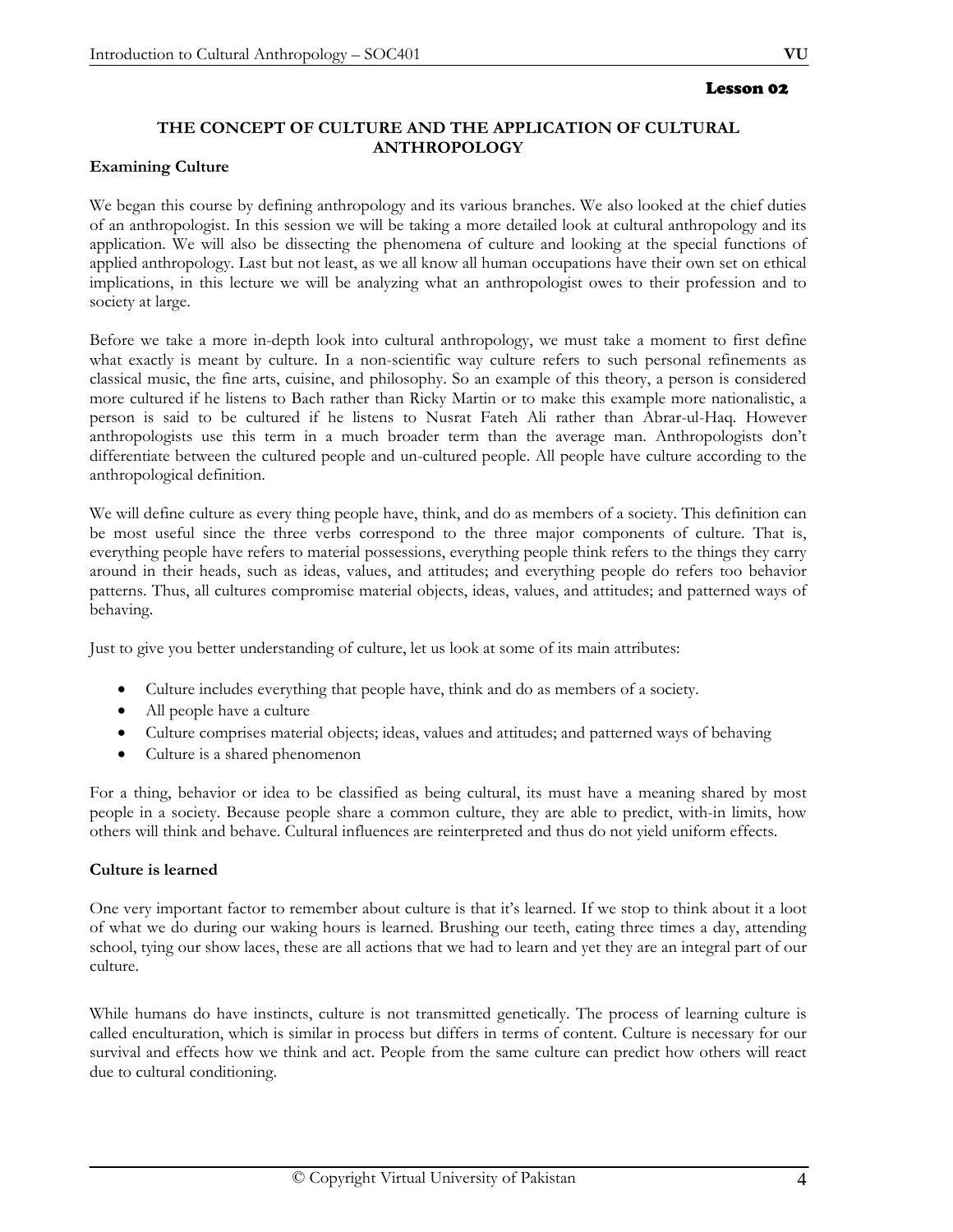#### **Cultural Universals**

Cultural universals include economic systems; systems of marriage and family; education systems; social control systems; and systems of communication. Some cultural systems are seemingly invisible, such as insurance in the form of family based social safety nets (many people in the developing world do not have insurance, instead they rely on their families for support. While it seems that these people have no one to help them in times of need, they in fact do have social safety nets in the form of family support). The versatility of cultural systems illustrates how flexible and adaptable humans are.

#### **Adaptive and Maladaptive Features of Culture**

Human beings rely more on cultural than biological adaptation to adjust to different types of environments including deserts and very cold areas. The clothing habits of Eskimos in the North Pole, allows them to live in a place which is naturally very inhospitable. Biologically, they are the same as us, but they have learned to wear more appropriate clothing with lots of fur to keep the cold out. These items of clothing have become a cultural trade-mark with them. Whenever we think of Eskimos, we think of them laden with furs. Humans can now even live in outer space or under water for limited periods of time.

Maladaptive or dysfunctional aspects of culture such as pollution can threaten or damage human environments. The consumption of leaded petrol is bad for the environment, yet given our reliance on automobiles, it is difficult to do without them. So what started of as an adaptive aspect allowing us to travel great distances has no become a maladaptive aspect of culture, due to the sheer number of cars to be found around the world.

#### **Integrative Aspects of Culture**

Cultures are logical and coherent systems shaped by particular contexts. Various parts of culture are interconnected. Yet culture is more than a sum of its parts.

# **Culture and the Individual**

Although culture influences on the thoughts, actions and behavior of individuals, it does not determine them exclusively. There is a diverse range of individuality to be found within one culture. Most cultures are also comprised of subcultures, for example, artists in most societies have a slightly different way of dressing, talking and thinking that mainstream people in their communities.

#### **Applied versus Pure Anthropology**

**Pure anthropology** is concerned refining methods and theories to obtain increasingly accurate and valid anthropological data. On the other hand, applied anthropologists' aims to understand and recommend changes in human behavior to alleviate contemporary problems.

# **Problem-Oriented Research**

Anthropologists can apply anthropological data, concepts and strategies to the solution of socio-economic, political problems facing different cultures.

Anthropologists can focus on development, research or advocacy, to help improve the human condition

#### **Specialized Functions for Applied Anthropologists**

- **a Policy Researcher**: provides cultural data to policy makers to facilitate informed decisions
- **b** Evaluator: use research skills to determine how well a policy or program has succeeded in its objectives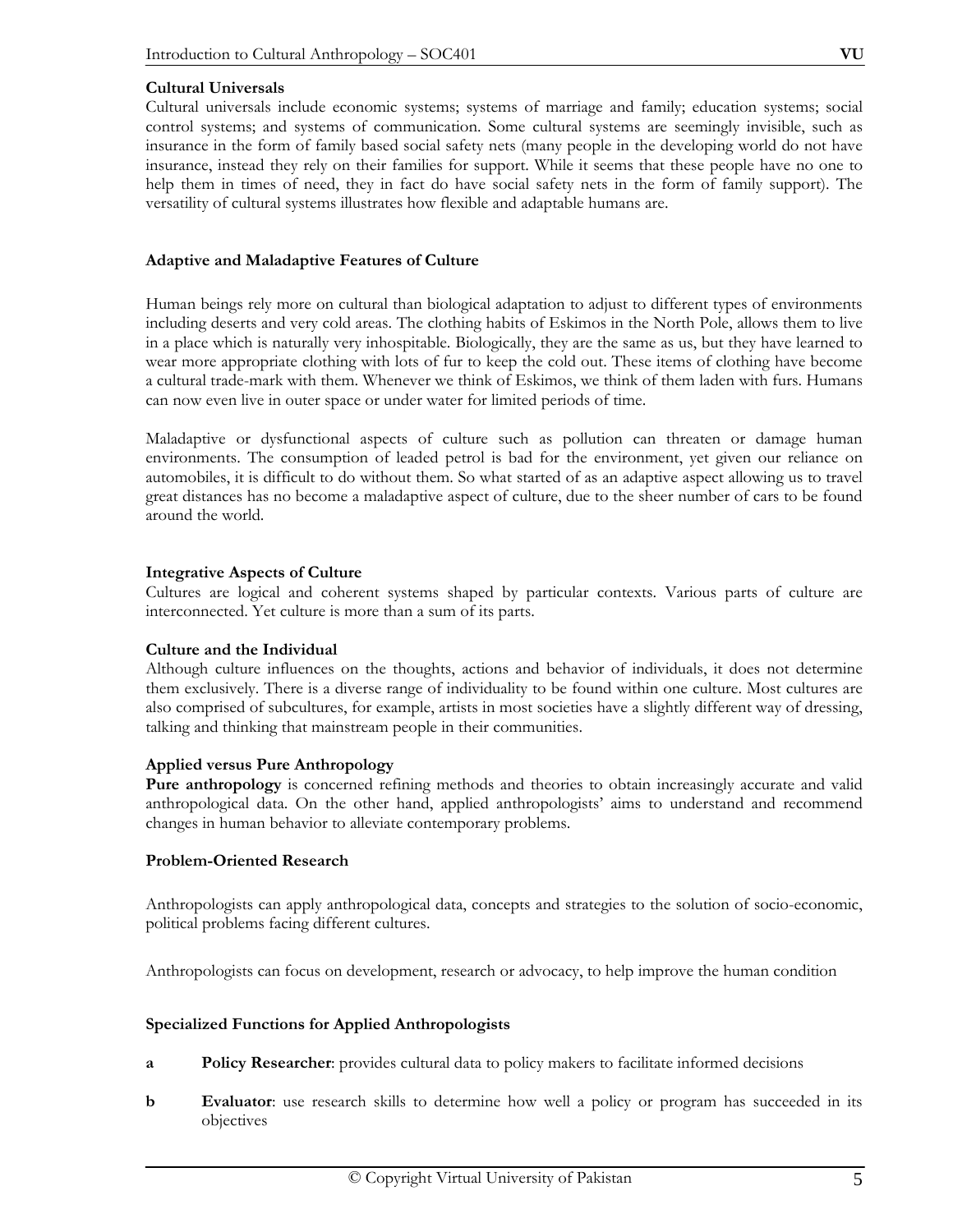- **d Needs Assessor**: use research skills to determine particular needs of a community of people
- **e Trainer**: impart cultural knowledge about certain populations to different groups

# **Ethical Implications**

**Responsibility to the People Studied***:* Anthropologists have an ethical responsibility to the people they are studying; they need to present their finding in an unbiased way so that the true picture of their culture/ way of life can be presented.

**Responsibility to the discipline***:* The chief concern of all anthropologists should be to their discipline. They must conduct their research in such a way that their findings play an integral part in consolidating their discipline.

**Responsibility to Sponsors***:* Most research that is done in the field is sponsored by one organization or another or in some cases some individuals are carrying out the burden of sponsorship, the anthropologists must ensure that he carries out his duties with the utmost sense of responsibility.

**Responsibility to Own and Host government***:* Most researchers conduct research internationally where they have to respect the laws of their own country and that of the host country.

# **Useful Terms**

**Implications:** results

**Dissection***:* to take apart

**Enculturation**: the process by which human infants learn their culture

**Versatile***:* different/ having a varying range

**Ethical:** moral

# **Suggested Readings**

Students are advised to read the following chapters to develop a better understanding of the various principals highlighted in this hand-out:

Chapters 2 and 3 in '*Cultural Anthropology: An Applied Perspective' by Ferrarro and/or Chapter 13 in 'Anthropology' by Ember and Pergrine* 

# **Internet Resources**

In addition to reading from the textbook, please visit the following website for this lecture:

Applied Anthropology http://www.indiana.edu/~wanthro/applied.htm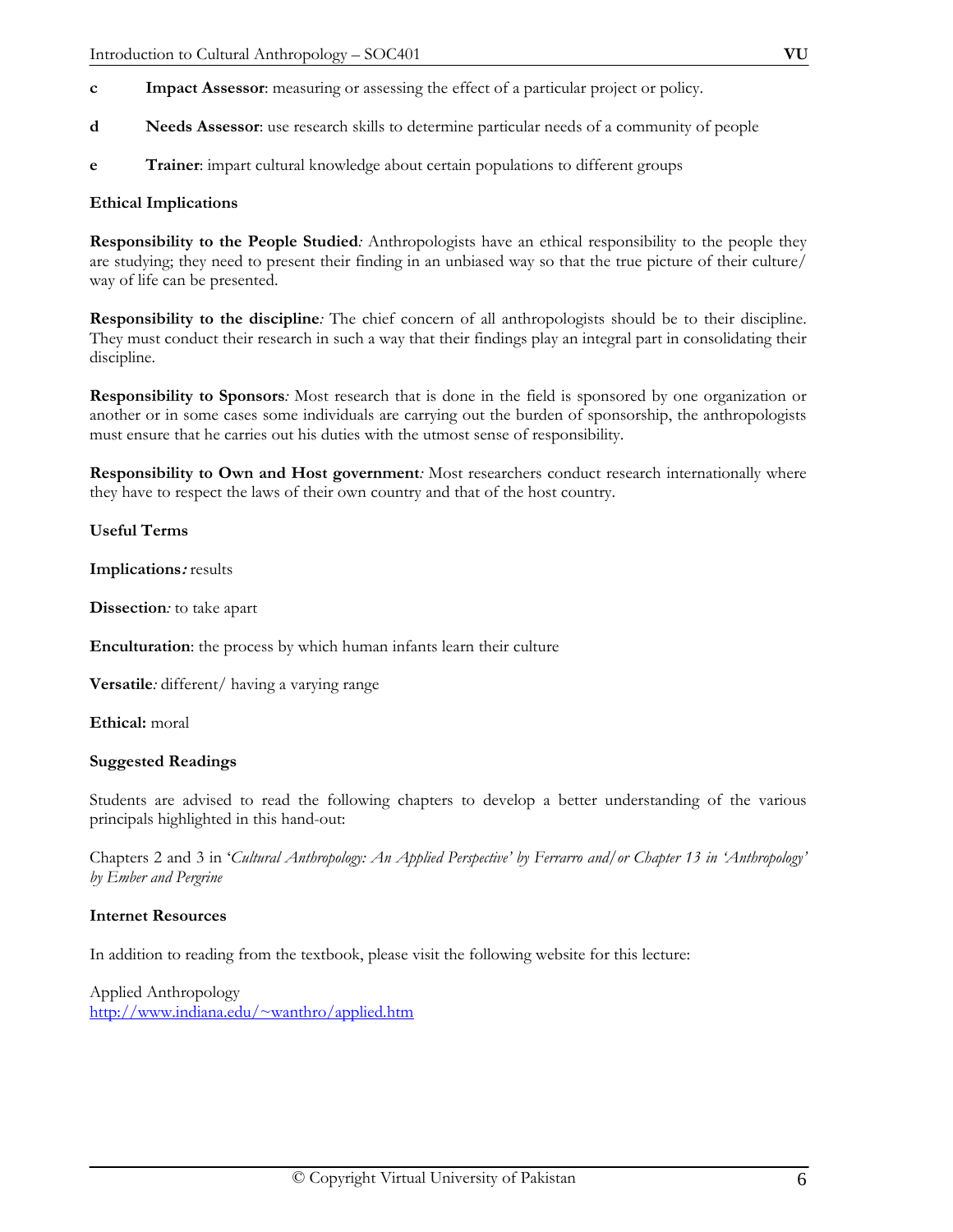# **MAJOR THEORIES IN CULTURAL ANTHROPOLOGY**

#### **What is a theory?**

A theory suggests a relationship between different phenomenons. Theories allow us to reduce the complexity of reality into an abstract set of principles, which serve as models to compare and contrasts different types of realities.

Theories are based on hypotheses, which provide a proposition that needs to be tested through empirical investigations. If what is found is consistent with what was expected, the theory will be strengthened; if not, the theory will be either abandoned or some more time will be spent on it to revise it.

Anthropological theory changes constantly as new data comes forth. Anthropological theories attempt to answer such questions as, why do people behave the way they do? And, how do we account for human diversity? These questions guided the early nineteenth attempts to theorize and continue to be relevant today. We will explore the in chorological order, the major theoretical schools of cultural anthropology that have developed since the mid-nineteenth century. Some of the earlier theoretical orientations such as diffusionism no longer attract much attention; however others such as evolutionism have been modified and re-worked into something new.

It is easy in hindsight, to demonstrate the inherit flaws in some of the early theoretical orientations. However, we should keep in mind, however, that contempary anthropological theories that may appear plausible today were built on what we learnt from those older theories.

#### **Cultural Evolutionism**

According to this theory, all cultures undergo the same development stages in the same order. To develop a better understanding of these various development stages it is important to briefly review these various stages and their sub stages. Savagery, barbarism and civilization were three classifications that classical anthropologists used to divide culture.

However in 1877 Lewis Henry Morgan wrote a book titled *Ancient Society*, in it the three stages of cultural anthropology were further classified into 7 stages, which are as follows:

- **Lower Savagery:** From the earliest forms of humanity subsisting on fruits and nuts.
- **Middle Savagery:** Began with the discovery of fishing technology and the use of fire.
- **Upper Savagery:** Began with the invention of bow and arrow.
- **Lower Barbarism:** Began with the art of pottery making.
- **Middle Barbarism:** Began with the domestication of plants and animals in the old world and irrigation/ cultivation in the new world.
- **Upper Barbarism:** Began with the smelting of iron and the use of iron tools.
- **Civilization:** Began with the invention of the phonetic alphabet and writing (1877:12)

Evolution is unidirectional and leads to higher levels of culture. A deductive approach used to apply a general theory to specific cases. Evolutionists were often ethnocentric as they put their own societies on top of the evolutionary ladder. Yet, it did explain human behavior by rational instead of supernatural causes.

#### **Diffusionism**

Like evolutionism, diffusionism was deductive and rather theoretical, lacking evidence from the field. It maintained that all societies change as a result of cultural borrowing from one another.

The theory highlighted the need to consider interaction between cultures but overemphasized the essentially valid idea of diffusion.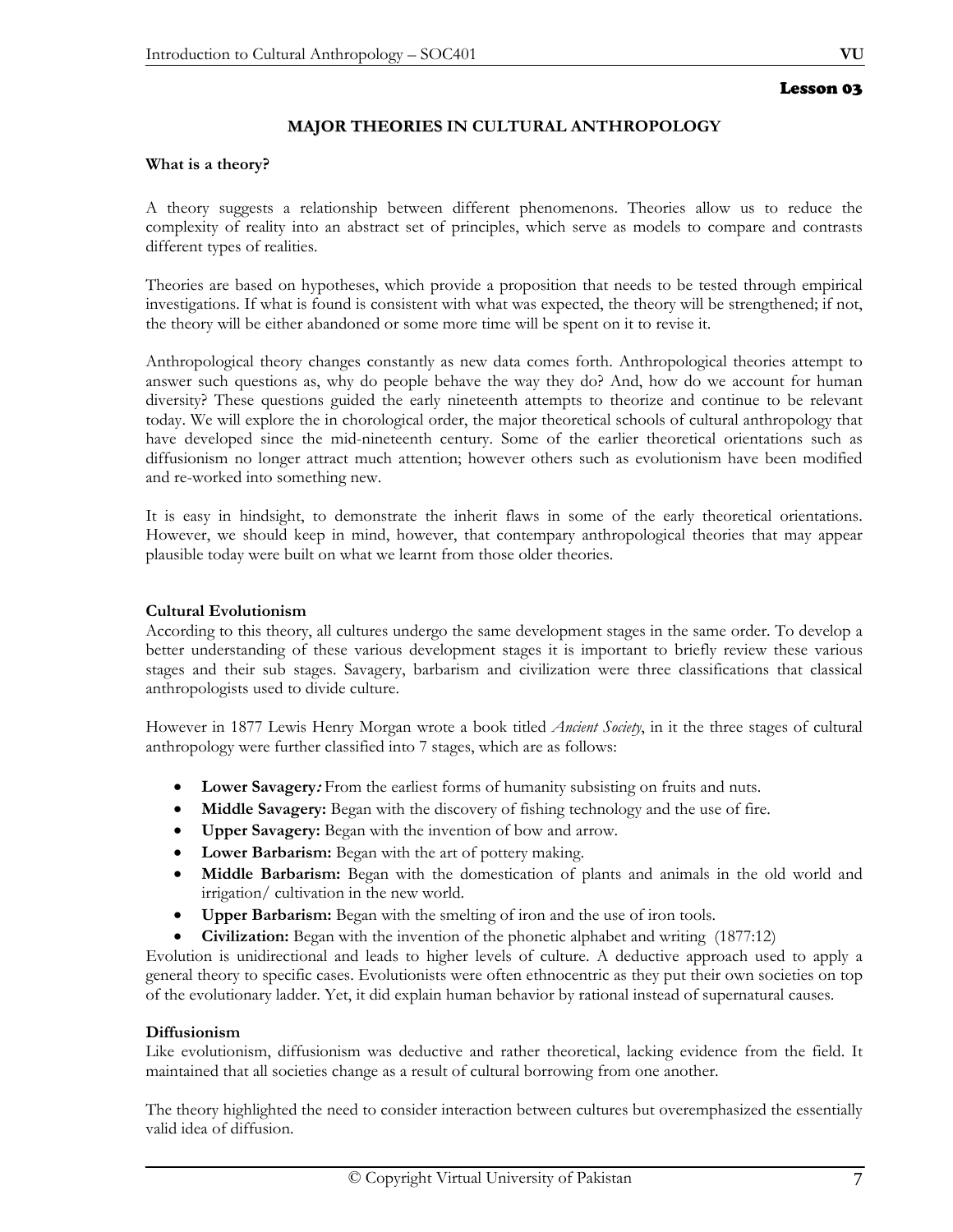#### **Historicism**

Any culture is partially composed of traits diffused from other cultures but this does not explain the existing complexity of different cultures. Collection of ethnographic facts must precede development of cultural theories (inductive approach).

Direct fieldwork is considered essential, which has provided the approach a solid methodological base emphasizing the need for empirical evidence. Each culture is, to some degree, unique. So ethnographers should try to get the view of those being studies, not only rely on their own views.

Historicists emphasized the need for training female anthropologists to gain access to information about female behavior in traditional societies. Their anti-theoretical stance is criticized for retarding growth of the anthropological discipline.

#### **Psychological Anthropology**

Anthropologists need to explore the relationships between psychological and cultural variables according to this theory. Personality is largely seen to be the result of learning culture. Universal temperaments associated with males and females do not exist in practice, based on research conducted by psychological anthropologists (for example, it was noticed that there are no universally consistent personality traits like being hard working on the basis of being a male or a female).

#### **Functionalism**

Like historicism, functionalism focused on understanding culture from the viewpoint of the native. It stated that empirical fieldwork is absolutely essential. Functionalists stressed that anthropologists should seek to understand how different parts of contemporary cultures work for the well being of the individual and the society, instead of focusing on how these parts evolved.

Society was thought to be like a biological organism with all of the parts interconnected. The theory argued that change in one part of the system brings a change in another part of the system as well. Existing institutional structures of any society are thought to perform indispensable functions, without which the society could not continue.

#### **Neo-Evolutionism**

Neo-Evolution states that culture evolves in direct proportion to their capacity to harness energy. The theory states that culture evolves as the amount of energy harnessed per capita per year increases or as the efficiency of the means of putting energy to work increases" (Leslie White,1900-1975).

 $Culture = Energy x Technology$ 

Culture is said to be shaped by environmental and technological conditions. Therefore, people facing similar environmental challenges, are thought to develop similar technological solutions and parallel social and political institutions.

Cultures evolve when people are able to increase the amount of energy under their control according to this theory. Given this emphasis on energy, the role of values, ideas and beliefs is de-emphasized.

# **Useful Terms**

**Theory:** a general statement about how two or more facts are related to one another.

**Hypotheses:** an educated hunch as to the relationship among certain variables that guides a research project.

**Evolutionism:** the 19th century school of cultural anthropology, represented by Morgan and Tyler that attempted to explain variations in cultures by the single deductive theory that they all pass through a series of evolutionary stages.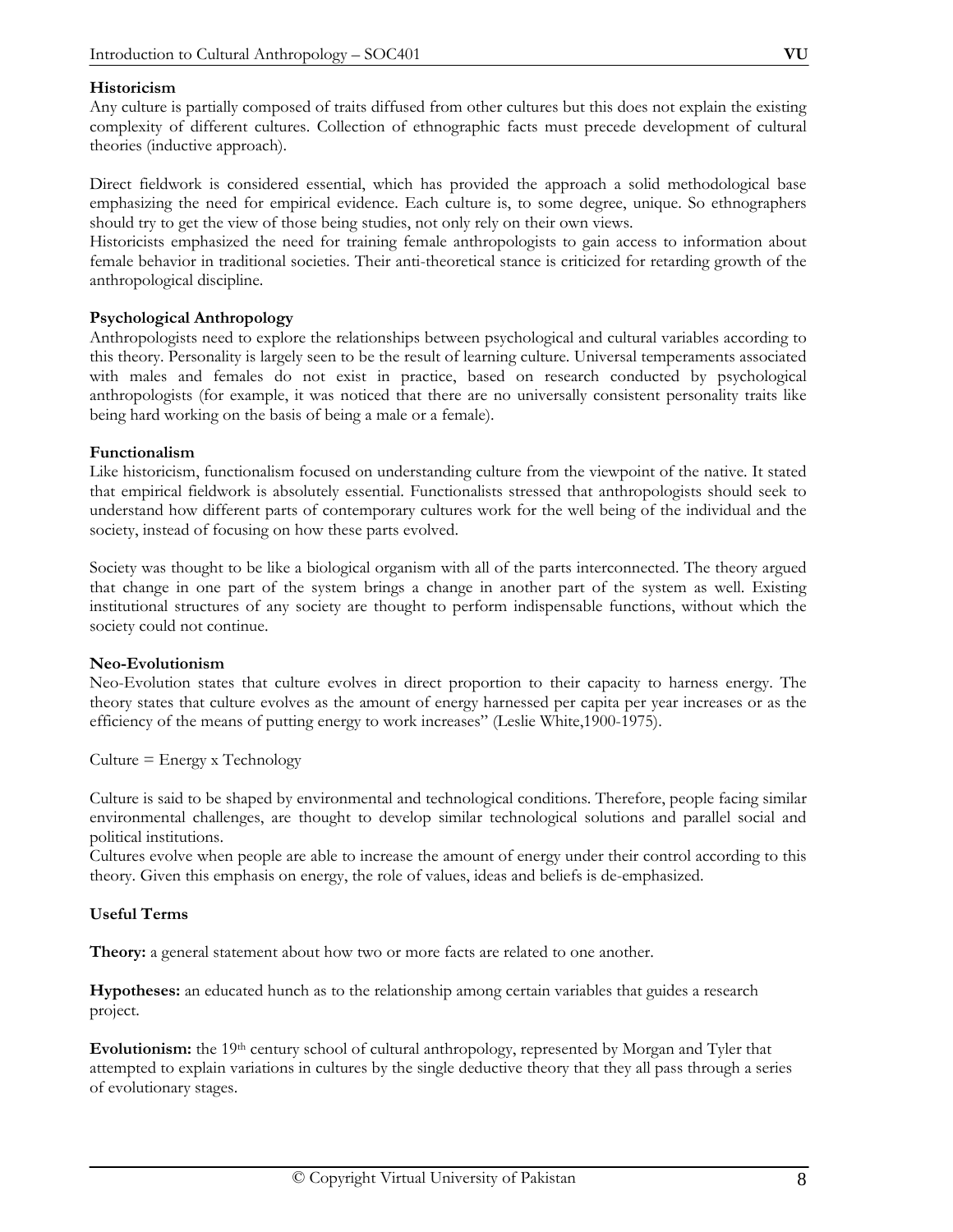**Savagery:** the first amongst the three basic stages (savagery, barbarism and civilization) of cultural evolution.

Barbarism: the middle of the three basic stages of the 19<sup>th</sup> century theory developed by Lewis Morgan that all cultures evolve from simple to complex systems.

**Civilization:** a term used by anthropologists to describe any society with cities.

#### **Suggested Readings**

Students are advised to read the following chapters to develop a better understanding of the various principals highlighted in this hand-out:

Chapter 4 in '*Cultural Anthropology*: *An Applied Perspective' by Ferrarro* and/or Chapter 14 in '*Anthropology' by Ember and Pergrine* 

#### **Internet Resources**

Anthropological Theories http://www.as.ua.edu/ant/Faculty/murphy/436/anthros.htm

Use the hyperlinks on the above website to read up on the following theories for today's lecture:

Social Evolutionism Diffusionism and Acculturation **Historicism** Functionalism American Materialism Cultural Materialism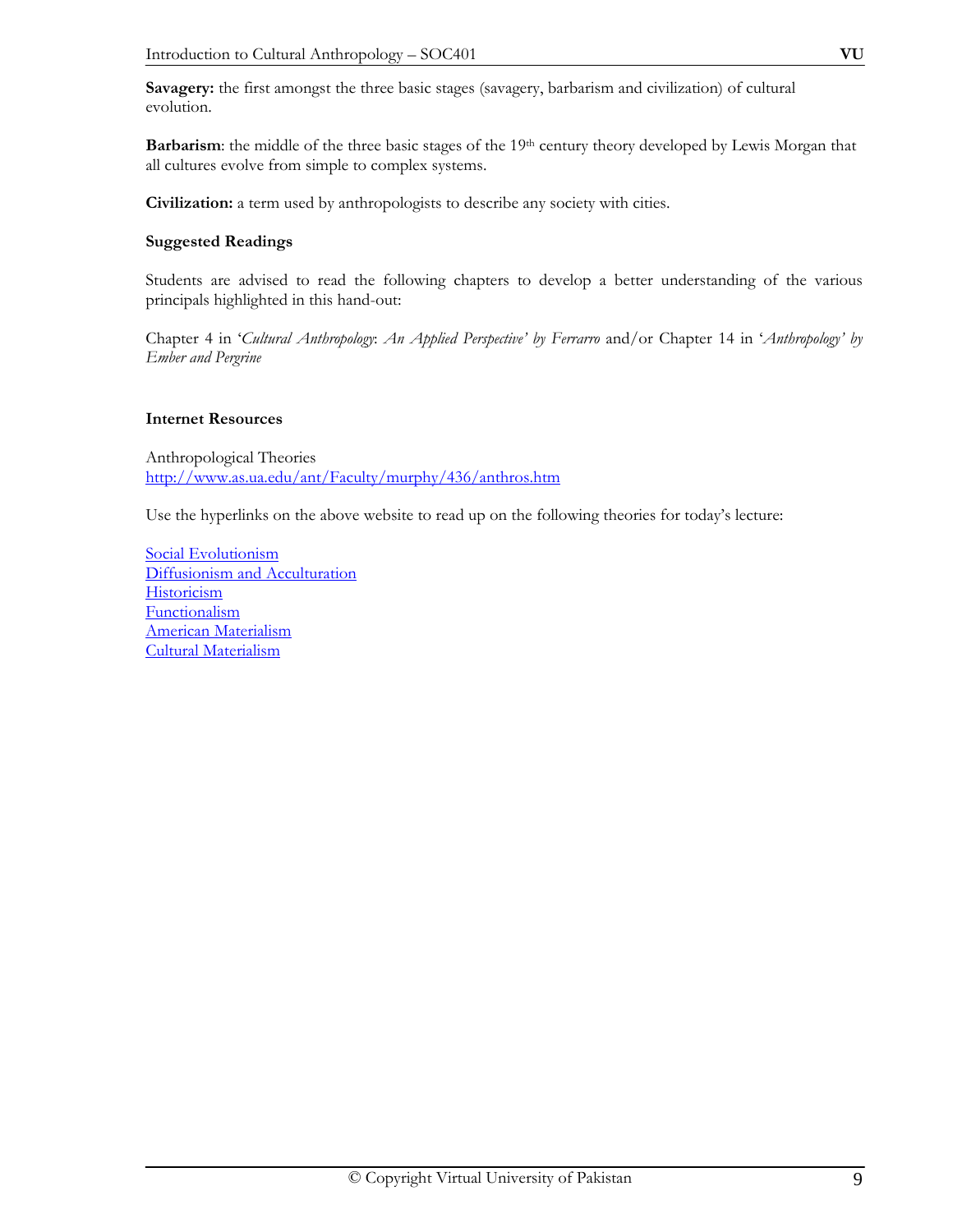# **GROWTH OF ANTHROPOLOGICAL THEORY (continued)**

**French Structuralism** French Structuralism focused on identifying the mental structures that underpin social behavior, drawing heavily on the science of linguistics. Structuralism thought that cognition (based on inherent mental codes) is responsible for culture.

Structuralism focused on underlying principles that supposedly generate behavior at the unconscious level rather than observable empirical behavior itself. It focused more on repetitive structures rather than considering reasons for cultural change or variation. Cultural alterations and variation are explained by reference to external environmental and historical influences.

Structuralism is criticized for being overly theoretical and not easily verifiable through empirical evidence

#### **Ethno-Science**

Ethno-science describes a culture using categories of the people under study (**emic** approach) rather than by imposing categories from the ethnographer's culture (**etic** approach).

This theory tires to minimize bias and make ethnographic descriptions more accurate by focusing on underlying principles and rules of a given context.

Due to the time consuming nature of this methodology, ethno-science is confined to describing very small segments of given cultures. It is difficult to compare native data collected by ethno-scientists, since there is no common basis for comparison.

Despite its impracticality, the theory draws attention to the relativity of culture and its principles are useful for other theorists as well.

#### **Cultural Materialism**

Cultural materialists rely on supposedly scientific, empirical and the **etic** approach of an anthropologist, rather than relying on the viewpoints of the native informant.

Cultural materialists argue that material conditions and modes of production determine human thoughts and behavior. Material constraints that arise from the need to meet basic needs are viewed as the primary reason for cultural variations. For cultural materialist the importance of political activity, ideology and ideas is considered secondary, since it can only retard or accelerate change, not be the cause for it.

#### **Post Modernism**

Post modernism refutes the generalizing tendency in anthropology and does not believe that anthropologists can provide a grand theory of human behavior. Instead, it considers each culture as being unique. Post modernism is influenced by both cultural relativism and ethno-science. Post-modernists want anthropology to stop making cultural generalizations and focus on description and interpretation of different cultures. They consider cultural anthropology to be a humanistic not a scientific discipline.

Post-modernists argue that ethnographies should be written collaboratively, so that the voice of the anthropologist co-exists alongside that of local people.

#### **Interpretive Anthropology**

Emerging out of post-modernism, interpretive anthropology focuses on examining how local people themselves interpret their own values and behaviors. Using an **emic** approach, interpretive anthropologists focus on the complexities and living qualities of human nature.

# **Useful Terms**

**Structural functionalism:** a school of cultural anthropology that examines how parts of a culture function for the well being of society.

Lesson 04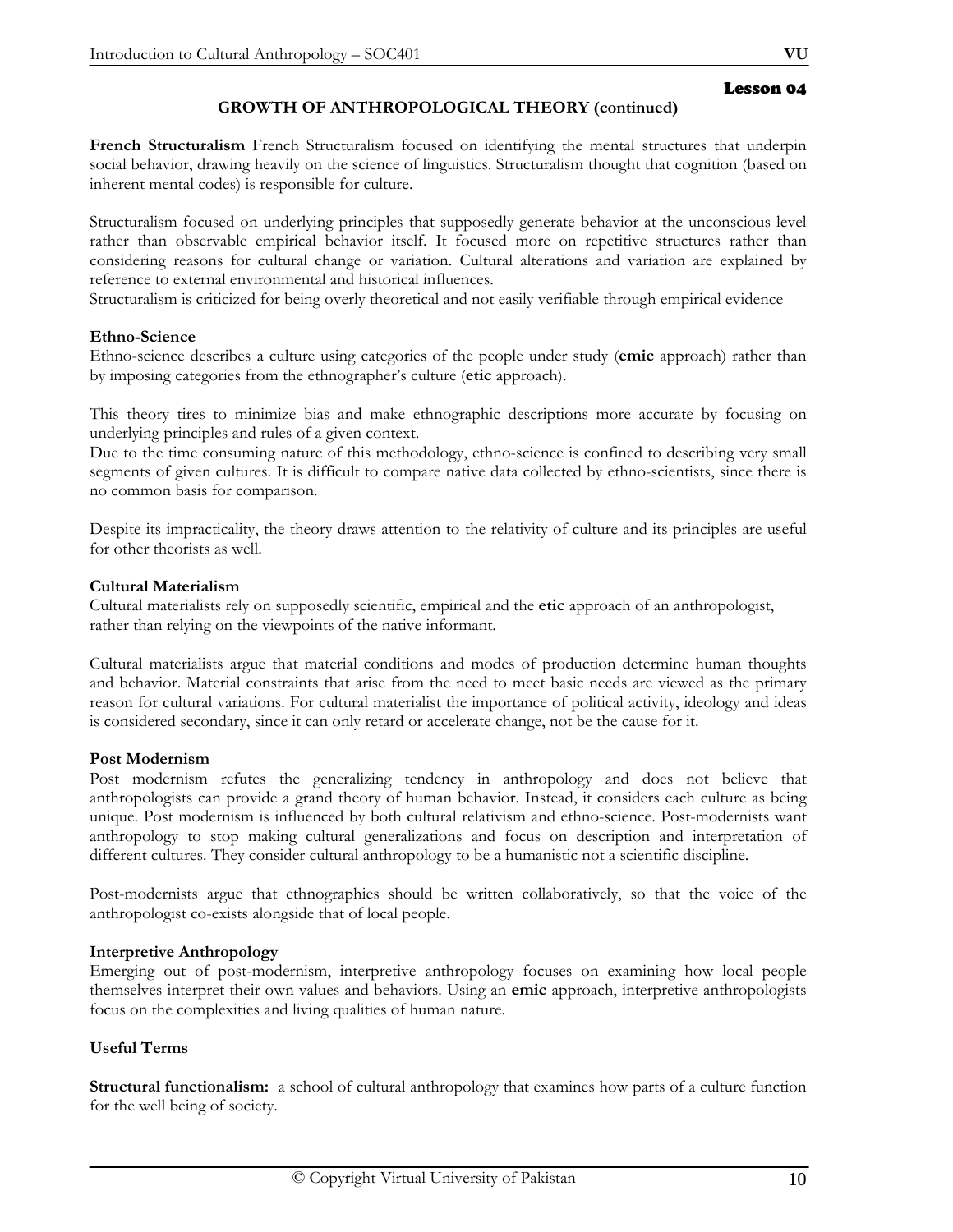#### **Confined:** limited

**Cultural materialism:** a contemporary orientation in anthropology that holds that cultural systems are most influenced by such material things as natural resources and technology.

**Etic:** Relying on the views of the researcher or the cultural anthropologists

**Emic:** Relying on views of local people

#### **Suggested Readings**

Students are advised to read the following chapters to develop a better understanding of the various principals highlighted in this hand-out:

Chapter 4 in *'Cultural Anthropology: An Applied Perspective' by Ferrarro and/or Chapter 14 in 'Anthropology' by Ember and Pergrine* 

#### **Internet Resources**

In addition to reading from the textbook, please visit the following website for this lecture:

Anthropological Theories http://www.as.ua.edu/ant/Faculty/murphy/436/anthros.htm

Use the hyperlinks on the above website to read up on the following theories for today's lecture:

Ecological Anthropology Cognitive Anthropology **Structuralism** Symbolic & Interpretive Anthropologies Postmodernism & Its Critics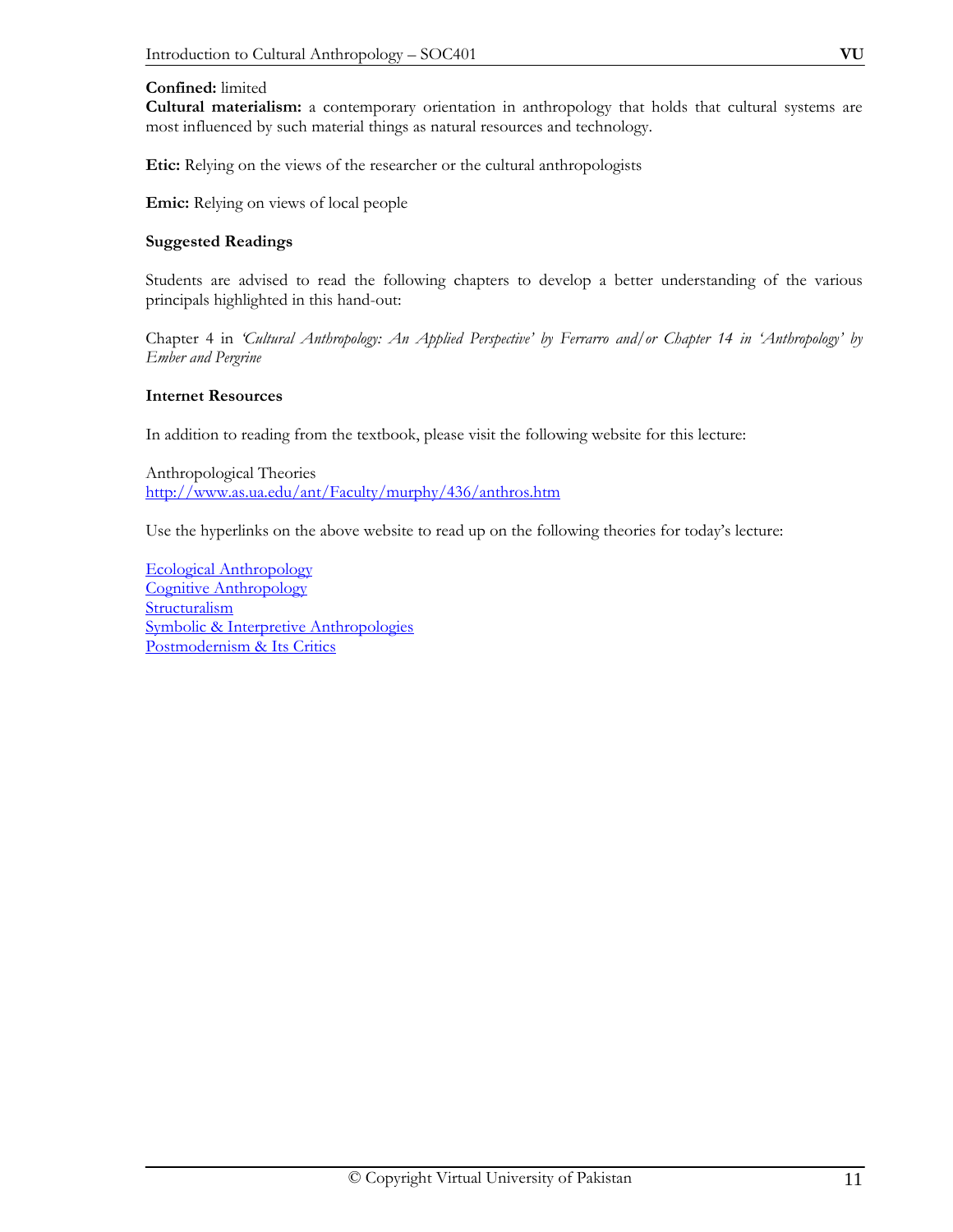# **METHODS IN CULTURAL ANTHROPOLOGY**

#### **Fieldwork**

A distinctive feature of Cultural Anthropology is its reliance on experiential fieldwork as a primary way of conducting research.

Cultural Anthropologists collect cultural data and test their hypothesis by carrying out fieldwork in different parts of the world. The areas where this fieldwork is conducted can include both urban and rural areas in highly industrialized rich countries or poor developing nations of the world. Detailed anthropological studies have been undertaken to study the way in which people belonging to different cultures and subcultures think and behave.

#### **Comments on Fieldwork**

Since the credibility of ethnographic studies rests on their methods of research (often termed the methodology), so cultural anthropologists have begun focusing on how to conduct fieldwork.

While every fieldwork situation is unique, there are a number of issues in common, like the need to prepare for fieldwork or to obtain permission from the country's government where this research is to be conducted. Even if a researcher is doing research within his/her own country, often permission from the concerned level of the local government is required, particularly if thee research is considering how government structures/institutions (like schools or health clinics for example) effect the lives and behavior of a particular group of people.

#### **Stages of Fieldwork**

- 1. Selecting a research problem
- 2. Formulating a research design
- 3. Collecting the data
- 4. Analyzing the data
- 5. Interpreting the data
- 6. Selecting a Research Problem

Cultural Anthropologists have moved away from general ethnographies to research that is focused, specific and problem oriented

The problem oriented approach involves formulation of a hypothesis which is then tested in a fieldwork setting

# **Formulating a Research Design**

The *independent variable* is capable of effecting change in the *dependent variable.* The dependent variable is the one that we wish to explain, whereas the independent variable is the hypothesized explanation. If we want to look at the effect of urbanization on family interactions, the independent variable will be urbanization.

# **Defining Dependent Variables**

Dependent variables must be defined specifically so they can be measured quantitatively.

To ascertain family interaction, the following issues deserve attention:

- Residence Patterns
- Visitation Patterns
- Mutual Assistance

Lesson 05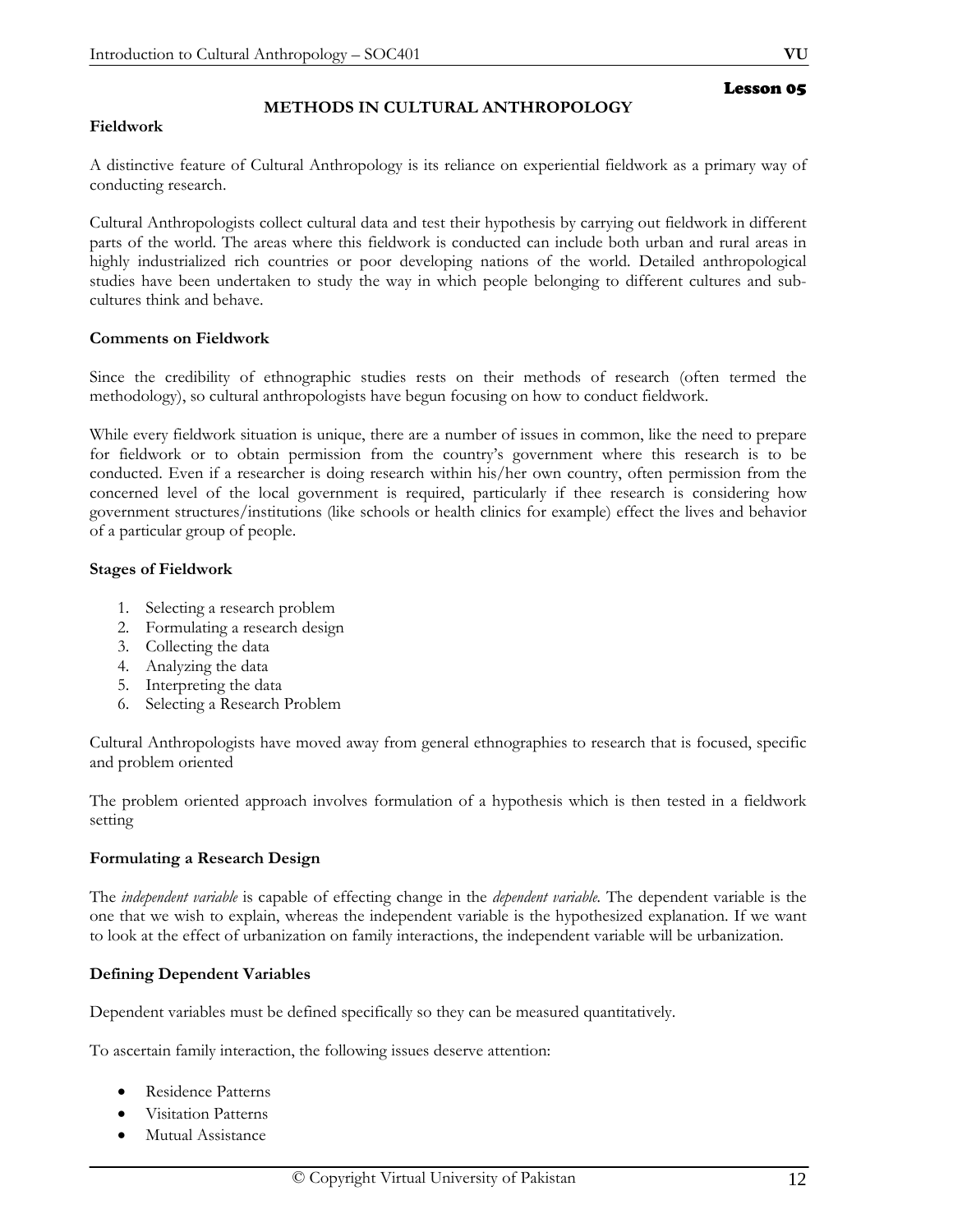- Formal Family Gatherings
- Collecting and Analyzing Data

Once the hypothesis is made concrete, the data is collected through an appropriate data collection technique. Once collected, the data is coded to facilitate analysis. For example, if a questionnaire is being used to get views of 100 people in a given community, all those people who say yes to a given question could be identified using a code to obtain a statistical number. Then, a similar questionnaire in another community could identify people responding positively to the same question. In this way, a researcher could compare how many people in both communities responded positively to the same question. In addition to surveys, other research techniques can also be coded (even ethnographies can be coded) to enable comparison of peoples' attitudes and behavior in different communities.

# **Interpreting the Data**

Interpretation is the most difficult step in research, which involves explaining the findings to refute or accept the hypothesis. A researcher could hypothesize that there is a link between urbanization and increasing poverty and then go into a community to see if increasing poverty is responsible for more people shifting into the city, based on these findings the hypothesis could either be rejected or accepted.

Findings of a particular study can be compared to similar studies in other areas to get more extensive information about a particular problem or how different communities with different cultures deal with similar problems. The problem of poverty and how different people react to this problem is a good example of a research problem that can be examined by different researchers and their findings compared to see how different cultures respond when they are faced by poverty.

# **Need for Flexibility**

A technique originally mentioned in the research proposal can prove to be impractical in the field. Cultural anthropologists need some options and remain flexible in choosing an appropriate technique given surrounding circumstances.

# **Difficulties in Fieldwork**

Research in remote locations, carries risks such as exposure to diseases or different forms of social violence

Researchers can encounter psychological disorientation, commonly termed *'culture shock',* when they have to live and deal with circumstances completely alien to their own surrounds.

Researchers must also try to find a balance between subjectivity and objectivity, if they want to assure the quality of their research and to prevent its criticism on the basis of being biased by the researcher's own viewpoints. Many anthropological studies have been criticized for being biased or ethnocentric in their attempt to look at how other people live.

# **Useful Terms**

**Ethnography:** detailed anthropological study of a culture undertaken by a researcher **Ethnocentric:** the view that one's own cultural is superior **Data:** collection of facts **Biased:** prejudiced, holding an unfair view **Culture shock:** psychological disorientation brought on due to cultural difference

# **Suggested Readings**

Students are advised to read the following chapters to develop a better understanding of the various principals highlighted in this hand-out: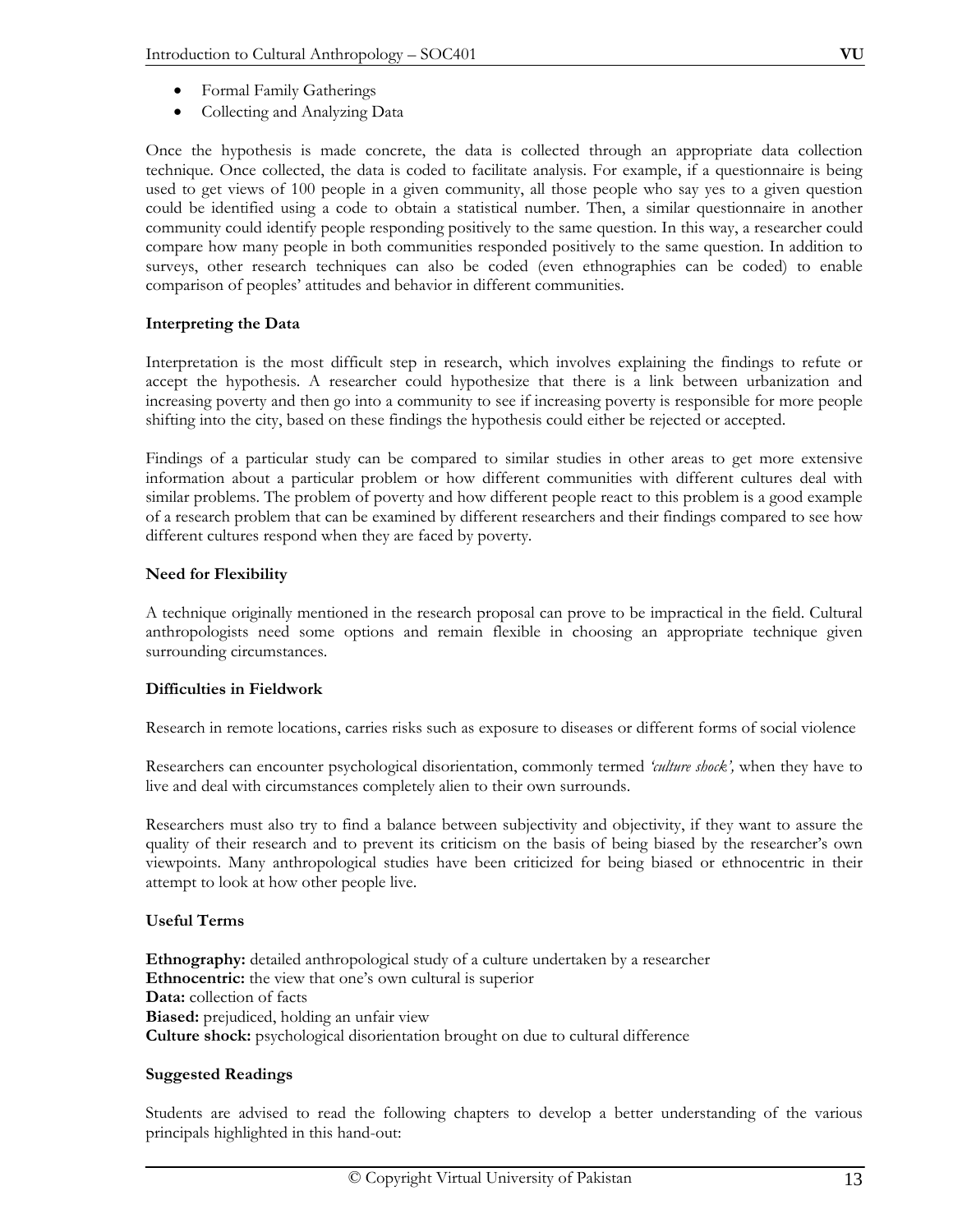Chapter 5 in '*Cultural Anthropology: An Applied Perspective' by Ferrarro and/or Chapter 14 and 28 in 'Anthropology' by Ember and Pergrine*

# **Internet Resources**

In addition to reading from the textbook, please visit the following website for this lecture:

Cultural Anthropology: Methods http://www.qvctc.commnet.edu/brian/methods.html

Use the hyperlinks on the above website to read up on the following Methods of Research in Cultural Anthropology for today's lecture:

Participant observation Survey research **Interviews** (Document Analysis) Archival research Media analysis Historical analysis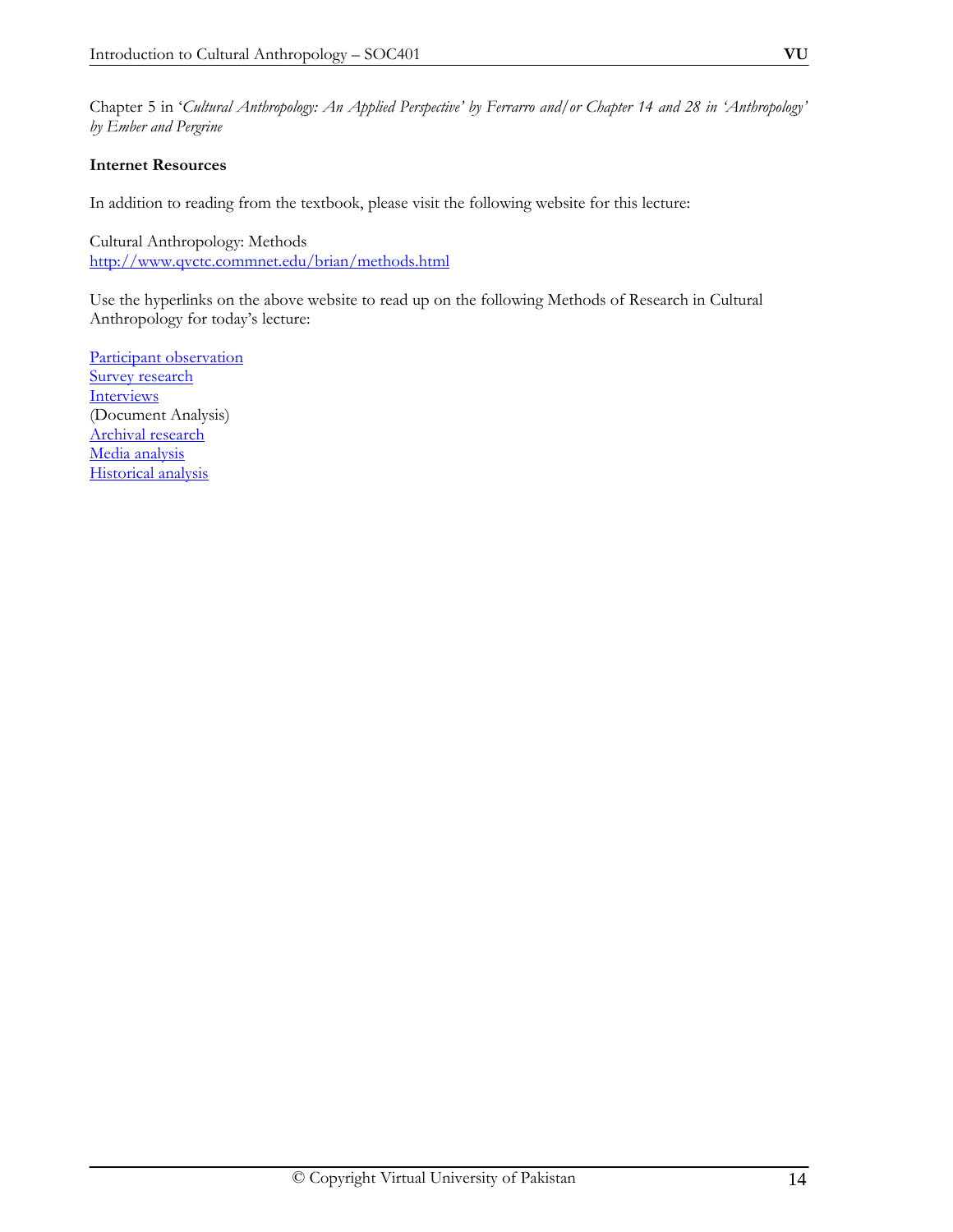# **METHODS IN CULTURAL ANTHROPOLOGY (continued)**

# **Participant Observation**

Anthropologists use this technique more extensively and frequently than other social scientists. Participant Observation means becoming involved in the culture under study while making systematic observations about what goes on in it.

# **Guidelines for Participant Observation Fieldwork**

Before approaching the field, it is advisable to obtain clearance from all appropriate levels of the political/administrative hierarchy. Local people at the grassroots level know their own culture better than anyone else and their views need to be given due respect.

# **Advantages of Participant Observation**

It allows distinguishing between what people say they do and what they actually do. The greater the cultural immersion is, the greater is the authenticity of cultural data. It allows observation of non-verbal behavior as well.

# **Disadvantages of Participant Observation**

There are problems of recording observations while using this technique. The technique has an intrusive effect on subject of study. Also, a smaller sample size is obtained through this technique than through other techniques and the data obtained is hard to code or categorize, making standardized comparisons difficult.

# **Interviewing**

Enables collection of information on what people think or feel (*attitudinal data*) as well as what they do (*behavioral data*).

Ethnographic interviews are often used alongside other data gathering techniques.

# **Structured and Unstructured Interviews**

In structured interviews, interviewers ask respondents exactly the same set of questions, in the same sequence.

Unstructured interviews involve a minimum of control, with the subject answering open-ended questions in their own words.

# **Guidelines for Researchers**

To minimize distortions in collected data, researchers can check the validity of their findings by either asking cross check information given by respondents or repeat the same question at a later time.

It is important to frame the questions neutrally. Instead of asking "You don't smoke, do you?" ask "Do you smoke?"

# **Census Taking**

Collecting basic demographic data at the initial stages of fieldwork is the least intrusive manner to begin investigating the state of a given community.

Lesson 06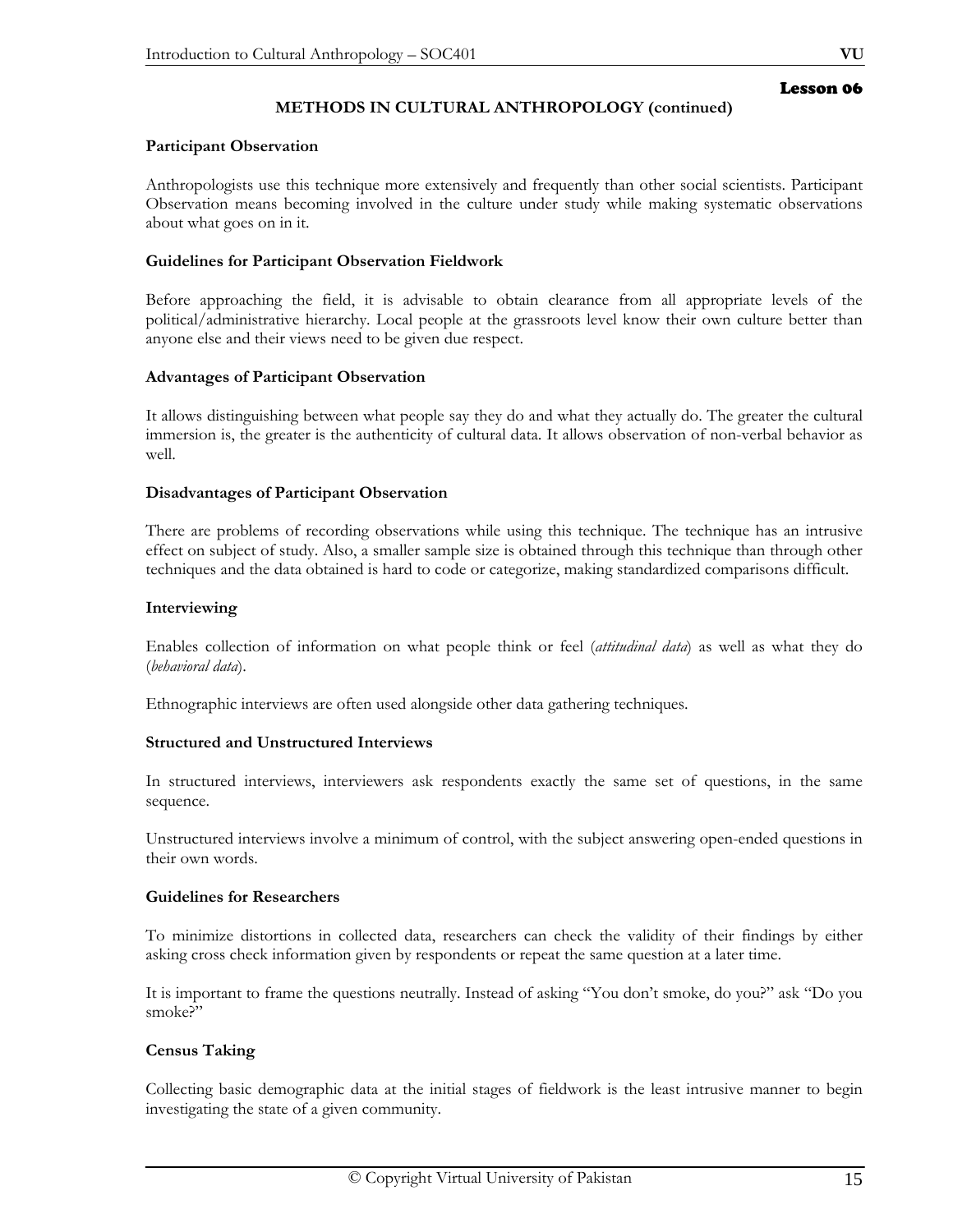#### **Document Analysis**

Documentary analysis of administrative records, newspapers and even popular culture like song lyrics or nursery rhymes is often surprisingly revealing about the circumstances, aspirations and values of different people.

#### **Genealogies**

Mapping relations of informants, particularly in small-scale societies is very revealing, since they tend to interact more closely with their families than people in more complex societies, which have a greater number of institutions and professionals.

# **Photography**

Cameras and video recorders allow researchers to see without fatigue, without being selective and provide a lasting record of cultural events and physical surroundings. Some local communities, however, can object to the use of cameras due to their conservative values or they consider it an intrusion on their privacy.

#### **Choosing a Technique**

Choice of technique depends on the problem being studied. Choice of a technique also depends on the receptiveness of the community in question, to a particular technique. For example, if a given community does not allow the anthropologist undertaking research to use cameras, the researcher will have to respect the wishes of the community in question and document descriptions of relevant events instead of being able to take a photograph, by which this information could have been captured more easily.

#### **Undertaking Cross-Cultural Comparisons**

For undertaking such comparisons, particular with the help of statistics, the following issues deserve attention:

- Quality of data being compared must be consistent and based on the same methodology (information based on interviews conducted in one culture cannot be compared with information obtained from questionnaires in another culture)
- Units of analysis must be comparable, it's not possible to compare different levels of social systems (a village cannot be compared to a city for example)
- Contrasting cultural traits out of context from their remaining culture is problematic but useful in identifying similarities across different cultures (which is an important objective for cultural anthropology)

# **Useful Terms**

**Attitudinal:** based on how people think or feel about something **Receptiveness:** response to a particular action **Participation:** being a part of something **Perspective:** point of view **Cultural traits:** particular features of a culture **Cross-cultural:** comparison of differences between cultures **Suggested Readings** 

Students are advised to read the following chapters to develop a better understanding of the various principals highlighted in this hand-out: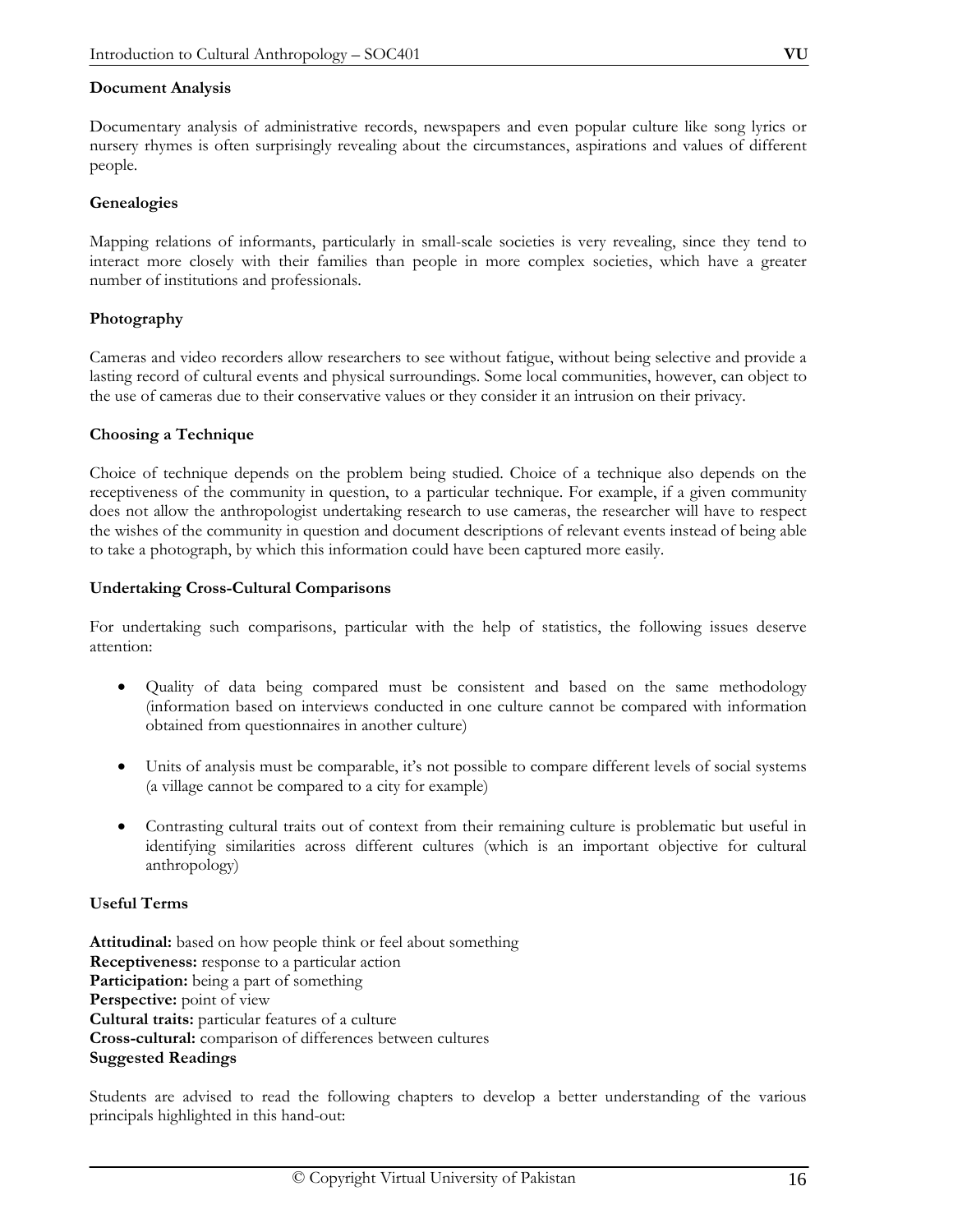# **Internet Resources**

In addition to reading from the textbook, please visit the following website for this lecture:

Cultural Anthropology: Methods http://www.qvctc.commnet.edu/brian/methods.html

Use the hyperlinks on the above website to read up on the following Methods of Research in Cultural Anthropology for today's lecture:

Participant observation Survey research **Interviews** (Document Analysis) Archival research Media analysis Historical analysis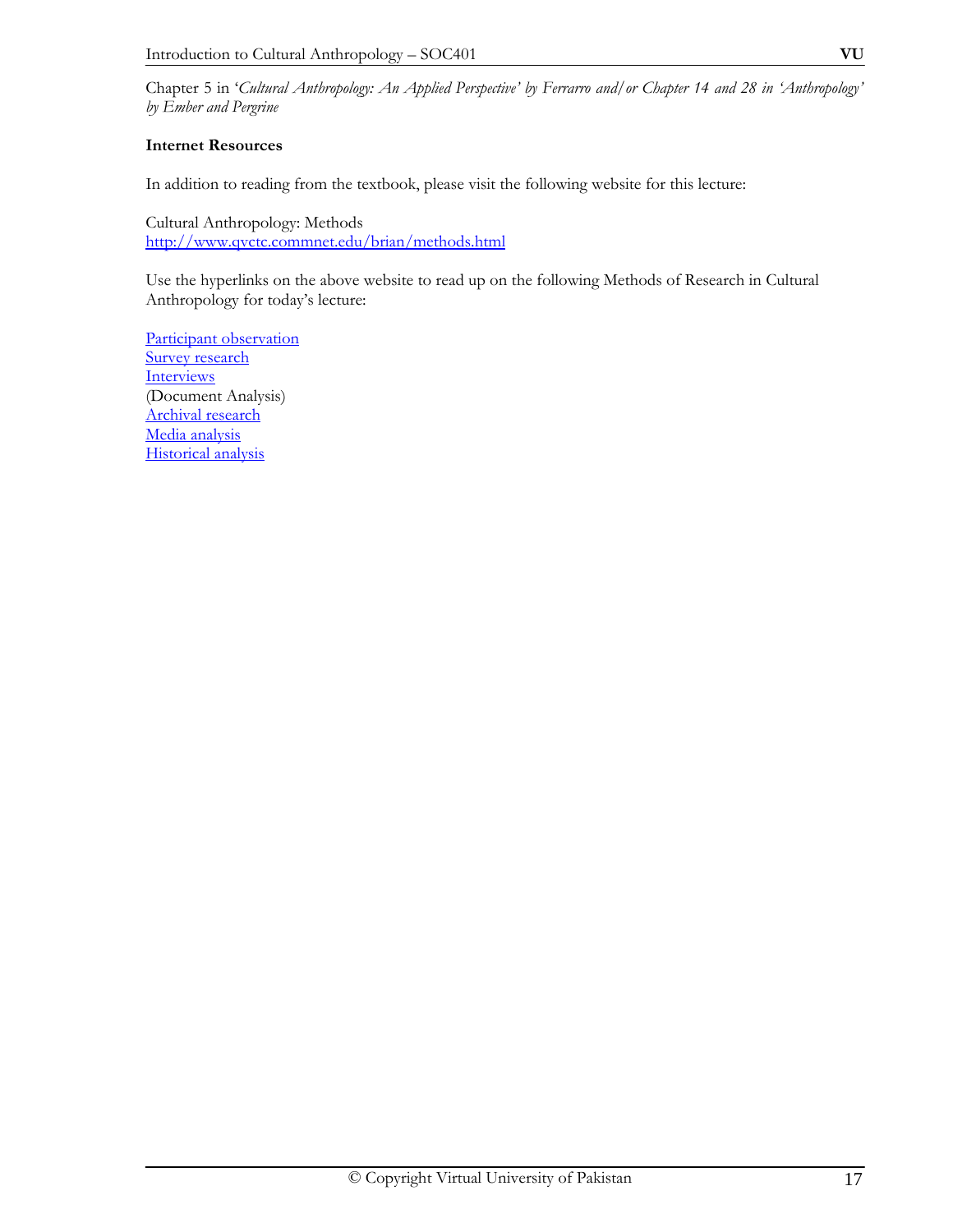# Lesson 07

# **COMPARATIVE STUDY OF PRODUCTION, DISTRIBUTION AND CONSUMPTION IN DIFFERENT PARTS OF THE WORLD**

#### **What is Economic Anthropology?**

Economic Anthropology involves examining how different cultures and societies produce, distribute and consume the things they need to survive. All cultures need to be able to manage these processes, in accordance with their given circumstances, to ensure the survival of their people.

#### **Differentiating Economics from Economic Anthropology**

While economists assume that people are preoccupied by the need to maximize profits and this is the basic impulse due to which they produce goods and services. Economic anthropologists do not believe profit maximization is equally important for all cultures. They point out that there are several other processes besides profit maximization, which exist in different cultures of the world by the allocation (distribution) of resources need to produce goods and services, and the distribution of the goods and services takes place. For example, these economic anthropologists look at how different cultures distribute land, which is an important resource needed for production of agricultural goods, and have noticed that different cultures have different ways in which this distribution takes place.

However, economic anthropologists realize that like economists they too must answer some basic questions concerning basic economic needs of human beings, which all cultures around the world face, given that some human needs are universal and must be met no matter what type of culture people belong to.

#### **Economic Universals**

Economic anthropologists have to consider the following economic universals, which are of vital importance to human beings, no matter what their cultural systems are like:

- a) **Regulation of Resources:** How land, water and other natural resources (like minerals) are controlled and allocated
- b) **Production:** How material resources (sugarcane) are converted into usable commodities (sugar)
- c) **Exchange:** How the commodities, once produced, are distributed among the people of a society

# **Examining the Issue of Land Rights**

Free access to land is found in environments where water and pasturage is scarce. Land rights are more rigidly controlled among horticulturalists and agriculturalists than among foragers and pastoralists.

#### **Division of Labor**

*Durkheim* (the famous sociologist, responsible for establishing this branch of study in the early twentieth century) had distinguished between two types of societies, those based on *mechanical solidarity* and others based on *organic solidarity.*

Societies with a minimum specialization of labor are held together by mechanical solidarity, based on commonality of interest. In these societies, people are more self-reliant, therefore, they need other people to a lesser degree than people in societies where people focus on production of a very specific good or service and then rely on others to provide them other necessities of life in exchange for their specialized product.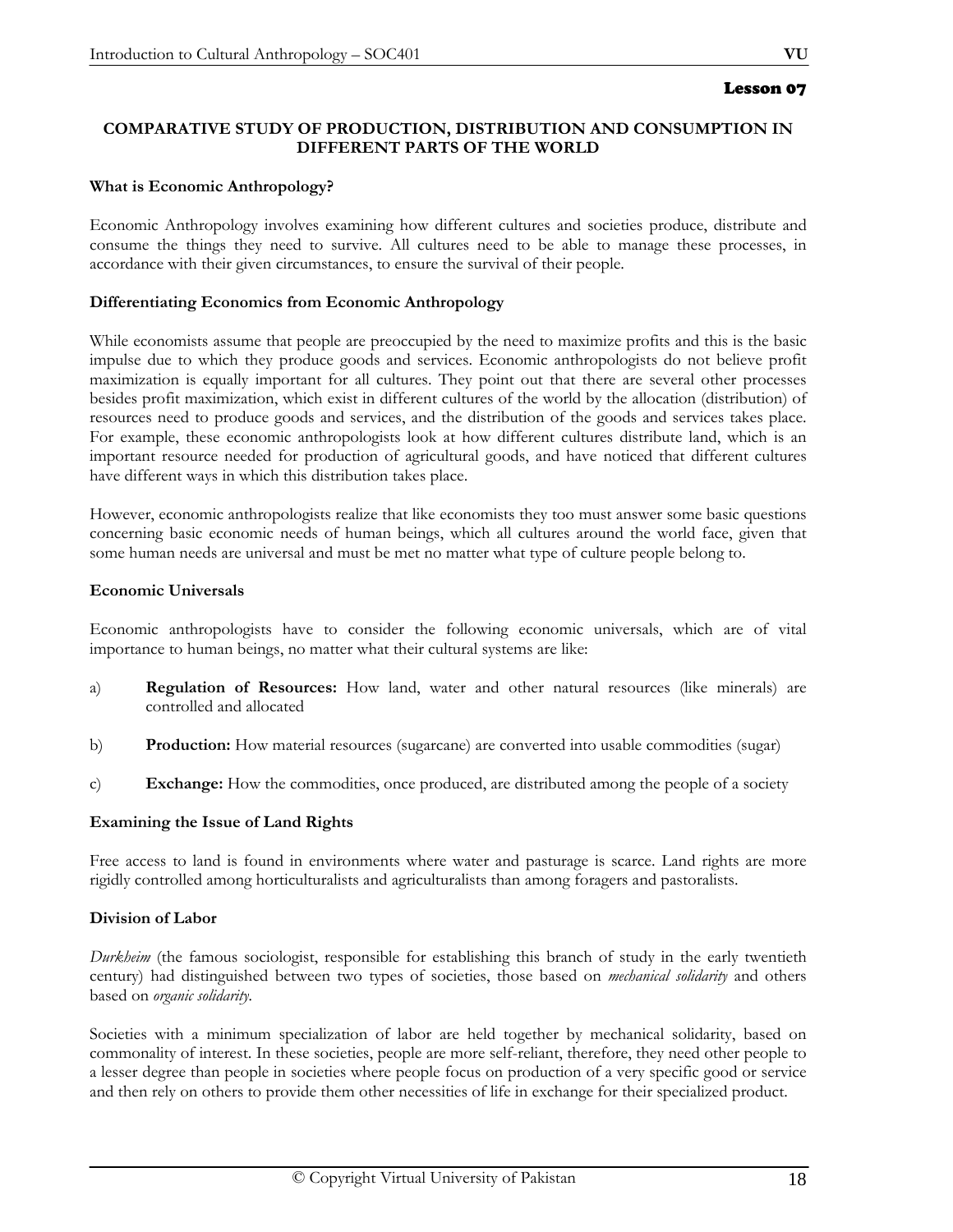Highly specialized societies are held together by organic solidarity, based on mutual interdependence. Such societies emphasize the need for specialization and people depend on other people in order to obtain the different things that they need.

#### **Gender Roles and Age Specialization**

Generally, many cultures allocate specific responsibilities on the basis of age and gender. Ole people and those very young are given lighter tasks in most cases, where circumstances permit (in cases of extreme poverty, child labor can also take place).

Similarly, women are usually allocated tasks which allow them to maintain flexible timings so that they can look after their homes as well. There are exceptions to this rule however, since many educated women do work as long as men, often leaving their children to the care of day centers.

In many countries around the world, the process of urbanization has led men to move away to the cities in order to earn more cash, often leaving women behind to undertake agricultural work, which was previously done by men. Circumstances also compel poor women to take on heavy work burdens, like their men folk, to ensure the survival of their families.

Moreover, the same type of activity (weaving) may be associated with the opposite gender in different cultures; the division of labor by gender is seen as being arbitrary.

#### **Is Nepotism Always Bad?**

In many societies people relate to each other based on the principle of particularism (family and kinship ties) rather than on universalistic terms (using standardized exams, interviews).

Nepotism is not necessarily a sign of corruption, since consideration of ground realities like kinship ties can often help determine how people will adjust to specific work environments.

#### **Useful Terms**

**Allocation of resources:** the distribution of resources.

**Barter:** the direct exchange of commodities between people that does not involve a standardized currency.

**Division of Labor:** the set of rules found in all societies dictating how the day to day tasks are assigned to the various members of a society.

**Reciprocity:** the practice of giving a gift with an expected return.

**Globalization:** the world wide process dating back to the demise of the Berlin wall, which involves a revolution in information technology, opening of markets, and the privatization of social services.

**Labor specialization:** a form of having command over one activity.

#### **Suggested Readings**

Students are advised to read the following chapters to develop a better understanding of the various principals highlighted in this hand-out:

Chapter 8 in '*Cultural Anthropology: An Applied Perspective' by Ferrarro and/or Chapter 17 in 'Anthropology' by Ember and Pergrine*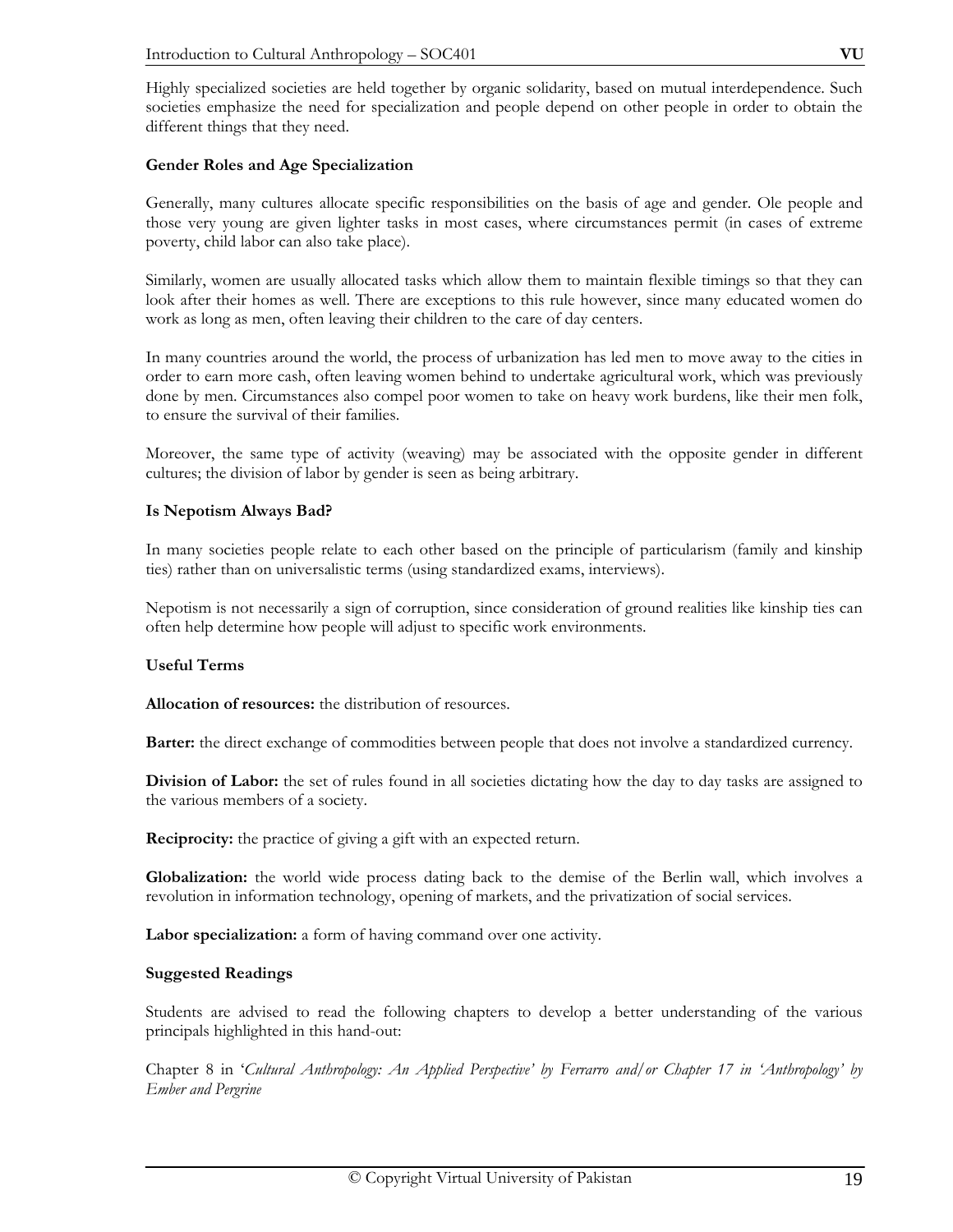#### **Internet Resources**

In addition to reading from the textbook, please visit the following website for this lecture:

Economic Anthropology http://en.wikipedia.org/wiki/Economic\_anthropology

Use the hyperlinks on the above website to read up on the following aspects of Economic Anthropology for today's lecture:

Anthropological theories of value

The Anthropological view of Wealth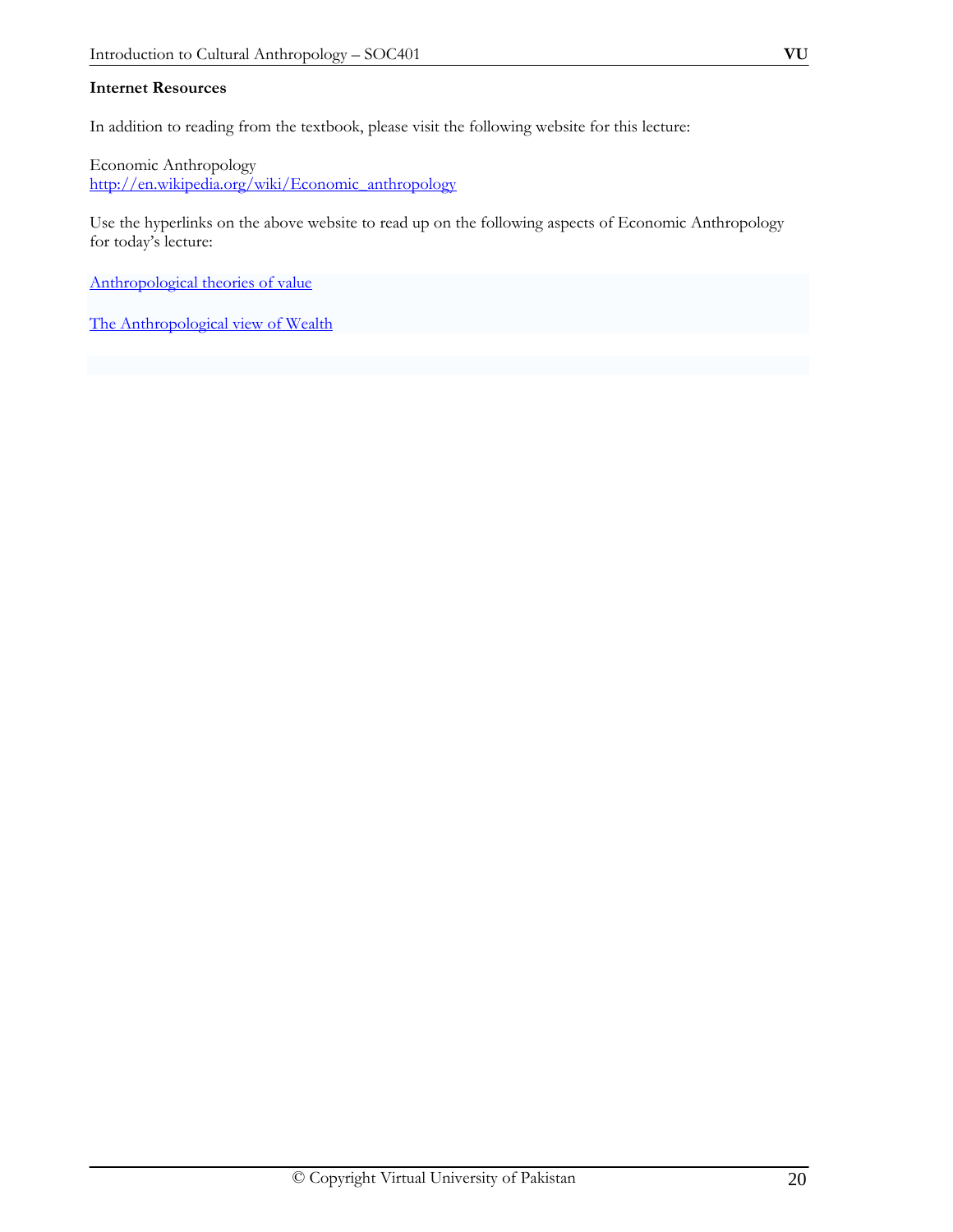# Lesson 08

# **ECONOMIC ANTHROPOLOGY (continued) THE DISTRIBUTION OF GOODS AND SERVICES**

# **Modes of Distribution**

Economic Anthropologists categorize the distribution of goods and services in three modes; reciprocity, redistribution and market exchange. Based on these three forms of exchange, cultures around the world distribute the goods and services produced by them, in order to ensure the survival of the various people which belong to that particular culture.

- 1. **Reciprocity** implies exchange of goods and services of almost equal value between two trading partners.
- 2. **Redistribution**, most common in societies with political bureaucracies, is a form of exchange where goods and services are given by a central authority and then reallocated to create new patterns of distribution.
- 3. **Market exchange systems** involve the use of standardized currencies to buy and sell goods and services.

# **Types of Reciprocity**

The idea of reciprocity can be divided into the following distinct types of practices evident in cultures around the world:

- 1. **Generalized reciprocity** involves giving gifts without any expectation of immediate return. For example, the parents look after their children and these children, when they grow older look after their aging parents. This is an unsaid rule or obligation towards one family, which people undertake willingly out of love and concern and without any external compulsion or the idea of getting something back in return for their caring attitudes.
- 2. **Balanced reciprocity** involves the exchange of goods and services with the expectation that the equivalent value will be returned within a specific period of time. For example, if a neighbor's son or daughter is getting married, the neighbors will take gifts to the wedding, and then expect the same courtesy when their own child's wedding. The notion of birthday gifts is even more time specific, and thus serves as a good example of balanced reciprocity.
- 3. **Negative reciprocity** involves the exchange of goods and services between equals in which the parties try to gain an advantage, in order to maximize their own profit, even if it requires hardbargaining or exploiting the other person.

# **Redistribution**

Whereas reciprocity is the exchange of goods and services between two parties, redistribution involves a social centre from which goods are redistributed. Often this redistribution takes place through a political or bureaucratic agency (e.g. the revenue collection or tax department which is found in most countries or even the *zakat* system in Pakistan, based on a religious ideology, which is meant to redistribute wealth to those who are destitute).

# **Market Exchange**

Market exchange is based on use of standardized currencies or through the *barter* (exchange) of goods and services. This system of exchange is much less personal than either reciprocity or redistribution. People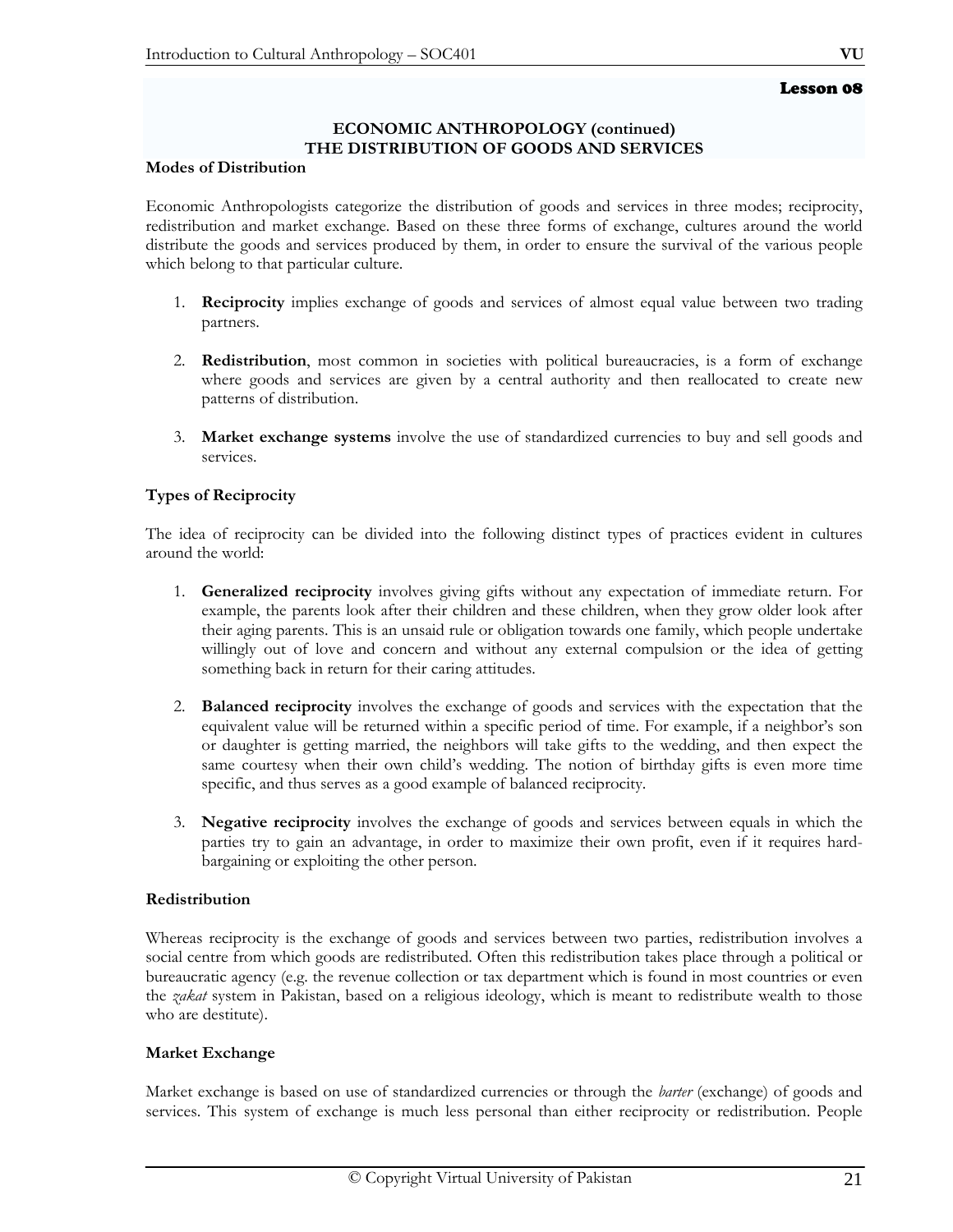# **Globalization**

Globalization involves the spread of the free-market economies to all parts of the world based on the assumption that more growth will take place when free trade and competition becomes a universal phenomenon.

Globalization has begun to show visible impacts on the cultures and lives of people around the world. There are people who favor globalization, thinking it will help remove poverty across much of the world, but they are also those who think that globalization will do the exact opposite.

# **Useful Terms**

**Organic Solidarity:** a type of social integration based on mutual inter-dependence.

**Particularism:** the propensity to be able to deal with people according to one's particular relationship to them rather than according to a universal standard.

**Production:** a process where by goods are taken from the natural environment and then altered to become consumable goods for society.

**Property Rights:** western concept of individual ownership.

**Standardized Currency:** a medium of exchange with well defined and an understood value.

**Universalism:** the notion of awarding people on the basis of some universally applied set of standards.

# **Suggested Readings**

Students are advised to read the following chapters to develop a better understanding of the various principals highlighted in this hand-out:

Chapter 8 in '*Cultural Anthropology: An Applied Perspective' by Ferrarro and/or Chapter 17 in 'Anthropology' by Ember and Pergrine* 

# **Internet Resources**

In addition to reading from the textbook, please visit the following website for this lecture:

Economic Anthropology http://en.wikipedia.org/wiki/Economic\_anthropology

Use the hyperlinks on the above website to read up on the following aspects of Economic Anthropology for today's lecture: Non-market economics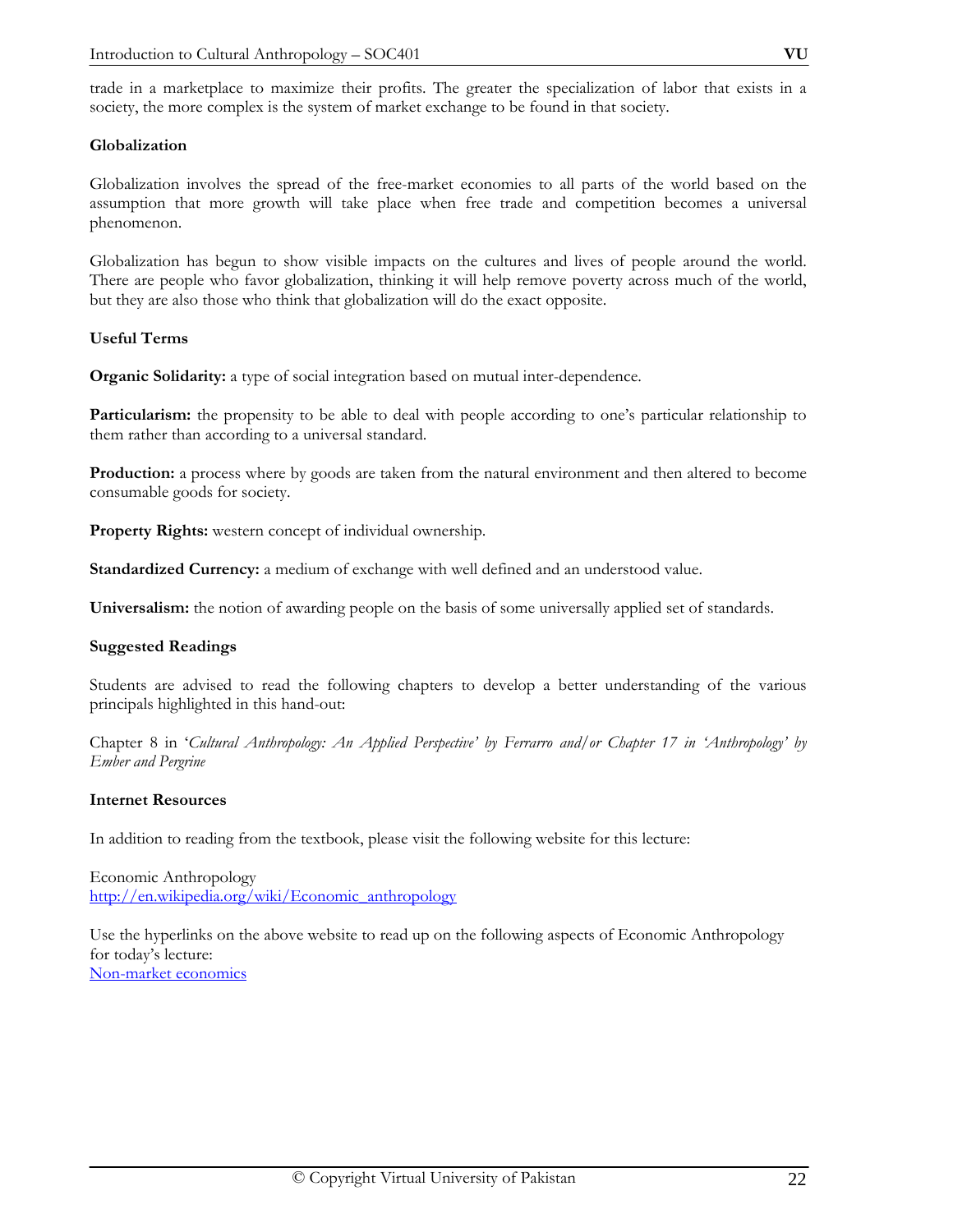# **FOCUSING ON LANGUAGE**

# **An Anthropological Perspective**

Language is a unique phenomenon, which allows human beings to communicate meaning to others and express our thoughts and feelings to other people.

Perhaps the most distinctive feature of being human is our capacity to create and use language. Many anthropological linguists would agree that without language, human culture could not exist beyond a very basic level.

# **The Nature of Language**

The meaning we give to language is arbitrary (random). It is due to this arbitrary nature of language, there is such a diversity of languages.

# **Languages of the World**

Almost 95 percent of people speak fewer than 100 languages of the approximately 6,000 languages that are currently found in the world. Due to this, many languages face the threat of extinction, with an increasingly small number of people who know the language.

This evident dying out of rarely spoken languages is an issue of concern to cultural anthropologists since the extinction of a language also means the death of a way of thinking and expressing human thought.

Of the more widely spoken languages, Mandarin (Chinese dialect) is spoken by almost 1 in 5 people in the world. Hindi is also spoken by multitudes of people. Yet, English is the most popular second language spoken by people all around the world.

# **Communication – Human versus Nonhuman**

Humans are not the only species that communicate. Animals use calls to mate, find food and signal danger.

Human communication amongst humans is however much more complex than that of animals. We can combine words in unique ways, to express our innermost feelings or even very complicated ideas which can be understood by others who can speak the same language.

# **Open and Closed Communication Systems**

Animal sounds are mutually exclusive (Closed Communication systems), they cannot be combined to express new meanings. A warning sound of an animal is always the same and this sound is used to convey the same message always, it cannot be combined with other sounds to convey different types of meaning. Only humans can put different meanings together (through using of an Open Communication system, which is the language they speak).

This categorization of Open and Closed communication systems has been questioned by anthropological linguists, based on research conducted using sign language. A chimpanzee for example can in fact combine two words to create a third word. Researchers have trained a chimpanzee to learn the sign language for 'water' and for 'bird' but not shown it how to say 'duck' using sign language. This chimpanzee has however been able to create the two known words, 'water' and 'bird' to refer to a 'duck', indicating that other species could also use open communication systems like humans.

However, no linguist has yet made the claim that any animal species has evolved language to a degree which can express the complexities of meaning that human beings can.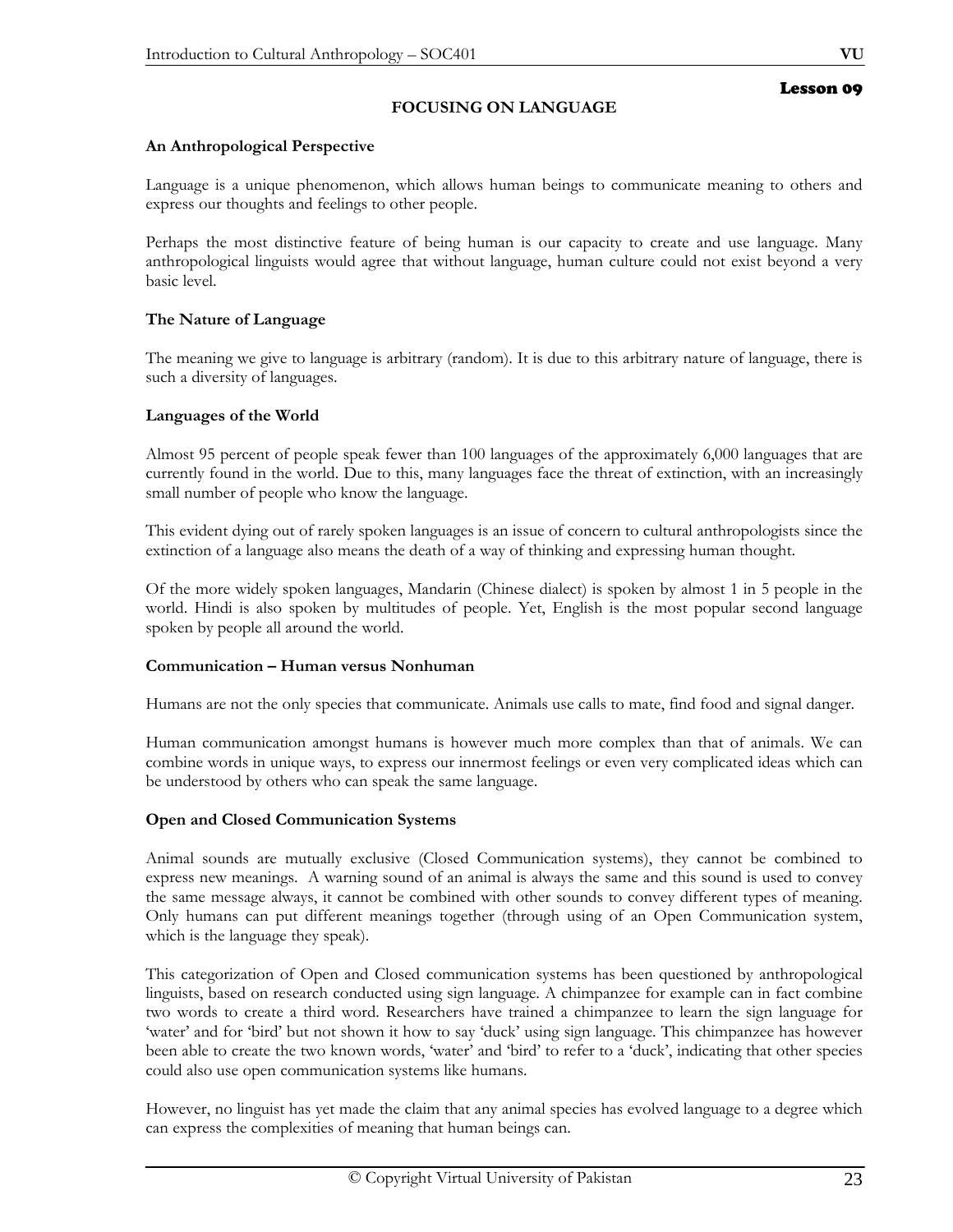Humans can speak of purely hypothetical and abstract things, of things which happened in the past or may happen in the future. Whereas animals only communicate in the present about things concerning their immediate surroundings, animals cannot express abstract thoughts.

#### **Learning to Communicate**

Imitating adult speech is partially responsible for acquisition of language. Linguists (like Noam Chomsky at the Massachusetts Institute of Technology) think that children are born with a universal grammatical blueprint, which helps them pick up the rules of the language being spoken around them so quickly, and that this is a biological gift that only the human species seems to possess, since no other species has such complex communication abilities.

#### **Structure of Language**

All languages have logical structures or rules, which are followed by all those who can speak, read and write that particular language.

- **Phonology:** provides the sound structure to a language so it can be commonly understood when spoken.
- **Morphemes:** the smallest units of speech that convey meaning (art-ist-s) by standing alone or being bound to other words
- **Grammar:** provides the unique rules of a language, which help give a logical structure to a language. Grammar also provides rules by which words are arranged into sentences (*syntax*).

Consider the words: Adam apples likes eating, which make no sense since the verb 'eating' and the adjective 'likes' are not in their grammatically correct position. Correcting the mistake will make the sentence clear: Adam likes eating apples. The underlying structure of sentences which enables us to correct such a mistake and speak in a clear manner is due to the grammatical rules of syntax.

The fact that we can even say this sentence is due to phonology and morphemes help us create a sentence by providing us with different meanings in smaller words (eat-ing, like-s).

# **Useful Terms**

**Displacement:** the ability that humans have to talk about things remote in time and space.

**Free Morphemes:** morphemes that appear in a language without being attached to other morphemes.

**Grammar:** the systematic way in which sounds are combined in any given language to send and receive meaning-full utterances.

**Phonology:** the study of language's sound system.

# **Suggested Readings**

Students are advised to read the following chapters to develop a better understanding of the various principals highlighted in this hand-out:

Chapter 6 in '*Cultural Anthropology: An Applied Perspective' by Ferrarro and/or Chapter 15 in 'Anthropology' by Ember and Pergrine*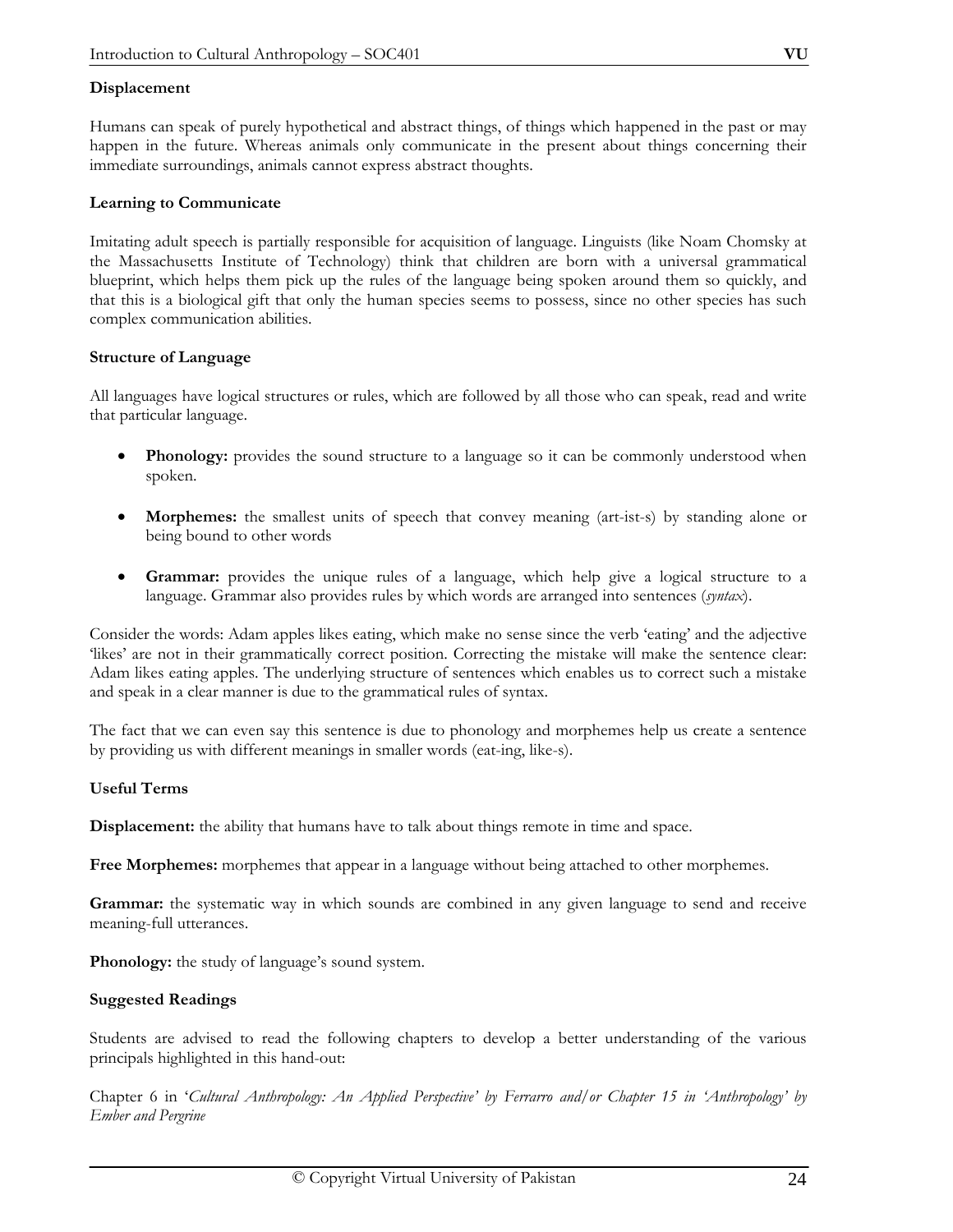# **Internet Resources**

In addition to reading from the textbook, please visit the following website for this lecture:

Anthropological Linguistics http://en.wikipedia.org/wiki/Anthropological\_linguistics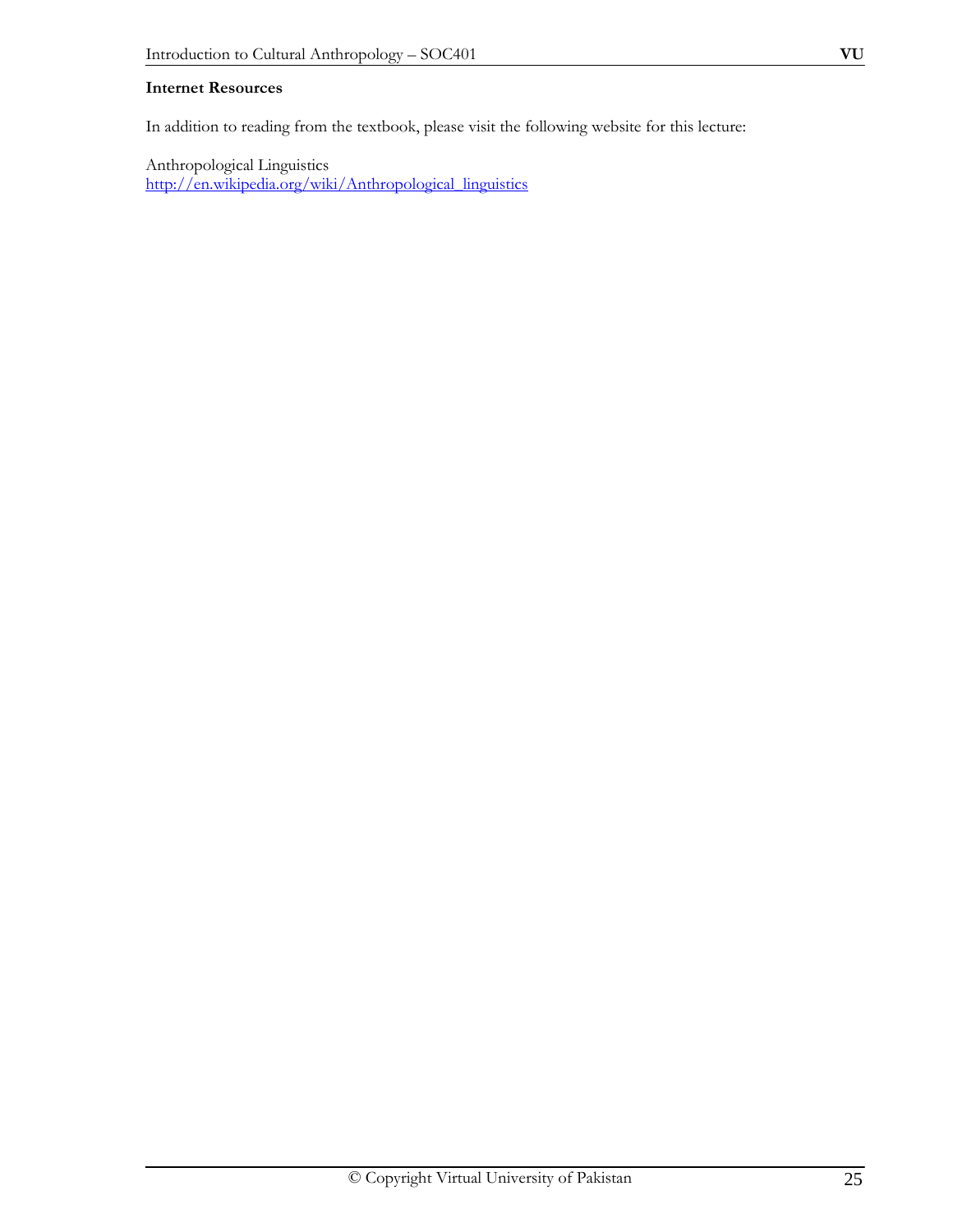# Lesson 10

# **Changes in Language**

Language evolves over time. Linguists can undertake a *synchronic analysis* to understand language structures and its underlying rules at a given point in time. Undertaking a *diachronic analysis,* however, means looking at how a given language changes over time.

**FOCUS ON LANGUAGE (continued)**

# **Language Families**

Language families include languages derived from a proto-language. Linguists began clustering languages upon finding similarities between Sanskrit and classical Latin and Greek in the 1880s. From the perspective of language families, Germanic is mother tongue of English. French and Spanish are its sister languages. They all belong to the Indo-European language family.

All languages have internal dialects as well as sharing features with other languages as well, particularly with those belonging to the same language family as them.

# **Levels of Complexity**

Linguists have proven that languages of less technological societies are as capable of communicating abstract ideas as advanced societies. For example, the Navaho do not have singular and plural nouns, like English does, but their verbs contain much more information than English.

Instead of merely saying 'going' the Navaho say how they are going, if they are going on a horse, they must further indicate how fast the horse is going, which is a lot more information than a phrase in English, which just mentions 'I am going'.

# **Cultural Emphasis**

The vocabulary of languages emphasizes significant words in a given culture. This is known as a 'cultural emphasis'. Technologically related words show emphasis on technology in highly industrialized countries. There are numerous new words to describe computer technology in various languages, which did not even exist a few decades ago.

# **Language and Culture**

Some ethno-linguists suggest that language is more than a symbolic inventory of experiences from our physical world experiences. According to them, language even shapes our thoughts and provides a standardized way to react to experiences.

# **The Sapir-Whorf Hypothesis**

According to this hypothesis, different cultures see the world differently due to their different languages. Language influences and channels our perceptions and thus shapes our resulting behavior as well. The hypothesis has conducted several tests in the attempt to validate its claim.

# **Linking Language to Culture**

It is difficult to establish causation to prove either that language determines culture or that culture influences language. Language does mirror values of a culture, consider for example the emphasis on self in individualistic societies. On the other hand, in more traditional societies like Japan the use of collective words like 'we' is much more evident.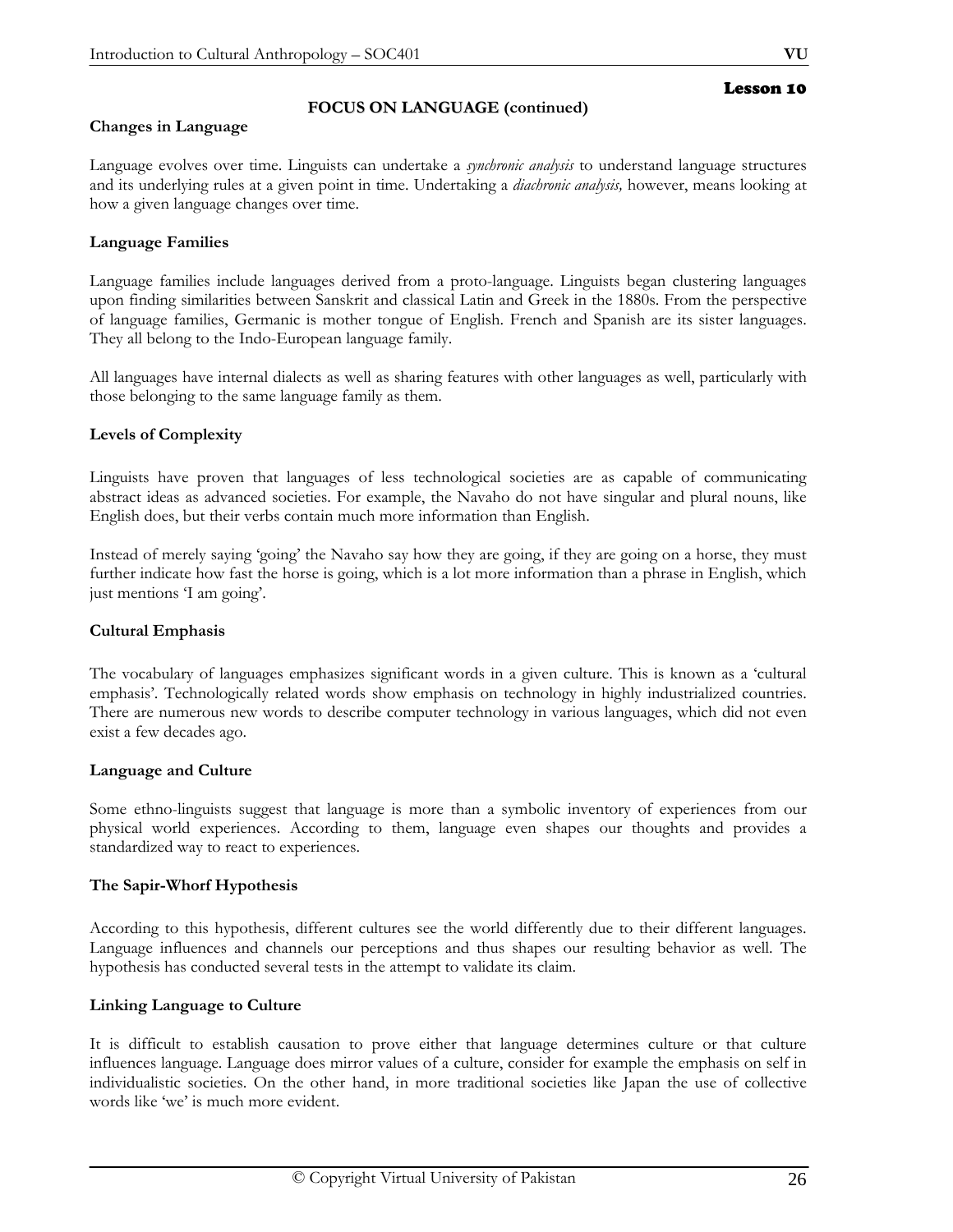#### **Socio-Linguistics**

Socio-linguistics examines links between languages and social structures. While earlier cultural linguists focused on language structures, there is now greater focus on the situational use of language, i.e. how the same language is used to speak in different manners depending on the context of the conversation.

#### **Diglossia**

Often two varieties of the same language are spoken in different social situations. High forms are associated with literacy and education, and the elite whereas the lower forms (for example, Pidgin) are considered to be less sophisticated.

# **Language and Nationalism**

Language has important implications for ethnic identities. To forge national unity, political leaders have often suppressed use of local languages in favor of standardized national languages to provide a sense of unity to the nation and to develop a common means of communication.

#### **Useful Terms**

**Evolve:** Develop

**Synchronic Analysis:** the analysis of cultural data at a single point in time, rather than through time

**Diachronic Analysis:** the analysis of socio-cultural data through time, rather than at a single point in time

**Derived:** taken from

**Abstract:** Not clear or vague

**Emphasis:** To lay importance on

**Perceptions:** Viewpoints

**Suppressed:** concealed or covered up

**Dialect:** form of speech peculiar to particular region

# **Suggested Readings**

Students are advised to read the following chapters to develop a better understanding of the various principals highlighted in this hand-out:

Chapter 6 in '*Cultural Anthropology: An Applied Perspective' by Ferrarro and/or Chapter 15 in 'Anthropology' by Ember and Pergrine* 

# **Internet Resources**

In addition to reading from the textbook, please visit the following website for this lecture:

Anthropological Linguistics http://en.wikipedia.org/wiki/Anthropological\_linguistics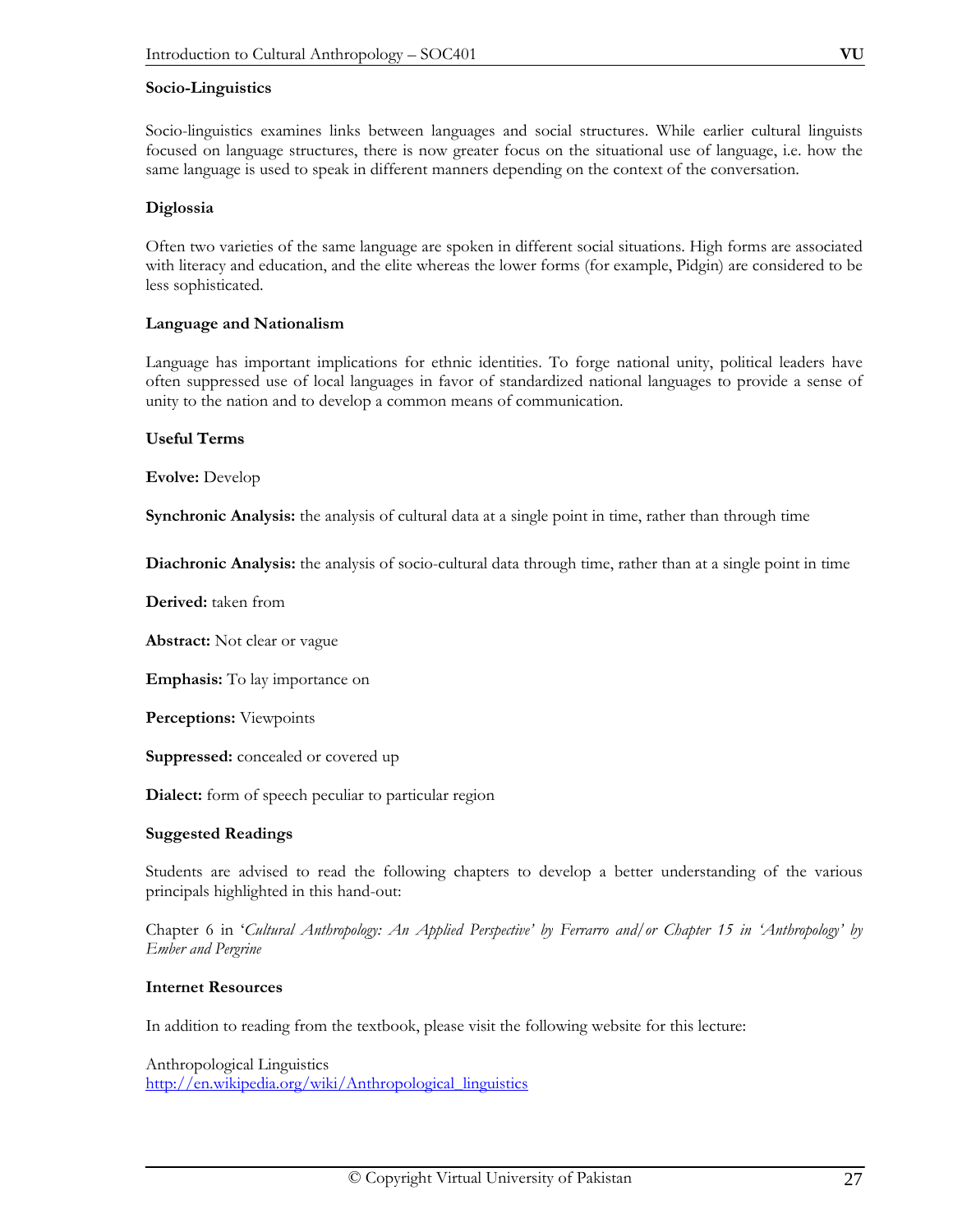# **OBTAINING FOOD IN DIFFERENT CULTURES**

# **Strategies for Obtaining Food**

Food obtaining strategies vary from culture to culture. Food obtaining strategies are developed in response to particular environments. There are five major food obtaining strategies found in different cultures of the world. These five forms of obtaining food are not mutually exclusive and within each category there are evident variations due to technological and environmental differences. Therefore, often one form of obtaining food predominates within a given culture.

While food obtaining strategies vary widely around the world, none is necessarily 'superior' then another.

# **Major Food Obtaining Strategies**

**Food Collection:** collecting wild vegetation, hunting and fishing.

**Horticulture:** cultivation, using simple tools and small and shifting plots of land.

Pastoralism: keeping livestock and using its produce for food.

**Agriculture:** cultivation using animals, irrigation and mechanical implements.

**Industrialization:** producing food using complex machinery. Most developed countries and an increasing amount of developing countries rely on industrialized processes to obtain food.

# **Food, Environment and Technology**

Some environments enable a number of modes of food acquisition, while others permit limited number of adaptations. Technology provides the advantage of adaptation to a given environment. It can be said that specific food obtaining modes are influenced by the interaction of a people's technological and environmental conditions.

The extent, to which any society can procure food, depends on sophistication of tools used and the abundance of plant and animal life in a given area. Productivity of agriculturalists not only depends on technology but also availability of natural resources like water and fertile soil.

Anthropologists agree that while the environment does not set limits on food obtaining patterns, it does place a limit on the adaptations possible and on the ultimate productivity of an area. People with simple technologies also cope well with their environments and are intelligent given their circumstances and surroundings.

The environmental capacity of a given area is referred to as 'carrying capacity'. The natural consequence of exceeding carrying capacity is to harm the environment.

# **Optimal Foraging**

Many foraging societies spend extra time and effort to obtain a particular food. Ethnographic studies of the Ache in Paraguay for example have revealed that this is not irrational behavior but due to caloric returns of these food sources despite the energy expended in killing, collecting and preparing it. This reveals that optimal foraging is a calculated strategy not a irrational whim.

# **Useful Terms**

**Foraging:** collecting or gathering

Lesson 11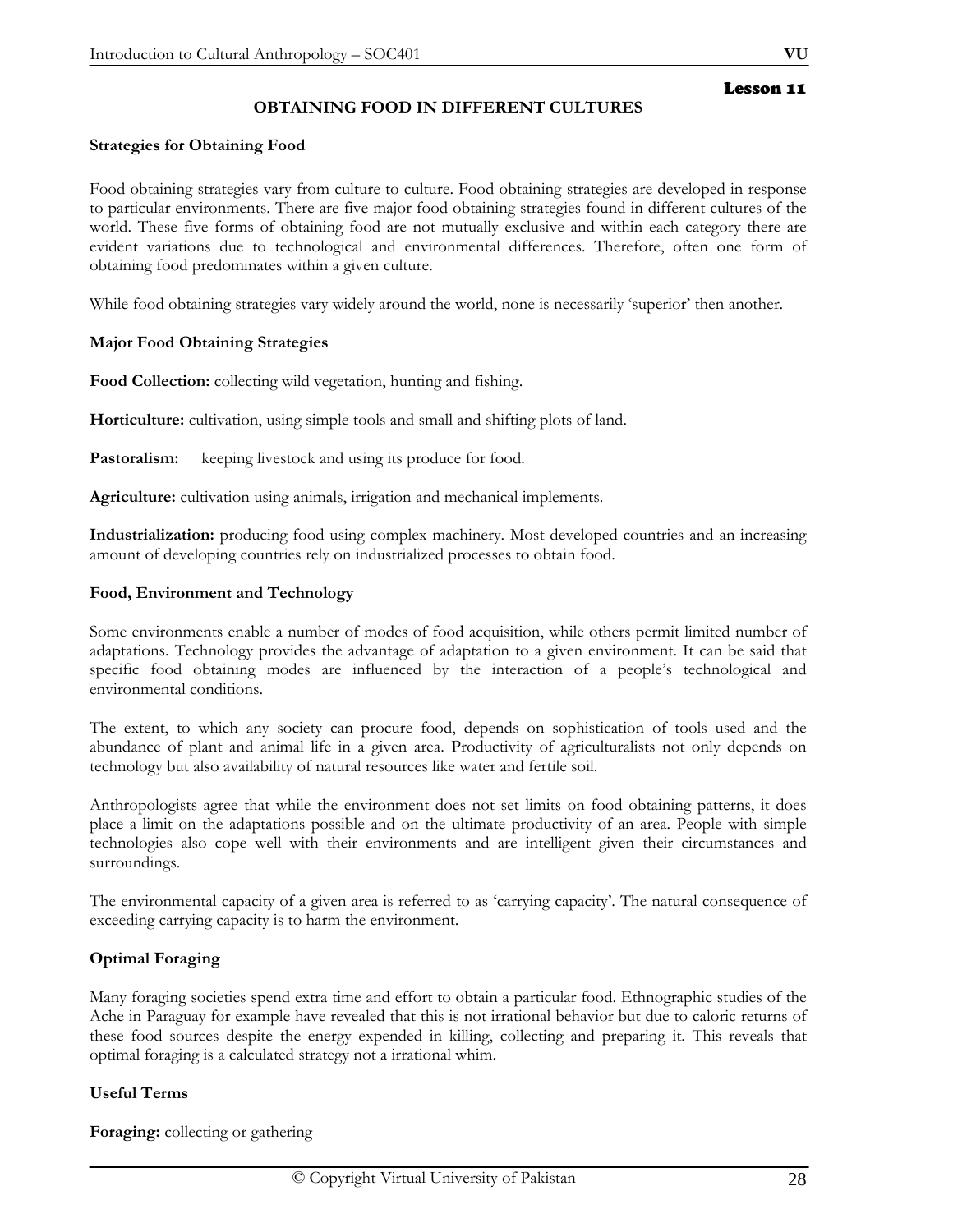**Optimal:** best or most feasible

# **Expended:** spent

**Environmental capacity:** carrying capacity of the environment, i.e. the amount of productive pressure the air, water and soil can take without being damaged

# **Suggested Readings**

Students are advised to read the following chapters to develop a better understanding of the various principals highlighted in this hand-out:

Chapter 7 in '*Cultural Anthropology: An Applied Perspective' by Ferrarro and/or Chapter 16 in 'Anthropology' by Ember and Pergrine* 

# **Internet Resources**

In addition to reading from the textbook, please visit the following web-site for this lecture, which provide useful and interesting information:

Anthropology of Food http://www.archaeolink.com/anthropology\_of\_food\_general\_res.htm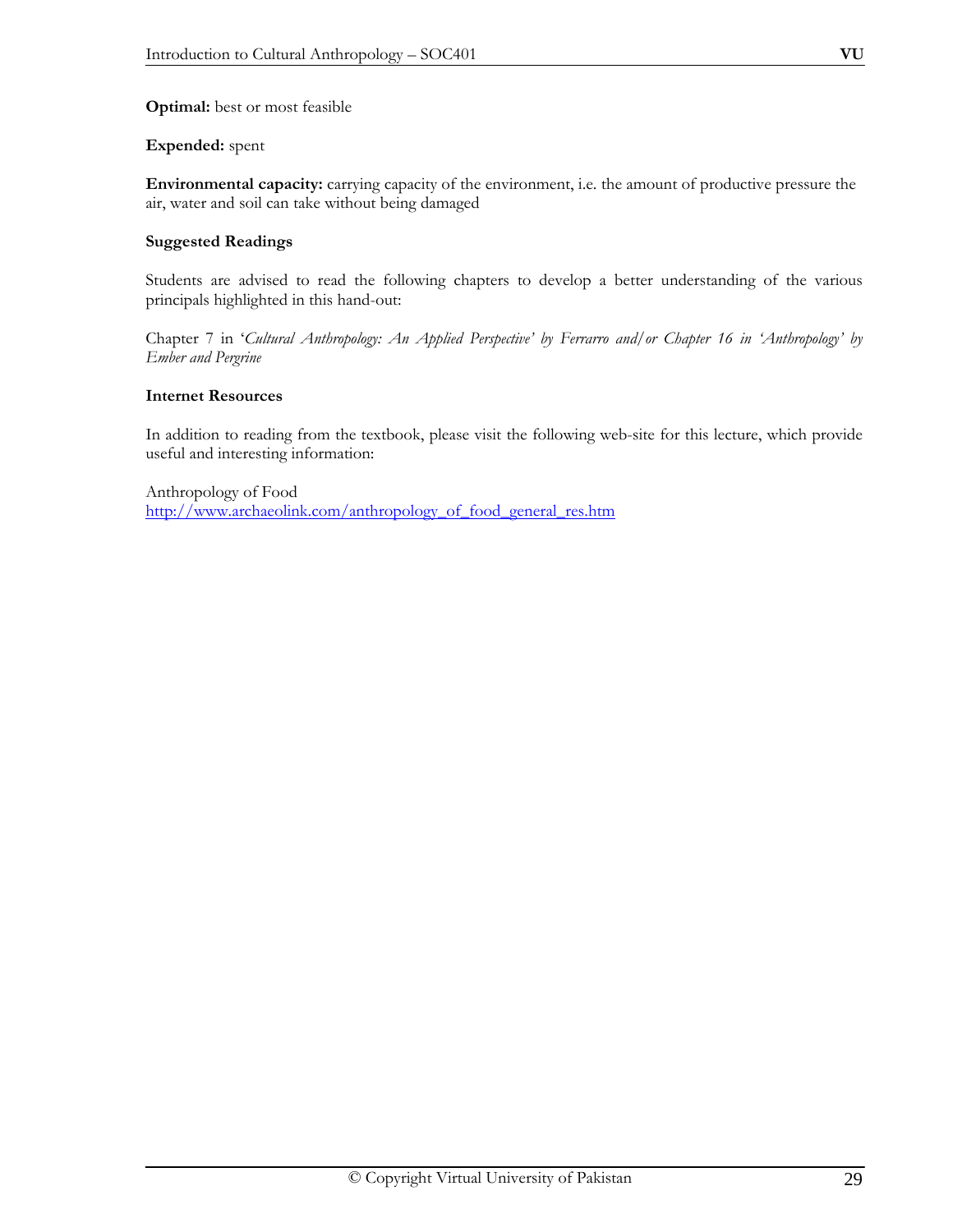# Lesson 12

# **FOOD AND CULTURE (continued)**

# **Food Collection**

Food collection involves (systematic exploration) of natural plants and animals available in given natural environments. People have been foragers for an overwhelming majority of time, and have only developed other options to secure food in the last 10,000 years or so.

# **Food Collectors**

Most societies prefer to produce food, but half a million people in different cultures live by foraging even today. There are considerable variations in the life patterns of current foragers but it is possible to make some generalizations about them.

# **Contemporary Food Collectors/Foragers**

Food collecting societies have low population density. They are usually nomadic or semi-nomadic rather than sedentary since their prey often migrates. The basic social unit amongst food collectors is a family or a band, a loose federation of families. Contemporary food collectors occupy remote and marginal habitats, due to pressure from food processing people with their dominating technology and thirst for more land

While food collectors hunt as well as collect wild plants, vegetation provides almost 80% of their food intake. Food collecting people live in a wide variety of environments including deserts, tropical forests, mountains and the polar regions of the Artic and Antarctic circles.

Unlike food producers, food collectors possess inbuilt mechanisms (low population and little use of technology), which prevents it from becoming too efficient and completely destroying their own source of food.

# **Do Foragers Live Well?**

Despite inhabiting the most unproductive parts of Earth, foragers are well off and dubbed 'the original affluent society' by anthropologists. They enjoy leisure time, have enough food and use remarkable intelligence and ingenuity in securing their food.

Most contemporary foraging societies remain small scale, unspecialized, egalitarian and non-centralized. The Khung in the Kalahari Desert in Namibia and the Inuit in the Artic region, provide good examples of hunting and gathering peoples today.

# **Food Production**

About 10,000 years ago, humans made a transition from collecting to producing food by cultivating crops and keeping herds of animals. The earliest cultivation occurred in the Fertile Crescent of the Middle East.

Archeologists think this transition was due to demographic and environmental pressures. Early farmers paid a high price for this new food strategy. They did not switch convinced by the superiority of agriculture, which was more monotonous, less secure and required more labor and time. Evidence reveals early cultivators also experienced a decline in nutritional and health standards because they had to shift from collecting to growing food.

# **Changes Resulting From Neolithic Revolution**

Food production resulted in the first population explosion. Fertility rates also increased since children could make an economic contribution. People became sedentary and civilizations began to develop. As farming became more efficient, people had more free time and began making farm implements and pottery, leading to the division of labor and specialization. The egalitarianism of foraging societies was replaced by social inequalities and the thirst for private ownership.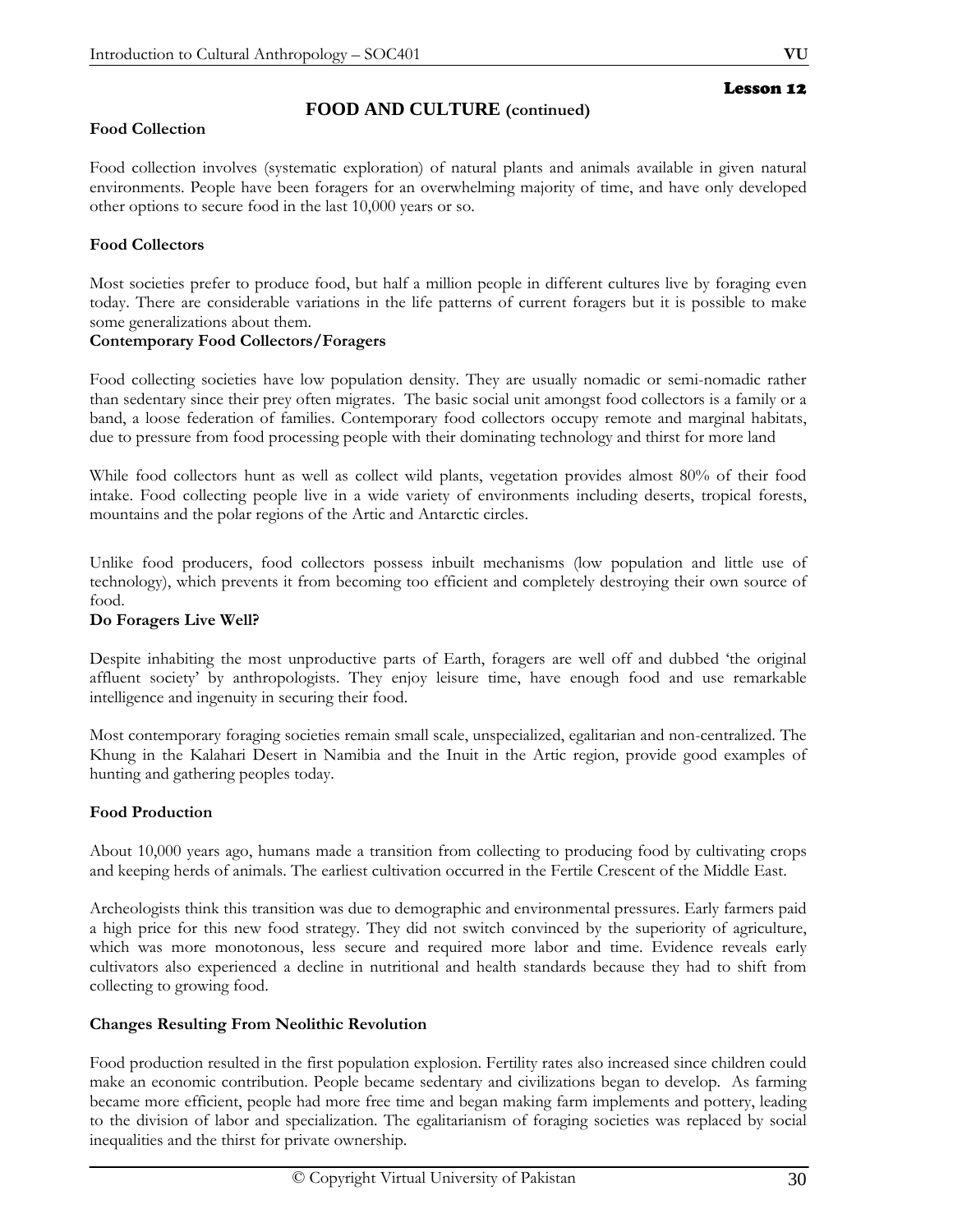# **Useful Terms**

**Population:** number of people in a given area

**Sedentary:** settlement, or settled down in one place

**Strategy:** a thought out method to obtain some objective or goal

**Monotonous:** boring

**Nutritional value:** amount of energy

#### **Suggested Readings**

Students are advised to read the following chapters to develop a better understanding of the various principals highlighted in this hand-out:

Chapter 7 in '*Cultural Anthropology: An Applied Perspective' by Ferrarro and/or Chapter 16 in 'Anthropology' by Ember and Pergrine* 

#### **Internet Resources**

In addition to reading from the textbook, please visit the following web-site for this lecture, which provide useful and interesting information:

Anthropology of Food http://www.archaeolink.com/anthropology\_of\_food\_general\_res.htm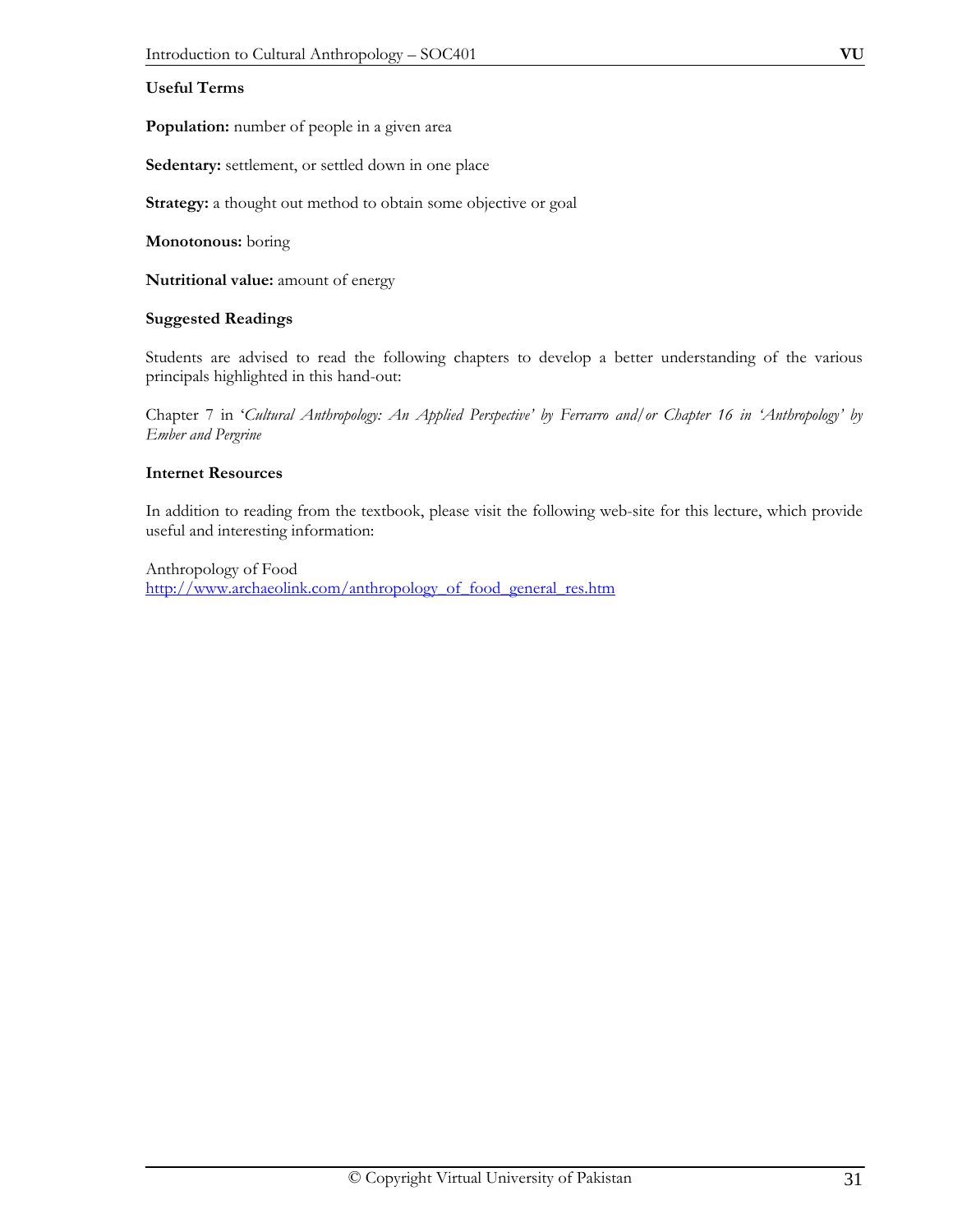# **OBTAINING FOOD IN DIFFERENT CULTURE (continued)**

#### **Horticulture**

Horticulture is the simplest form of farming, using basic tools, no fertilizer or irrigation, and relying on human power. Horticulturists use shifting cultivation techniques, also referred to as 'slash and burn' cultivation.

#### **Horticultural Crops**

Crops growth by horticulturists can be divided into three categories: tree crops, seed crops and root crops.

Common tree crops include bananas, figs, dates and coconuts. Major seed crops are high in protein. Wheat, barley, rice, millet, oats and sorghum are all seed crops. Major root crops are high in starch and carbohydrates. Yams, sweet potatoes, potatoes are all root crops.

The Lacondon Maya of Chiapas, Mexico, are more productive than mono-crop agriculturalists. They achieve three levels of production from the same land and do so by maintaining (by imitating the dispersal patterns found within ecological systems of tropical rainforest) rather than displacing them.

#### **Slash and Burn Technique**

In unused areas of vast land, slash and burn can be a reasonably efficient form of production. Ash fertilized soil resulting from slashing and burning wild vegetation must lie fallow to restore fertility.

Under drought conditions of Al Nino (during the 1990s), horticulturists were severely criticized for destroying large tract of grasslands and forests in Madagascar, Brazil and Indonesia, since the fires they lit for clearing land often raged out of control.

#### **Pastoralism**

Keeping domesticated livestock as a source of food is widely practiced in areas where cultivation is not possible. Pastoralism involves a nomadic or semi-nomadic lifestyle within small family based communities. Pastoralists also maintain regular contact with cultivators to help supplement their diets.

#### **Agriculture**

More recent than horticulture, agriculture uses technologies like irrigation, fertilizers and mechanical equipment to produce high yield and large populations

Agriculture is associated with permanent settlements and high levels of labor specialization. Intensive agriculture leads to even further specialization and use of technological inputs. It also leads to social stratification, political hierarchies and administrative structures.

#### **Industrialization**

Since several centuries, people have used industrialized food getting strategies. There is increasing amounts of mechanical power available for the purpose of obtaining, storing and processing food.

Industrialization also uses a mobile labor force and a complex system of markets, which has led to the increasing commercialization of food. Therefore, food is grown not only for consumption but also for exporting to other countries of the world.

Lesson 13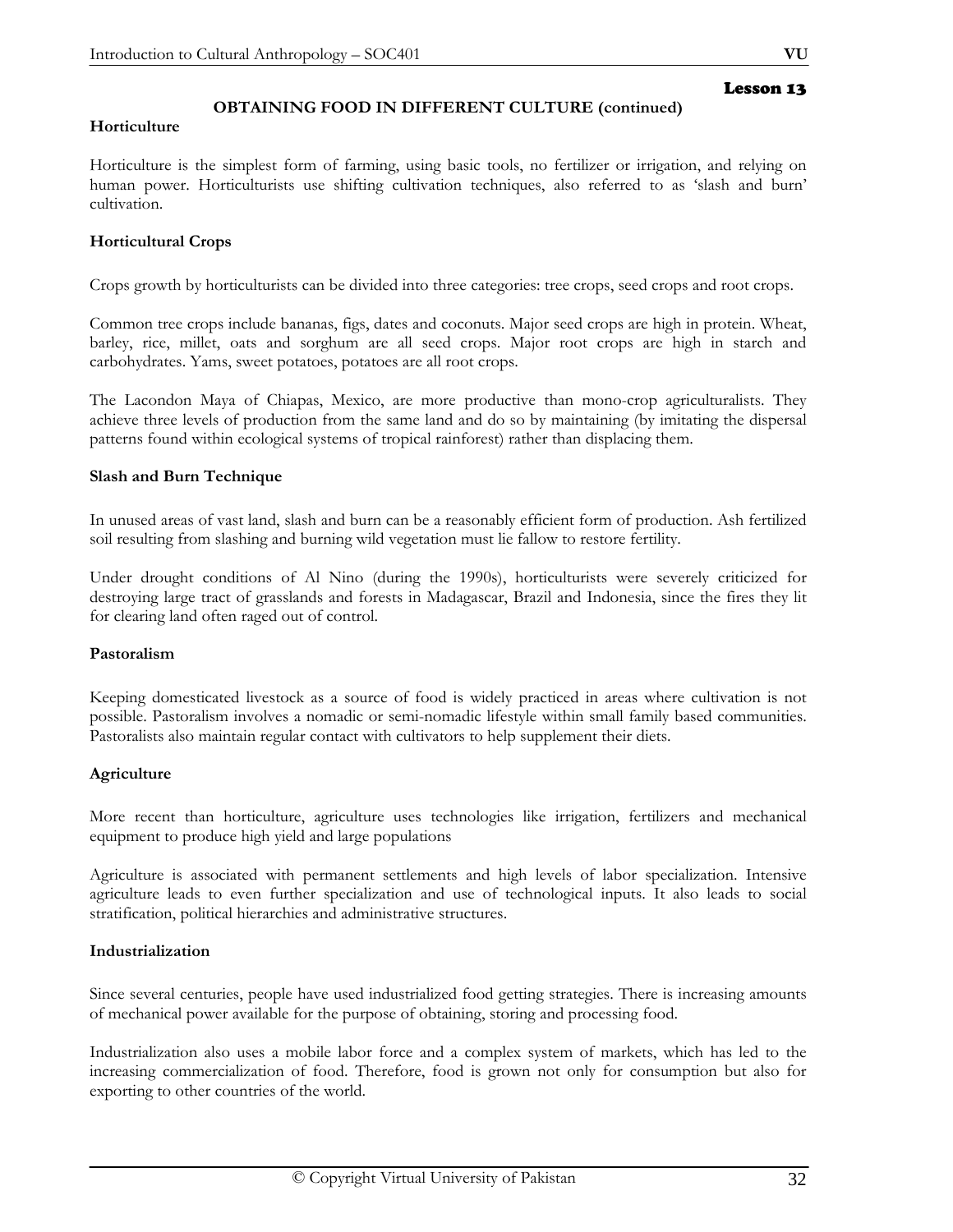Biotechnology provides a current example of industrialized food getting, as does laser leveling or use of GPS transmitters on grain harvesters. All these technological innovations have been incorporated into the food production process and helped to increase food output.

Yet there are environmental costs resulting from exceeding the carrying capacity of land and from overuse of technological innovations such as pesticides and fertilizers. The use of biotechnology in food production is also a much debated topic.

# **Useful Terms**

**Horticulture:** A form of small-scale crop cultivation characterized by the use of simple technology and the absence of irrigation

**Carbohydrates:** energy source found in particular types of food group

**Tropical:** humid

**Drought:** lack of rainfall

**Criticize:** disapprove of

**Supplement:** add on

#### **Suggested Readings**

Students are advised to read the following chapters to develop a better understanding of the various principals highlighted in this hand-out:

Chapter 7 in '*Cultural Anthropology: An Applied Perspective' by Ferrarro and/or Chapter 16 in 'Anthropology' by Ember and Pergrine* 

# **Internet Resources**

In addition to reading from the textbook, please visit the following web-site for this lecture, which provide useful and interesting information:

Anthropology of Food http://www.archaeolink.com/anthropology\_of\_food\_general\_res.htm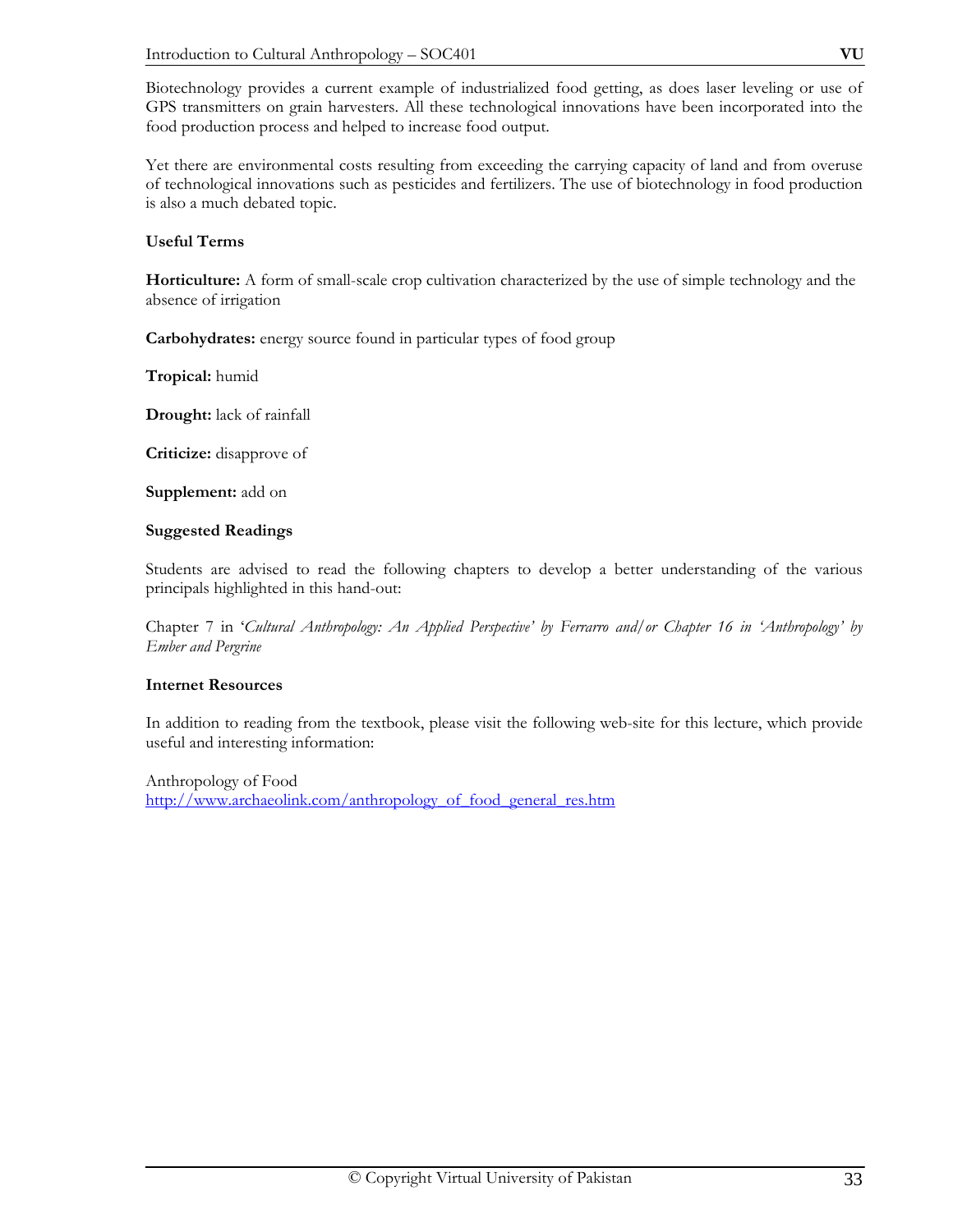# Lesson 14

# **RELEVANCE OF KINSHIP AND DESCENT**

#### **Kinship Defined**

Kinship is the single most important social structure in all societies. Kinship is based on both consanguineal (blood) and affinal (marriage) relations or even fictive ties (adoption, godparents).

#### **Functions of Kinship**

**Vertical Function:** Kinship systems provide social continuity by binding together a number of generations

**Horizontal Function:** Kinships provide social solidarity and continuity within the same generation as well.

#### **Cultural Rules Regarding Kinship**

Kinship systems group relatives into certain categories and call them by the same name and behave with them in a similar manner. Yet how particular cultures categorize relatives varies according to different principles of classification.

# **Kinship Criteria**

Different societies use different rules in formulating kinship ties. Some of these are:

**Generation** - uncles are in one generation, cousins in another

**Gender** - cousins do not occupy gender determined kin categories

**Lineality** – kin of a single line, i.e. son, father, grandfather **Consanguineality** – kin through a linking relative (wife's brother)

**Relative Age** – one kinship term for father's older brother another for his younger brother (e.g. taya and chacha)

**Gender of Connecting Relative** – using different kinship terms for the father's brother's daughter his sister's daughter

**Social Conditions** *–* different kinship terms for a married or an unmarried bother

**Side of the Family** – different kinship terms for father's and mother's sides of the family (e.g. phupho and khala)

#### **Rules of Descent**

Rules of descent enable the affiliation of people with different sets of kin, for example:

**Patrilineal descent** affiliates a person with the kin of the father

**Matrilineal descent** affiliates a person with the kin of the mother

**Ambilineal descent** permits an individual to affiliate with either parent's kin group

#### **Consanguineal versus Affinal Kin**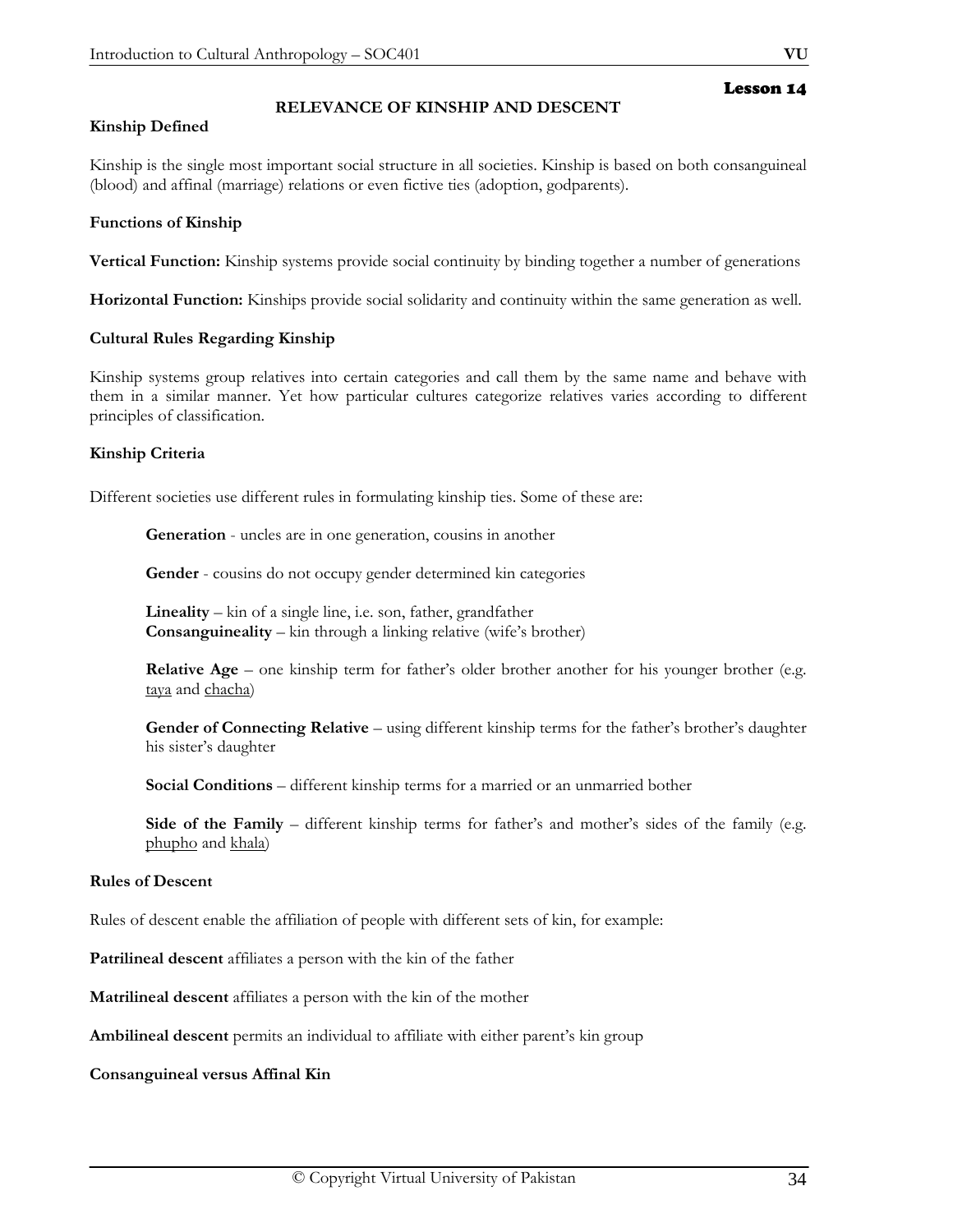Some societies make a distinction in kinship categories based on whether people are related by blood (*consanguineal kin*) or through marriage (*affinal kin*). For example, take the difference between a sister and a sister-in-law or a brother and a brother-in-law.

#### **Comparing Descent Groups**

Patrilineal descent groups are most common around the world. The relations between man and wife tend to be more fragile in matrilineal societies.

#### **Useful Terms**

**Unilineal descent:** tracing descent through a single line (such as matrilineal or patrilineal) as compared to both sides (bilateral decent|)

**Bilateral:** able to accommodate two-sides simultaneously

**Matrineally:** mother's side of the family

**Patrineally:** father's side of the family

**Prevalent:** common amongst many

**Kinship:** relationship

**Merging:** integration

#### **Suggested Readings**

Students are advised to read the following chapters to develop a better understanding of the various principals highlighted in this hand-out:

Chapter 10 in '*Cultural Anthropology: An Applied Perspective' by Ferrarro and/or Chapter 21 in 'Anthropology' by Ember and Pergrine* 

#### **Internet Resources**

In addition to reading from the textbook, please visit the following web-pages for this lecture, which provide useful and interesting information:

Kinship Terms www.mnsu.edu/emuseum/cultural/kinship/terms.html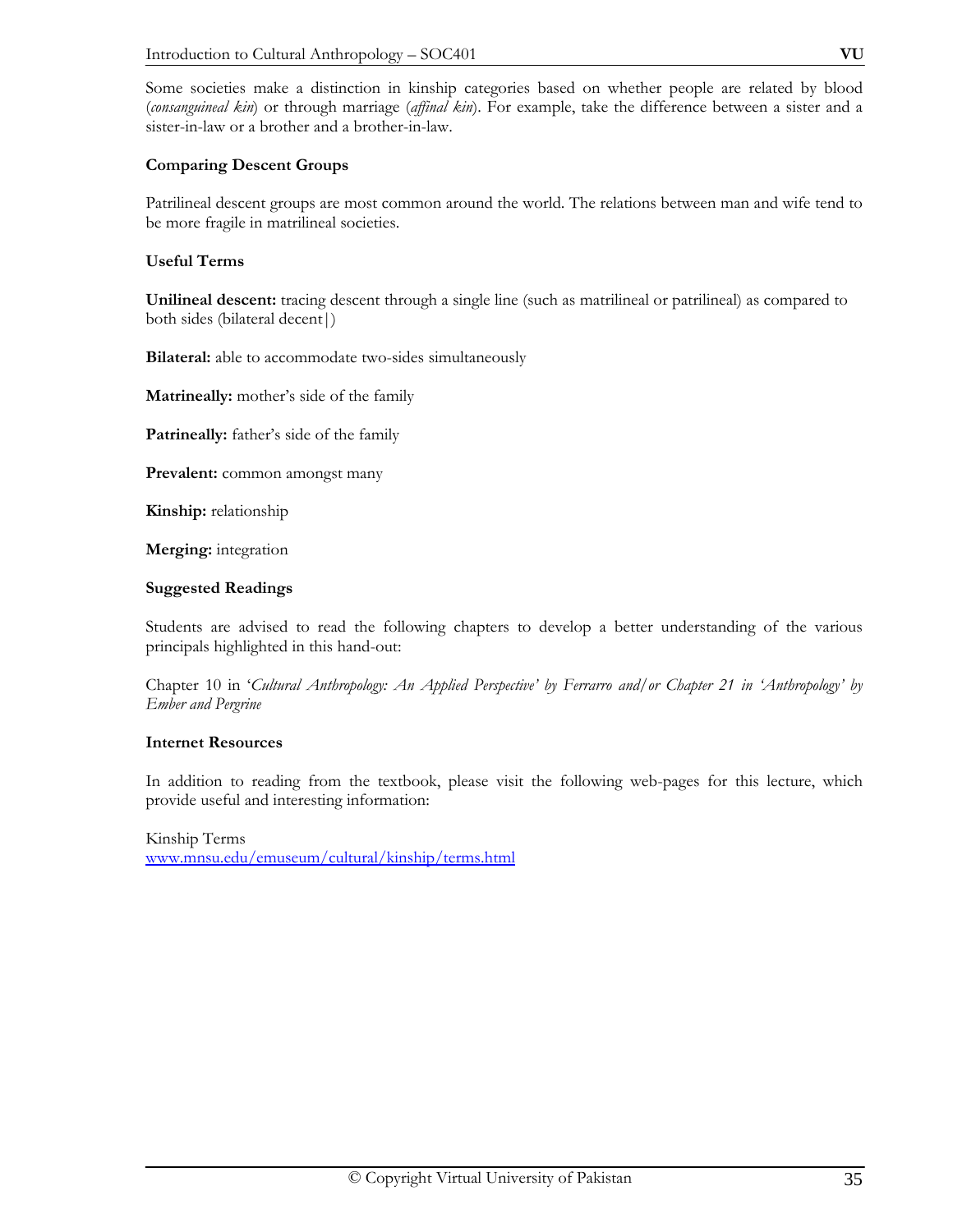# **KINSHIP AND DESCENT (continued)**

# **Tracing Descent**

In societies that trace their descent unilineally, people recognize that they belong to a particular unilineal descent group or series of groups. Sixty percent of cultures in the world are unilineal. Unilineal groups are adaptive and clear-cut social units, based on birthright, which in turn influence inheritance, marriage and prestige issues

#### **Kinship Organization**

**Kinship** is organized on the basis of different groups of varying sizes:

**Lineages** are based on a set of kin who can trace their ancestry back through known links

**Clans** are unilineal groups which claim descent but they are unable to trace all their genealogical links

**Phratries** are groups of related clan

**Moieties** are two halves of a society related by descent

#### **Bilateral Descent**

A person is related equally to both sides of the family on the basis of bilateral descent. This form of descent is prevalent in foraging and industrialized societies. Bilateral systems are symmetrical and result in the formation of kindred, which are loose kinship networks rather than being permanent corporate functioning groups.

# **Double Descent**

A double unilineal descent system is one where descendents are traced matrineally and patrineally. As a result, both sides of the family have a useful social function such as enabling inheritance. Under this system, it is possible for moveable property such as livestock or agricultural produce to be inherited from the mother's side, whereas non-moveable property (land) may be inherited from the father's side. This system is found in only 5% of world cultures (for e.g. the Yako in Nigeria).

#### **Primary Kinship Systems**

There are six basic types of kinship systems used to define how cultures distinguish between different categories of relatives.

**Eskimo** are found in one-tenth of the world societies, this system involves bilateral descent, focusing on nuclear relations and lumping external relatives (cousins, uncles and aunts).

**Hawaiian** are found in a third of world societies, this system uses the same term for all relatives of the same gender and generation, so the term *mother* is used not only for the mother but also for her sisters and the father's sisters. Cousins are termed brothers and sisters. This is an ambivalent system, which submerges the nuclear family into a larger kinship group.

**Iroquois** are a less prevalent system which emphasizes the importance of unilineal descent groups by distinguishing between members of one's own lineage and those belonging to other lineages.

**Sudanese** are the system is named after the country where the system was first identified. It is the most pluralistic system since it makes the most terminological distinctions.

Lesson 15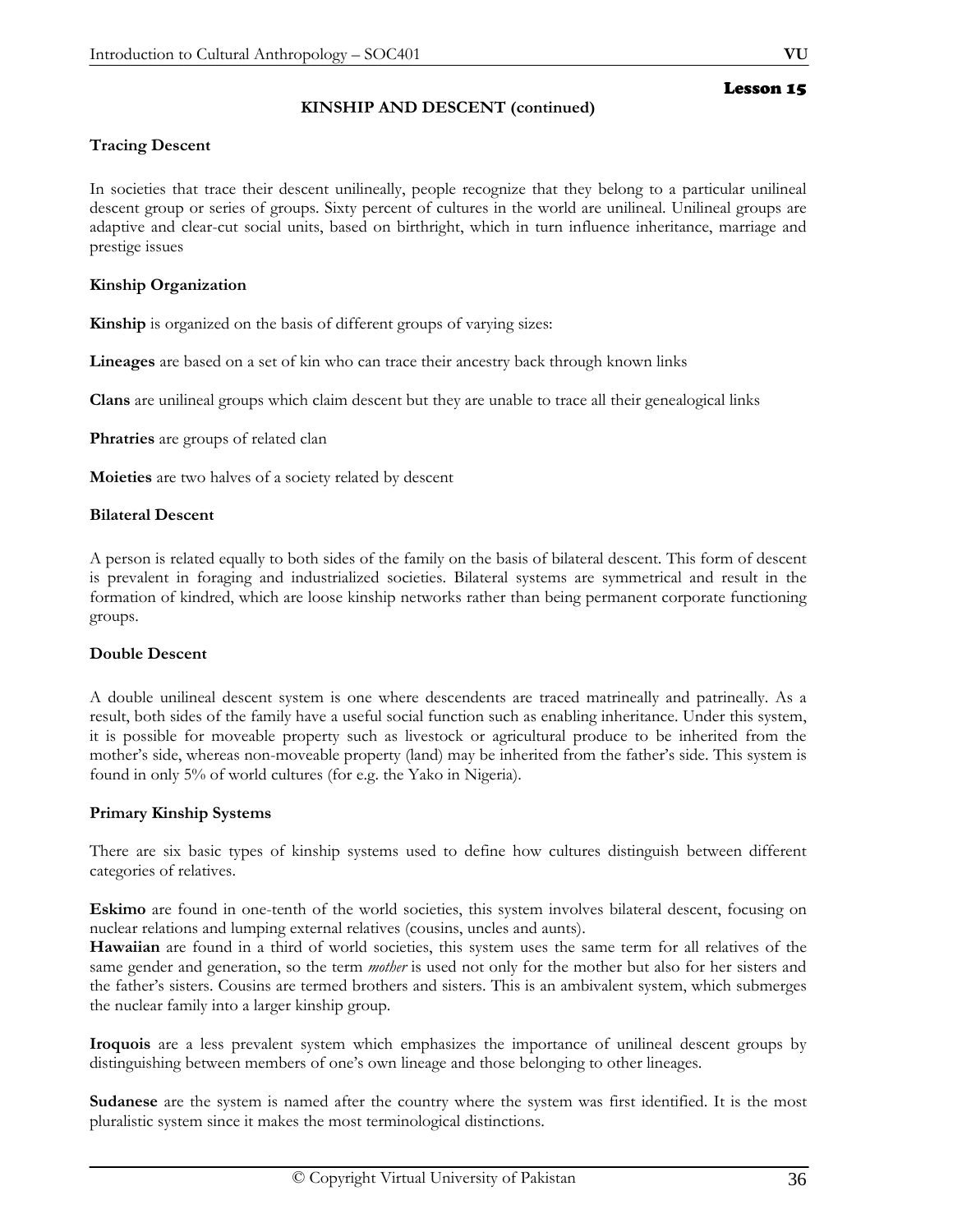**Omaha** emphasizes patrilineal descent, the father and his brothers are referred to by the same term and the paternal cousins are called siblings, but cross cousins are referred to by separate terms. On the mother's side there is a merging of generations, all her male relatives are called mother's brother.

**Crow** is the exact opposite of the Omaha system, as it emphasizes maternal relations which are all important for determining the descent group of children. **Kinship Diagrams** 

Cultural Anthropologists often use kinship diagrams to help explain family structures, which use simple symbols for males and females, and to indicate what their relationships are to each other.

The diagram below depicts a married couple and their two children (a son and a daughter):

# **Useful Terms**

**Descent:** established linage

**Ambivalent:** unclear

**Influence:** power

**Social function:** the particular purpose served for society

**Prestige:** Social honor or respect within a society

## **Suggested Readings**

Students are advised to read the following chapters to develop a better understanding of the various principals highlighted in this hand-out:

Chapter 10 in '*Cultural Anthropology: An Applied Perspective' by Ferrarro and/or Chapter 21 in 'Anthropology' by Ember and Pergrine* 

# **Internet Resources**

In addition to reading from the textbook, please visit the following web-pages for this lecture, which provide useful and interesting information:

Descent: Terms and Concepts http://reference.allrefer.com/encyclopedia/D/descent.html

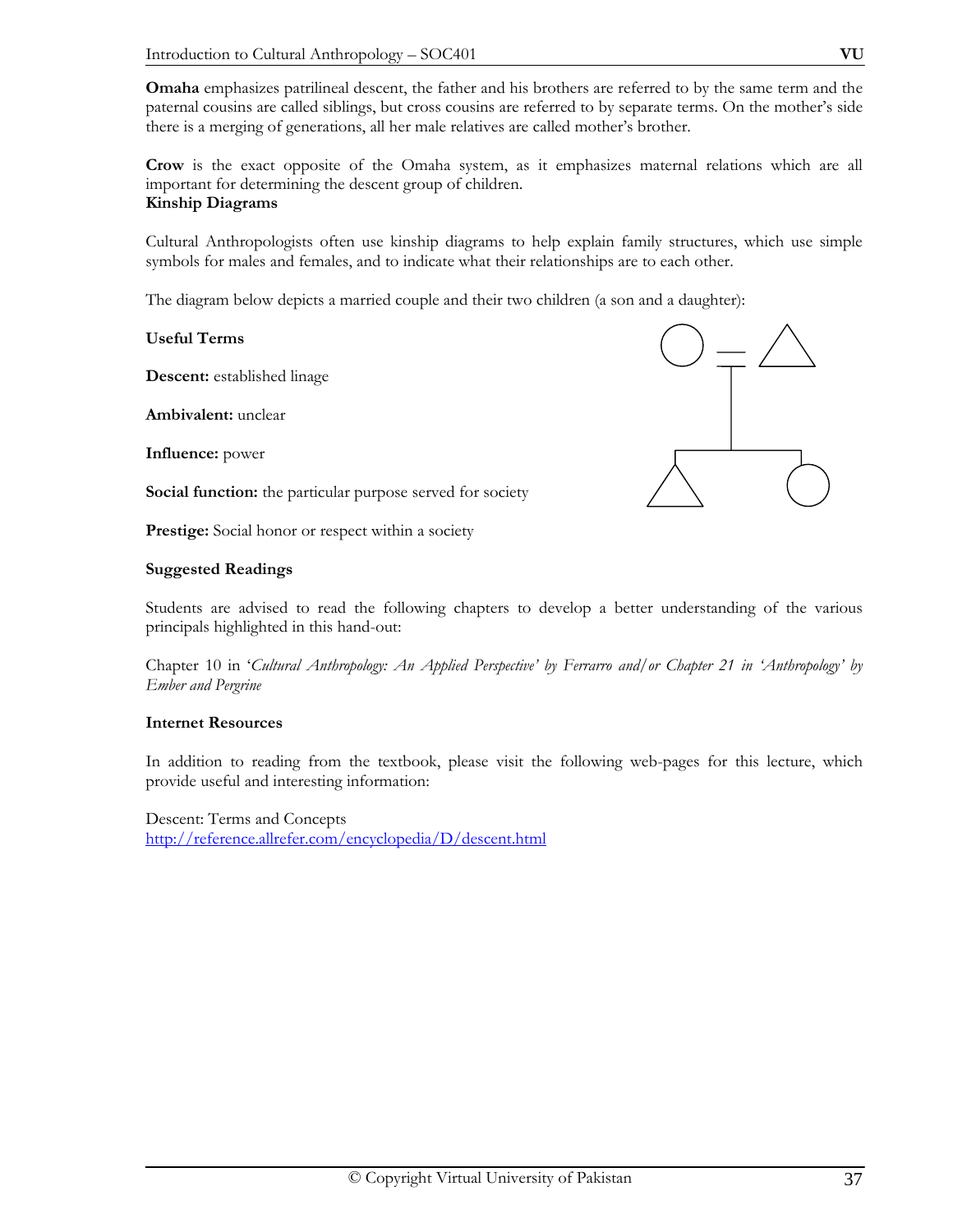# **THE ROLE OF FAMILY AND MARRIAGE IN CULTURE**

## **Family and Marriage**

The family is a social unit in which its members cooperate economically, manage reproduction and child rearing, and most often live together. Families can be based on lineage and marital ties.

Marriage, the process by which families are formed, is a socially approved union between male and female adults. Marriage is based on the assumption that it is a permanent contract. Yet there is a discrepancy between real and expected behavior within marriages, given the high rates of divorce in many countries of the modern world.

## **Functions of Families**

Families reduce competition for spouses. They also regulate the division of labor on the basis of gender. Families also meet the material, educational and emotional needs of children.

## **Marriage Restrictions**

Cultures restrict the choice of marriage patterns by *exogamy*, which means marrying outside a given group. *Endogamy* on the other hand implies marrying within a given group. Conservative Hindus are mostly endogamous, as are Rwandans in Central African.

It is important to note that endogamous groupings can be based on lineage or even ethnic or economic similarities.

Moreover, it is possible to simultaneously have an endogamous marriage (within an ethic group) that is also exogamous (outside one's lineage).

# **Types of Marriage**

**Monogamy:** a marriage arrangement that implies having one spouse at one time.

**Polygamy:** a marriage arrangement that implies a man marrying more than one woman at one time.

**Polyandry:** a marriage arrangement that implies a woman marrying more than one husband at one time.

# **Economic Aspect of Marriage**

Marriages involve transfer of some type of economic consideration in exchange for rights of union, legal rights over children and rights to each other's property.

There are many cultures in the world which consider marriage as more than a union of man and wife but instead an alliance between two families.

# **Types of Marriage Transactions**

**Bride-wealth:** transfer of wealth from a groom's family to that of the bride's (approximately 47%).

**Bride service:** labor in exchange for a wife, common in small scale societies, lacking material wealth (approximately 17%).

**Dowry:** transfer of wealth from a bride's family to that of the groom's. This practice was popular in medieval Europe and may still prevail in several parts of Northern India (approximately 3%).

Lesson 16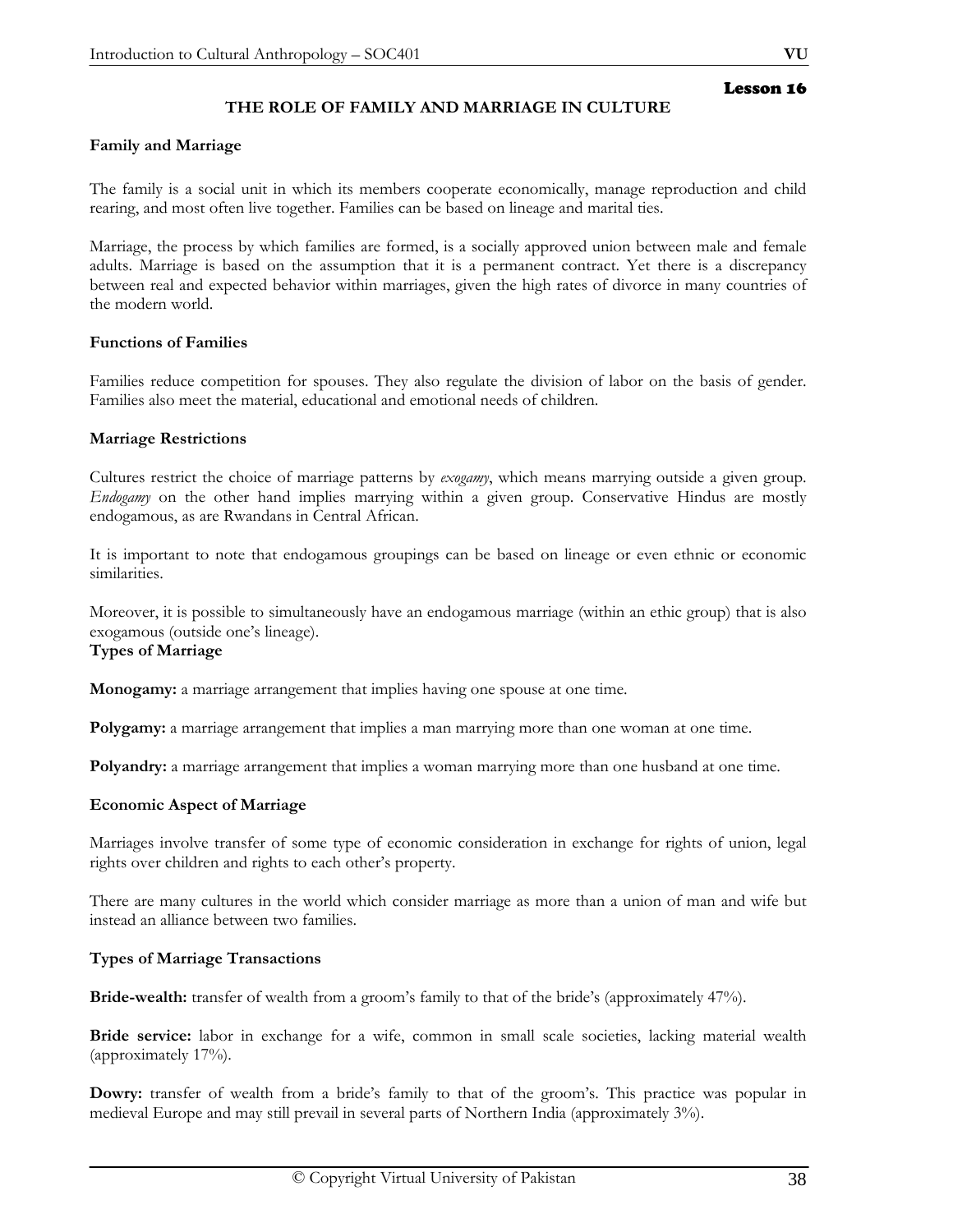**Woman Exchange:** two men exchanging sister's as wives. This practice is limited to a small number of societies (approximately 3%) in Africa and the Pacific region.

**Reciprocal Exchange:** a roughly equal exchange of gifts between bride and groom families. Found amongst traditional Native Americans and islands in the Pacific region (approximately 6%). (Note: These above statistics are not very recent and should not be taken literally but rather as an indication of the popularity of the above types of transactions).

# **Useful Terms**

**Discrepancy:** difference

**Reciprocal:** equal

**Groom:** husband

**Reproduction:** process of giving birth to children

# **Transaction:** exchange **Suggested Readings**

Students are advised to read the following chapters to develop a better understanding of the various principals highlighted in this hand-out:

Chapter 9 in '*Cultural Anthropology: An Applied Perspective' by Ferrarro and/or Chapter 20 in 'Anthropology' by Ember and Pergrine* 

# **Internet Resources**

In addition to reading from the textbook, please visit the following web-pages for this lecture, which provide useful and interesting information:

Family en.wikipedia.org/wiki/Family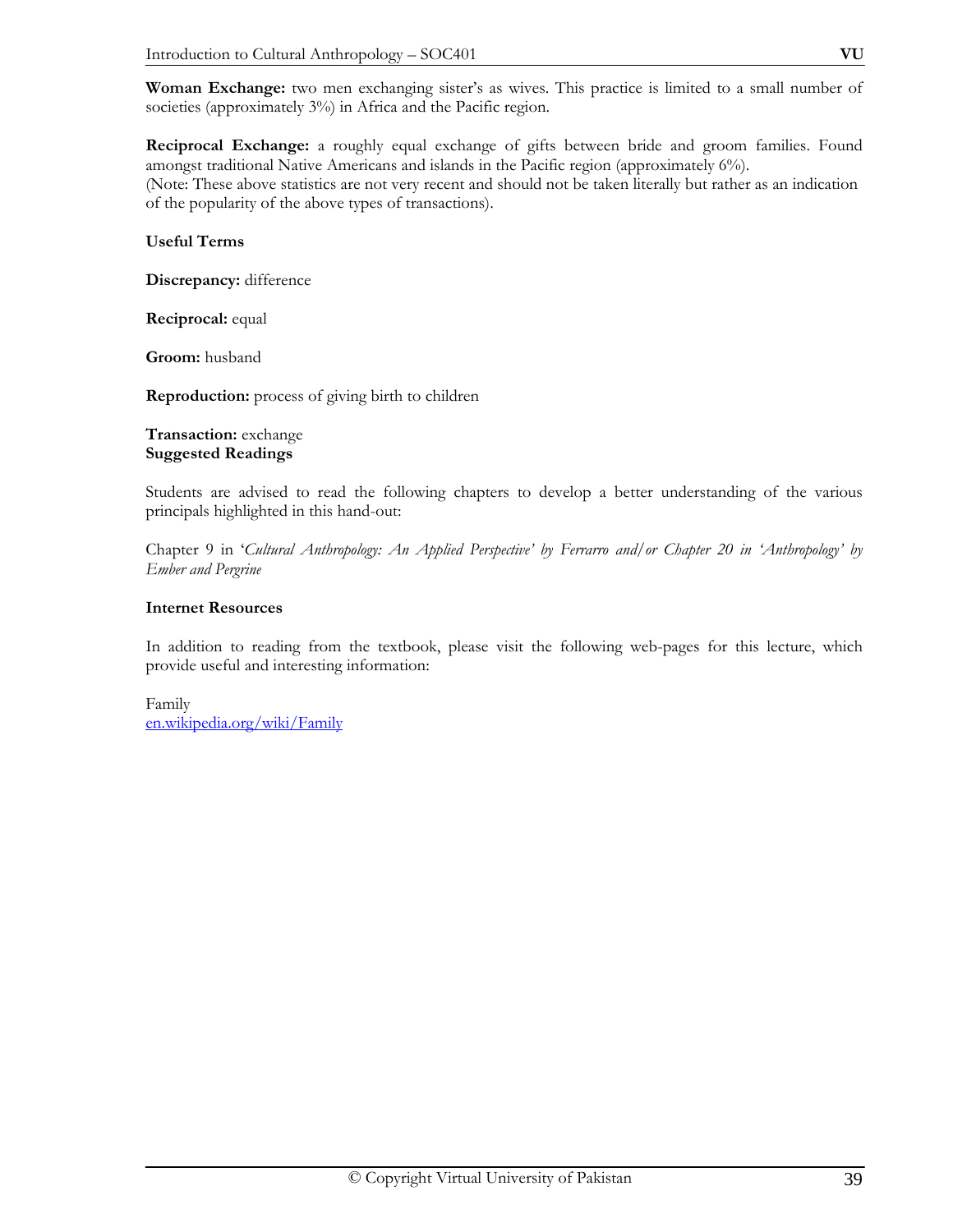# **ROLE OF FAMILY AND MARRIAGE IN CULTURE (continued)**

# **Residence Patterns**

Residence patterns are influenced by kinship systems. For e.g. patrilocal residence is common in patrilineal cultures. Residence patterns can be disrupted due to events such as droughts, famines, wars or even due to economic hardship.

The most common types of residence patterns evidenced around the world are:

**Patrilocal:** the couple can live with or near the relatives of the husband's father (most prevalent)

**Matrilocal:** the couple can live with or near the relatives of the wife's father

**Avunculocal:** the couple can live with or near the husband's mother's brother

**Ambilocal or bilocal:** the couple can live with or near the relatives of either the wife or the husband

**Neolocal:** Where economic circumstances permit, the couple can also establish a completely new residence of their own.

Residence patterns are not static. The Great Depression in America, during the 1930s, for example compelled neolocal residents to shift back to living with one of their parents again due to economic reasons. Similar circumstances keep recurring in different societies of the world and result in changing residence patterns.

In many traditional societies, joint-family systems are also very common. The dynamics of a joint-family system differ from widely from living independently, implying a shared responsibility for household responsibilities, often under the charge of the oldest member of the household.

# **Family Structures**

Cultural Anthropologists distinguish between two types of family structures: the nuclear family and the extended family.

Nuclear families are based on marital ties, whereas the extended family is a much larger social unit, based on blood ties among three or more generations.

# **Nuclear Family**

A two generation family formed around the marital union. While a part of bigger family structures, nuclear families remain autonomous and independent.

Nuclear families are often found in societies with greatest amount of geographic mobility. Nuclear family patterns were encouraged by industrialization and technology but also have remained evident in foraging societies.

Where resources are scare, it makes sense for people to remain in nuclear families, whereby retaining a certain level of mobility, independence. Nuclear families are therefore called the basic food collecting unit in addition to being the most dominant mode of family life in many modern-day families around the world.

# **Extended Families**

Blood ties are more important than ties of marriage, which form the basis of extended families. Extended families can be matrilineal or patrilineal. The Anthropological Atlas of 1967 noted 46% out of 862 societies

Lesson 17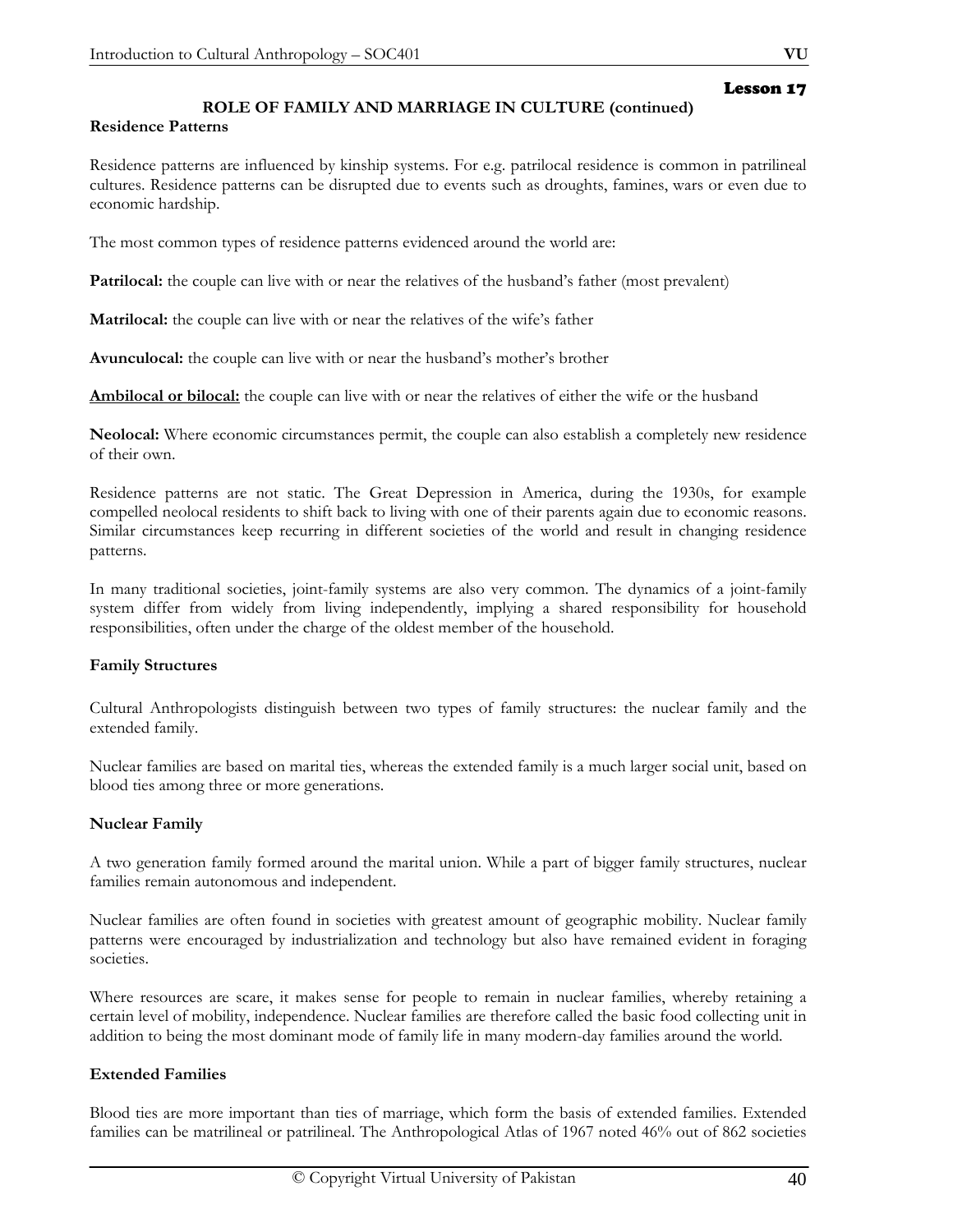as having some form of extended family organization. These numbers have no doubt increased over the past few decades, given the increasing world population.

# **Modern-Day Families**

Modernization and urbanization have seen progressive movement towards nuclear family structures. In developing countries, this correlation is not necessary.

The lack of employment security makes extended families serve as social safety nets. Migrant families also hold onto traditional family structures even after having gone to live abroad. In western societies, even nuclear families are not so common, given high divorce and separation rates.

# **Useful Terms**

**Prevalent:** commonly found in different places

**Migrant:** refugee

**Correlation:** association between two entities

**Scarce:** in short supply

**Evident:** obvious

# **Suggested Readings**

Students are advised to read the following chapters to develop a better understanding of the various principals highlighted in this hand-out:

Chapter 9 in '*Cultural Anthropology: An Applied Perspective' by Ferrarro and/or Chapter 20 in 'Anthropology' by Ember and Pergrine*

# **Internet Resources**

In addition to reading from the textbook, please visit the following web-site for this lecture, which provide useful and interesting information:

Family en.wikipedia.org/wiki/Family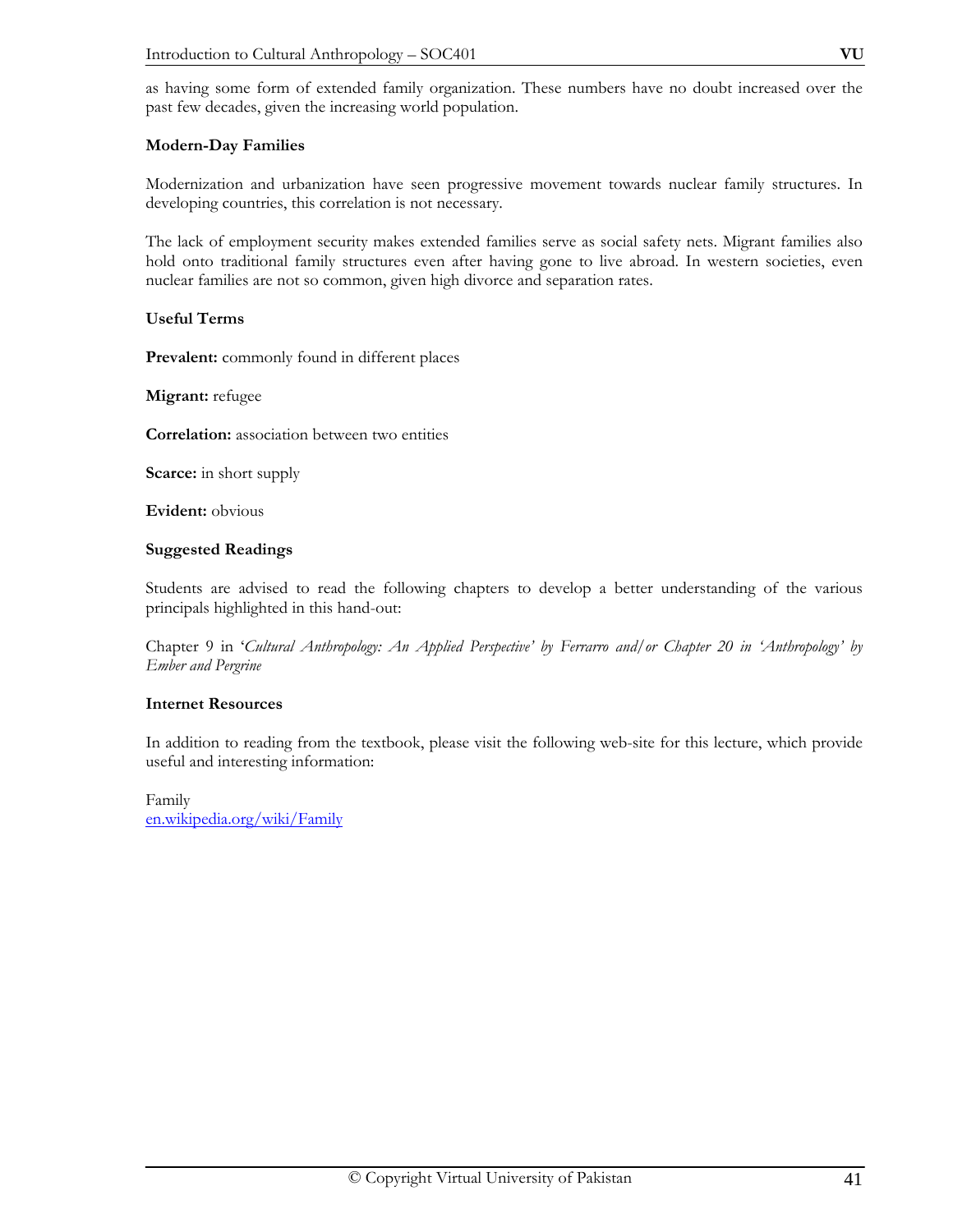## **GENDER AND CULTURE**

### **Meaning of Gender**

Gender refers to the way members of the two sexes are perceived, evaluated, and expected to behave. It is not possible to determine the extent to which culture or biology determines differences in behaviors or attitudes between males or females.

Although biology sets broad limits on gender definitions, there is a wide range of ideas about what it means to be feminine or masculine. Margaret Mead demonstrated this gender based variation in her classical study of sex and temperament in New Guinea

## **Gender Roles**

In some cultures, gender roles are rigidly defined, in other cultures they can overlap. In general terms, however, there is considerable uniformity in gender roles found throughout the world.

Men engage in warfare, clear land, hunt and trap animals, build houses, fish, and work with hard substances. Women, on the other hand, tend crops, prepare food, collect firewood, clean house, launder clothes, and carry water (tasks compatible with child rearing).

Yet there are many exceptions to the rule. For example, in parts of Eastern Africa and in other parts of the developing world, women carry enormous amounts of firewood on their backs. For the foraging Agta of the Philippines, hunting is not an exclusively male activity.

### **Status of Women**

The status of women is multidimensional, involving such aspects as the division of labor, the value placed on women's contributions, economic autonomy, social and political power, legal rights, levels of deference, and the extent to which women control the everyday events of their lives.

The status of women varies around the world, but it is unfortunate that in most cases it continues to remain below that of men.

#### **Gender Stratification**

Gender stratification contrasts the status assigned by different cultures on the basis of gender. It is important to release that status is itself a multidimensional notion involving issues of economic, social and political empowerment. Stratification on the basis of gender is a common phenomenon.

The relationships between men and women vary in both degree and in extent across different cultures of the world. Many cultures in Asia for example are very stratified along gender lines. On the other hand, foraging societies, like the Mbuti Pygmies of Central Africa, possess a very egalitarian gender approach (all their elders are called 'tata').

Gender stratification need not be static. However, in most critical areas, women tend to be subordinate to men in most societies of the world. It is difficult to measure the comparative status of men and women in different societies since there are various components of stratification, which can vary independently of each other

#### **Useful Terms**

**Status:** social ranking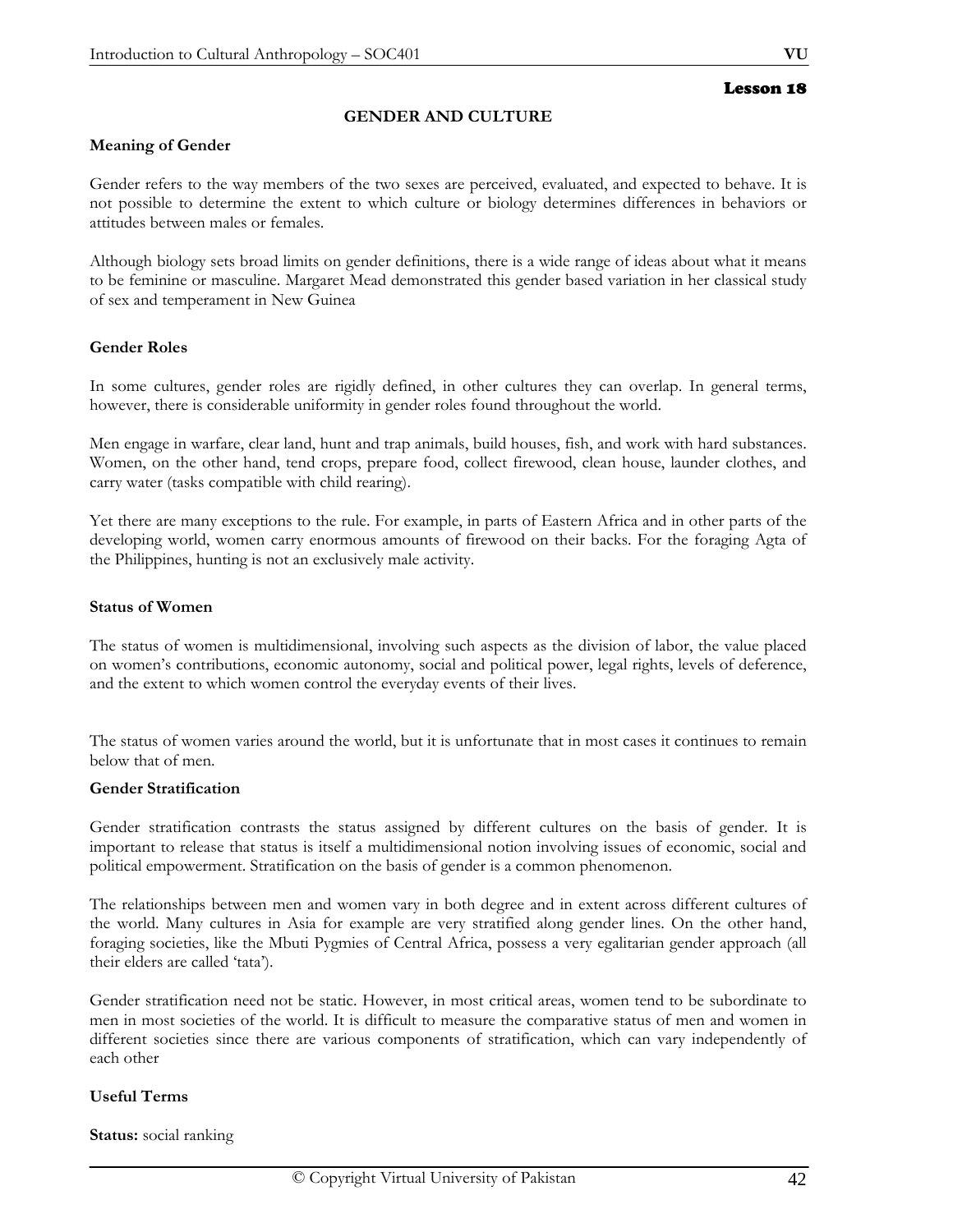**Interaction:** communication

**Abundance:** profusion or great quantity

**Multidimensional:** many sided

**Stratification:** hierarchical division

**Irrational:** without logic

# **Suggested Readings**

Students are advised to read the following chapters to develop a better understanding of the various principals highlighted in this hand-out:

Chapter 11 in '*Cultural Anthropology: An Applied Perspective' by Ferrarro and/or Chapter 19 in 'Anthropology' by Ember and Pergrine* 

# **Internet Resources**

In addition to reading from the textbook, please visit the following web-pages for this lecture, which provide useful and interesting information:

Gender and Cultural Anthropology http://vlib.anthrotech.com/Cultural\_Anthropology/Gender/Feminism/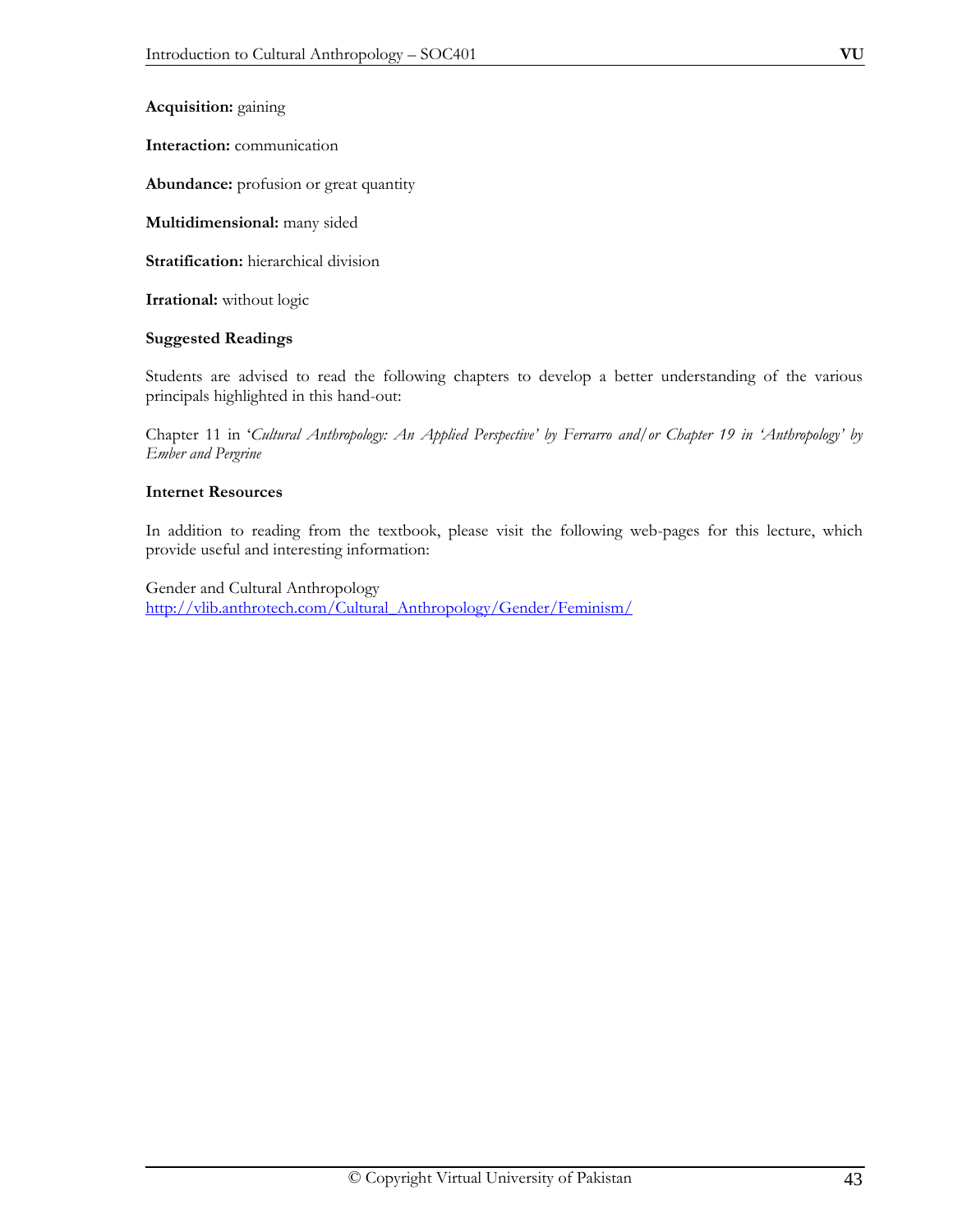# **GENDER ROLES IN CULTURE (continued)**

## **Gender Ideology**

Gender ideology is used in most societies to justify the universal male dominance. Deeply rooted values about the superiority of men, the ritual impurity of women, and the preeminence of men's work are used to justify subjugation of women.

However, it has been demonstrated in recent years that women do not perceive themselves in the same ways that they are portrayed in largely male gender ideologies.

## **Negative Impact of Biased Gender Ideologies**

In some societies, gender ideologies become so extreme that females suffer serious negative consequences such as female infanticide, female nutritional deprivation, honor killings and domestic violence.

These atrocities are due to the negative impact of gender ideologies as well as due to the disempowerment of females which is another simultaneous consequence of these ideologies.

## **Women Employment**

Although the words 'breadwinner' and 'housewife' accurately described the middle-class western household around the beginning of the twentieth century, the separate gender roles implied by these two terms have become more myth than reality.

Over the past four decades the number of women in working outside the home has increased dramatically. This is true for not only industrialized but also developing countries, due to the ongoing phenomenon of globalization, which has led more and more women into the workforce.

#### **Occupational Segregation**

The economy of most countries is characterized by a high rate of occupational segregation along gender lines. Not only are occupations gender segregated, but women tend to earn considerably less than men.

#### **Feminization of Poverty**

There has been a trend in recent decades toward the feminization of poverty. Being disempowered, women fall victims to poverty much more easily then men. They also have less access to resources with which to fight against poverty. Women often are responsible for looking after their children, and their poverty results in declining health standards of both women and their children.

# **Useful Terms**

**Segregation:** separation

**Resources:** means of production or more generally the (financial) means required to do something

**Ideology:** an established way of thinking

**Decade:** a period of ten years

**Disempowered:** without any say or without any authority or power

# **Suggested Readings**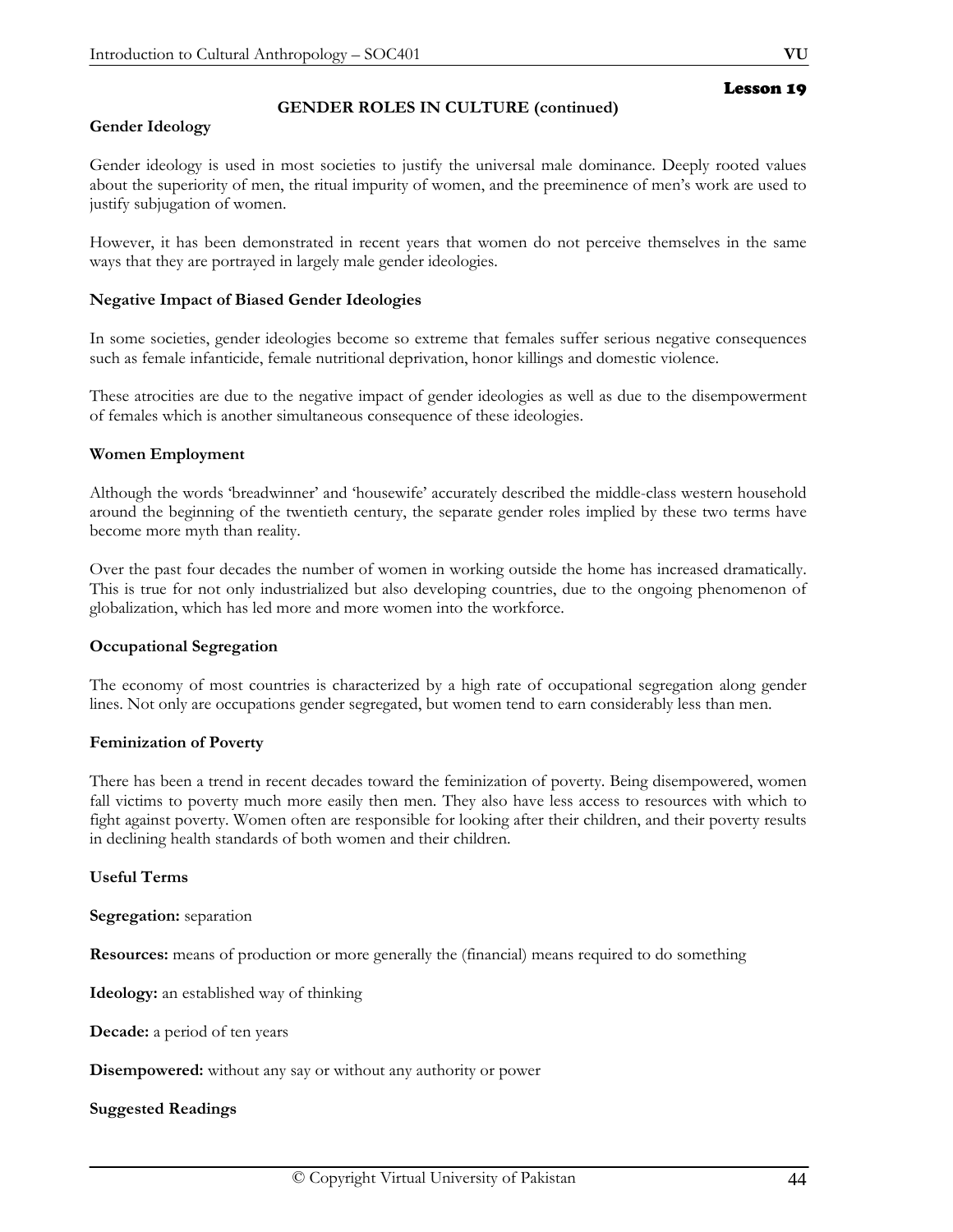Chapter 11 in '*Cultural Anthropology: An Applied Perspective' by Ferrarro and/or Chapter 19 in 'Anthropology' by Ember and Pergrine* 

# **Internet Resources**

In addition to reading from the textbook, please visit the following web-pages for this lecture, which provide useful and interesting information:

Gender and Cultural Anthropology http://vlib.anthrotech.com/Cultural\_Anthropology/Gender/Feminism/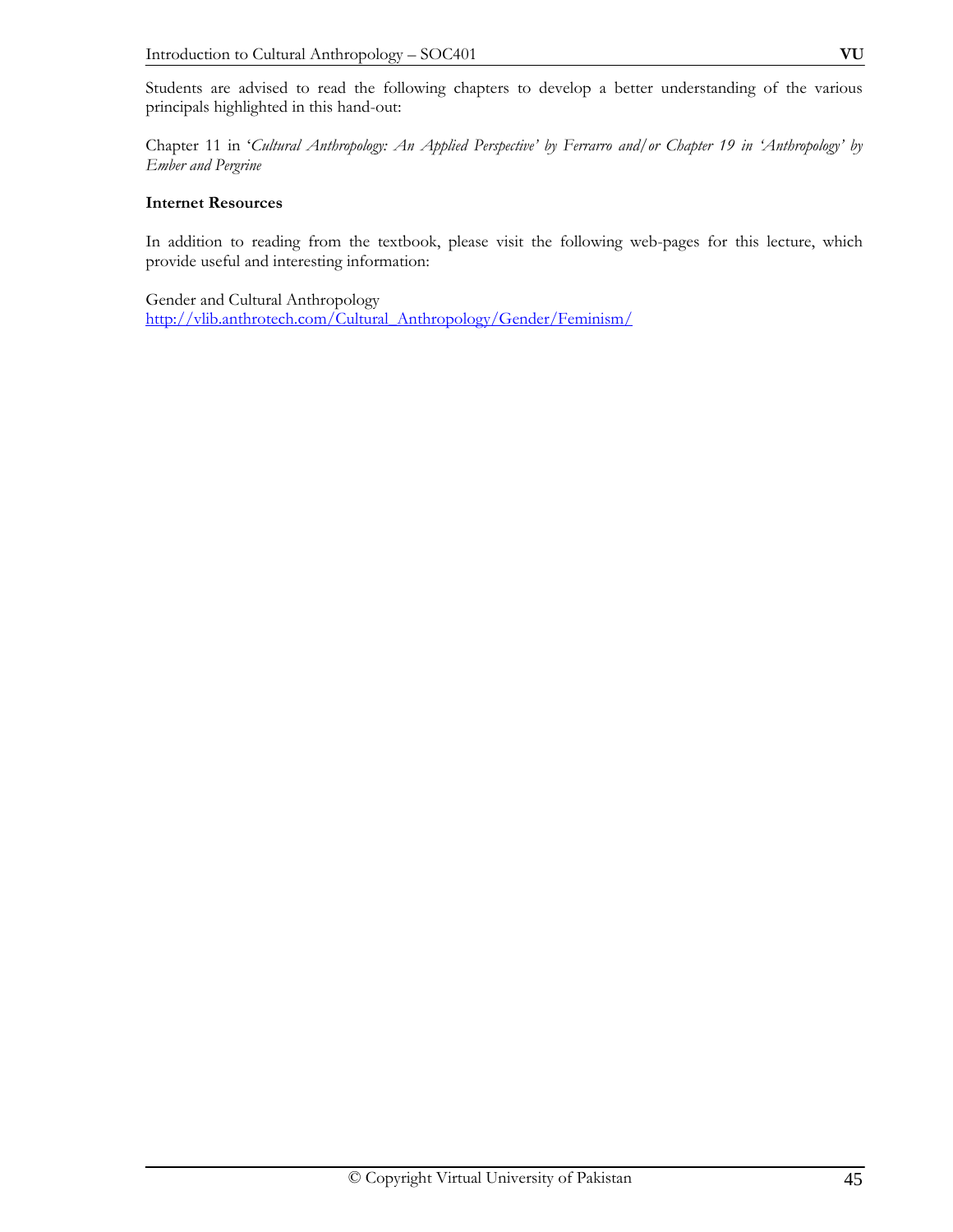## **STRATIFICATION AND CULTURE**

#### **Stratification and its Manifestations**

Individuals in different cultures and societies have varying amounts of access to wealth, power and prestige

This evident inequality leads to stratification, whereby groups or categories of people are ranked hierarchically relative to one another

#### **Social Ranking**

Social ranking is an important feature found to one degree or another in all societies

The degree to which societies rank individuals however varies and results in varying amounts of inequality to be found in the world

#### **Dimensions of Inequality**

According to Max Weber, stratification takes place on the basis of three reasons

People are distinguished from each other on the basis of wealth or economic resources they posses

Secondly, stratification takes place on the basis of differing levels of power

Power is the ability to achieve one's goals and objectives, even against the will of others. The amount of power often correlates to amount of wealth individuals possess.

#### **Types of Societies**

**Stratified societies**, which are associated with the rise of civilization, range from open class societies, which permit high social mobility, to more rigid caste societies, which allow for little or no social mobility

**Class societies** are associated with achieved status, the positions that the individual can choose or at least have some control over.

**Caste societies**, on the other hand, are based on ascribed statuses into which one is born and cannot change.

The United States is often cited as a prime example of a class society with maximum mobility Although its national credo includes a belief in the possibility of going from rags to riches, most people in the United States remain in the class into which they are born because social environment has an appreciable effect on a person's life chances.

The mobility in less developed countries is even more restricted. Hindu India is often cited as the most extreme form of caste society found in the world. Social boundaries among castes are strictly maintained by caste endogamy and strongly held notions of ritual purity and pollution.

### **Useful Terms**

**Inequality:** unevenness

**Purity:** cleanliness

**Pollution:** environmental degradation or physical corruption/deterioration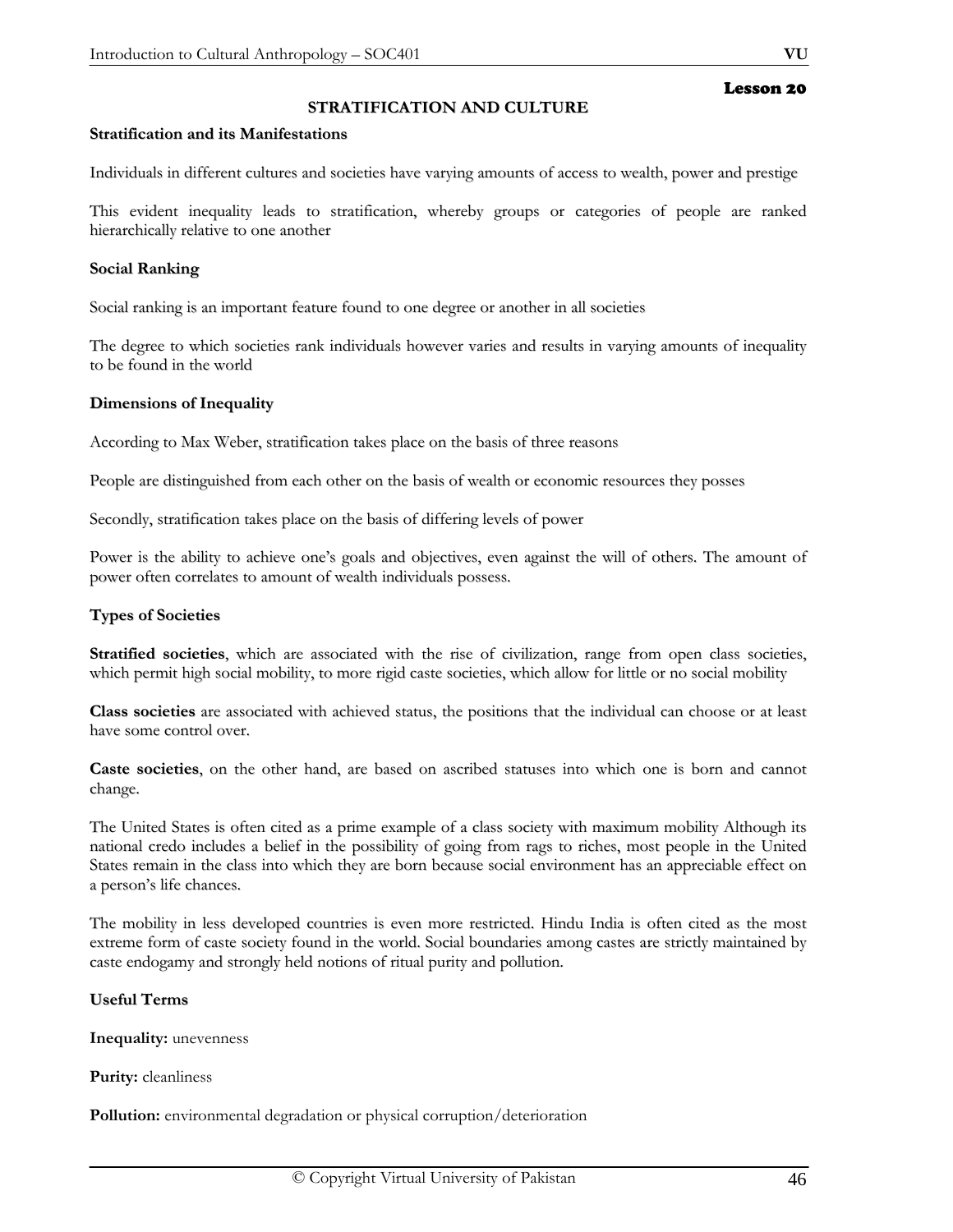## **Social mobility:** ability to change one's status

## **Ritual:** a social routine

## **Suggested Readings**

Students are advised to read the following chapters to develop a better understanding of the various principals highlighted in this hand-out:

Chapter 13 in '*Cultural Anthropology: An Applied Perspective' by Ferrarro and/or Chapter 18 in 'Anthropology' by Ember and Pergrine*

## **Internet Resources**

In addition to reading from the textbook, please visit the following web-pages for this lecture, which provide useful and interesting information:

Stratification www.soci.canterbury.ac.nz/ resources/glossary/socialst.shtml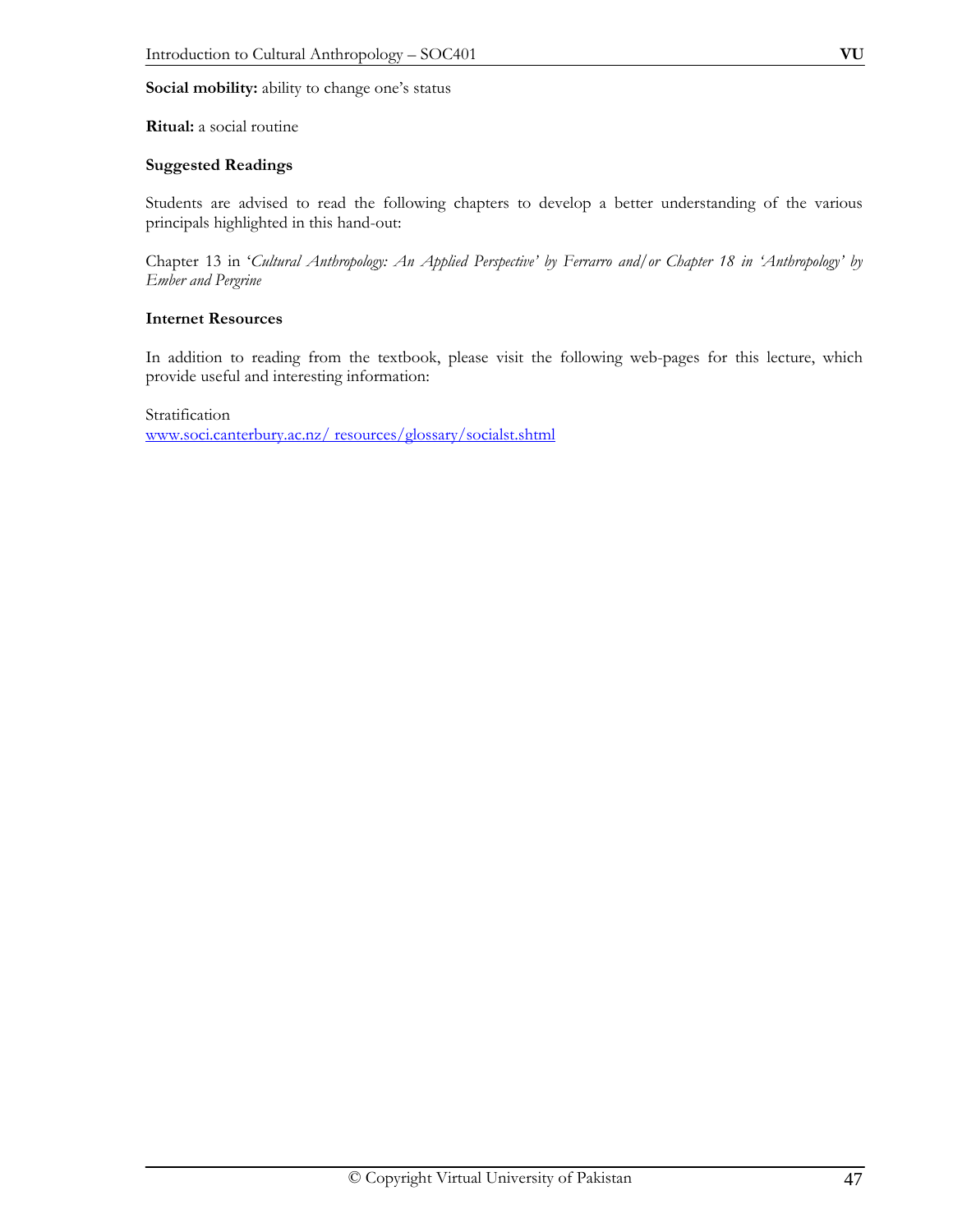# **THEORIES OF STRATIFICATION (continued)**

## **Prominent Theories of Stratification**

Theories of stratification try to explain the existing inequality of wealth in and between different cultures. The Functional Theory and the Conflict Theory provide two conflicting interpretations of social stratification evident around the world today.

# **The Functionalists**

Functionalists adopt a conservative position and maintain that social inequality exists because it is necessary for the functioning of society. Functionalists emphasize the integrative nature of stratification, which results in stability and social order.

They point out that class systems contribute to the overall well-being of a society and encourage constructive endeavor. Functionalists argue that differential awards are necessary if societies are to recruit the best trained and most highly skilled people for highly valued positions. They maintain that highly skilled people need to be given greater rewards to act as an inventive for them to acquire the required skills. For example, a brain surgeon needs to spend enormous amounts of time and energy to develop his skills and help society and society must in turn reward him more than it does other people who do not have to make a similar investment in obtaining a skill.

Functionalists cannot account for non-functional success of pop icons for example. Famous personalities are often given enormous amounts of money to make public appearances due to their popularity rather than their exceptional amount of skill. Functionalists ignore the barriers to participation of certain segments of society.

#### **Conflict Theorists**

Conflict theorists assume that the natural tendency of all societies is toward change and conflict. Conflict theorists believe that stratification exists because the upper classes strive to maintain their superior position at the expense of the lower classes.

Conflict theorists do not view stratification systems as enviable or desirable. Lack of social mobility leads to exploitation, crime, revitalization, reform and even to revolution. Conflict theory is influenced by the wirings of Karl Marx.

#### **Functionalists versus Conflict Theorists**

Integrative aspects of stratification are beneficial for society but the exploitation of under-classes does cause tensions and conflict. Neither theory can alone explain the existing use and dysfunctional aspects of stratification.

# **Useful Terms**

**Revitalization:** recuperation or revival

**Dysfunctional:** no longer able to function or have utility in the given circumstances

**Exploitation:** taking advantage of someone else sue to their inability to safeguard their own interests

**Differential Awards:** different remunerations or rewards

**Social Inequality:** a state of being where certain segments of society are more well off than others **Suggested Readings**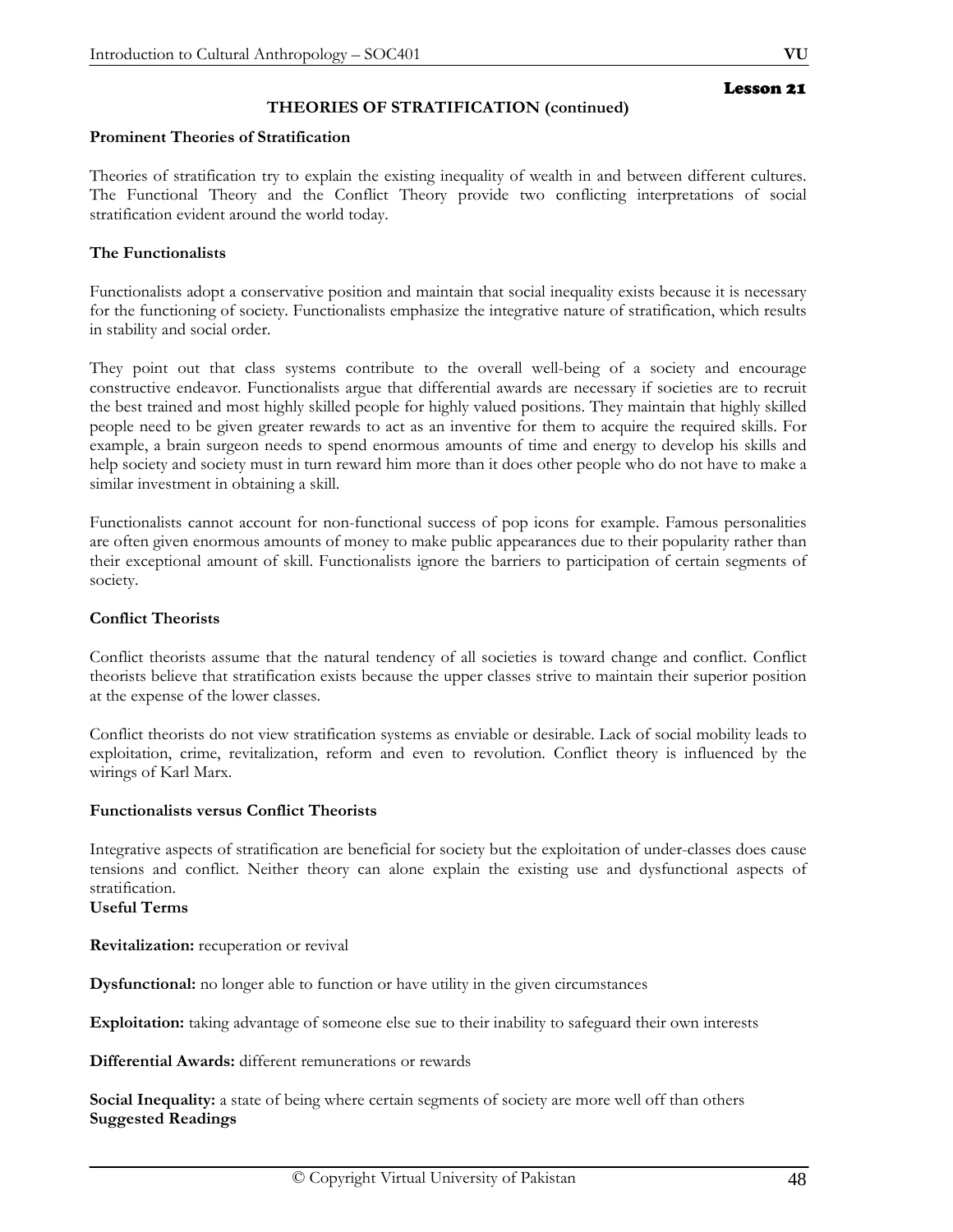Students are advised to read the following chapters to develop a better understanding of the various principals highlighted in this hand-out:

Chapter 13 in '*Cultural Anthropology: An Applied Perspective' by Ferrarro and/or Chapter 18 in 'Anthropology' by Ember and Pergrine* 

# **Internet Resources**

In addition to reading from the textbook, please visit the following web-site for this lecture, which provide useful and interesting information:

Stratification

www.soci.canterbury.ac.nz/ resources/glossary/socialst.shtml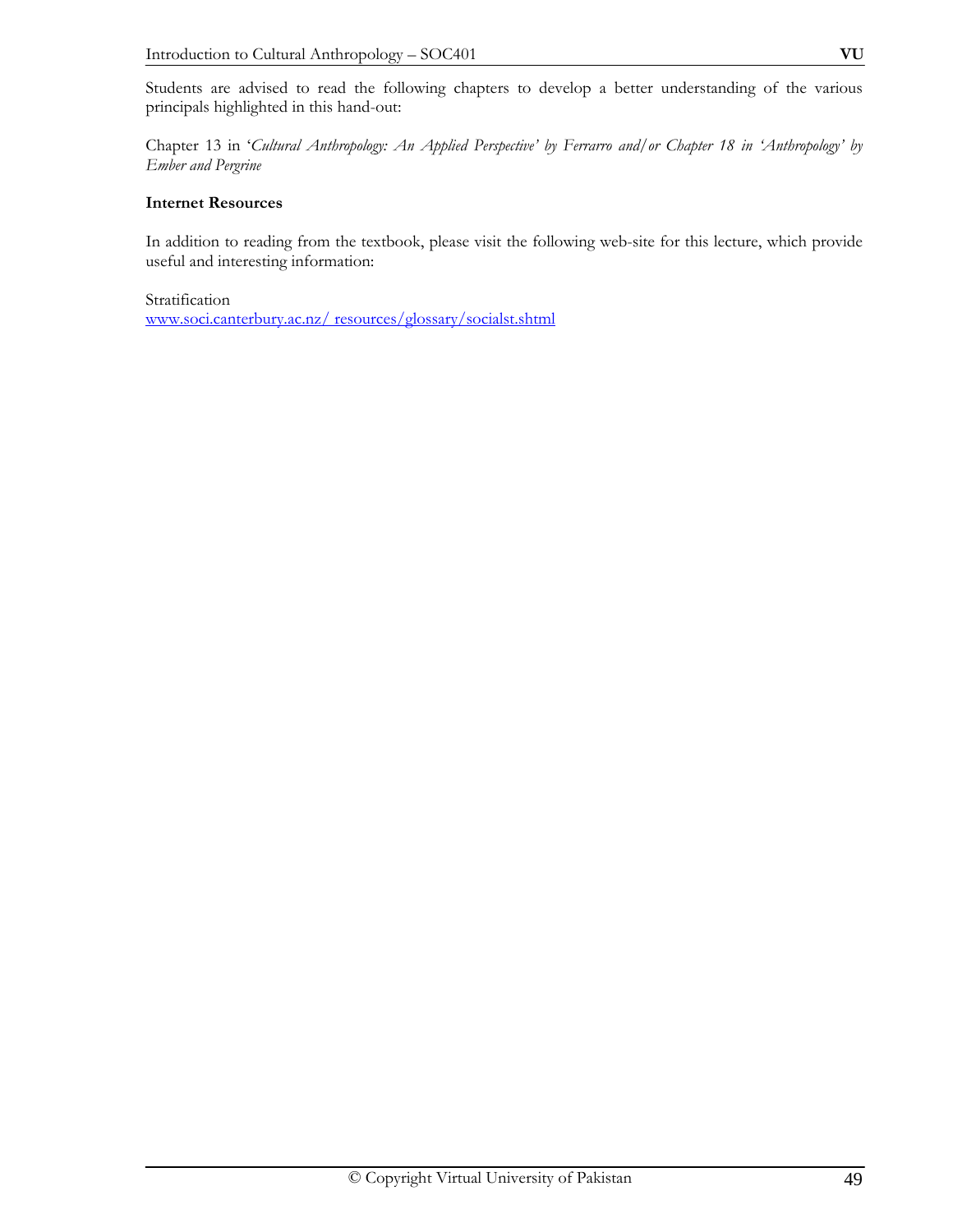# **Cultural Change**

# **CULTURE AND CHANGE**

Although the rate of change varies from culture to culture, no cultures remain unchanged. Small-scale cultures that are less reliant on technology are seen to change more slowly than industrialized cultures and societies.

However, nothing is as constant as change. There is no culture or society which can safeguard itself from the processes of change.

## **How Cultures Change**

The two principal ways that cultures change are internally through the processes of invention and innovation and externally through the process of diffusion. It is generally recognized that the majority of cultural features (things, ideas, and behavior patterns) found in any society got there by diffusion rather than invention.

#### **Inventions**

Inventions can be either deliberate or unintentional. Although intentional inventors usually receive the most recognition and praise, over the long run, unintentional inventors have probably had the greatest impact on cultural change. Consider for example the common phrase, 'necessity is the mother of all invention', which implies that often circumstances are a more compelling factor inducing innovations in society than the declared intention to make something new.

Because they are not bound by conventional standards, many inventors and innovators tend to be marginal people living on the fringes of society. Anthropologists examine the backgrounds and psychological factors that influence innovative personalities. Some of them maintain that inventors are often amongst the well off segments of society, yet there are other anthropologists who present other arguments concerning innovators.

#### **Diffusion**

The following generalizations can be made about the process of diffusion:

Cultural diffusion is selective in nature (*selectivity*) – not all things diffuse from one culture to another at the same rate

Diffusion is a two-way process (*reciprocity*) – both cultures change as a result of diffusion

Cultural elements are likely to involve changes in form or function (*modification*) – a diffused cultural item will not remain exactly the same as it is to be found in its original culture. Consider for example the case of Chinese food or pizza, which are modified according to the taste of different countries. The idea of chicken *tikka* topping is an example of cultural modification.

Cultural items, involving material aspects, are more likely candidates for diffusion than those involving nonmaterial aspects. Diffusion is affected by a number of important variables (duration and intensity of contact, degree of cultural integration and similarities between donor and recipient cultures).

#### **Useful Terms**

**Variables:** values which are subject to change

**Cultural items:** these include both material and non-material items ranging from clothing to ideas **Donor:** a country or even an individual entity which is at the giving end of a relationship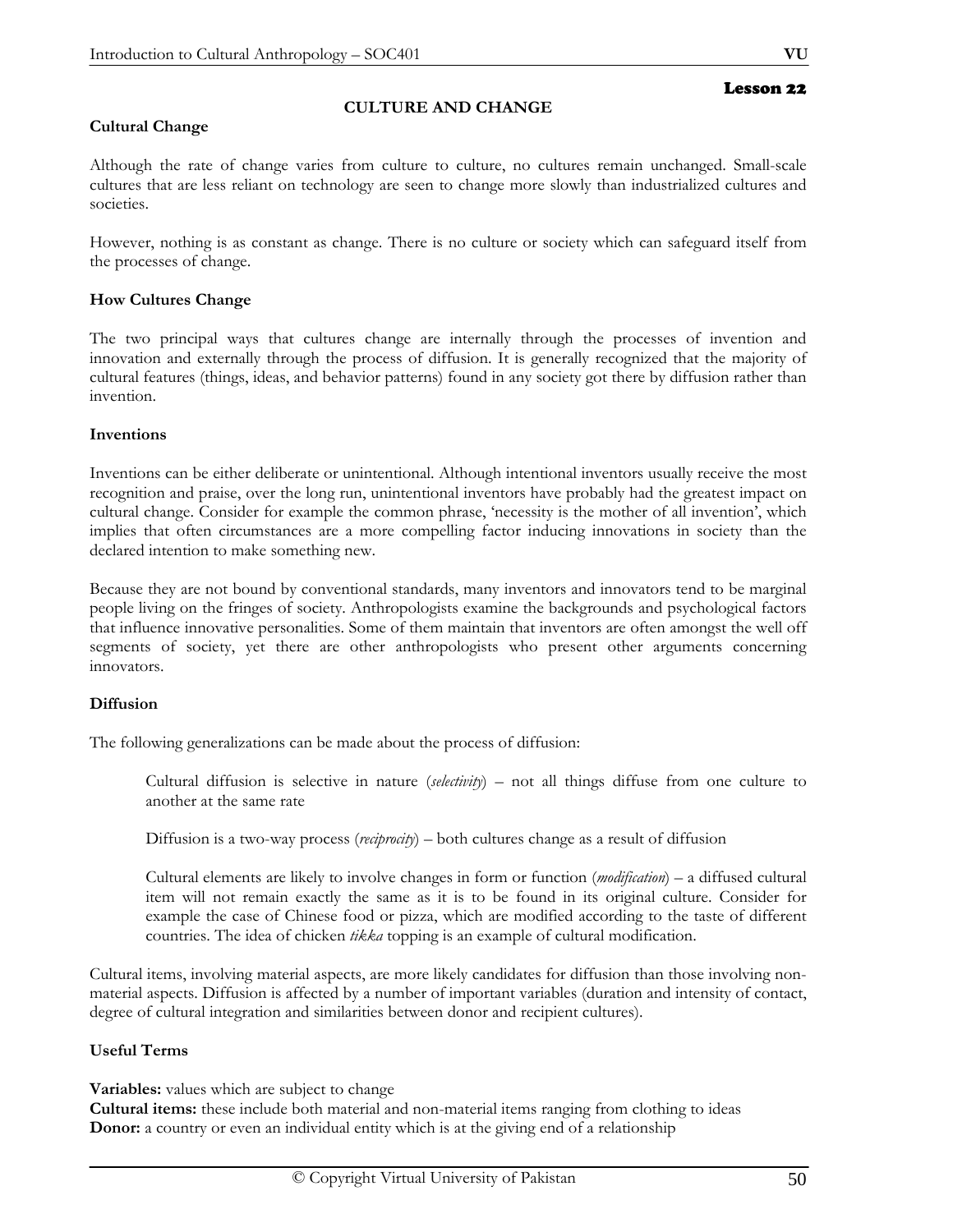**Recipient:** a country or even an individual entity which is at the receiving/taking end of a relationship

**Conventional:** standard or acceptable

**Intentional:** *being motivated by* an intention. Intentional innovators, for example clearly state that they are trying to deal with a particular problem and will attempt to identify a solution for it.

## **Suggested Readings**

Students are advised to read the following chapters to develop a better understanding of the various principals highlighted in this hand-out:

Chapter 16 in '*Cultural Anthropology: An Applied Perspective' by Ferrarro and/or Chapter 13 in 'Anthropology' by Ember and Pergrine* 

## **Internet Resources**

In addition to reading from the textbook, please visit the following web-site for this lecture, which provide useful and interesting information:

Culture Change: An Introduction to the Processes and Consequences of Culture Change http://anthro.palomar.edu/change/default.htm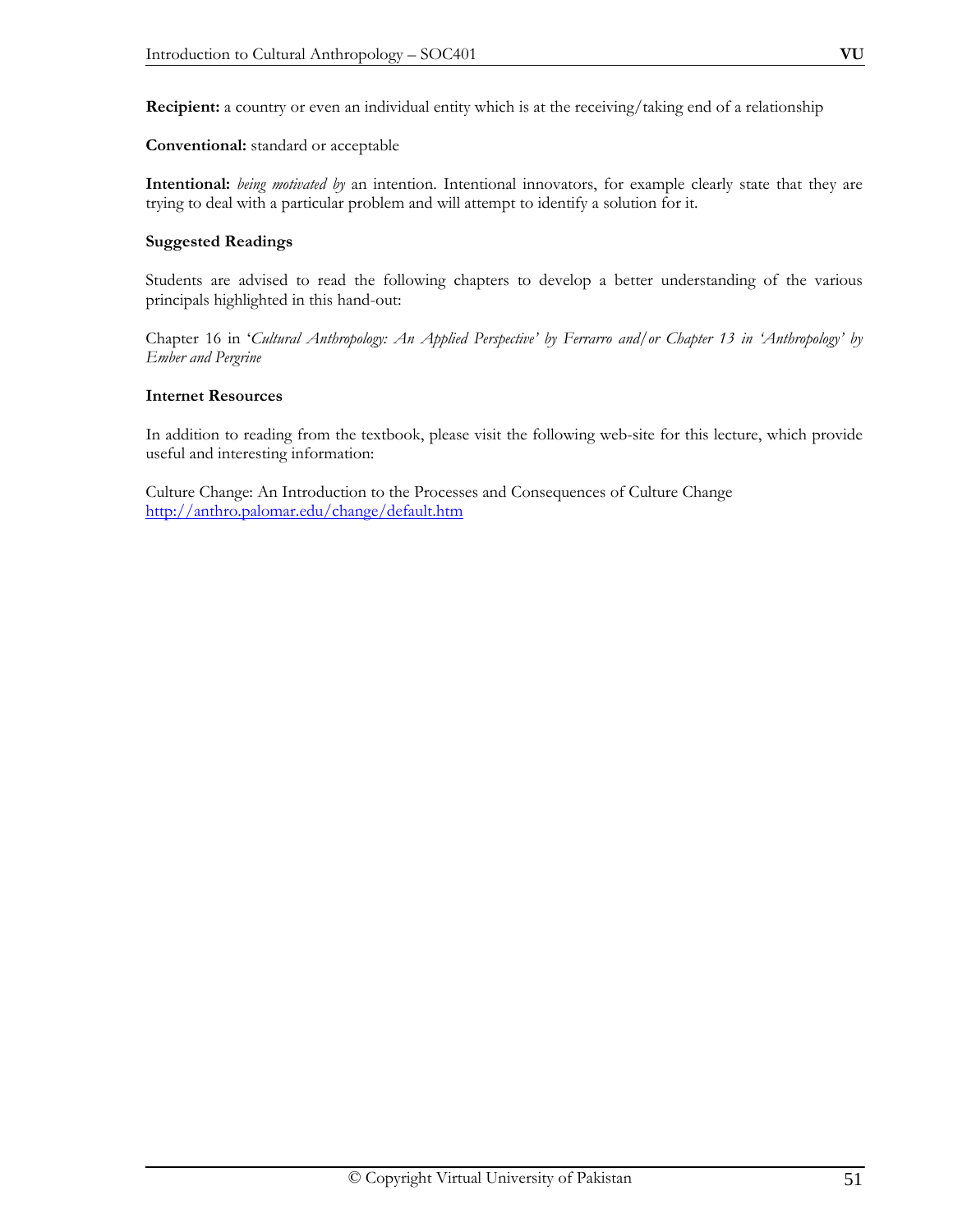# **CULTURE AND CHANGE (continued)**

### **Acculturation**

Acculturation is a specialized form of cultural diffusion that is a result of sustained contact between two cultures, one of which is subordinate to another.

Whereas diffusion involves a single or complex of traits, acculturation involves widespread cultural reorganization over a shorter period of time. There are events in history, like colonization, which have caused acculturation to occur in many parts of the world.

Some anthropologists have described situations of acculturation in which the non-dominant culture has voluntarily chosen the changes. Other anthropologists claim that acculturation always involves some measure of coercion and force.

## **Cultural Interrelations**

Because the parts of a culture are interrelated, a change in one part of a culture is likely to bring about changes in other parts of the given culture. This is the reason why people are often reluctant to accept change since its consequences cannot be exactly predicted nor controlled. This insight of cultural anthropology should be kept in mind by applied anthropologists, who are involved in planned programs of cultural change.

## **Reaction to Change**

In every culture there are two sets of opposing forces; those interested in preserving the status quo and others desiring change. The desire for prestige, economic gain and more efficient ways of solving a problem are reasons why people embrace change but the threat of loss of these can lead other people to oppose change as well.

#### **Barriers to Cultural Change**

Some societies can maintain their cultural boundaries through the exclusive use of language, food, and clothing. Some societies can resist change in their culture because the proposed change is not compatible with their existing value systems.

# **Barriers to Cultural Change**

Societies resist change because it disrupts existing social and economic relationships. The functional interrelatedness of cultures serves as a conservative force discouraging change. Cultural boundaries include relative values, customs, language and eating tastes.

# **Change Agents**

Change agents including development workers for example facilitate change in modern times. Change agents sometimes fail to understand why some people are resistant to change and should realize cultural relativity and barriers to change.

# **Useful Terms**

**Facilitate:** to make easier or to promote

# **Functional:** useful or practical aspects

**Cultural relativity:** the realization that cultural traits fit in logically within their own cultural environments and that since circumstances around the world differ, cultures are also different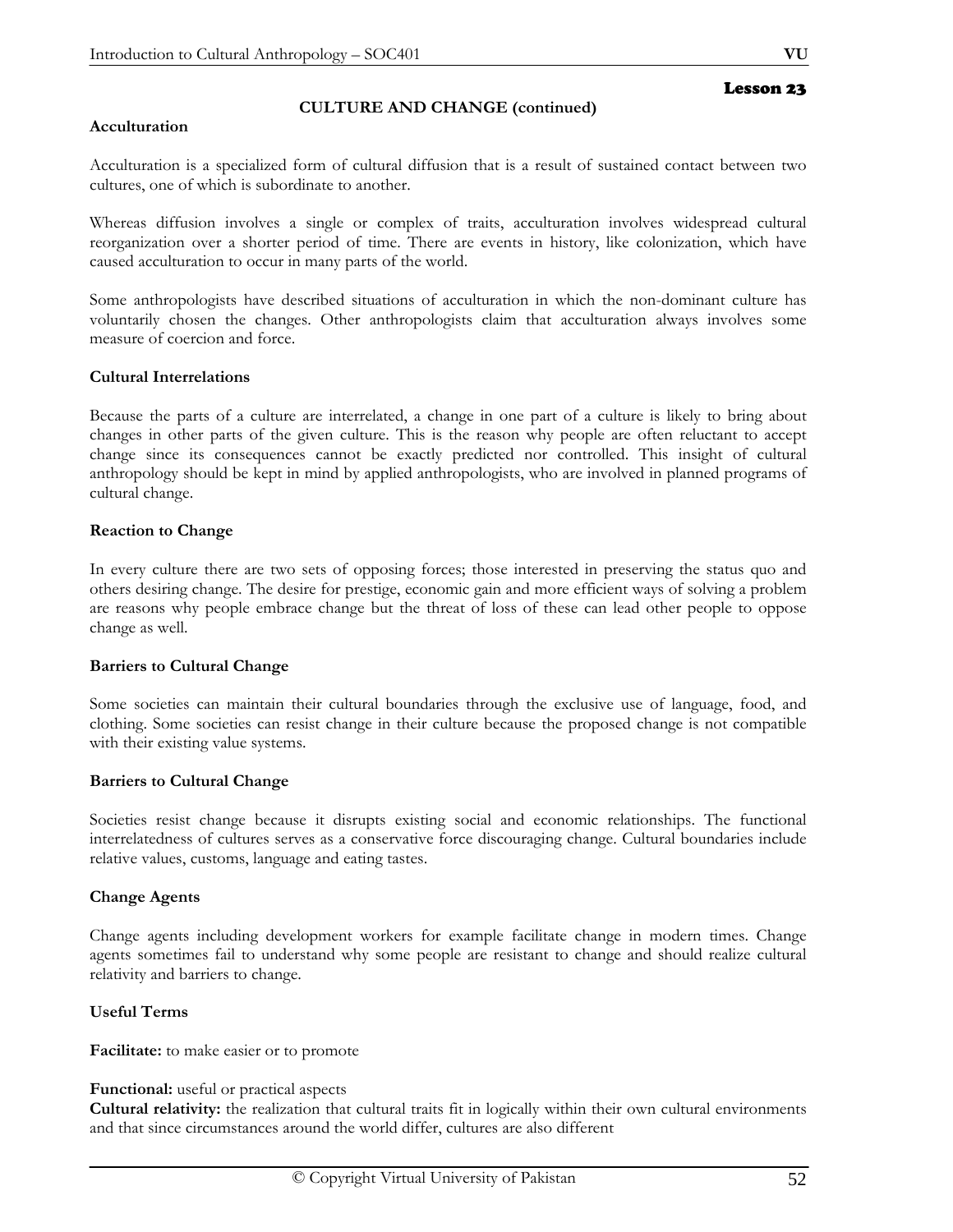**Status Quo:** The existing conditions or circumstances. There are always those who are interested in maintaining the status quo since they are doing well due to it and others who oppose the status quo since it tends to exploit them or puts them in a disadvantaged position

**Coercion:** An act of force rather than that based on the need or desire of a particular individual or society

**Interrelations:** interconnections

Subordinate: in an inferior or subordinated position

**Dominant:** in a position of power over others

## **Suggested Readings**

Students are advised to read the following chapters to develop a better understanding of the various principals highlighted in this hand-out:

Chapter 16 in '*Cultural Anthropology: An Applied Perspective' by Ferrarro and/or Chapter 13 in 'Anthropology' by Ember and Pergrine* 

## **Internet Resources**

 $\overline{a}$ 

In addition to reading from the textbook, please visit the following web-site for this lecture, which provide useful and interesting information:

Culture Change1 http://anthro.palomar.edu/change/default.htm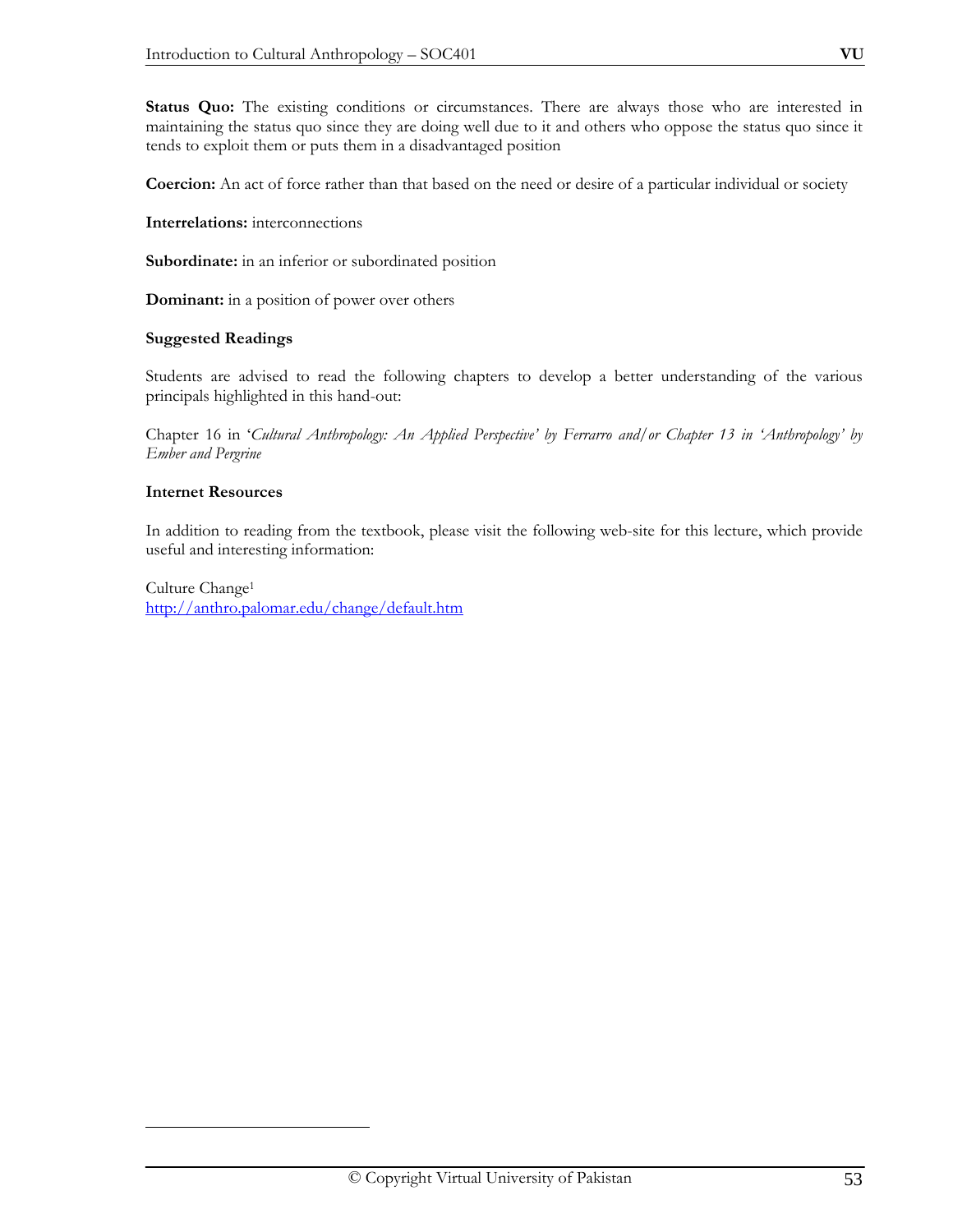# **CULTURE AND CHANGE (continued)**

# **The Complex Process of Change**

Accepting change in one part of a culture is likely to bring about changes to other parts of a culture. To understand socio-cultural aspects of urbanization, it is important to view the rural area, the urban areas, and the people who move between them as parts of a complex system of change.

Until some decades ago, anthropologists made differentiations between the mechanical solidarity of rural areas and the organic solidarity of cities. Recent research notes that there is not a simple flow of migrants from rural areas to urban areas but rather a circulation of people between these areas.

Urbanization or the process of rural development therefore needs to take into account the fact that there is a constant criss-crossing of people, ideas and resources from urban to rural areas.

Rural migrants rely on kinsmen for land purchase, dispute resolution or general household management, while they go to the cities in search for cash based employment. Conversely rural kinsmen may in turn obtain economic support from a urban wage earner, or seek his support in finding work or a place to stay in the city for other kinsmen.

# **Planned Change**

Planned programs of change have been introduced into developing countries for decades under the assumption that they benefit the local people. Yet, a number of studies have shown that although some segments of the local population may benefit, many more do not.

# **Globalization**

Globalization is a broad-based term which is used to describe the intensification of the flow of money, goods, and information across the world, which is seen to be taking place since the 1980s. Globalization has made the study of culture change more complex due to its varied effects on various cultural processes including that of change.

In some cases, globalization is responsible for an accelerated pace of change in world cultures. In other situations, the forces of globalization may stimulate traditional cultures to redefine themselves. Developing countries in the attempt to better deal with the forces of globalization, such as trade liberalization, have begun to revamp their own economic systems in order to make them more competitive internationally. This economic revamping has tremendous cultural impacts as well.

Globalization has resulted in diffusion of technology but also compounded existing inequalities. There are human and environmental costs associated with globalization.

For example, increased productivity has led to pollution and there are many theorists who argue that globalization has also increased the gap between the rich and the poor, with those with wealth doing even better and those without it, experiencing even worse poverty than before. **Useful Terms** 

**Globalization:** intensification of the flow of money, goods, and information across the world

**Urbanization:** the process of people moving from rural areas into the cities. This phenomenon is taking place in both developed and developing countries and cultural anthropologists are very interested in studying why and how urbanization takes place and the cultural changes it brings **Revamping:** reforming or changing

**Competitive:** the process of trying to do better than those engaging in the same activity

Lesson 24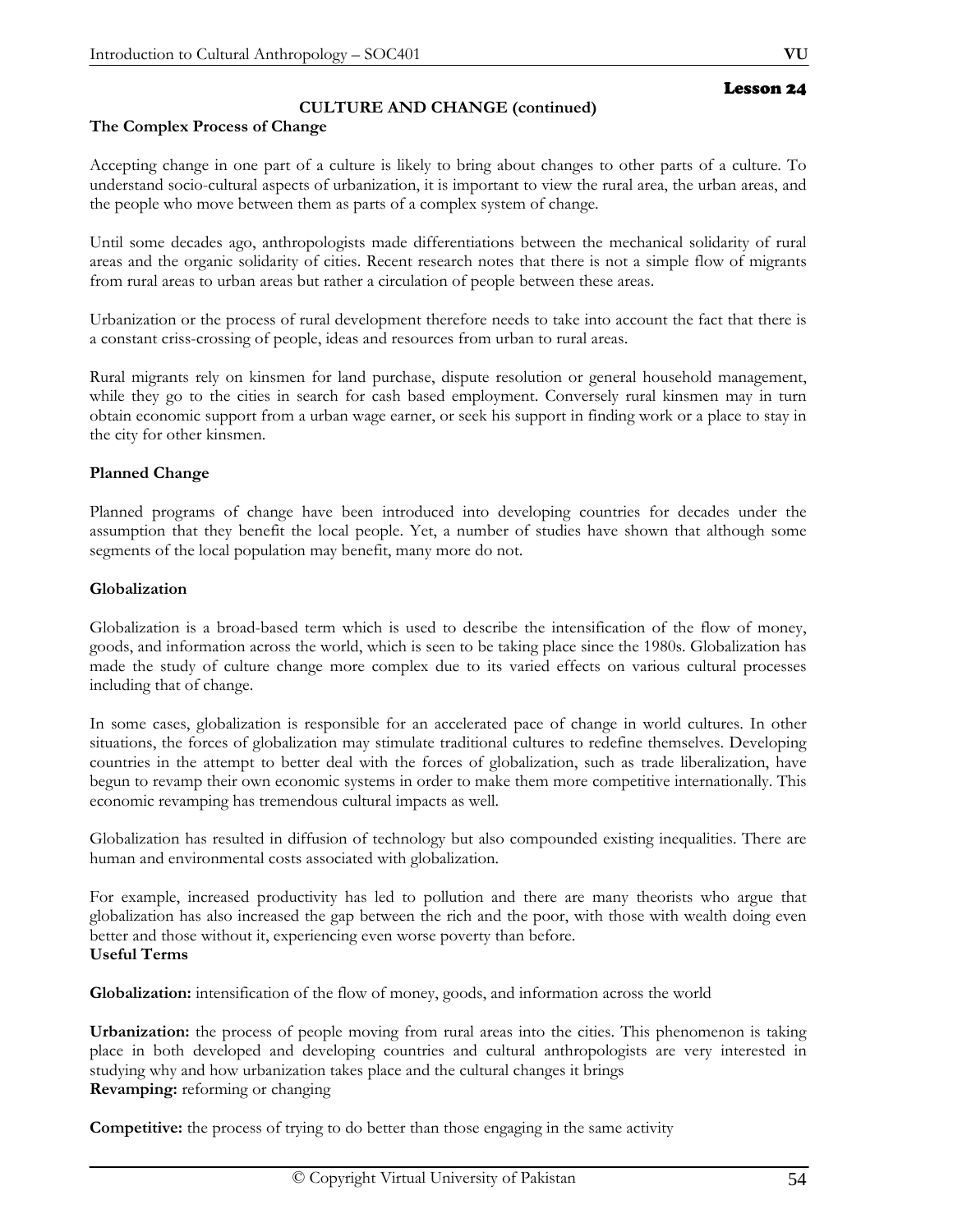**Environmental Costs:** the impact of a particular activity on land, water or air and on various other species which inhabit the Earth alongside human beings

**Impacts:** results or effects

# **Suggested Readings**

Students are advised to read the following chapters to develop a better understanding of the various principals highlighted in this hand-out:

Chapter 16 in '*Cultural Anthropology: An Applied Perspective' by Ferrarro and/or Chapter 13 in 'Anthropology' by Ember and Pergrine*

## **Internet Resources**

 $\overline{a}$ 

In addition to reading from the textbook, please visit the following web-site for this lecture, which provide useful and interesting information:

Culture Change2 http://anthro.palomar.edu/change/default.htm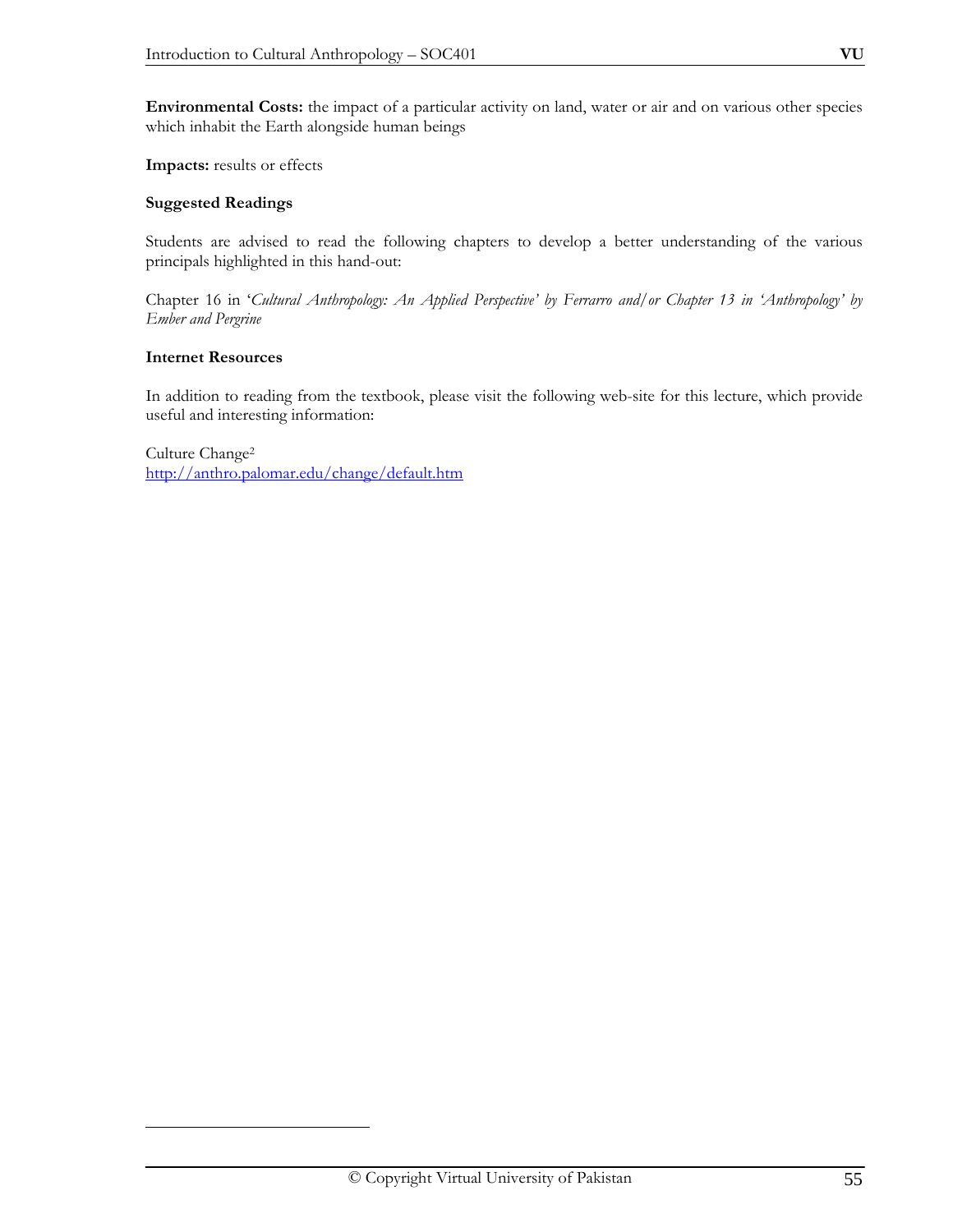# **POLITICAL ORGANIZATION**

# **Need for Political Organization**

All societies have political systems that function to manage public affairs, maintain social order, and resolve conflict. Yet the forms of these political systems are diverse, sometimes embedded in other social structures.

# **Studying Political Organization**

Political organization involves issues like allocation of political roles, levels of political integration, concentrations of power and authority, mechanisms of social control and resolving conflicts.

Anthropologists recognize four types of political organization based on levels of political integration, concentration, specialization. Political organization is found within bands, tribes, chiefdoms, and states. Nowadays, non-state forms of political organization have state systems superimposed on them.

# **Types of Political Systems**

Societies based on bands have the least amount of political integration and role specialization (Kung in Kalahari).

# **Bands**

Bands are most often found in foraging societies and are associated with low population densities, distribution systems based on reciprocity, and egalitarian social relations.

# **Tribal Organizations**

Tribal organizations are most commonly found among horticulturists and pastoralists (Neur in Sudan).

With larger and more sedentary populations than are found in band societies, tribal organizations do also lack centralized political leadership and are egalitarian. Tribally based societies have certain pan-tribal mechanisms that integrate clan members to face external threats.

Clan elders do not hold formal political offices but usually manage affairs of their clans (settling disputes, representing clan in negotiation with other clans etc.).

# **Chiefdoms**

Chiefdoms involve a more formal and permanent political structure than is found in tribal societies. Political authority in chiefdoms rests with individuals, who acts alone or with advice of a council. Most chiefdom tends to have quite distinct social ranks, rely on feasting and tribute as a major way of distributing goods.

In the late nineteenth and twentieth century, many societies had chiefdoms imposed on them by colonial powers for administrative convenience (for e.g. British impositions in Nigeria, Kenya and Australia). The pre-colonial Hawaiian political system of the 18th century was a typical chiefdom.

# **Useful Terms**

**Public Affairs***:* issues concerning the public at large instead of specific individuals only

**Social Order***:* the state of being where society functions as per the expectations of people and can provide them with a sense of security **Sedentary***:* settled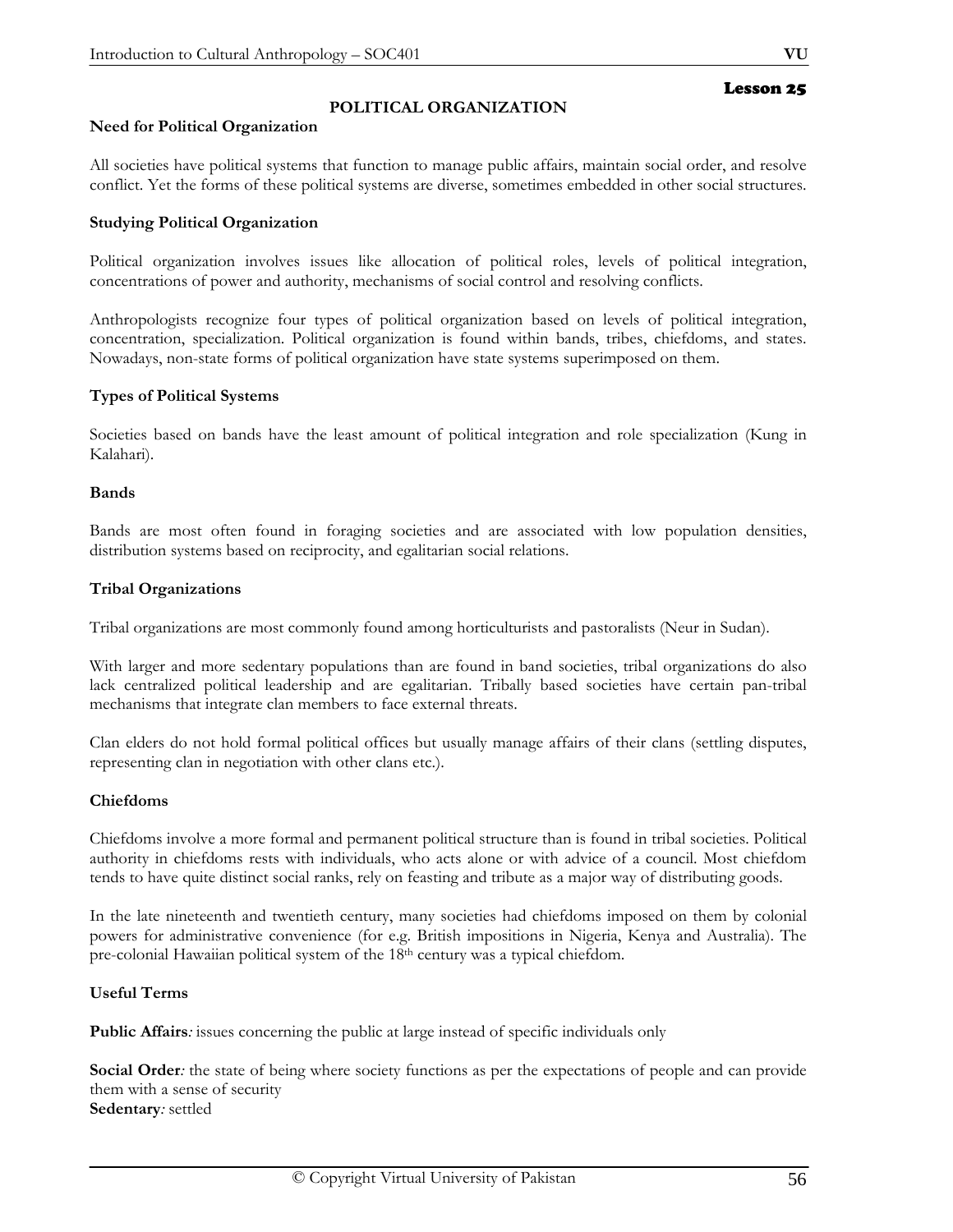**Colonial powers***:* at different phases of history, different nations have been powerful enough to colonize other nations. In the 19th century Britain was a colonial power which was able to colonize many other countries located on the African and the Asian continents

**Pre-colonial***:* the period in history when a particular nation had not yet been colonized

**Allocation***:* distribution

**Integration***:* tied together or linked in a particular manner

## **Suggested Readings**

Students are advised to read the following chapters to develop a better understanding of the various principals highlighted in this hand-out:

Chapter 12 in '*Cultural Anthropology: An Applied Perspective' by Ferrarro and/or Chapter 23 in 'Anthropology' by Ember and Pergrine* 

## **Internet Resources**

In addition to reading from the textbook, please visit the following web-site for this lecture, which provide useful and interesting information:

Political Organization3 http://anthro.palomar.edu/political/default.htm

 $\overline{a}$ Please use hyperlinks on the website to read the introductory materials and the information provided on bands, tribes and chiefdoms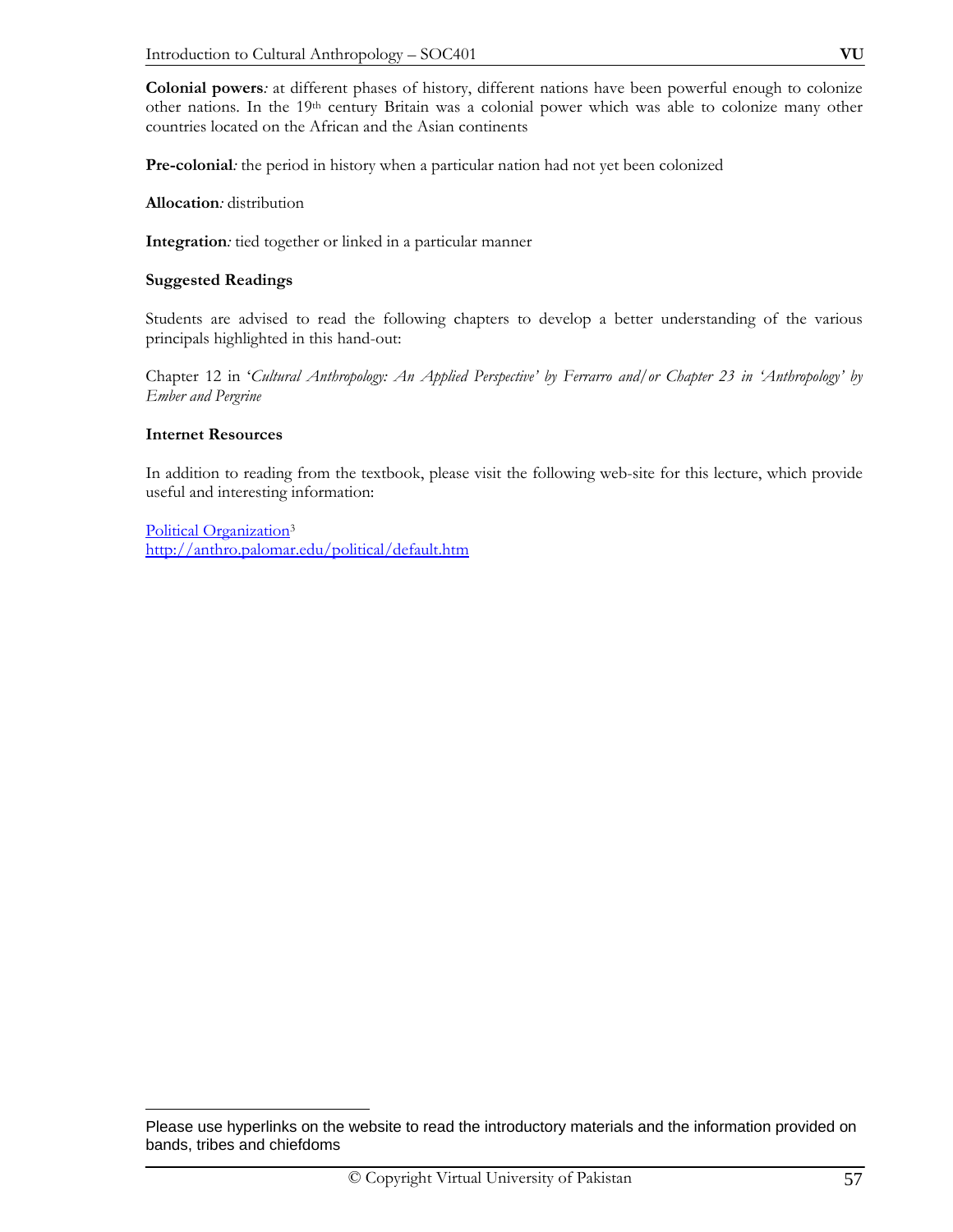# **POLITICAL ORGANIZATION (continued)**

### **State Systems**

State systems have the greatest amount of political integration, specialized political roles and maintain authority on the basis of an ideology. States are associated with intensive agriculture market economies, urbanization, and complex forms of social stratification.

States began to be formed 5,500 years ago with the Greek city-states and the Roman Empire providing impressive examples of state based political organization.

States have a monopoly on the use of force and can make and enforce laws, collect taxes, and recruit labor for military service and public works, which differentiates them from other forms of political organization. States are now the most prominent form of political organization found around the world today.

## **Nation-States**

A nation is a group pf people sharing a common symbolic identity, culture history and religion. A state is a distinct political structure like bands, tribes and chiefdoms.

Nation-state refers to a group of people sharing a common cultural background and unified by a political structure that they consider to be legitimate. Few of the world's 200 nation-states have homogenous populations to fit the description of a nation state.

## **Political Organization Theories**

Theories explaining the rise of state systems of government have centered on the question of why people surrender some of their autonomy to the power and authority of the state.

There are theorists who argue that political organization is influenced by self interest and other theorists argue that self interest is not enough to give shape to political systems and that such organization often involves a certain amount of coercion.

# **Voluntaristic State Formation**

Some theorists suggest that those engaging in specialized labor voluntarily gave up their autonomy in exchange for perceived benefits.

Political integration can mediate between and protect interests of varied groups and provide them an economic superstructure required for specialization (Chide, 1936).

# **Hydraulic Theory of State Formation**

Small-scale farmers in arid or semi-arid areas also voluntarily merged into larger political entities due to the economic advantage of large-scale irrigation (Karl Wittfogel, 1957)

#### **Coercive Theory of State Formation**

Another explanation for state based political organization is that offered by Carneiro, hold that states developed as a result of warfare and coercion rather than due to voluntary self-interest.

# **Useful Terms**

**Coercion***:* use of force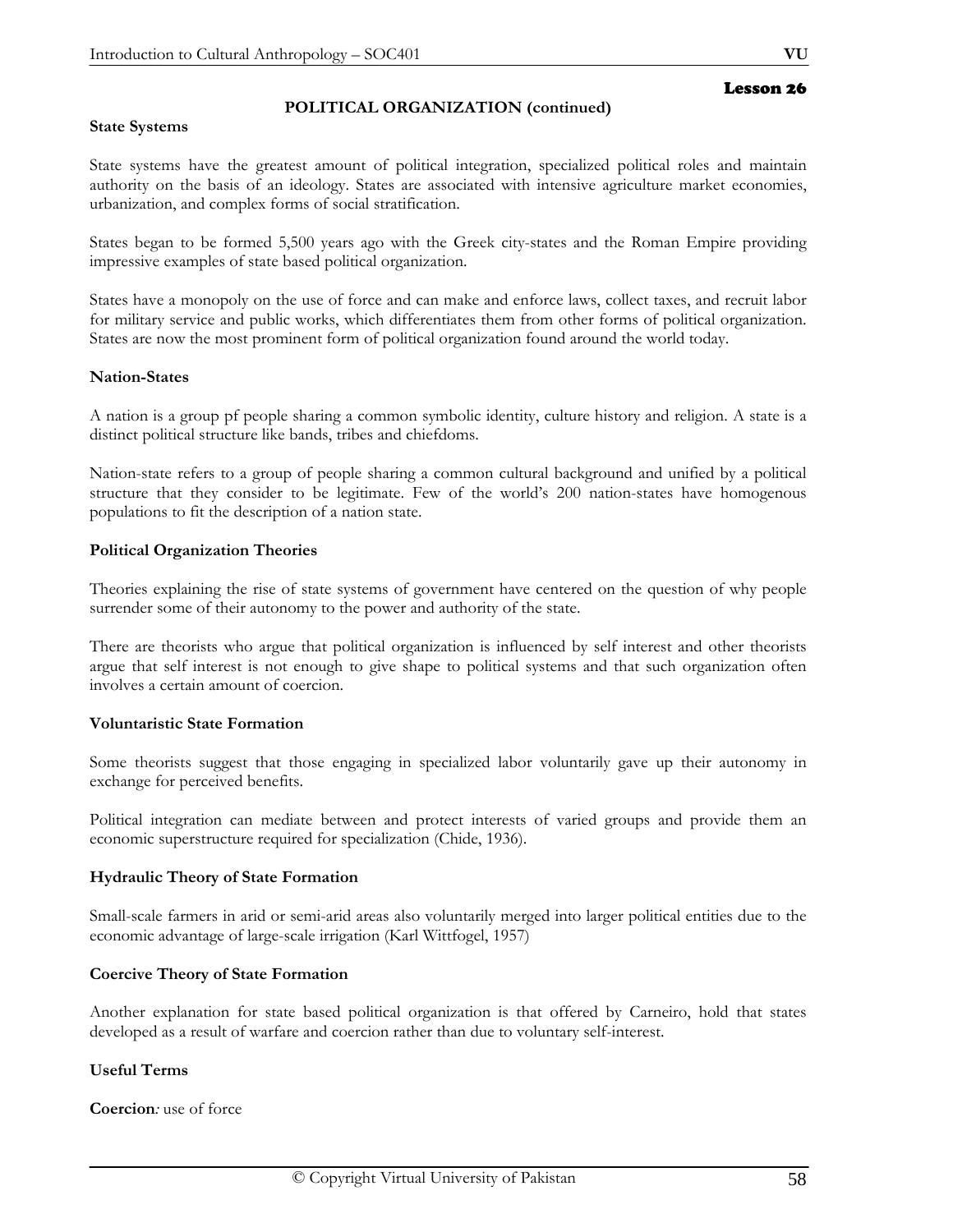# **Arid***:* dry

**Small-scale farmers***:* farmers possessing a little amount of land

**Irrigation***:* the channeling of water from its natural route for the purposes of agriculture

**Monopoly***:* dominating the production of a particular product

**Hydrauli***c:* water-based

**Homogenous***:* identical to others, opposite of heterogeneous

**Recruit***:* to include or to involve

#### **Suggested Readings**

Students are advised to read the following chapters to develop a better understanding of the various principals highlighted in this hand-out:

Chapter 12 in '*Cultural Anthropology: An Applied Perspective' by Ferrarro and/or Chapter 23 in 'Anthropology' by Ember and Pergrine* 

## **Internet Resources**

 $\overline{a}$ 

In addition to reading from the textbook, please visit the following web-site for this lecture, which provide useful and interesting information:

Political Organization4 http://anthro.palomar.edu/political/default.htm

 $4$  Please follow the hyperlink on the website to read about state systems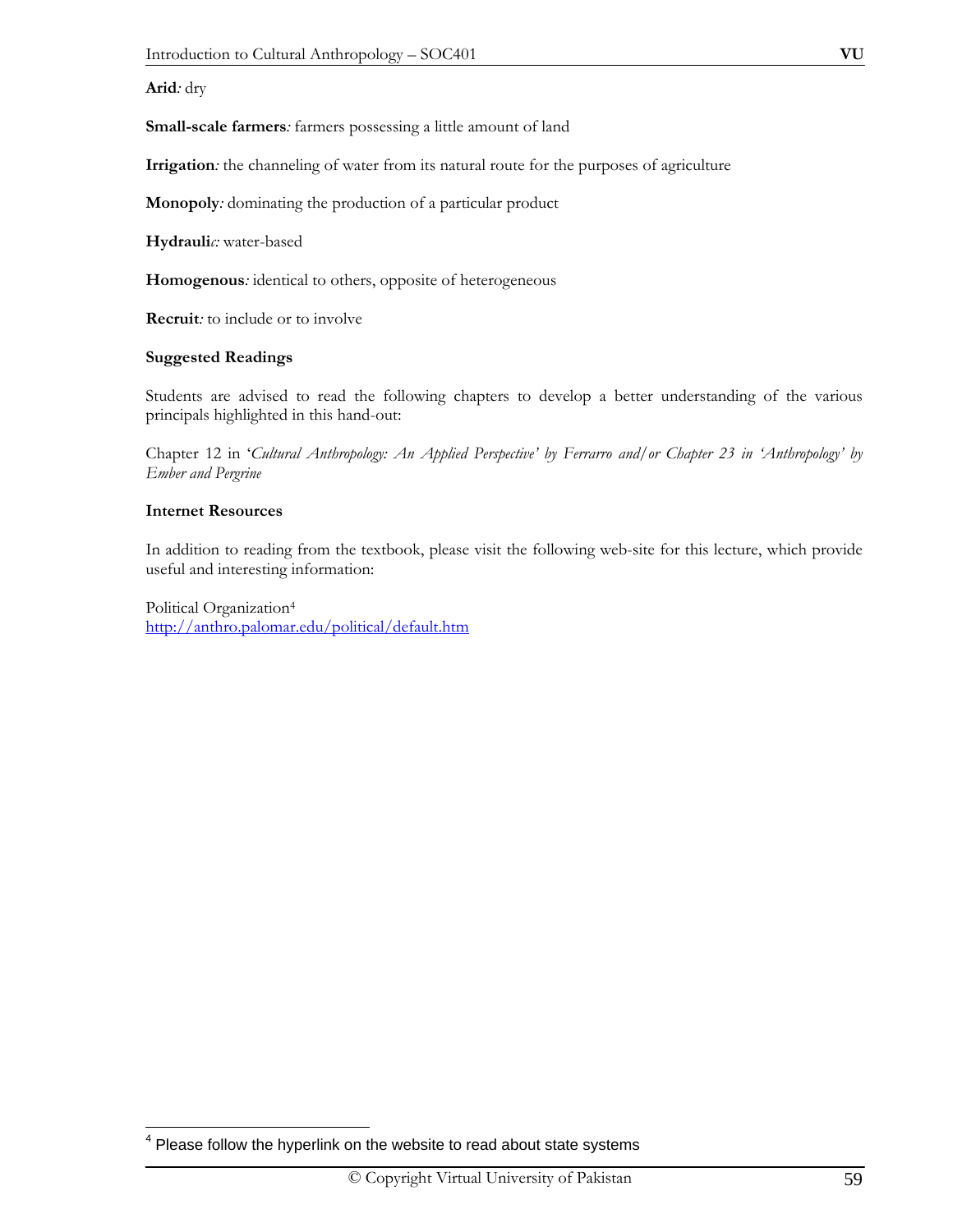# **POLITICAL ORGANIZATION (continued)**

## **Need for Social Control**

All forms of political organization must provide means for social control. Every culture has defined what are considered to be normal, proper or expected ways of behaving in society. These expected ways of behaving are referred to as social norms.

Social norms range from etiquette to laws and imply different forms of enforcement and sanctions. Breaking some social norms does not result in serious consequences whereas others can result in severe punishment. Consider for example the consequence of taking another person's life or of stealing something.

# **Social Norms**

All social norms are sanctioned to varying degrees according to the values held by different cultures.

Positive social norms reward people for behaving in socially expectable ways (ranging from praise or social approval to awards or medals). Negative social norms punish people for violating the norms (ranging from disapproval to corporal punishment).

# **Maintaining Social Control**

Band and tribal societies (Inuit and Kung) maintain social control by means of informal mechanisms such as socialization, public opinion, lineage obligations, age organizations and sanctions.

Societies control behavior by more formal mechanisms, such as through laws and law enforcement agencies, whose major function is maintaining social order and resolving conflicts.

# **Social Control**

Band and tribal societies (Inuit and Kung) maintain social control by means of informal mechanisms such as socialization, public opinion, lineage obligations, age organizations and sanctions. Societies control behavior by more formal mechanisms whose major function is maintaining social order and resolving conflicts.

#### **Informal Mechanisms**

Socialization ensures that people are taught what their social norms are. Public opinion or social pressure often serves as an effective mechanism to avoid censure and rejection. Age organization provides distinct age categories with defined sets of social roles.

# **Formal Mechanisms**

**Song Duets:** amongst the Inuits to settle disputes

**Social Intermediaries:** like the Leopard-skin Chief of the Neur in southern Sudan settles murder disputes by property settlements

**Moots:** are formal airings of disputes involving kinsmen and friends of litigants and the adjudicating bodies are ad hoc

**Courts and Codified Laws:** forbid individual use of force and provides legal frameworks established by legislative bodies, interpreted by judicial bodies and implemented by administrative systems like law enforcement agencies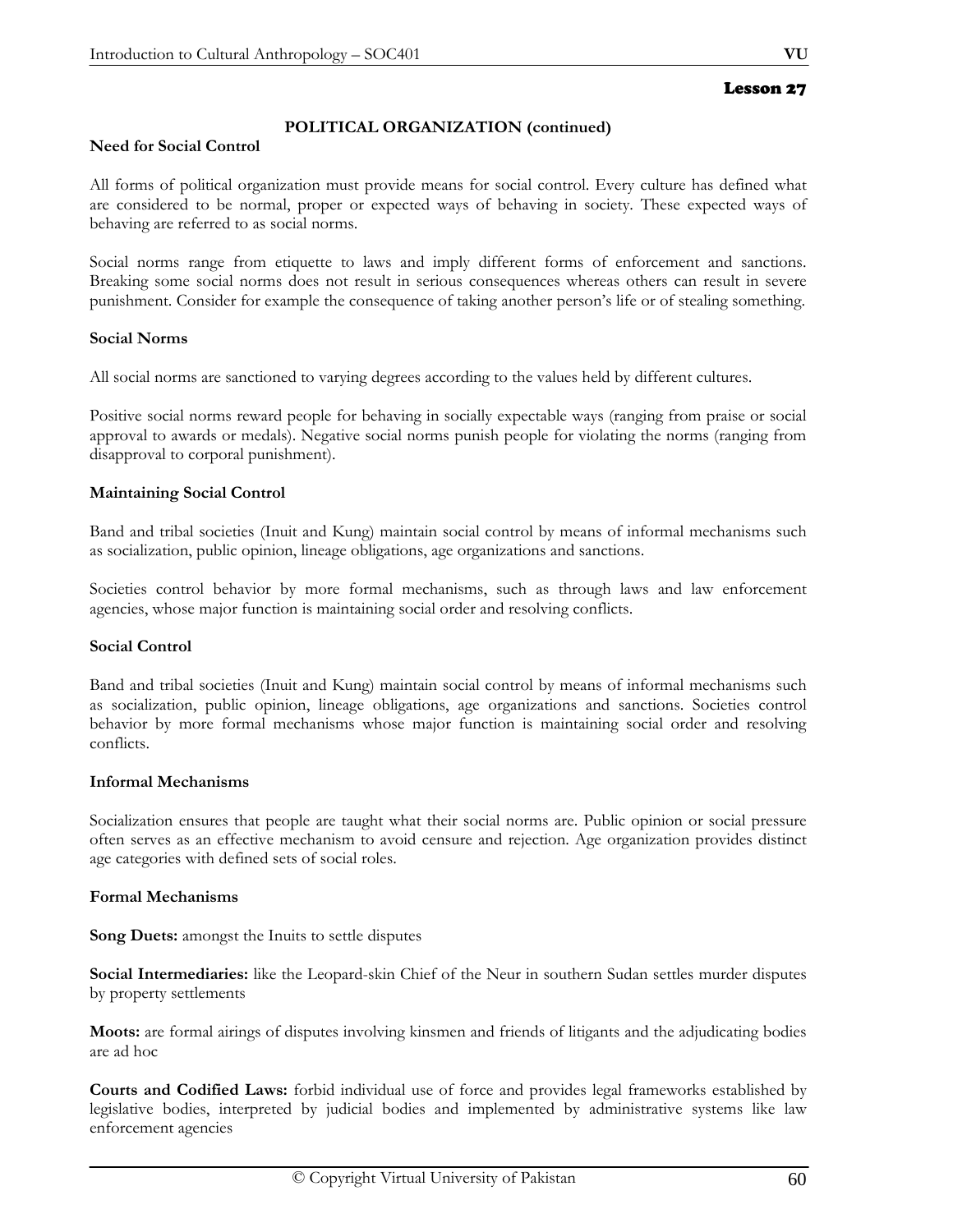# **Useful Terms**

**Administrative systems***:* the system of government officials/bureaucrats who are responsible for running public affairs

**Judicial systems***:* the system of courts which interprets the laws

**Legislative systems:** systems which provide the laws for a particular society, often legislatures or legislative assemblies are elected by the people of a particular locality, i.e. province or a state

**Law enforcement agencies***:* agencies which enforce the law, like the police fro example

**Litigants:** aggrieved parties involved in a legal dispute

**Ad Hoc***:* arbitrary, not following any established procedure

# **Suggested Readings**

Students are advised to read the following chapters to develop a better understanding of the various principals highlighted in this hand-out:

Chapter 12 in '*Cultural Anthropology: An Applied Perspective' by Ferrarro and/or Chapter 23 in 'Anthropology' by Ember and Pergrine*

# **Internet Resources**

In addition to reading from the textbook, please visit the following web-site for this lecture, which provide useful and interesting information: Social Control http://en.wikipedia.org/wiki/Social\_control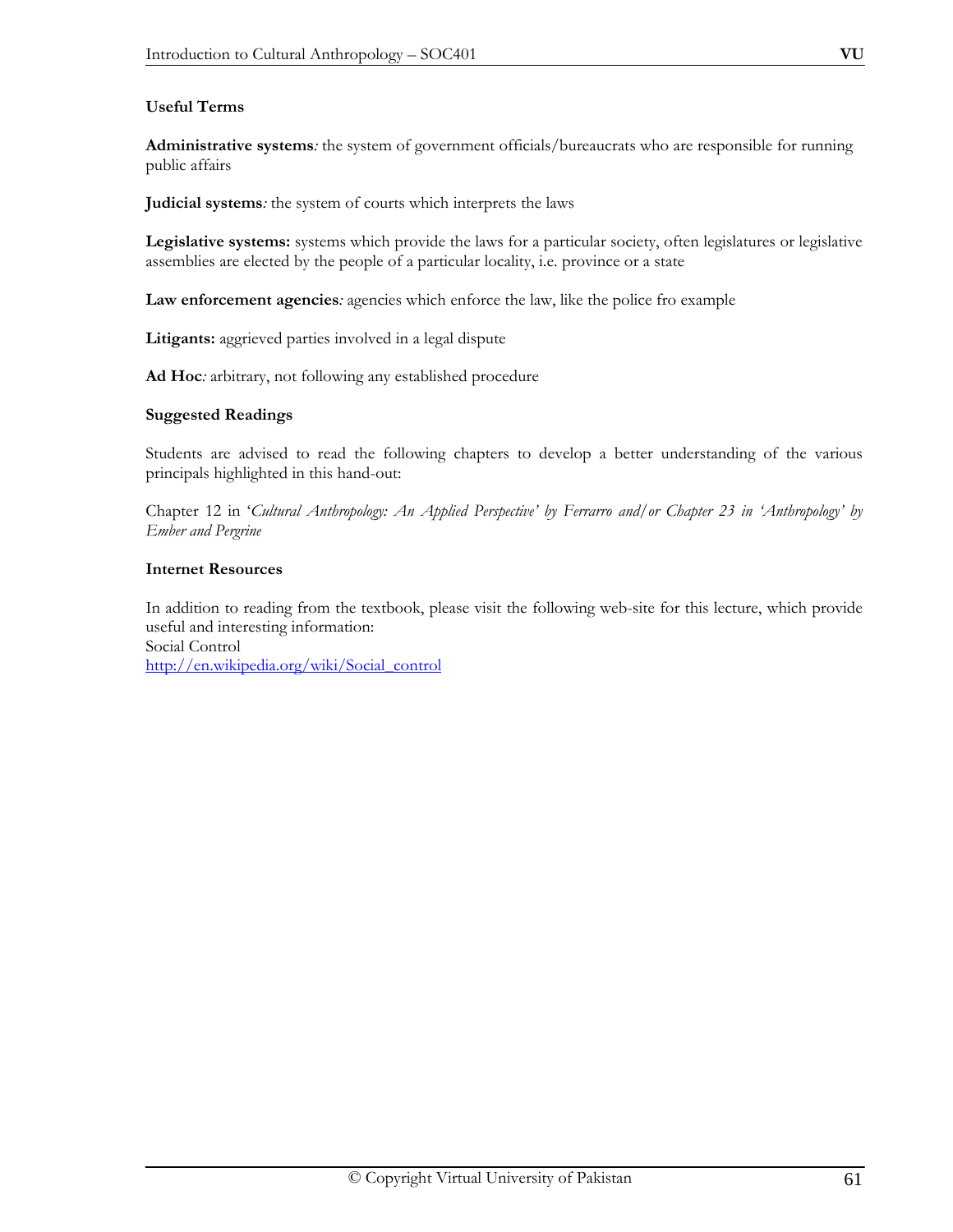# **Psychological Development**

Anthropologists are interested in the psychological differences and similarities between societies and cultures of the world

**PSYCHOLOGY AND CULTURE** 

Cultural Anthropologists reject stereotypes based on hasty ethnocentric judgments

# **Anthropological Queries in Psychology**

The major questions of relevance to cultural anthropologists attempting to understand the linkage between different cultures and what they can reveal about the human personality are:

- Do all human beings develop psychologically in the same way?
- What explains the psychological differences in personality characteristics from one society to another?
- How do people in different societies conceive of personality and psychological development?
- What types of cultural variations may be explained due to cultural factors?

# **Emotional Development**

Early research in anthropology was concerned mainly with supposedly universal stages of emotional development which seems to be affected by cultural differences.

*Margaret Mead* found Samoan girls were much less rebellious or emotional turmoil than those in western societies. In western societies, adolescence is a time of turmoil that helps prepare emotionally for independence.

# **Psychological Universals**

The ability to make binary contrasts, order phenomenon, plan for the future, and have an understanding of the world are universal psychological traits. All people have a concept of the self, they can empathize with others and feel and recognize emotions in others.

# **Cognition and Culture**

Recent research on psychological universals focuses on cognitive, or intellectual, development. For example, it considers how different cultures acquire thinking habits such as formal-operation notions, which enable a person to think of the possible outcomes of a hypothetical situation

In looking for universals, many researchers have discovered some apparent differences. Yet most tests used in anthropological research favors thinking patterns taught in formal schools in Western cultures.

# **Cross-Cultural Variations**

Instead of focusing on uniqueness, anthropologists look at psychological differences found within and between different cultures

Researchers focus on child rearing practices to account for observable personality differences. Some anthropologists believe that child rearing practices are adaptive and societies produce personalities according to their requirements (obedience, self reliance, etc.)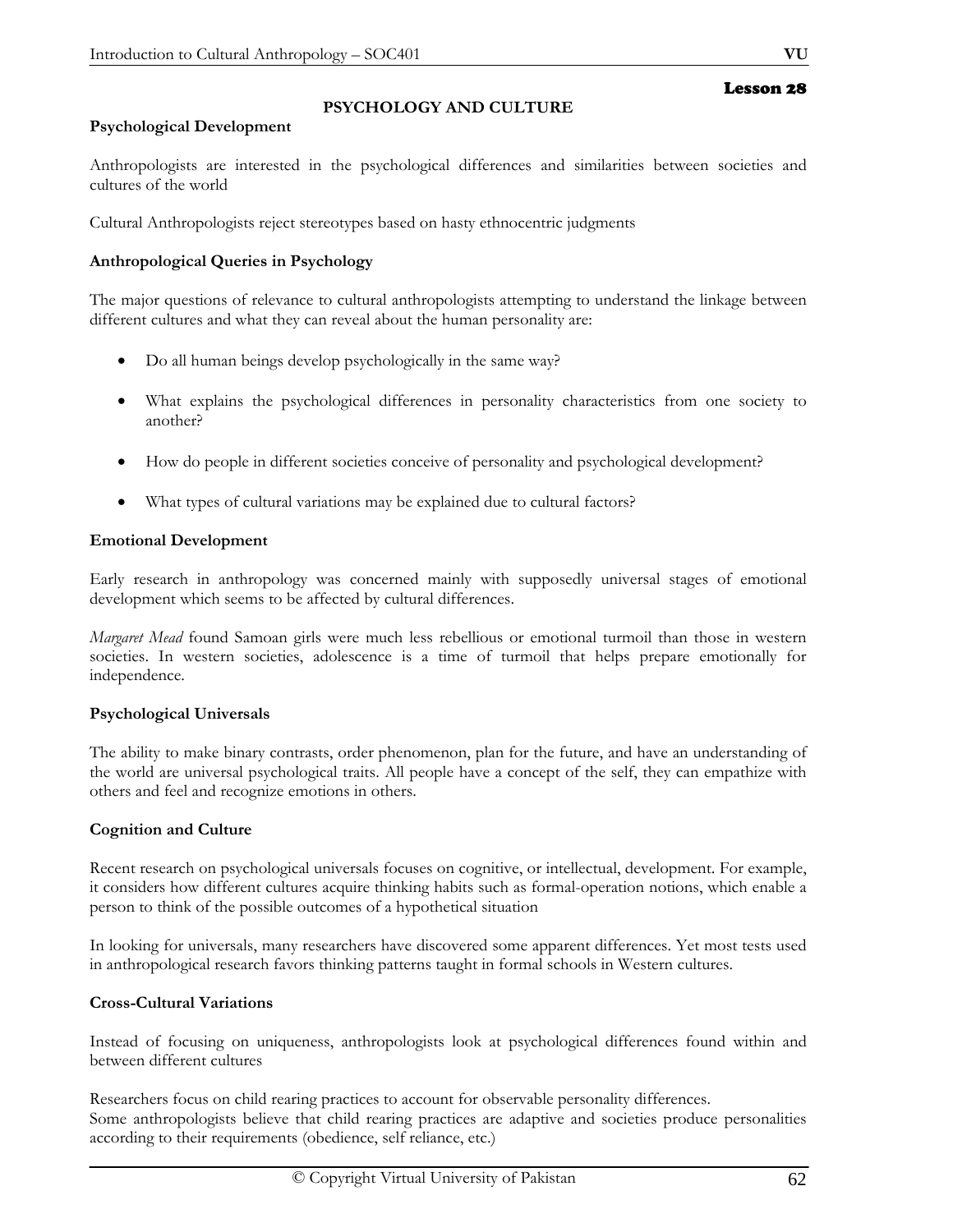**Universal:** common in all cultures

**Formal schools***:* schools organized by the public or private sector, but with a standardized curriculum and professional teaching staff

**Variations***:* differences

**Rearing***:* bringing up

**Intellectual***:* concerning the intellect and the process of thinking

## **Suggested Readings**

Students are advised to read the following chapters to develop a better understanding of the various principals highlighted in this hand-out:

Chapter 24 in '*Anthropology' by Ember and Pergrine* **Internet Resources** 

In addition to reading from the textbook, please visit the following web-site for this lecture, which provide useful and interesting information:

Social Psychology<sup>5</sup> http://www.trinity.edu/~mkearl/socpsy.html

 $\overline{a}$  $5$  Please visit the hyperlinks on the website to read selectively on topics like the nature versus nurture debate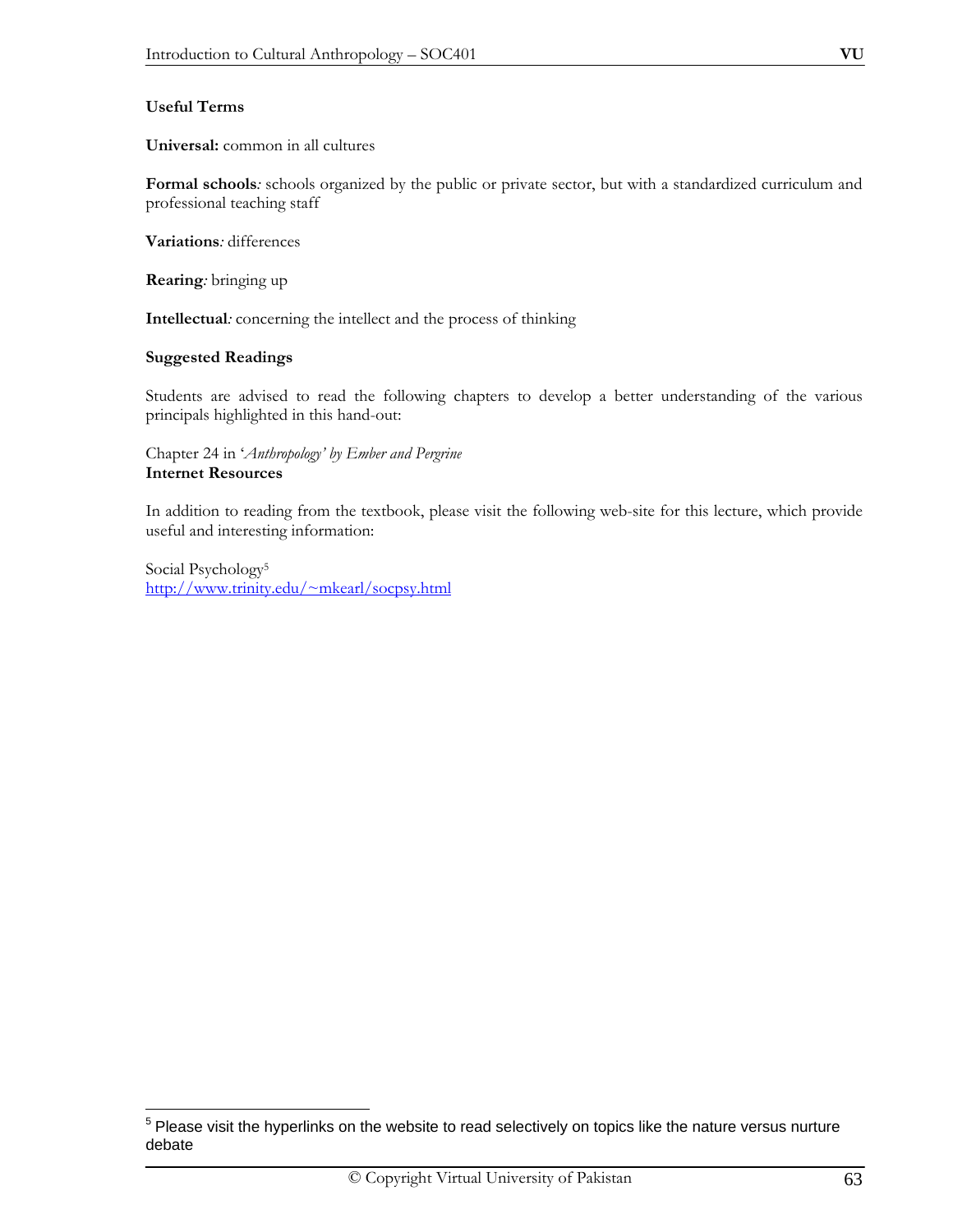# **PSYCHOLOGY AND CULTURE (continued)**

### **Socialization**

Socialization is the term that psychologists and anthropologists use to describe the development of, through the influence of parents and others, of patterns of behavior in children that conform to cultural expectations.

# **Direct and Indirect Socialization**

Socialization takes place both directly and indirectly. Indirectly, the degree to which parents like children, the kinds of work children are asked to do and whether children go to school may at least partially influence how children develop psychologically.

# **Origin of Customs**

Anthropologists not only seek to understand the link between personality traits and customs, but also how customs were themselves developed. Some anthropologists believe that societies produce the kind of customs best suited for undertaking activities necessary for the survival of society

## **Personality Types**

Several anthropologists have tried to describe the influence of culture on personality. In the early 1950's, for example, David Riesman proposed that there are three common types of personalities around the world.

- I The *tradition-oriented personality* places a strong emphasis on doing things the same way that they have always been done. Individuals with this sort of personality are less likely to try new things and to seek new experiences.
- II Those who have *inner-directed personalities* are guilt oriented. That is to say, their behavior is strongly controlled by their conscience. As a result, there is little need for police to make sure that they obey the law. These individuals monitor themselves. If they break the law, they are likely to turn themselves in for punishment.
- III In contrast, people with *other-directed personalities* have ambiguous feelings about right and wrong. When they deviate from a societal norm, they usually don't feel guilty. However, if they are caught in the act or exposed publicly, they are likely to feel shame.

#### **Abnormal Behavior**

Just as there are cross-cultural variations in 'normal behavior', there are also variations in 'abnormal behavior'. Abnormality is relative to a degree and a culture's ideas about mental illness and how to deal with it can also vary.

# **Applied Perspective**

Anthropologists are interested in understanding the possible cause of psychological differences and the possible consequences of psychological variation.

Anthropologists are particularly interested in how psychological characteristics may help explain statistical associations between various aspects of culture.

# **Projective Testing**

People tend to project their feelings, ideas and concerns onto ambiguous realities.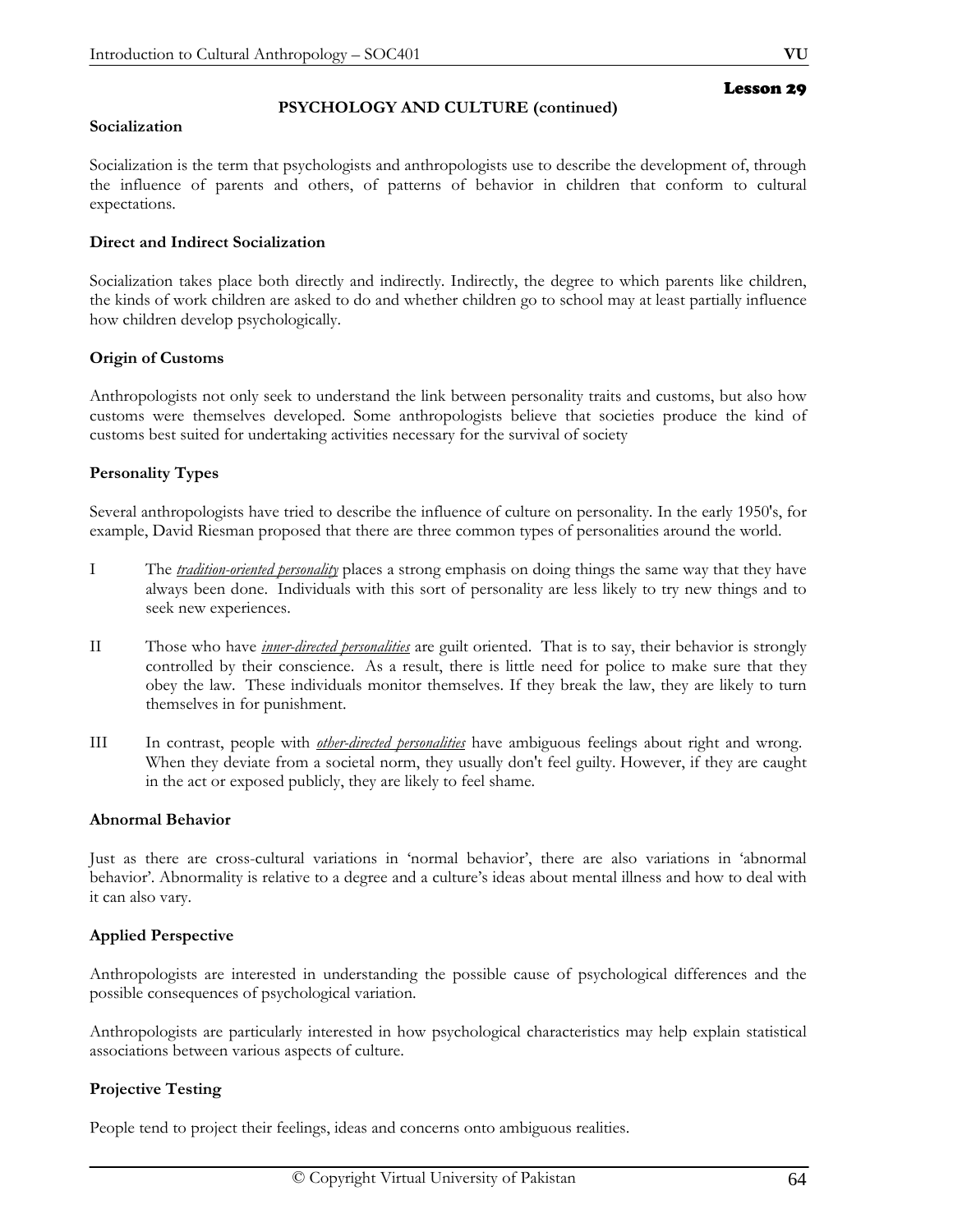In Thematic Appreciation Tests subjects are shown vague drawings and asked to interpret them by projecting their own personalities. An aggressive person may see a weapon in a vague drawing, whereas a more industrious person may visualize a more productive tool in the same vague drawing.

## **Useful Terms**

**Ambiguous***:* unclear or vague

**Variation***:* differences

**Socialization:** the process of learning behavior

## **Suggested Readings**

Students are advised to read the following chapters to develop a better understanding of the various principals highlighted in this hand-out:

Chapter 24 in '*Anthropology' by Ember and Pergrine*

#### **Internet Resources**

 $\overline{a}$ 

In addition to reading from the textbook, please visit the following web-site for this lecture, which provide useful and interesting information:

Social Psychology6 http://www.trinity.edu/~mkearl/socpsy.html

 ${}^{6}$ Please visit the hyperlinks on the website to read selectively on topics like collective behavior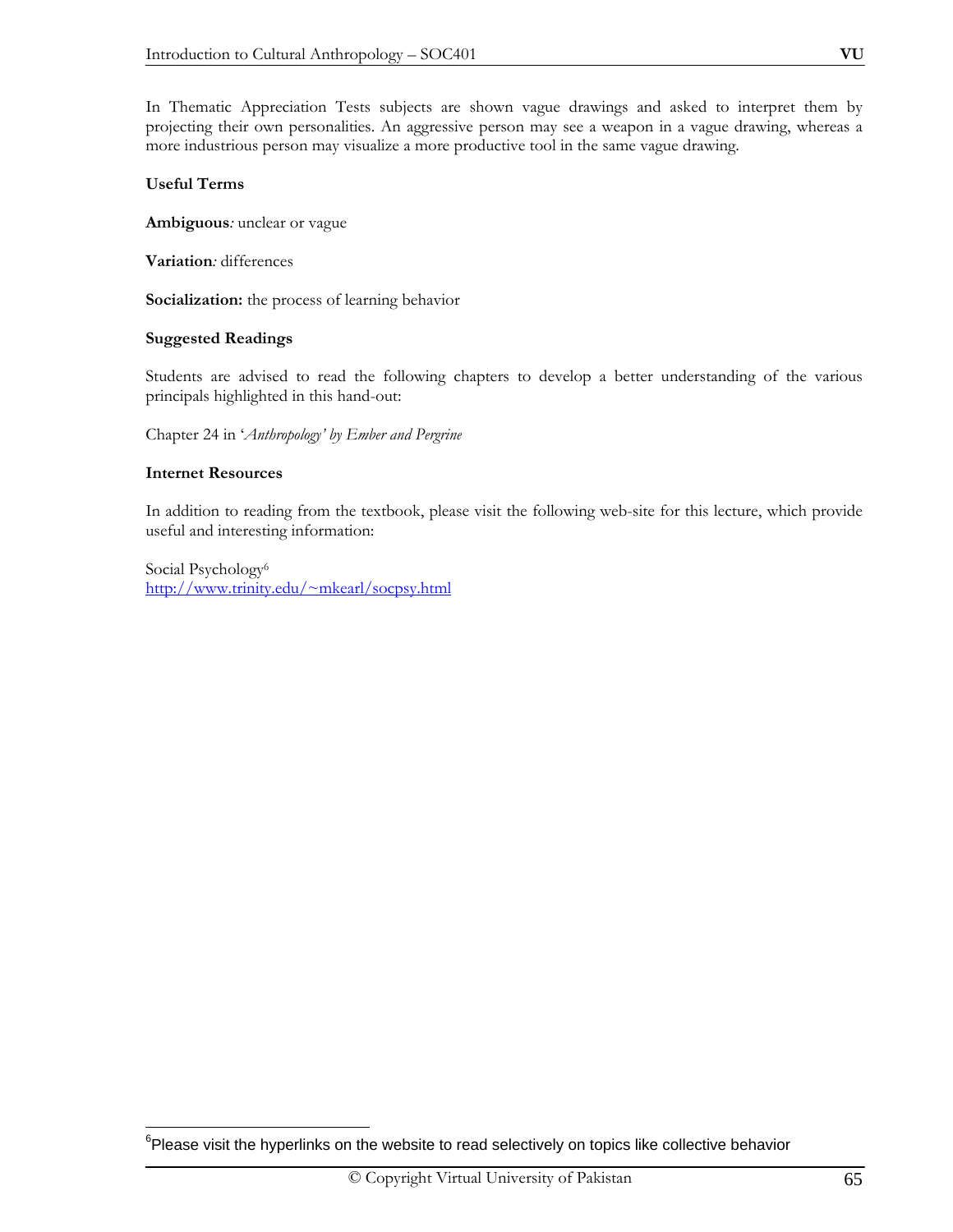# **Ideology**

# **IDEOLOGY AND CULTURE**

An ideology is a collection of ideas. An ideology can be thought of as a comprehensive vision, as a way of looking at things Ideology can also be seen as a set of ideas proposed by the dominant class of a society to all members of this society.

For example, different types of gender ideologies would describe what roles are expected of women and men in a society. The ideology of economic liberalization could be seen to particularly promote the interests of the business classes.

# **Ideology in Everyday Life**

Every society has an ideology that forms the basis of the public opinion or common sense, a basis that usually remains invisible to most people within the society. This dominant ideology appears as 'neutral', while all others that differ from the norm are often seen as radical, no matter what the actual circumstances may be.

# **Influencing Ideology**

Organizations that strive for power influence the ideology of a society to provide a favorable environment for them. Political organizations (governments included) and other groups (e.g. lobbyists) try to influence people by broadcasting their opinions, which is the reason why so often many people in a society seem to think alike.

A certain ethic usually forms the basis of an ideology. Ideology studied as ideology (rather than examples of specific ideologies) has been carried out under the name systematic ideology. There are many different kinds of ideology: political, social, epistemological, ethical.

The popularity of an ideology is in part due to the influence of moral entrepreneurs, who sometimes act in their own interests. A political ideology is the body of ideals, principles, doctrine, myth or symbols of a social movement, institution, class, or large group that references some political and cultural plan. It can be a construct of political thought, often defining political parties and their policy.

# **Hegemony**

When most people in a society think alike about certain matters, or even forget that there are alternatives to the current state of affairs, we arrive at the concept of Hegemony, about which the philosopher Antonio Gramsci wrote. The much smaller-scale concept of groupthink also owes something to his work.

The ideologies of the dominant class of a society are proposed to all members of that society in order to make the ruling class' interests appear to be the interests of all, and thereby achieve hegemony. To reach this goal, ideology makes use of a special type of discourse: the lacunar discourse.

A number of propositions, which are never untrue, suggest a number of other propositions, which are. In this way, the essence of the lacunar discourse is what is *not* told (but is suggested).

# **Epistemological ideologies**

Even when the challenging of existing beliefs is encouraged, as in science, the dominant paradigm or mindset can prevent certain challenges, theories or experiments from being advanced.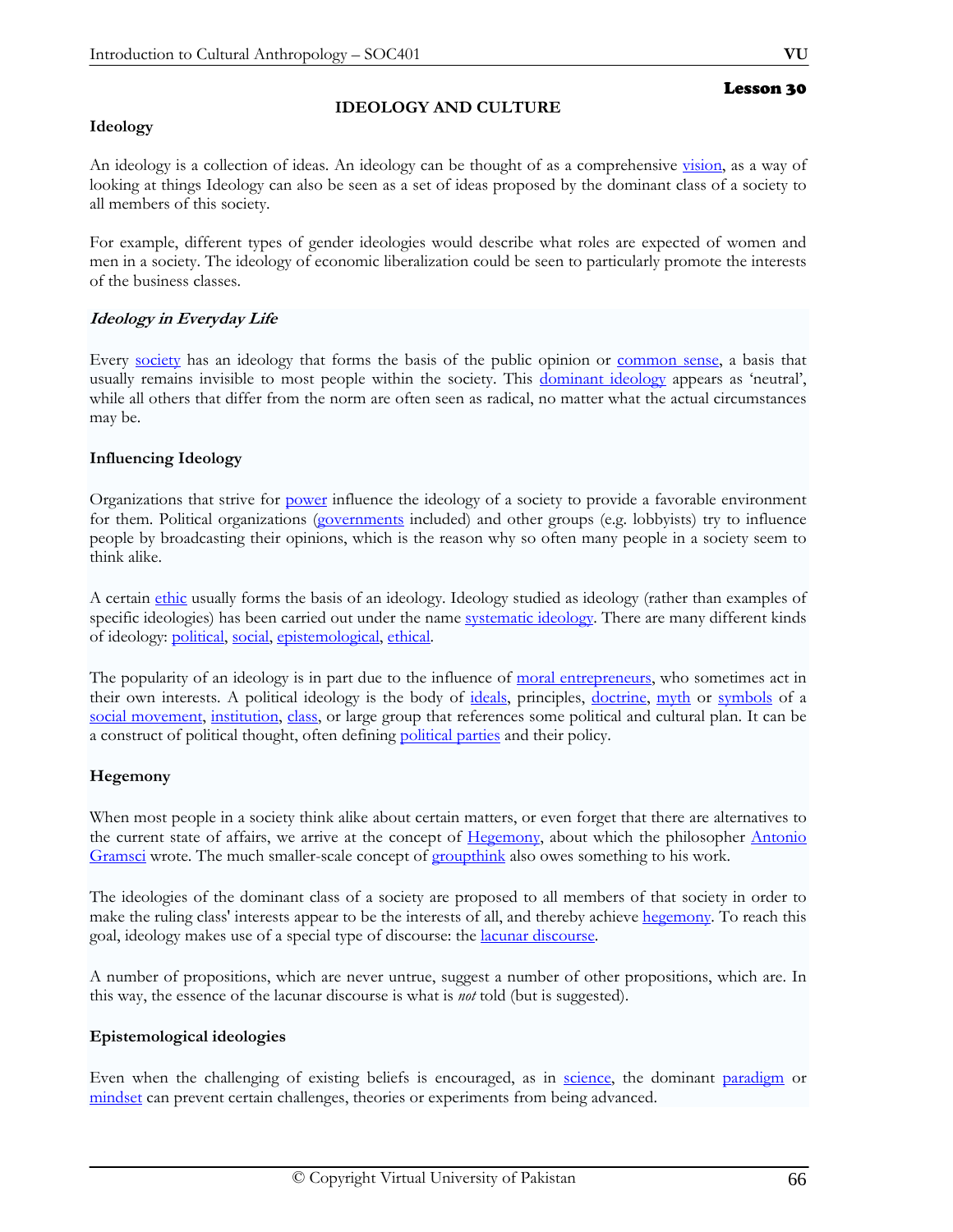The philosophy of science mostly concerns itself with reducing the impact of these prior ideologies so that science can proceed with its primary task, which is (according to science) to create knowledge.

There are critics who view science as an ideology itself, called scientism. Some scientists respond that, while the scientific method is itself an ideology, as it is a collection of ideas, there is nothing particularly wrong or bad about it.

Other critics point out that while science itself is not a misleading ideology, there are some fields of study within science that are misleading. Two examples discussed here are in the fields of ecology and economics.

# **Useful Terms**

**Discourse:** discussion or dialogue

**Proposition:** proposal or plan

**Paradigm:** standard, pattern or example

**Doctrine:** set of guidelines

**Comprehensive**: complete, all-inclusive

**Ecology***:* concerning the species found in the natural environment

**Moral entrepreneurs:** those who make up new morals according to their cultural needs

## **Suggested Readings**

 $\overline{a}$ 

Please visit the following web-site for this lecture, which provide useful and interesting information:

Ideology7 http://en.wikipedia.org/wiki/Ideology

<sup>7</sup> Please visit the hyperlinks on the website to read more about topics mentioned in the lecture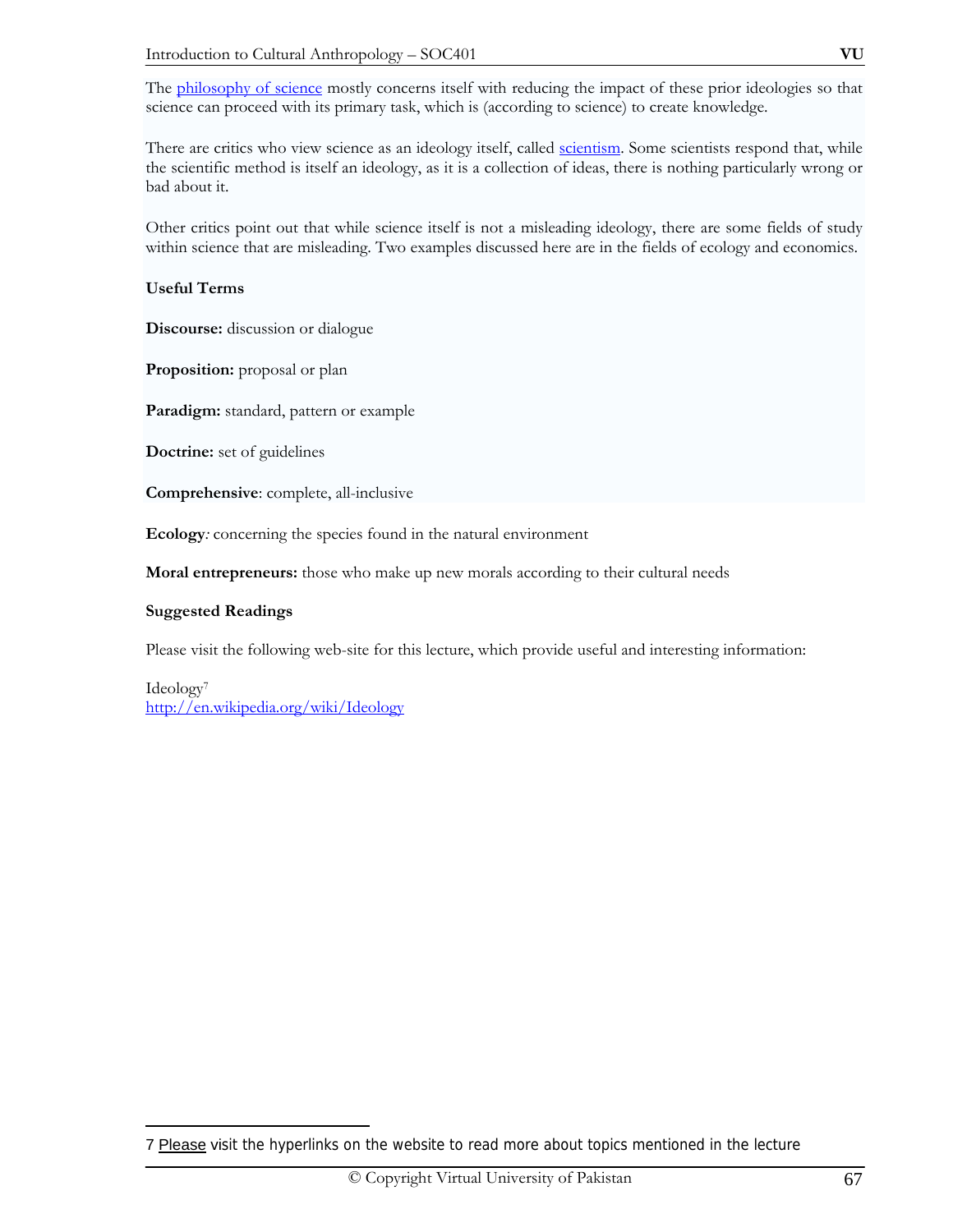# **IDEOLOGY AND CULTURE (Continued)**

## **Political ideologies**

In social studies, a political ideology is a set of ideas and principles that explain how the society should work, and offer the blueprint for a certain social order. A political ideology largely concerns itself with how to allocate **power** and to what ends it should be used.

For example, one of the most influential and well-defined political ideologies of the 20th century was communism, based on the original formulations of Karl Marx and Friedrich Engels. Communism is a term that can refer to one of several things: a certain social system, an ideology which supports that system, or a political movement that wishes to implement that system.

As a social system, communism is a type of egalitarian society with no state, no private property and no social classes. In communism, all property is owned by the community as a whole, and all people enjoy equal social and economic status. Perhaps the best known principle of a communist society is "From each according to his ability, to each according to his need".

As an ideology, communism is synonymous for Marxism and its various derivatives (most notably Marxism-Leninism). Among other things, Marxism claims that human society has gone through various stages of development throughout its history, and that capitalism is the current stage we are going through. The next stage will be socialism, and the one after that will be communism. Therefore, it should be noted that communists do not seek to establish communism right away; they seek to establish *socialism* first, which is to be followed by communism at some point in the future.

Other examples of ideologies include: anarchism, capitalism, corporate liberalism, fascism, monarchism, nationalism, fascism, conservativism and social-democracy.

# **Economic Ideology**

Karl Marx proposed a *base/superstructure* model of society. The *base* refers to the means of production of society. The *superstructure* is formed on top of the base, and comprises that society's ideology, as well as its legal system, political system, and religions.

Marx proposed that the base determines the superstructure. It is the ruling class that controls the society's means of production - and thus the superstructure of society, including its ideology, will be determined according to what is in the ruling class' best interests. On the other hand, critics of the Marxist approach feel that it attributes too much importance to economic factors in influencing society.

This is far from the only theory of economics to be raised to ideology status - some notable economicallybased ideologies include mercantilism, Social Darwinism, communism, laissez-faire economics, and "free trade".

There are also current theories of safe trade and fair trade calling for a revision in terms of trade which can be seen as ideologies. These ideologies call for a revision of rules based on which trade between developed and developing countries takes place.

## **Interaction between Legal and Economic Ideologies**

Ideologies often interact with, and influence, each other in the real world. Consider for example, the statement 'All are equal before the law', which is a theory behind current legal systems, suggests that all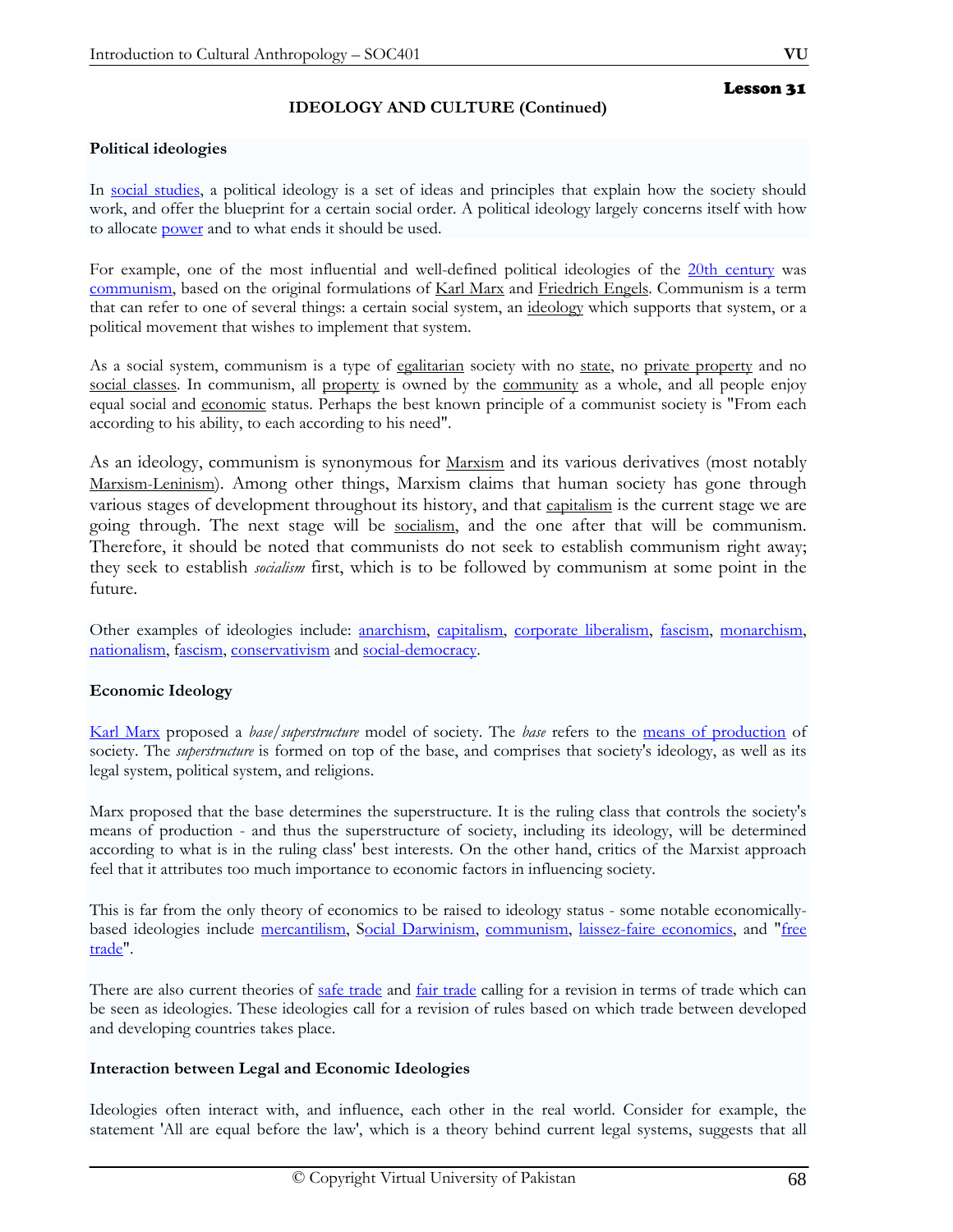people may be of equal worth or have equal 'opportunities'. This is not true, because the concept of private property over the means of production results in some people being able to own more (*much* more) than others, and their property brings power and influence (the rich can afford better lawyers, among other things, and this puts in question the principle of equality before the law).

# **Useful Terms**

**Fair trade** – the notion that all countries should be given a fair price for the products they export through international trade

**Terms of trade** – the price which products of different countries fetch in international trade

**Means of production** – these include land, labor, capital investments required to produce something.

**Inevitable** - unavoidable

**Synonymous** – another term carrying the same meaning

# **Suggested Readings**

Please visit the following web-site for this lecture, which provide useful and interesting information:

http://en.wikipedia.org/wiki/Ideology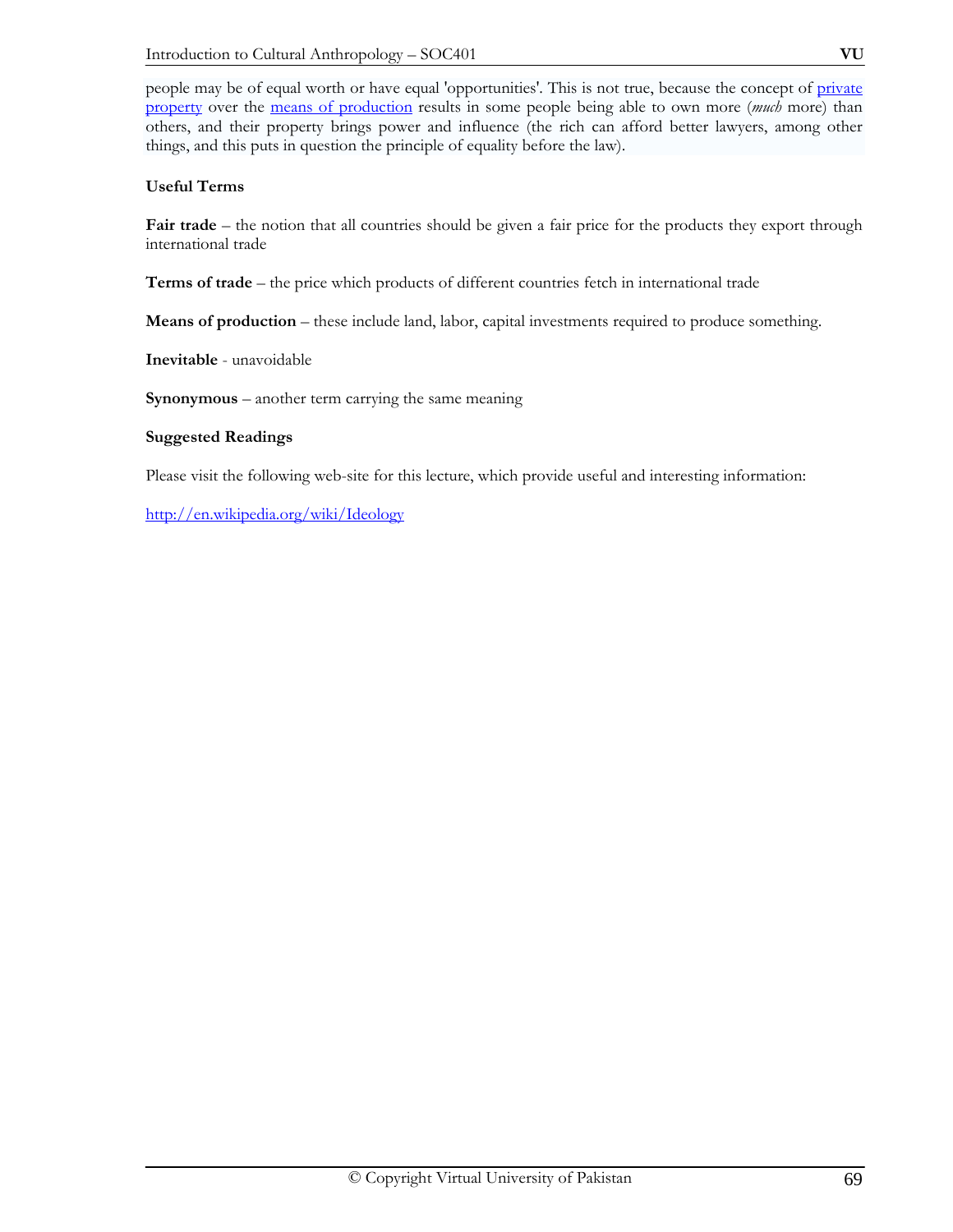# **ASSOCIATIONS, CULTURES AND SOCIETIES**

### **What Are Associations?**

Associations are non-kin and non-territorial groups found amidst all types of societies and cultures around the world. Associations possess some kind of formal, organizational structure and their members also have common interests and a sense of purpose which binds the varied types of societies together.

Cultural anthropologists are interested in examining how different cultures give shape to different types of associations and in turn what functions different types of associations perform within particular cultures.

#### **Variation in Associations**

Associations can vary from society to society. They vary according to whether or not they are voluntary and whether the qualities of members are universally ascribed, variably ascribed or achieved.

#### **Qualifications for Associations**

Achieved qualities or skills are those acquired through one's own efforts, there may be hurdles in acquiring necessary skills, but by and large skills have to be learnt through personal effort as they are not biologically transferable.

Ascribed qualities are determined at birth because of gender or ethnicity or family background. A person does not need to make an effort to acquire ascribed qualities nor can effort do much in changing ascribed status since it is largely determined by forces beyond the control of individuals.

Universally ascribed qualities are found in all societies. Gender is an example of an ascribed quality. Variably ascribed qualities are unique and thus vary across cultures, like ethnicity, social class differences etc.

#### **Non-Voluntary Associations**

In relatively non-stratified societies, associations tend to be based on universally ascribed characteristics like gender and age. An age set is a common form of non-voluntary associations, evidenced around the world, even today.

#### **Age Sets**

An age grade includes a category of people who fall into a culturally distinguished age category. An age set on the other hand is a group of people of similar age and the same sex who move through some or all of life's stages together.

Entry into an age set is usually through an initiation ceremony and transitions to new stages are marked by succession rituals.

In non-commercial societies, age sets crosscut kinship ties and form strong supplemental bonds. Age sets are prominent amongst the Nadi of Kenya for example. Young warriors were given spears and shields in the past and told to bring back wealth to the community, now they're given pens and paper by their elders and told to go out and do the same.

The Karimojong are predominantly cattle herders and number 60,000 people living in northeastern Uganda, who are organized via age and generation sets, including 5 age-sets covering 25 years.

Lesson 32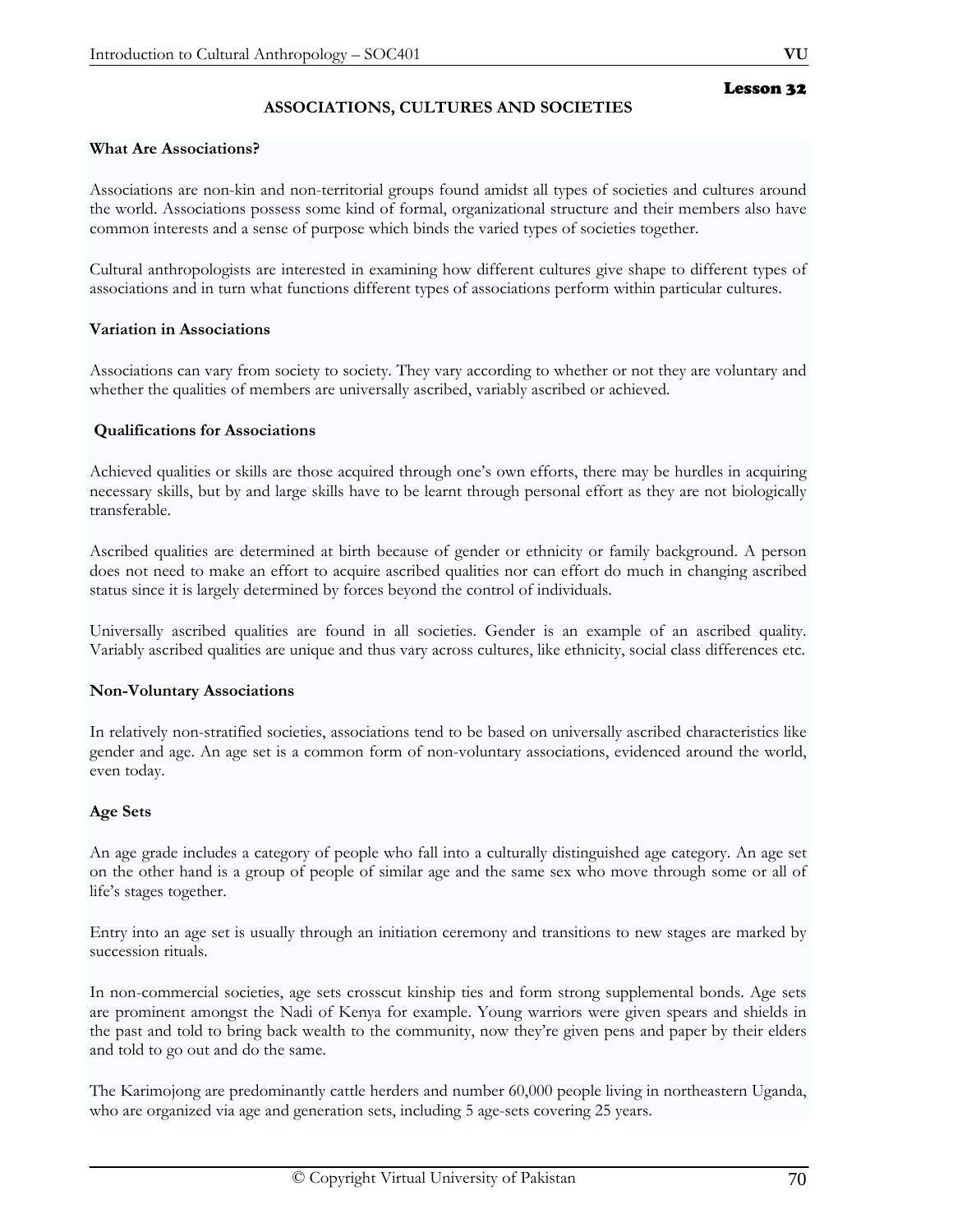The retired generation passes on the mantle of authority to the senior generation and the junior generation recruits members until ready to assume authority and thus the society continues to function in a seamless manner.

# **Useful Terms**

**Recruit** – to admit or to actively enlist

**Supplemental** – added on, so as to help reinforce existing ties

**Characteristics** – identifying features

**Seamless** – continuous

**Organizational** – having features of an organization, like defined roles and responsibilities

## **Suggested Readings**

Students are advised to read the following chapters to develop a better understanding of the various principals highlighted in this hand-out:

Chapter 22 in '*Anthropology*' by Ember

## **Internet Resources**

Please visit the following web-site for this lecture, which provide useful and interesting information:

Voluntary Associations: http://www.fathom.com/feature/122550/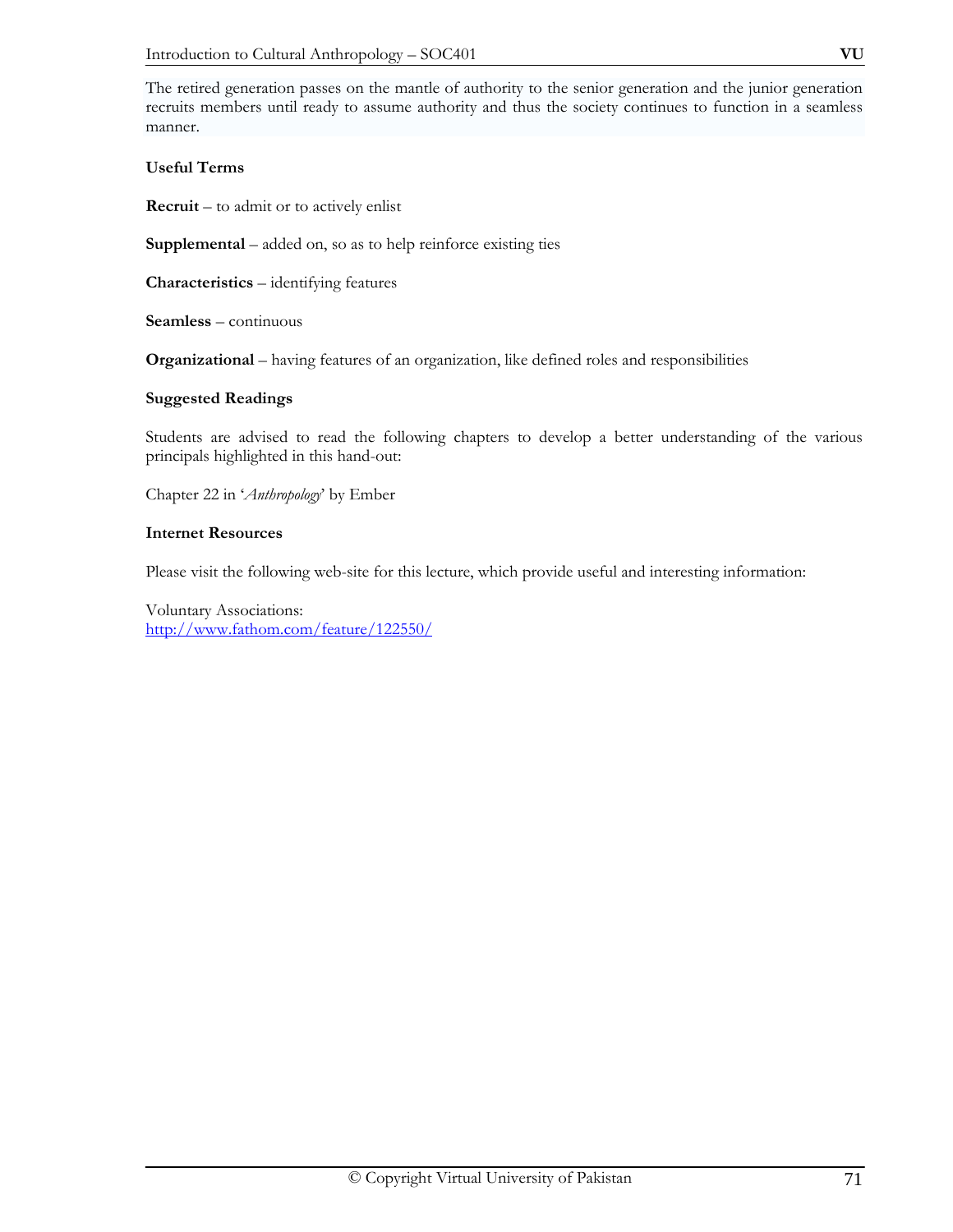# **ASSOCIATIONS, CULTURES AND SOCIETIES (continued)**

#### **Regional and Ethnic Associations**

Regional and ethnic organizations are voluntary associations whose members possess variably ascribed characteristics.

Both forms of associations are usually found in societies where technological advance is accelerating, bringing with it numerous forms of economic and social complexities as well.

#### **Regional and Ethnic Associations**

Despite a variety of types, regional and ethnic associations commonly emphasize helping members adapt to new conditions, particularly if they are migrants.

Many rural migrants keep members in touch with home area traditions by the help of regional associations. These associations promote improved living conditions for members who have recently migrated to urban areas in several countries where urbanization is taking place at a fast pace.

## **Examples of Regional Associations**

Regional associations (*serranos*) help rural migrants adapt to urban life and Lima, Peru. The *serranos* have been seen to actively lobby the government on community issues, assist members with enculturation, organize fiestas, and act as clearing house for flow of information.

Chinatowns in major cities of the world have associations performing a similar function for Chinese immigrants.

#### **Ethnic Associations**

Ethnic Associations are based on ethic ties. Such associations are particularly prominent in urban centers of West Africa. Even tribal unions are commonly found in Ghana and Nigeria which superimpose the notion of ethnicity with that of tribal ties.

#### **Rotating Credit Associations**

Such associations are based on the principle of mutual aid. Each group member contributes regularly to a fund, which is handed over to one member on a rotation basis.

Such associations are common in East, South and southeastern Asia, in western Africa and the West Indies.

Default is rare in rotating credit associations due to social pressure and the incentive is reasonable since membership ranges from 10 to 30 contributors. Since no collateral is needed, trustworthiness is considered essential when letting people become members of such groups.

# **Multi-ethnic Associations**

Associations with a common purpose of economic or socio-political empowerment are often multi-ethnic. Savings and loan associations in New Guinea often link women from different tribal areas.

#### **Formation of Associations**

Age sets arise in societies which have frequent warfare breaking out amidst them, or it is found amongst groups with varying populations, due to which kinship systems are not sufficient for alliance purposes.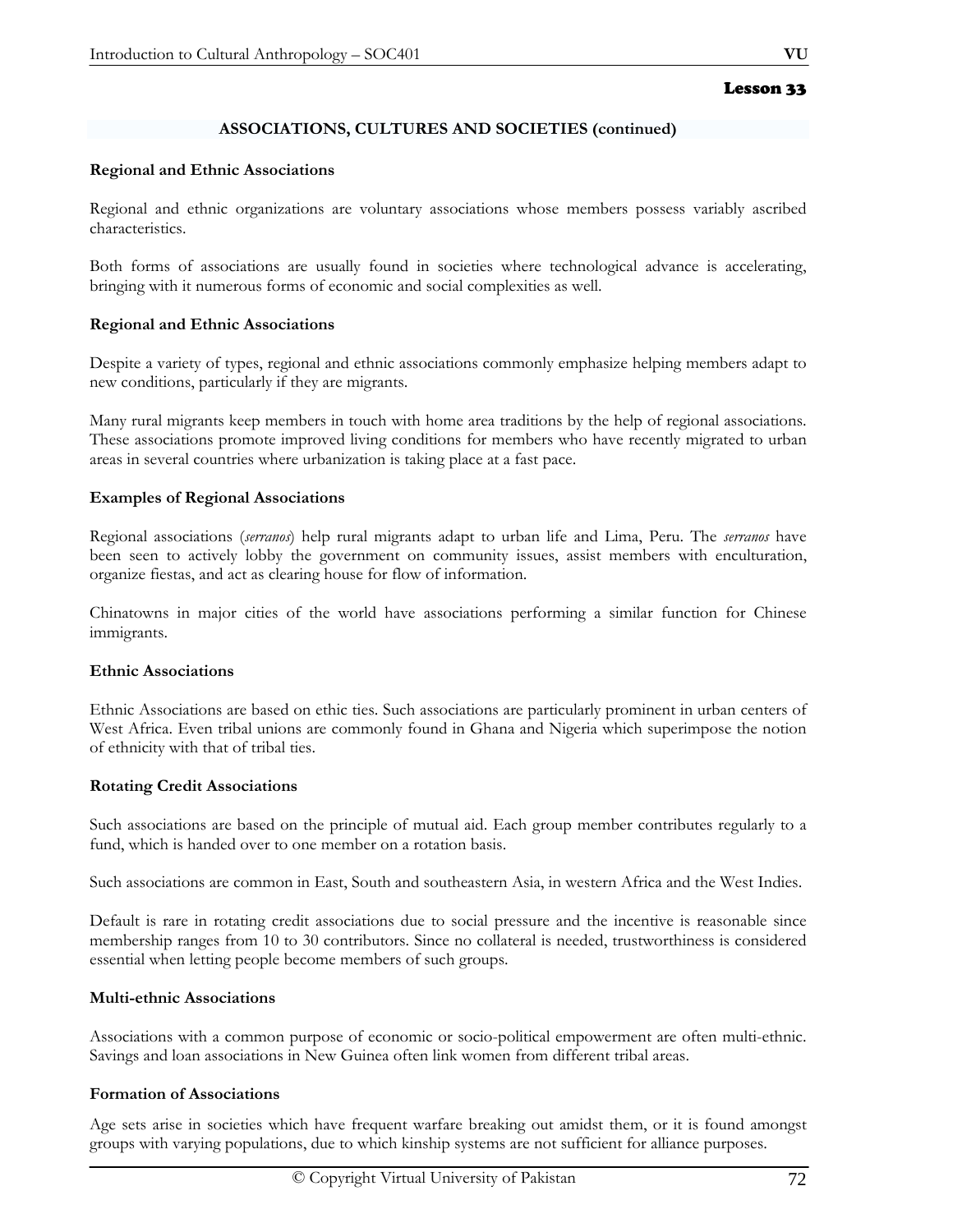Urbanization and economic compulsions (lack of access to credit) also form associations due to the need to cooperate out of self interest.

### **Useful Terms**

**Collateral** – the act of pledging an asset in order to qualify from a loan from a lending institution like a bank

**Empowerment** –to empower or reinforce the capacity of individuals

**Multi-ethnic** – different ethnic groups coexisting within the same society

**Default** –being unable to pay back a loan.

#### **Suggested Readings**

Students are advised to read the following chapters to develop a better understanding of the various principals highlighted in this hand-out:

Chapter 22 in '*Anthropology' by Ember*

#### **Internet Resources**

Please visit the following web-site for this lecture, which provide useful and interesting information:

http://www.fathom.com/feature/122550/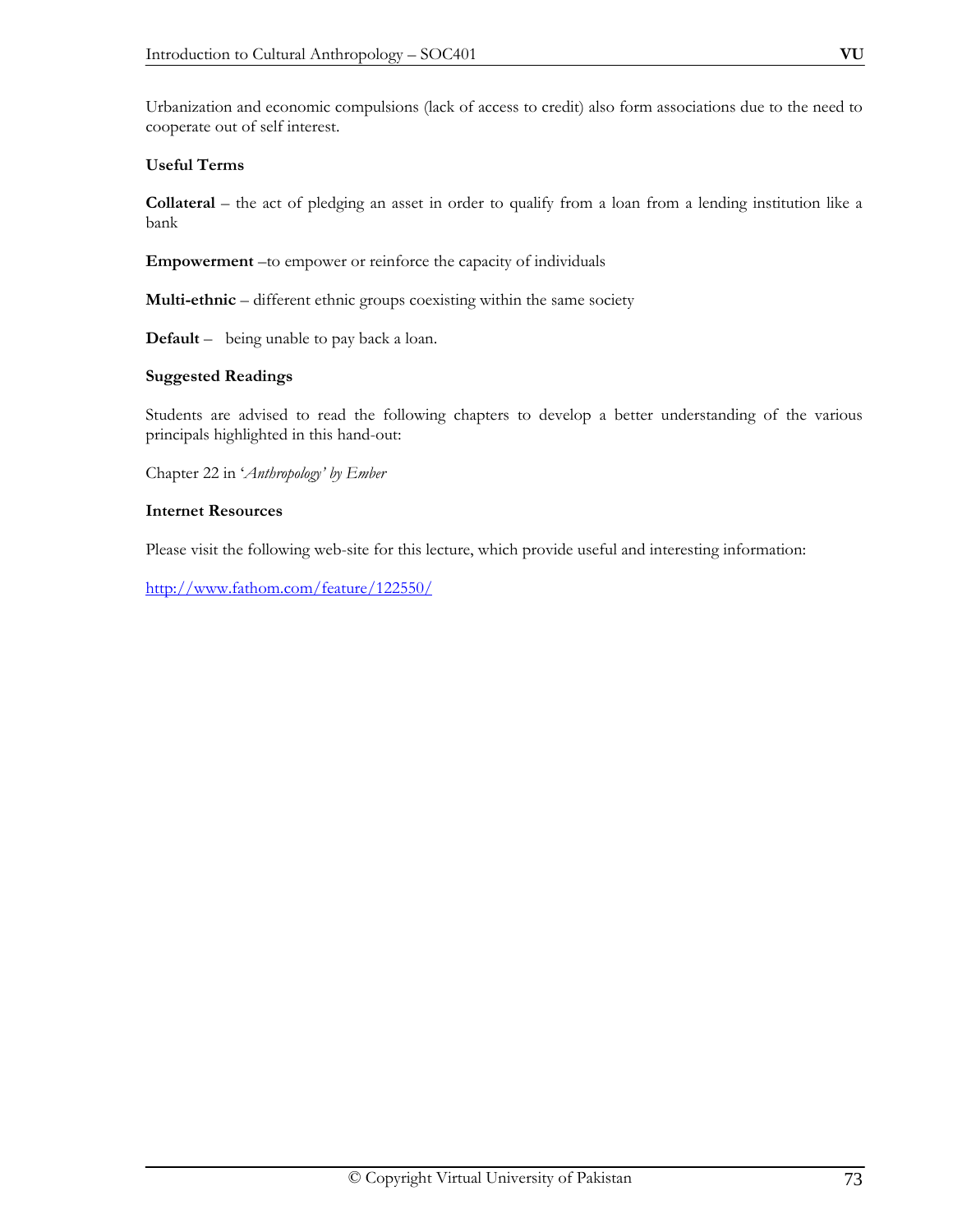### **Ethnicity**

#### **RACE, ETHNICITY AND CULTURE**

# Lesson 34

Ethnicity refers to selected cultural and sometimes physical characteristics used to classify people into (ethnic) groups or categories considered to be significantly different from others. Commonly recognized American ethnic groups include American Indians, Latinos, Chinese, African Americans, European Americans, etc.

In some cases, ethnicity involves merely a loose group identity with little or no cultural traditions in common. This is the case with many Irish and German Americans. In contrast, some ethnic groups are coherent subcultures with a shared language and body of tradition. Newly arrived immigrant groups often fit this pattern.

#### **Minority versus Ethnic Group**

It is important not to confuse the term minority with ethnic group. Ethnic groups may be either a minority or a majority in a population.

Whether a group is a minority or a majority also is not an absolute fact but depends on the perspective. For instance, in some towns along the southern border of the U.S., people of Mexican ancestry are the overwhelming majority population and control most of the important social and political institutions but are still defined by state and national governments as a minority. In small homogenous societies, such as those of hunters and gatherers and pastoralists, there is essentially only one ethnic group and no minorities.

#### **Ethnic Categorizations**

For many people, ethnic categorization implies a connection between biological inheritance and culture. They believe that biological inheritance determines much of cultural identity. If this were true, for instance, African American cultural traits, such as "black English", would stem from genetic inheritance. This is not true. The pioneering 19th century English anthropologist E. B. Taylor was able to demonstrate conclusively that biological race and culture is not the same thing.

It is clear that any one can be placed into another culture shortly after birth and can be thoroughly encultured to that culture, regardless of their skin color, body shape, and other presumed racial features.

#### **Race**

A race is a biological subspecies, or variety of a species, consisting of a more or less distinct population with anatomical traits that distinguish it clearly from other races.

This biologist's definition does not fit the reality of human genetic variation today. We are biologically an extremely homogenous species. All humans today are 99.9% genetically identical, and most of the variation that does occur is in the difference between males and females and our unique personal traits. This homogeneity is very unusual in the animal kingdom. Even our closest relatives, the chimpanzees have 2-3 times more genetic variation than people. Orangutans have 8-10 times more variation.

It is now clear that our human "races" are cultural creations, not biological realities. The concept of human biological races is based on the false assumption that anatomical traits, such as skin color and specific facial characteristics, cluster together in single distinct groups of people. They do not. There are no clearly distinct "black", "white", or other races.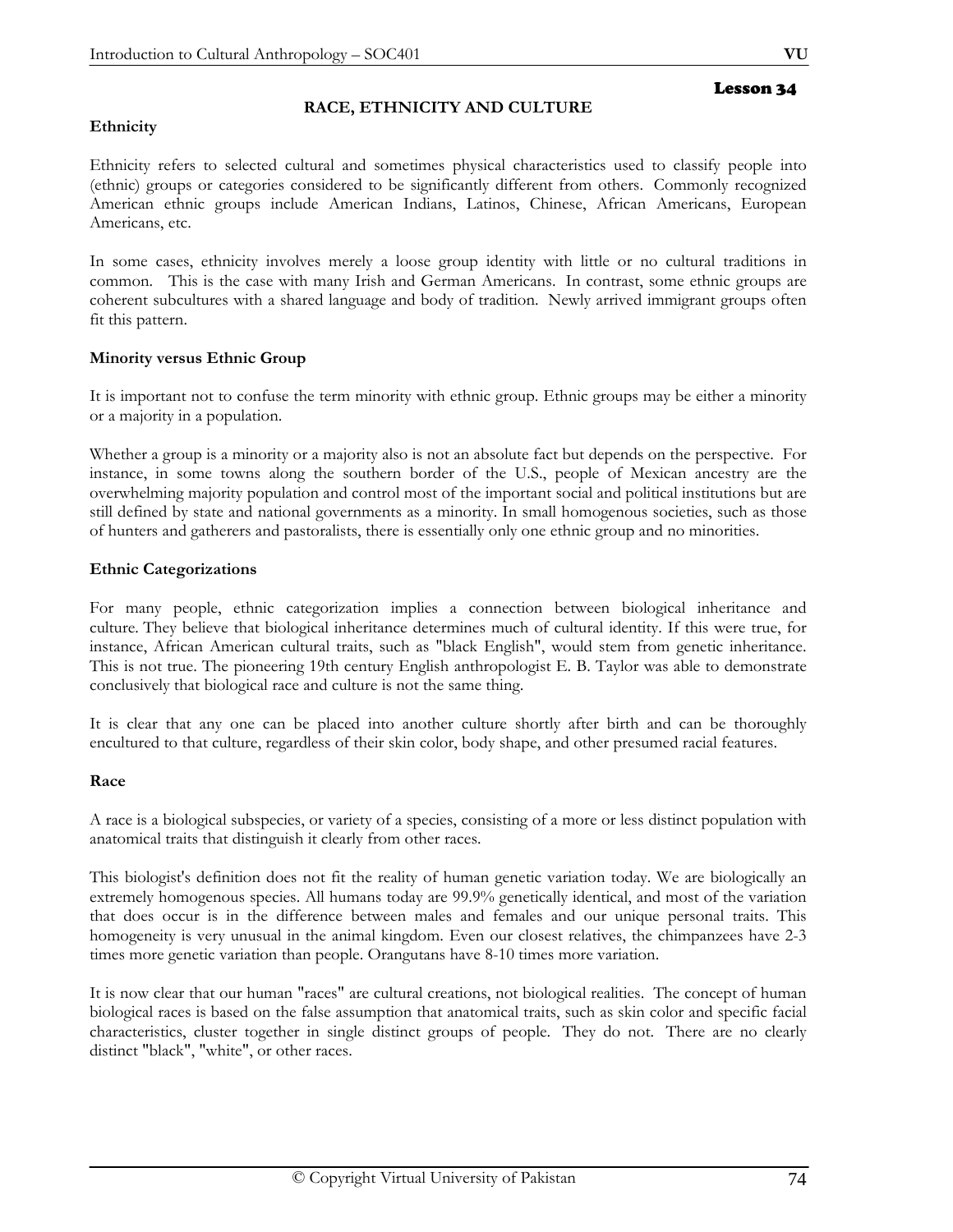#### **Similarity in Human Adaptations**

The popularly held view of human races ignores the fact that anatomical traits supposedly identifying a particular race are often found extensively in other populations as well. This is due to the fact that similar natural selection factors in different parts of the world often result in the evolution of similar adaptations.

For instance, intense sunlight in tropical latitudes has selected for darker skin color as a protection from intense ultraviolet radiation. As a result, the dark brown skin color characteristic of sub-Saharan Africa is also found among unrelated populations in the Indian subcontinent, Australia, New Guinea, and elsewhere in the Southwest Pacific.

#### **Safeguarding Against Cultural Biases**

We must not let our own cultural biases get in the way of understanding the lives of other people.

Avoiding cultural biases is a very difficult task given the emotionally charged feelings and deep beliefs that we have concerning race and ethnicity. However, suspending these attitudinal barriers in order to gain a better understanding of the phenomena is well worth the effort.

#### **Suggested Readings**

Students are advised to read the following chapters to develop a better understanding of the various principals highlighted in this hand-out:

Chapter 13 in '*Cultural Anthropology: An Applied Perspective' by Ferrarro*

#### **Internet Resources**

In addition to reading from the textbook, please visit the following web-site for this lecture, which provide useful and interesting information:

Ethnicity and Race: An Introduction to the Nature of Social Group Differentiation and Inequality http://anthro.palomar.edu/ethnicity/default.htm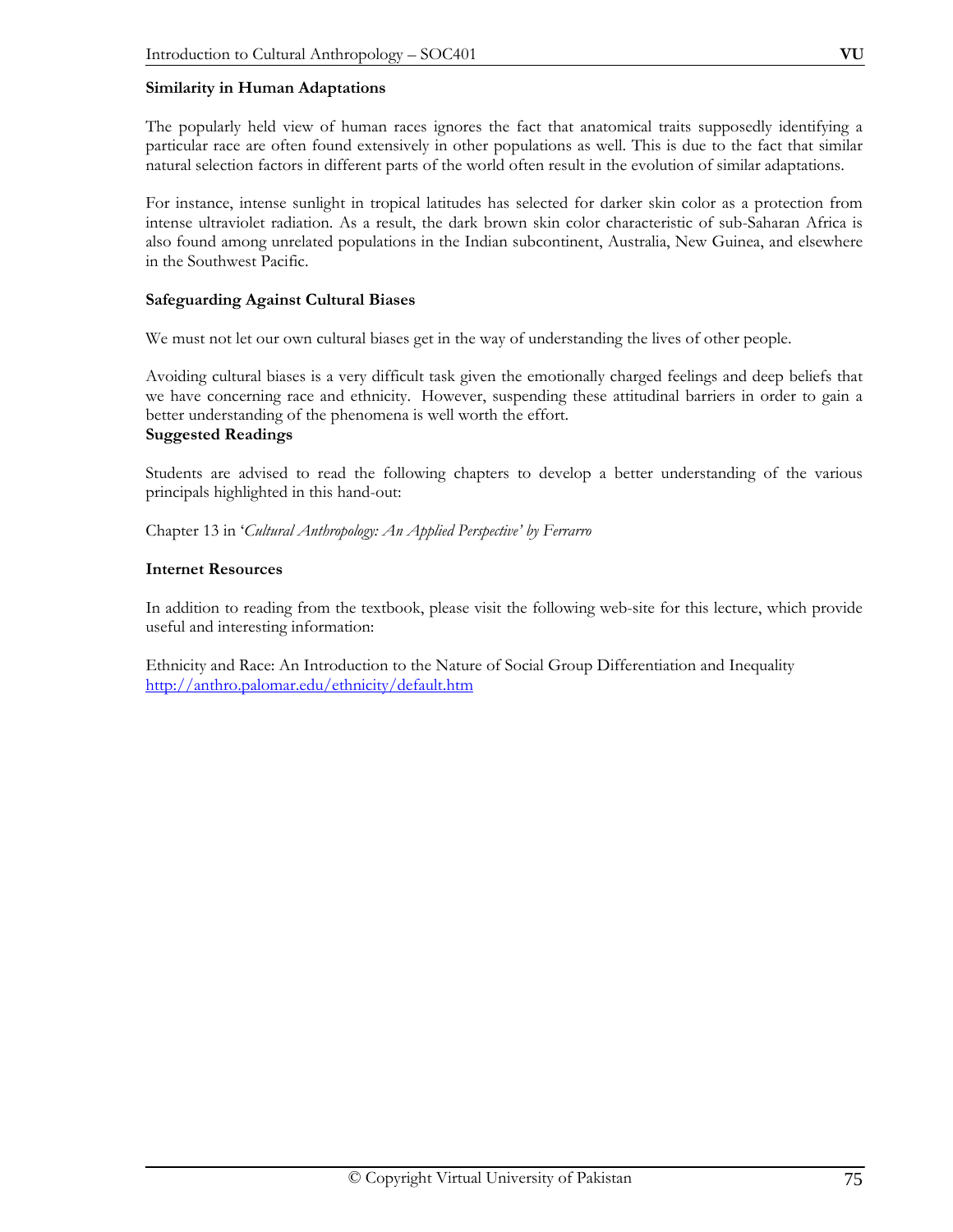# **RACE, ETHNICITY AND CULTURE (continued)**

#### **The Complex Nature of Human Variations**

The actual patterns of biological variation among humans are extremely complex and constantly changing.They can also be deceptive. All of us could be classified into a number of different "races", depending on what genetic traits are emphasized.

For example, if you divide people up on the basis of stature or blood types, the geographic groupings are clearly different from those defined on the basis of skin color. Using the B blood type for defining races, Australian Aborigines could be lumped together with most Native Americans. Some Africans would be in the same race as Europeans while others would be categorized with Asians.

Historically, human "races" have been defined on the basis of a small number of superficial anatomical characteristics that can be readily identified at a distance, thereby making discrimination easier.

However, focusing on such deceptive distinguishing traits as skin color, body shape, and hair texture causes us to magnify differences and ignore similarities between people.

It is also important to remember that these traits are no more accurate in making distinctions between human groups than any other genetically inherited characteristics. All such attempts to scientifically divide humanity into biological races have proven fruitless.

#### **Relevance of Nurture**

In the final analysis, it is clear that people, not nature, create our identities. Ethnicity and supposed "racial" groups are largely cultural and historical constructs. They are primarily social rather than biological phenomena. This does not mean that they do not exist.

To the contrary, "races" are very real in the world today. In order to understand them, however, we must look into culture and social interaction rather than biological evolution.

#### **Inter-group Relations**

How ethnic and racial groups relate to each other can be viewed as a continuum ranging from cooperation to outright exploitation and hostility.

- **Pluralism:** Two or more groups living in harmony while retaining their own heritage and identity
- **Assimilation:** when one racial or ethnic minority is absorbed into the wider society. Pacific Islanders assimilation into Hawaiian society provides a good example of assimilation.
- **Legal Protection of Minorities:** While such legislation cannot ensure that minorities have equal rights, they provide a measure of security against blatant forms of prejudice and discrimination.
- **Population Transfer:** physical removal of minority to another location. The ethnic Tutsi fleeing Rwanda to avoid prosecution by the Hutu government is an example of population transfer.
- **Long-termed Subjugation:** Political, social and economic suppression evident in political history. The example of the black majority's subjugation in South Africa under apartheid is a recent example from history.
- **Genocide:** Mass annihilation of groups of people in Nazi Germany or in Serbia for example.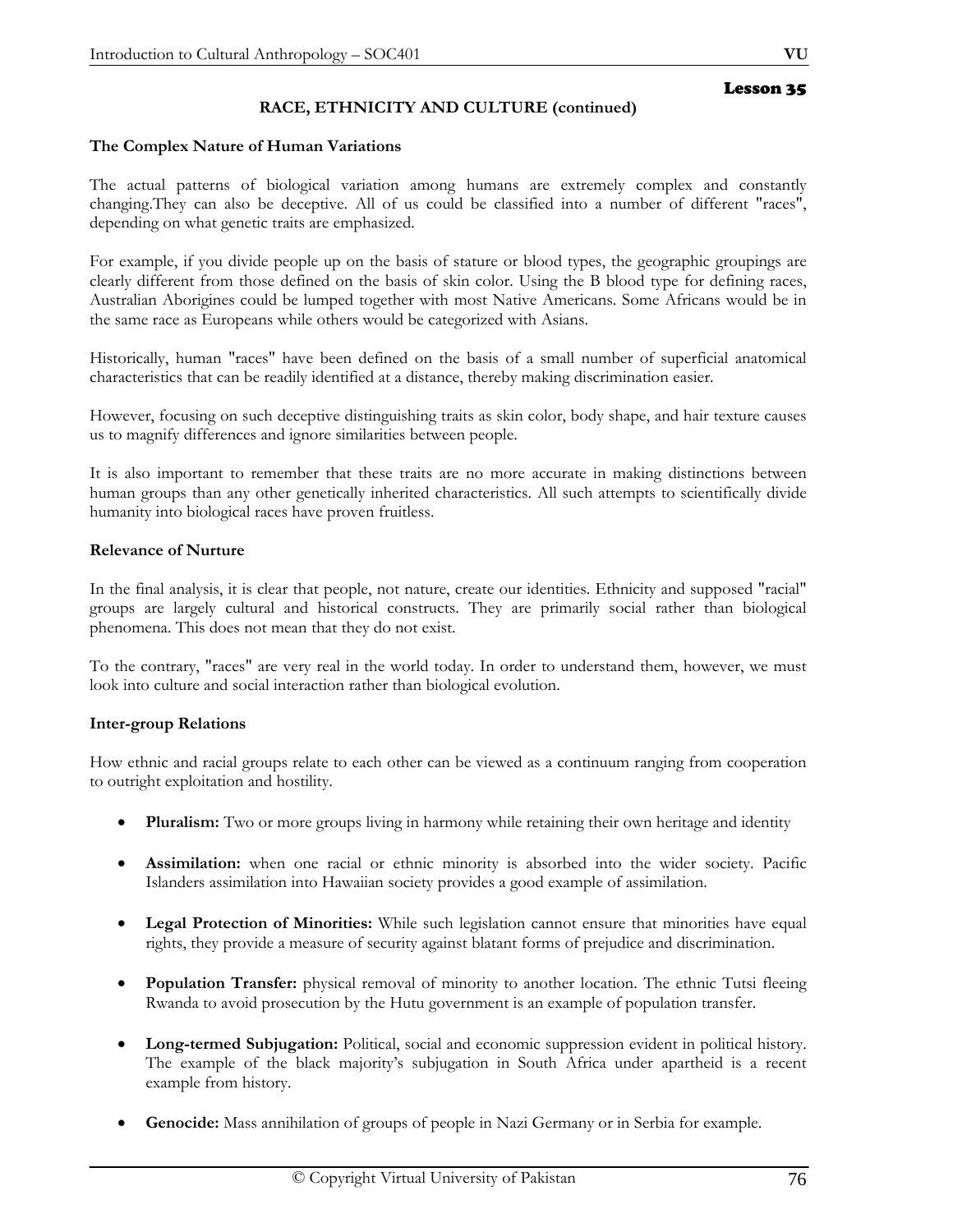### **Useful Terms**

**Exploitation** – take undue advantage of another's weakness

**Subjugation** – political or social suppression

**Prosecution** – to accuse or take legal action against an individual or a group

**Minority** – a group with a lesser population in comparison to another groups within the same are

#### **Suggested Readings**

Students are advised to read the following chapters to develop a better understanding of the various principals highlighted in this hand-out:

Chapter 13 in '*Cultural Anthropology: An Applied Perspective' by Ferrarro* 

#### **Internet Resources**

In addition to reading from the textbook, please visit the following web-site for this lecture, which provide useful and interesting information:

Ethnicity and Race http://anthro.palomar.edu/ethnicity/default.htm

*Ethnicity and Nationalism: Anthropological Perspectives*  http://folk.uio.no/geirthe/Ethnicity.html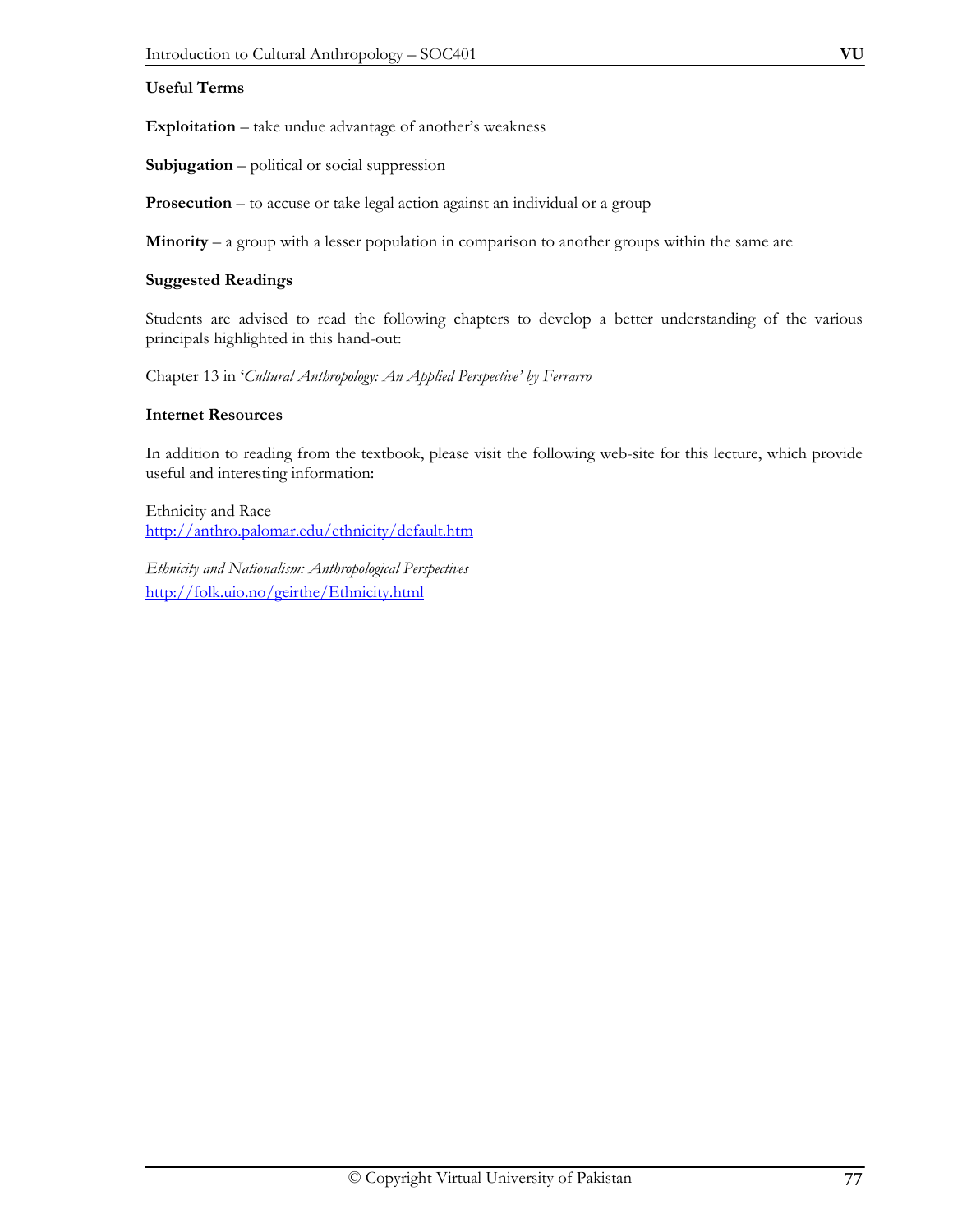# **CULTURE AND BELIEFS**

#### **Systems of Beliefs**

Although all cultures have belief systems, the forms these beliefs take vary widely from society to society. It is often difficult to define belief systems cross-culturally because different societies have different ways of expressing faith

#### **Anthropological Perspective on Beliefs**

The anthropological study of belief systems does not attempt to determine which belief systems are right or wrong. Cultural anthropologists concentrate on describing various systems of belief, how they function, and influence human behavior across cultures.

#### **Social Function of Religion**

Belief systems fulfill social needs. They can be powerful, dynamic forces in society. Beliefs provide a basis for common purpose and values that can help maintain social solidarity.

By reinforcing group norms, they help bring about social homogeneity. A uniformity of beliefs also helps bind people together to reinforce group identity. Beliefs enhance the overall well-being of the society by serving as a mechanism of social control and also reduce the stress and frustrations that often lead to social conflict, whereby helping intensify group solidarity

In most societies, beliefs play an important role in social control by defining what is right and wrong behavior. If individuals do the right things in life, they may earn moral approval. If they do the wrong things, they may suffer retribution.

#### **Psychological Function of Beliefs**

Belief systems perform certain psychological functions by providing emotional comfort by explaining the unexplainable (for e.g. to confront and explain death).

A belief system also helps a person cope with stress, fears and anxieties about the unknown. Beliefs lift the burden of decision making from our shoulders because they tell us what is right and wrong, which is of tremendous help in times of stress or crisis.

Even prayers provide psychological comfort and solace. Moreover, beliefs help ease the stress during life crises such as birth, marriage, serious illnesses by providing appropriate guidelines and rituals.

#### **Politics and Beliefs**

Belief systems have played an important role in global social change through liberation theology (whereby believers for social reform and justice for the poor) and religious nationalism (whereby religious beliefs are merged with government institutions).

#### **Useful Terms**

**Liberation** – freedom

**Rituals** – standardized way for performing some vital social function.

**Retribution** – vengeance or payback

**Merged** – combined or put together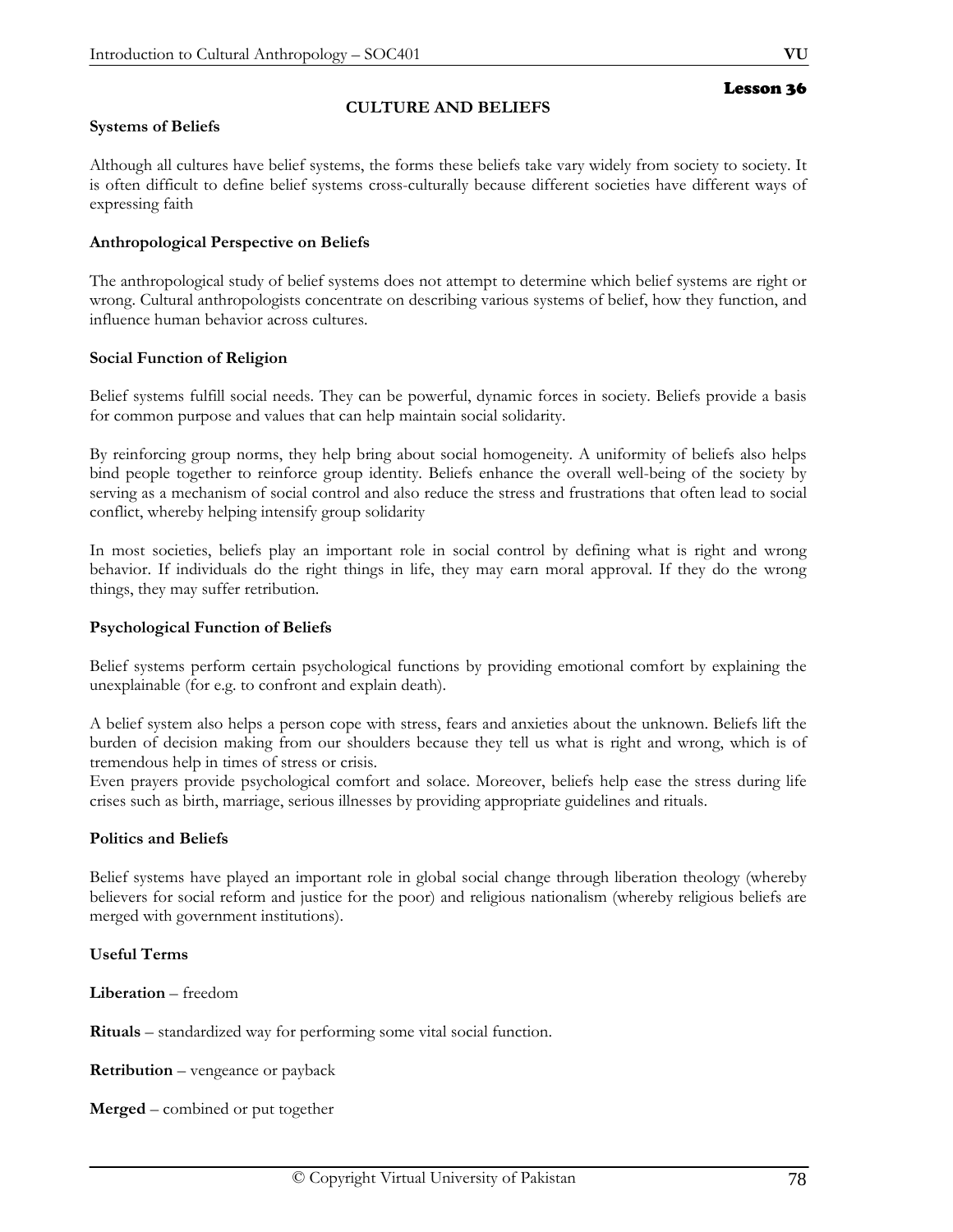#### **Suggested Readings**

Students are advised to read the following chapters to develop a better understanding of the various principals highlighted in this hand-out:

Chapter 14 in '*Cultural Anthropology: An Applied Perspective' by Ferrarro and Chapter 25 in 'Anthropology' by Ember* 

#### **Internet Resources**

In addition to reading from the textbook, please visit the following web-site for this lecture, which provide useful and interesting information:

Anthropology of Religion - Homepage: www.as.ua.edu/ant/Faculty/murphy/419/419www.htm or http://www.indiana.edu/~wanthro/religion.htm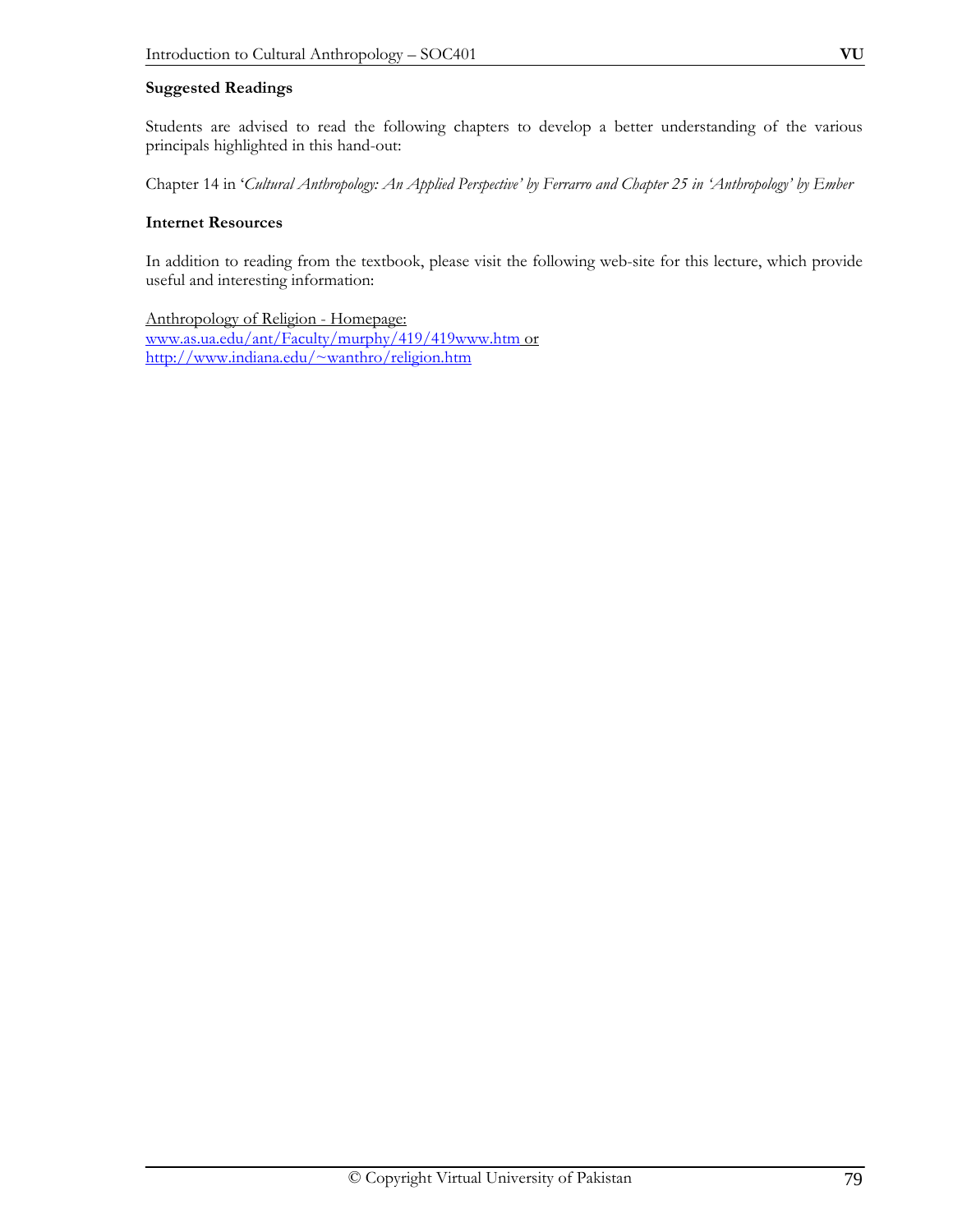**What is Local Knowledge?** 

# **LOCAL OR INDIGENOUS KNOWLEDGE**

# Local knowledge consists of factual knowledge, skills and capabilities possessed by people belonging to a specific area. Given that local knowledge is usually geared to real-life practices, it can usually only be understood with reference to the situation in which it is to be applied.

Local knowledge is local to the extent that it is acquired and applied by people with respect to local objectives, situations and problems.

Local knowledge may on the one hand comprise fixed and structured "knowledge" which can be defined, or on the other hand may by virtue of its combination with the performance of actions involve a more fluid process of "knowing".

Human beings exist in a continuous flux of experiences and practices, so local knowledge must include information concerning social management, have forms of learning and teaching, and decision-making routines.

Local knowledge and its respective knowledge systems are rooted in local or regional cultures, the respective social contexts and their economies. Therefore, it is important to consider these surrounding circumstances when one is considering the content of local knowledge itself.

#### **Changing Definitions of Local Knowledge**

Originally, "indigenous" was equivalent to "local" or "folk" or, when applied to knowledge, "informal knowledge".

In the 1960s and `70s, the word then took on a populist flavor of grass-roots politics, in the sense of "indigenous" as opposed to state or "high" culture.

In view of the marginalization and destruction of the eco-zones inhabited by ethnic groups, the term "indigenous knowledge" is being used in a context of "non-western" or "anti-western" knowledge.

Local knowledge also refers to knowledge of the minorities, contrasted with knowledge at the level of the nation state. There are therefore various types of local knowledge.

#### **Element of Exclusivity in Local Knowledge**

There are normally various types of public knowledge. Some information is shared by all locals, other information remains concealed from the majority. Some items of knowledge are known only to women or only to men.

Within a society, only a few specialists possess more in-depth knowledge extending beyond laypersons' knowledge in a particular field, for instance specific medical or cropping expertise.

#### **Using Local Knowledge**

Use of local knowledge for development should not be restricted to extracting information. The availability of local knowledge to multinationals carries the danger of delegating power to authorities, which are external to the local communities, and therefore restricts establishment of competent leadership and sustainable social structures in local communities.

### Lesson 37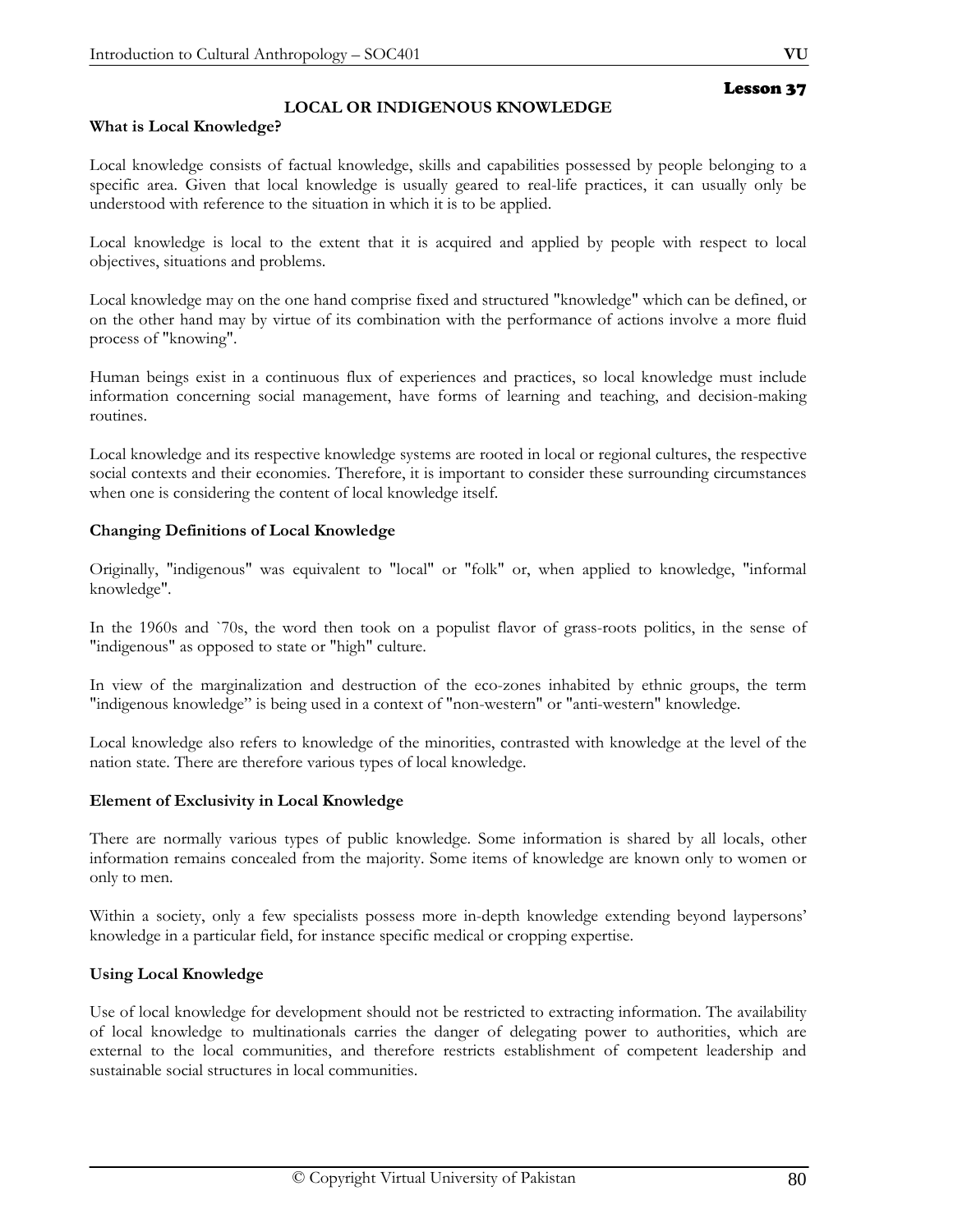There is an ongoing debate on intellectual property rights, equal benefit sharing and the role of local knowledge for development. Anthropologists investigate not only the behavior and the material products of people, but also their thoughts and feelings.

In all branches of anthropology, focus on the *emic* view and local knowledge has increased in the last thirty years. Many countries have taken political decisions to empower local institutions (union councils, districts etc.) based on the idea of giving more power to local authorities which have a closer contact with those at the grassroots level..

Decentralization should correspond with building local capacities. Therefore local knowledge on local natural and social environments (of local forest-dwellers, farmers) is often more detailed than that of formal institutions and can be used to assure sustainable development.

### **Useful Terms**

**Anti-western-** against western values and or economic or political systems, mostly instigated by experiences of exploitation

**Indigenous** – rooted in a specific locality, native

**Decentralization** – delegation of authority to lower levels of administration

#### **Suggested Readings based on Internet Resources**

Students are advised to read the following paper (available in PDF format from the following web-site for this lecture), which provides useful and interesting information:

Local Knowledge and Local Knowing http://www.uni-trier.de/uni/fb4/ethno/know.pdf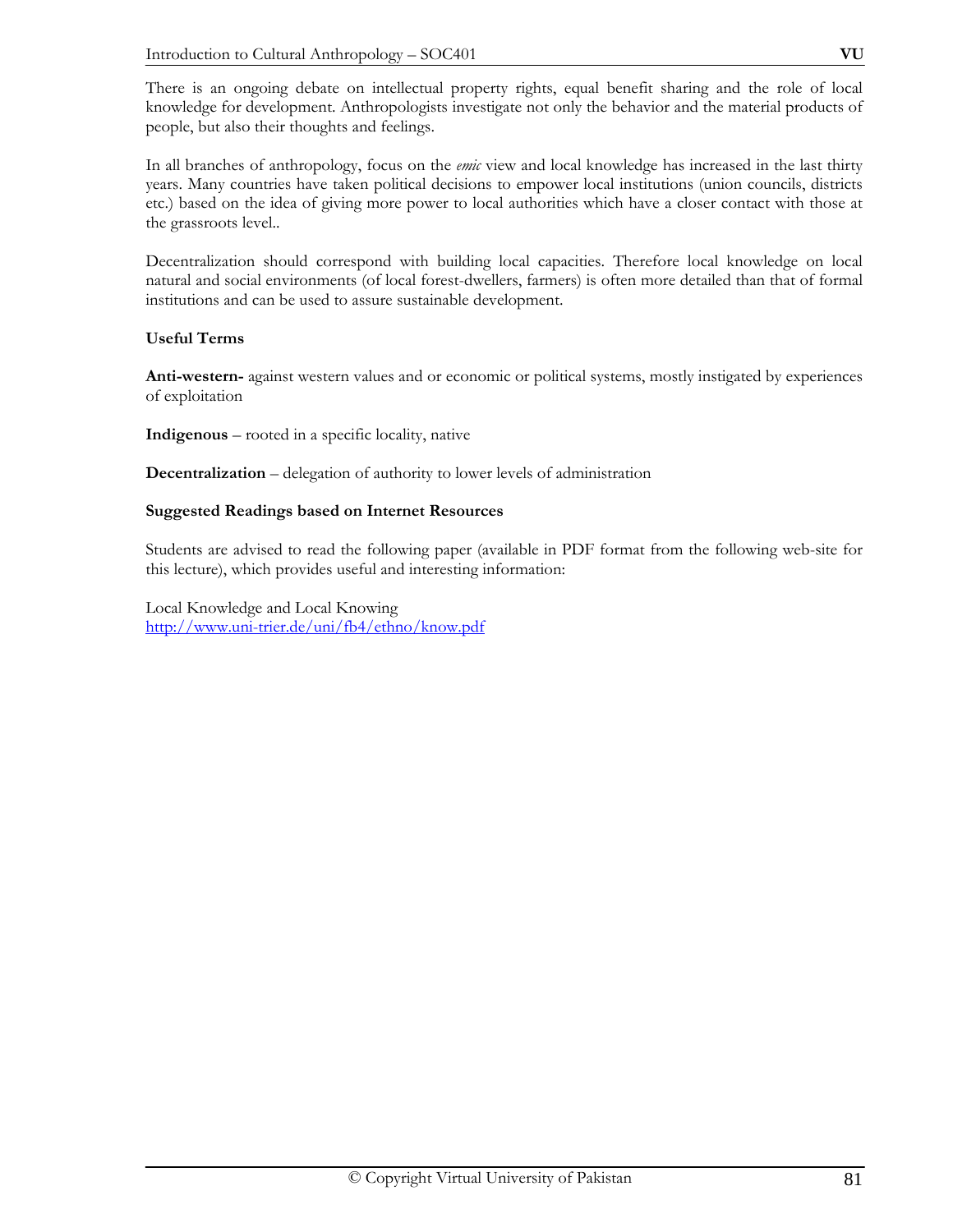#### **LOCAL OR INDIGENOUS KNOWLEDGE (continued)**

#### **Scientific Knowledge vs. Local Knowledge**

Is local knowledge ultimately equivalent to knowledge gained through science, or is it structured entirely differently? This is an age-old topic of debate in anthropology; the debate concerned with rationality and socalled *alternative modes of thought.* 

A corresponding practical question is if local knowledge can be utilized within the framework of scientifically-based measures? Or, is local knowledge a holistic counter-model to science (to be used to criticize measures founded on analytical science)?

Most characterizations of local knowledge are defined in complete contrast to scientific knowledge. But local and scientific knowledge are neither completely different nor entirely the same; they display both commonalities and differences.

#### **Similarities between Local & Scientific Knowledge**

Local knowledge and knowledge derived from science are similar primarily in having an empirical and a methodological basis. Both local knowledge and science use observations of the outside world which are in principle accessible and communicable.

While both forms of knowledge use experiments, local knowledge proceeds rather from observations gained through trial-and-error or so-called "natural experiments", i.e. inferences drawn from the impacts of natural changes in certain quantities. Scientific knowledge on the other hand relies on controlled experiments.

#### **Distinctions between Local & Scientific Knowledge**

Scientific knowledge seeks information which is transferable to any spatial or social situation, i.e. which is not context-bound. As a result, scientists know a great deal about small sections of reality. In contrast, local knowledge systems seek spatially, situation-bound or context-bound information.

The validity of items of local knowledge is locally restricted, i.e. they cannot be transferred to other local contexts. The potential for generalization and thus also mutual learning is in principle limited with local knowledge. Owners of local knowledge are often only inadequately aware of market mechanisms.

#### **Potential for Anthropological Contribution**

The inter-cultural perspective of anthropologists enables them to reflect on and integrate both ways of knowing, and for seeing where to draw the line. Local knowledge, out of its cultural situation, loses its frame of reference, and without the necessary skills to decipher it becomes meaningless.

#### **The Need for Caution**

While local knowledge increases people's empowerment, enhances the visibility of their problems, is geared to subsistence and risk minimization, leading to more sustainable solutions, a cautious approach has to be adopted.

Practices which are based on local knowledge are not *per se* ecologically sound, necessarily socially just, or even democratic. Neither is local knowledge equivalent to "people's knowledge" in the sense that it would always be shared by most or even all members of a group. **Useful Terms**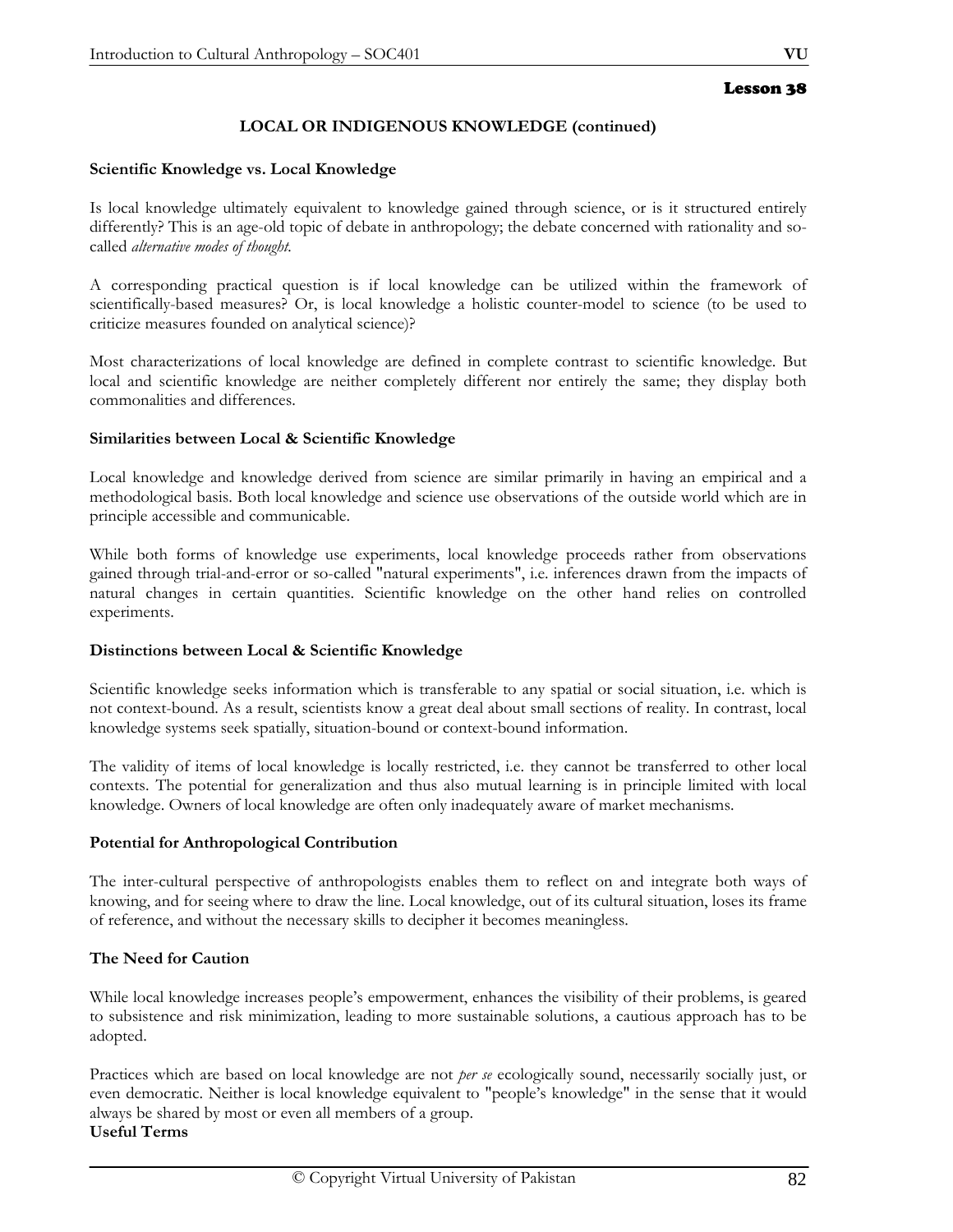**Risk minimization** – measures taken to decrease given risks associated with a particular activity

**Subsistence** - survival

#### **Suggested Readings based on Internet Resources**

Students are advised to read the following paper (available in PDF format from the following web-site for this lecture), which provides useful and interesting information:

Indigenous knowledge, biodiversity conservation and development http://www.ciesin.org/docs/004-173/004-173.html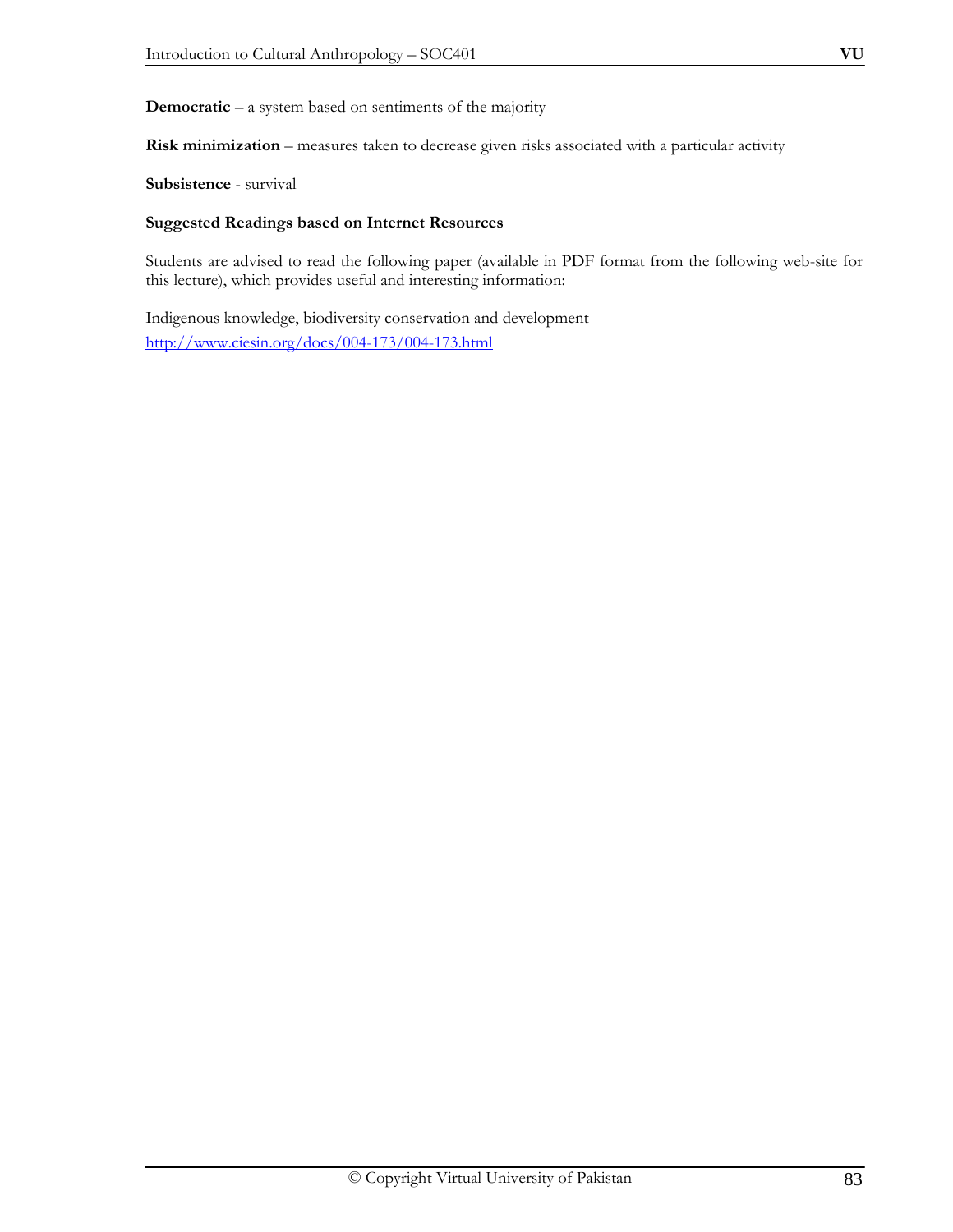# **ANTHROPOLOGY AND DEVELOPMENT**

#### **What is Development?**

In the popular meaning of the term, development is a transition towards directed change, towards modernization, industrialization and capitalization.

However, major development agencies and multilateral organizations often interpret development in terms of poverty.

Poverty, defined in relation to the absence of basic services and in income terms (less than one dollar a day), becomes a proxy for the absence of development, and a justification for intervention. Poverty and development are measured by indicators and targets, some global, others national, which become standard devices for undertaking development.

But even focusing on poverty does not necessarily imply that poor people are more involved in the development planning process. Often the poor, cannot represent themselves, they are represented.

It has also been noticed by anthropologists that development is often defined in negative terms, not so much as the presence of something as the elimination of an unacceptable state, like that of poverty.

#### **Role of Anthropology in Development**

Anthropological studies focus on the processes of social transformation, positive and negative, conventionally associated with development.

Anthropology helps development initiatives realize the context in which their activities are to be introduced. The cultural insights and the kinds of understandings that anthropology offers enables social development professional to envision what kinds of impacts particular interventions may have on particular types of social relations and institutions.

#### **Comparing Development and Anthropology**

Development approaches and methods have much common with anthropology, but there are also substantial differences. What constitutes social development knowledge is determined by the need to meet policy priorities rather than the pursuit of knowledge. Social development presents itself as a technical discipline, using social analysis as a precondition for social transformation.

Like anthropological methods, development is people focused and uses qualitative techniques. But unlike anthropological methods requiring extended fieldwork, social development methodologies are designed to fit into short timeframes.

# **Who Undertakes Development?**

Development Organizations include multilateral agencies like the World Bank and UN agencies, bilateral agencies, national and international NGOs. Typical partner organizations include national governments, national NGOs and the lower tier community based organizations.

#### **Influence of Development Notions**

The influence of development extends far beyond the formal institutions charged with implementing development oriented programs. Cultural attitudes informed by development aspirations are entwined in popular cultures of developed and developing countries. For e.g. rural communities in Nepal utilize the category of `developed' (bikas) as a means of classifying people according to perceived class position and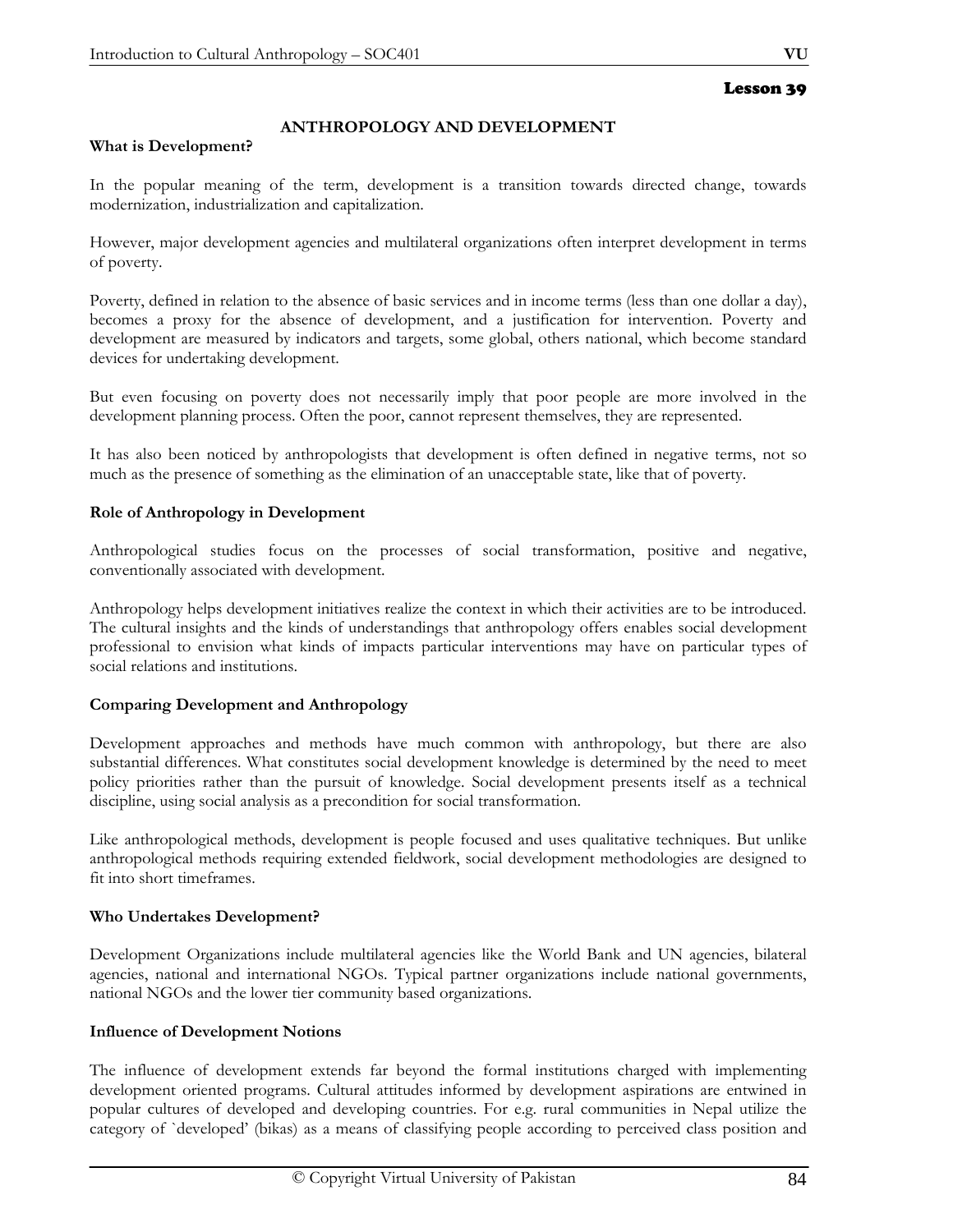social networks. Wealthy individuals in developed countries provide money for communities perceived as 'poor' via child sponsorship schemes for example.

#### **Useful Terms**

**Social Development** – the effort to meet basic needs and to assure access to basic human right

**Entwined** – joined or merged together

**Perceived** – considered or viewed

**NGOs** – Non government organizations

#### **Suggested Readings based on Internet Resources**

Students are advised to read the following paper (available in PDF format from the following web-site for this lecture), which provides useful and interesting information:

Applying Anthropology in and to Development http://www.lboro.ac.uk/departments/ss/applicationsofanthropology/greenpaper.htm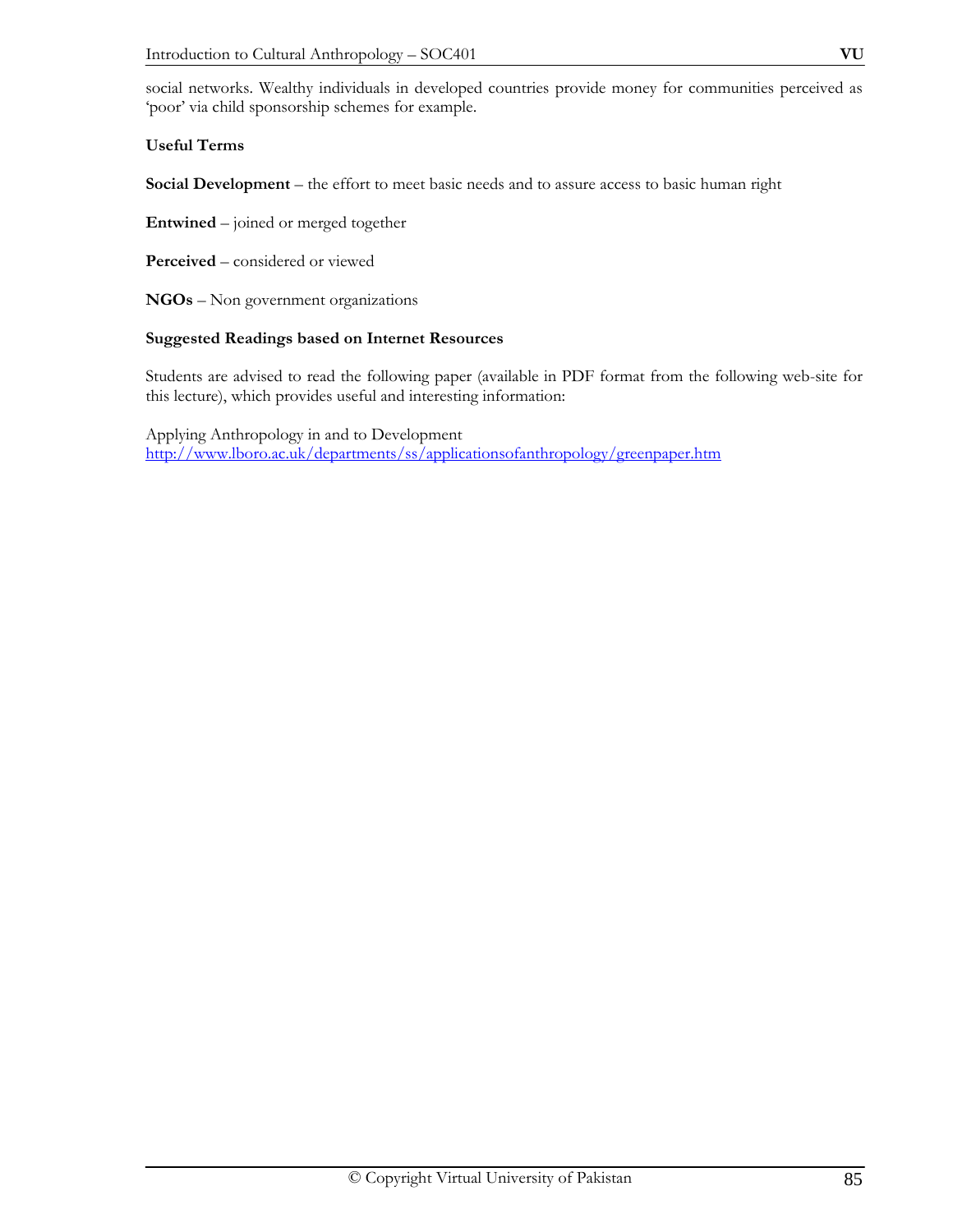# **ANTHROPOLOGY AND DEVELOPMENT (Continued)**

#### **Development and Change**

From an anthropological point of view, culture is an asset, even though managing it is difficult since cultures change and do not have sharp borders.

Examples of development planners' and development workers' ignorance of local culture, have had devastating repercussions on the local level.

#### **What Development Anthropologists do**

Development anthropologists in interpret practices which are difficult for others to access who lack detailed comparative knowledge of social organization: gender, kinship, property resources.

Anthropological input is often restricted to appraisal and analysis of planned outcome failures. Besides international development, use of applied anthropology has grown in the West as well.

Anthropology in the US and in South America is often associated with cultural brokerage between indigenous groups and national governments, and between indigenous groups and private companies, often those associated with natural resource extraction.

#### **Changing Notion of Development**

Development necessitates a kind of social analysis of the situations which the proposed intervention will be designed to address. From an anthropological view, this essentially requires matching two representations of reality, that of development practioners and that of local environments.

Research on development and culture during the past years has emphasized a culture-sensitive approach in development. Emphasis on people undertaking their own development, instead of imposing development on them, it is suggested that research into local culture is one of the most important features for ensuring participatory development.

Participation means that development should involve all its stakeholders. Even the World Bank has recognized the complex local environments in which development policy was supposed to operate and had failed was due to lack of participation. A modified policy discourse spoke the need to include local people, civil society, and social networks in planning and implementation

#### **Contentions in Development**

If anthropology has conventionally been suspicious of unplanned changes, it has been particularly distrustful of directed change and of the international development project which has had directed change as its objective.

The ambivalent relationship between anthropology and development has its origins in the colonial systems of governance. British anthropology strove to be useful to 'practical men' of colonial administration in the 1930's to access public funds. In France, anthropological methods were used to improve colonial government.

This history accounts for the suspicion with which anthropology is still viewed in many countries which have a fairly recent history of colonial domination.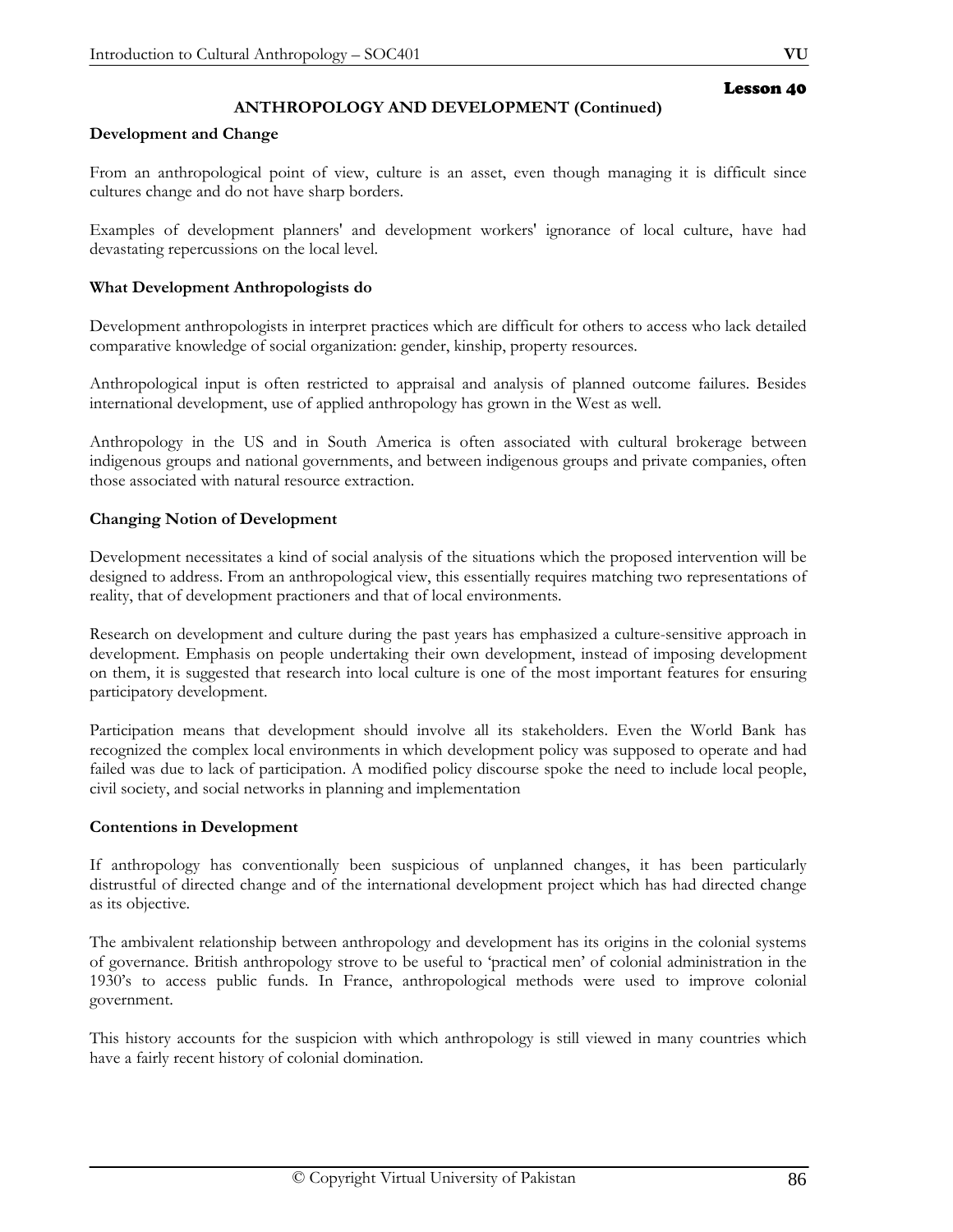#### **A New Role for Anthropologists**

The involvement of anthropology in development did not end with the dawning of the post-colonial era. The inclusion of the discipline in the institutional structures of international development from the late 1970's on has created a number of anthropological positions within development agencies.

Induction of anthropologists in development agencies in the 1980's and 1990's coincided with a new people oriented discourse in international development and a renewed focus on social exclusion and marginality.

#### **Useful Terms**

**Contentions –** controversies or opposing points of view

**Conventionally** - standardized way of doing something

**Natural resource extraction** – extraction of resources from the natural environment (from the land or the sea) for productive purposes

**Post -Colonial** – the time period commencing after the colonization period is over, although the influence of colonizing countries may still remain after they have physically vacated a colony

**Ambivalent** – ambiguous or lacking a clear cut definition

#### **Suggested Readings using Internet Resources**

In addition to reading from the textbook, please visit the following web-site for this lecture, which provide useful and interesting information:

The cultural process of development: Some impressions of anthropologists working in development http://www.valt.helsinki.fi/kmi/Julkais/WPt/1998/WP898.HTM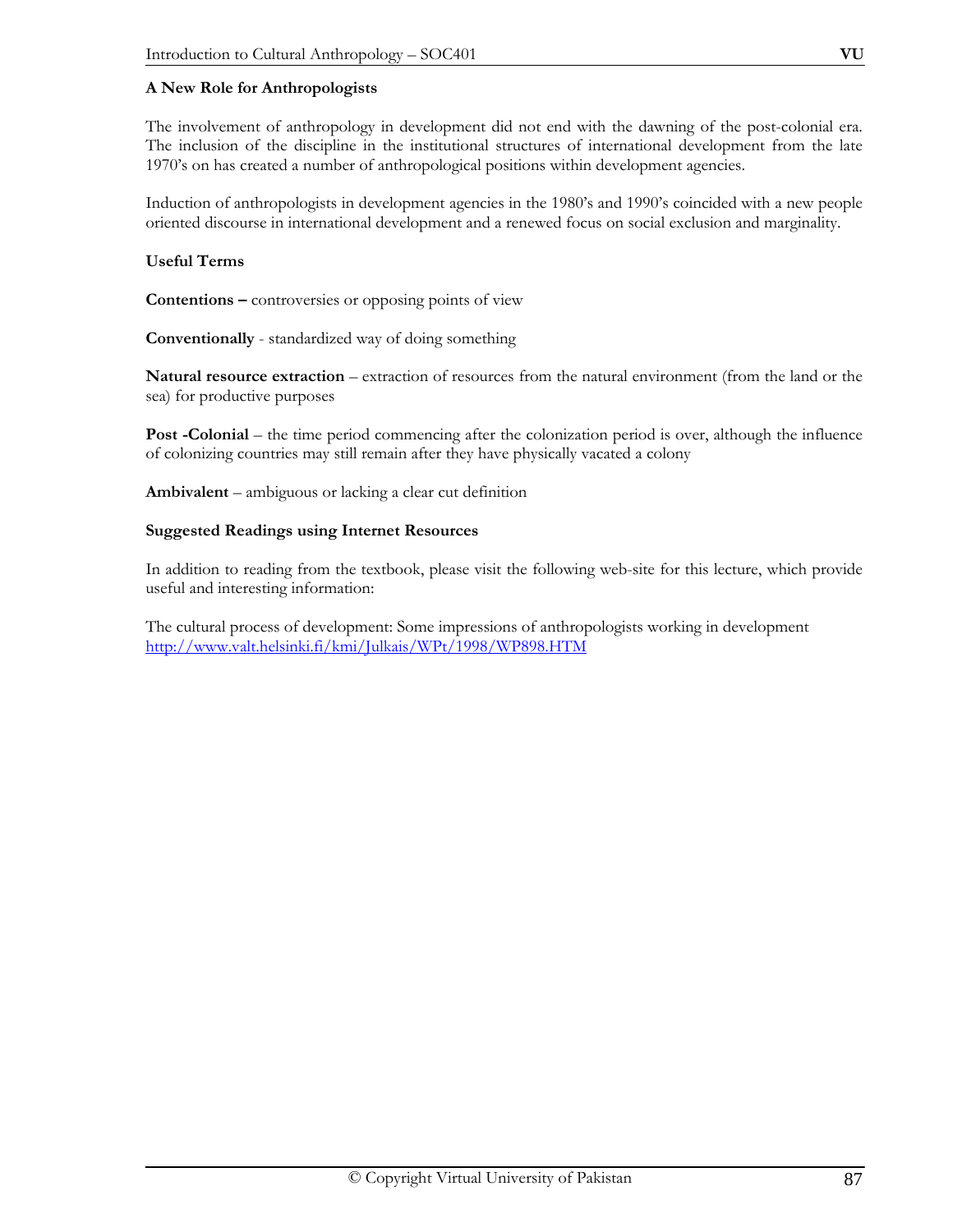# **ANTHROPOLOGY AND DEVELOPMENT (Continued)**

#### **Expectations from an Anthropologist**

Commonly it is expected that an anthropologist can assist development programmes by bringing in the anthropological perspective. Anthropologists are expected to address social rather that technical aspects of development programs.

It is anticipated that an anthropologist should take care of the 'soft' elements of the project. This is a diffuse expectation which can imply many tasks. The anthropologist can be expected to report on, for example, the division of labour in an area or why cultivators prefer a special crop. In the latter case, the anthropologist collaborates with an agronomist on the given project.

An anthropologist is expected to give answers to certain questions which should lead to action: for e.g. to drill a well, it is necessary to form a water group which will contribute labor and/or take the responsibility of maintaining the well after it has become operational.

Anthropologists entered the field of development when development organizations acknowledged that things often did not work out, according to expectations, because of cultural factors. Anthropologists can help in this regard given their understanding of cultural similarities and differences.

#### **Anthropology's Contribution to Development**

Anthropologists have highlighted an appreciation of local knowledge and practices. Anthropologists argue that indigenous knowledge, practices and social institutions must be considered if local resource management and development plans are to work.

Interaction between so-called experts in the modern sector and people representing local, specific knowledge can result in the creation of new knowledge and be a starting point for development activities.

In an anthropological sense, culture is integrated in society and social development and is thus heterogeneous, dynamic and holistic**.** Anthropologists have shown that people are not an undifferentiated mass.

A first step of development workers is to get the whole picture of norms and values, and maybe their ideals, in a specific area. The second step is to look for the variations in the heterogeneity of what first looks like a homogeneous mass of people.

Hierarchies are found everywhere. It is of utmost importance to recognize hierarchies in the process of planned change. The manner in which certain groups are left outside the decision-making process also deserves attention.

#### **Requirements & Rewards of Anthropological Input**

Research into culture and development requires time. It involves considering the interaction and interchange of different kind of knowledge and learning between development agents, the so-called experts, and people representing local knowledge - all this also requires much effort and resources.

Much work done by the anthropologist is anticipatory in nature. Anthropological experience helps anticipate potential, both negative and positive changes. A well done cultural analysis of development initiatives also helps to anticipate conflicts, which can be addressed before they become serious problems.

#### **Useful Terms**

**Hierarchies** – segmented responsibilities accompanied by differences in rewards and prestige

Lesson 41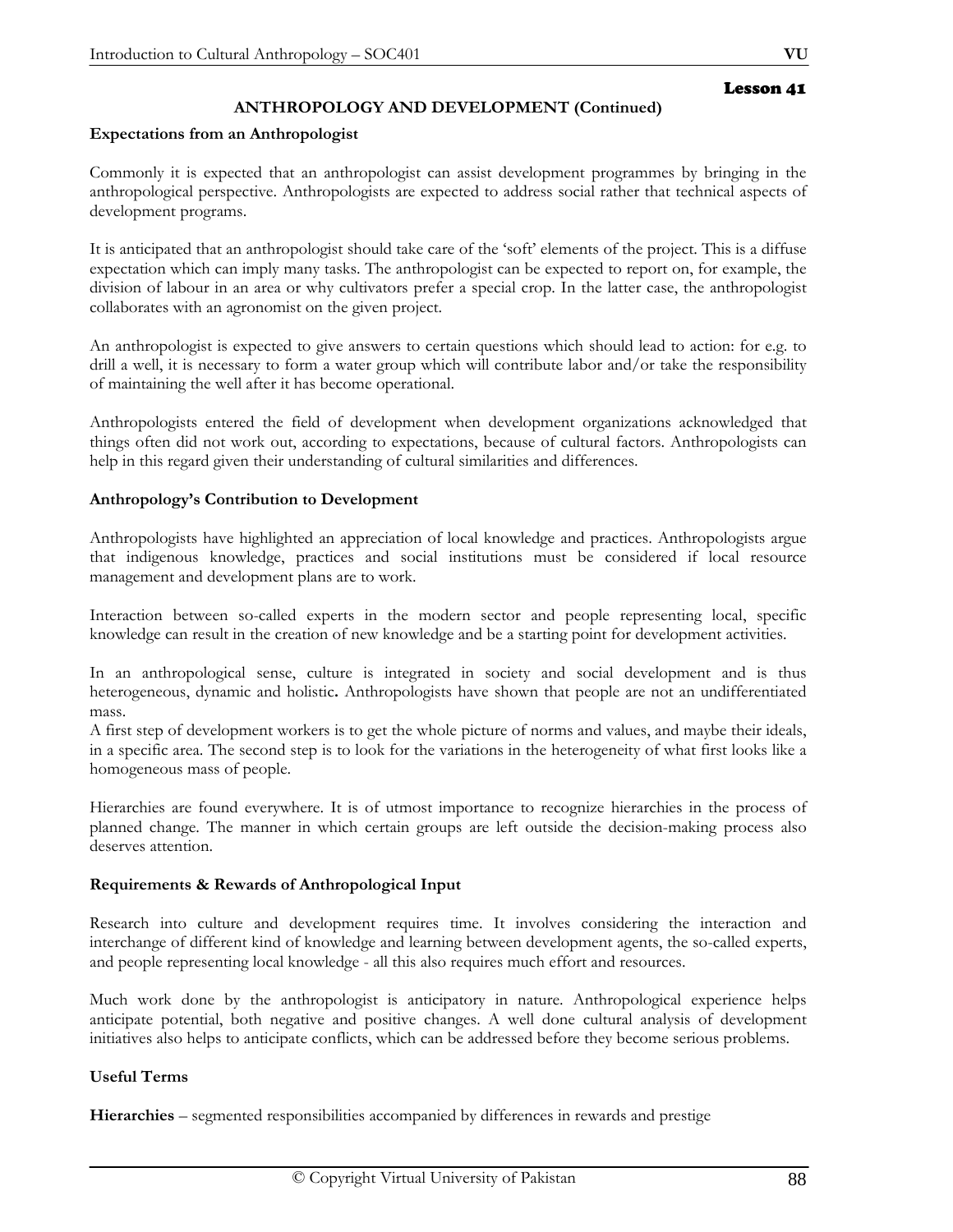**Integrated** – tied or connected to each other

**Operational** – functional or workable

#### **Internet Resources**

In addition to reading from the textbook, please visit the following web-site for this lecture, which provide useful and interesting information:

Addressing livelihoods in Afghanistan http://www.areu.org.pk/publications/livelihoods/Addressing%20Livelihoods.pdf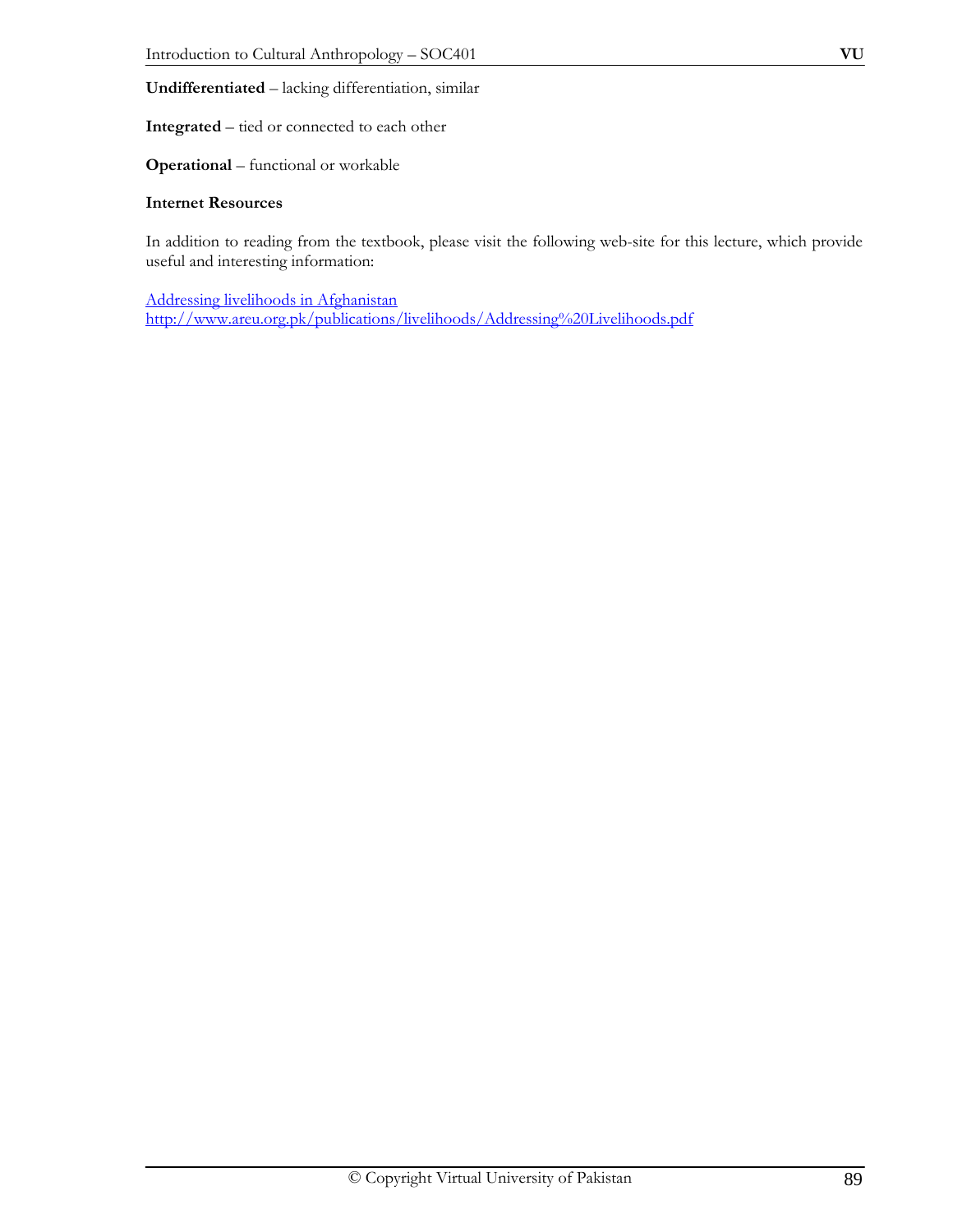### **CULTURAL ANTHROPOLOGY AND ART**

#### **What is Art?**

Art can be defined as the process and products of applying certain skills to any activity that transforms matter, sound, or motion into a form that is deemed aesthetically meaningful to people in a society. Yet there is no universal definition of art.

Art reflects the human urge to express oneself and to take pleasure from aesthetics. The creative process of art is enjoyable, produces an emotional response and conveys a message.

Verbal art includes myths and folktales. Myths tend to involve supernatural beings whereas folktales are more secular in nature. Like other art forms, verbal arts are connected to other aspects of a culture.

#### **Art and Anthropology**

Art plays a useful social function and is prominent in ceremonies and customs of most cultures. The forms of artistic expression of relevance to cultural anthropologists include graphic and plastic arts (such as painting, carving, and weaving), music, dance, and verbal art (such as myth and folklore).

#### **Examples of Art**

Painting, sculpture and ceramics are common forms of western art. Religiously inspired art forms are also impressive (including architecture).

Smaller societies also have distinct art forms; the Nubian body decorations, Eskimo body tattooing and Navajo sand paintings are examples of art.

#### **Relevance of Art**

Art contributes to the well-being of individuals and society. For individuals, art provides emotional gratification to the artist and the beholder.

From the social perspective, art strengthens and reinforces social bonds and cultural themes, acts as a mechanism of social control, and is a symbol of high status particularly in complex societies.

#### **Differences in Art Forms**

Major differences in art forms are found between different cultures of the world. In small-scale societies of foragers, pastoralists or shifting cultivators, with nomadic or semi-nomadic residence patterns, the art in these societies either involves performing arts (song, dance or story telling) or is highly portable (jewelry, tattooing).

#### **Judging the Quality of Art**

In modern societies, what constitutes good art is largely determined by the professional art establishment (experts, critics, academics).

In societies lacking professional art establishments, artistic standards are less elaborate and more diffuse and democratic, relying on public reaction.

Complex societies, with specialization and sophisticated institutions invest in elaborate buildings, larger than life canvases kept in museums.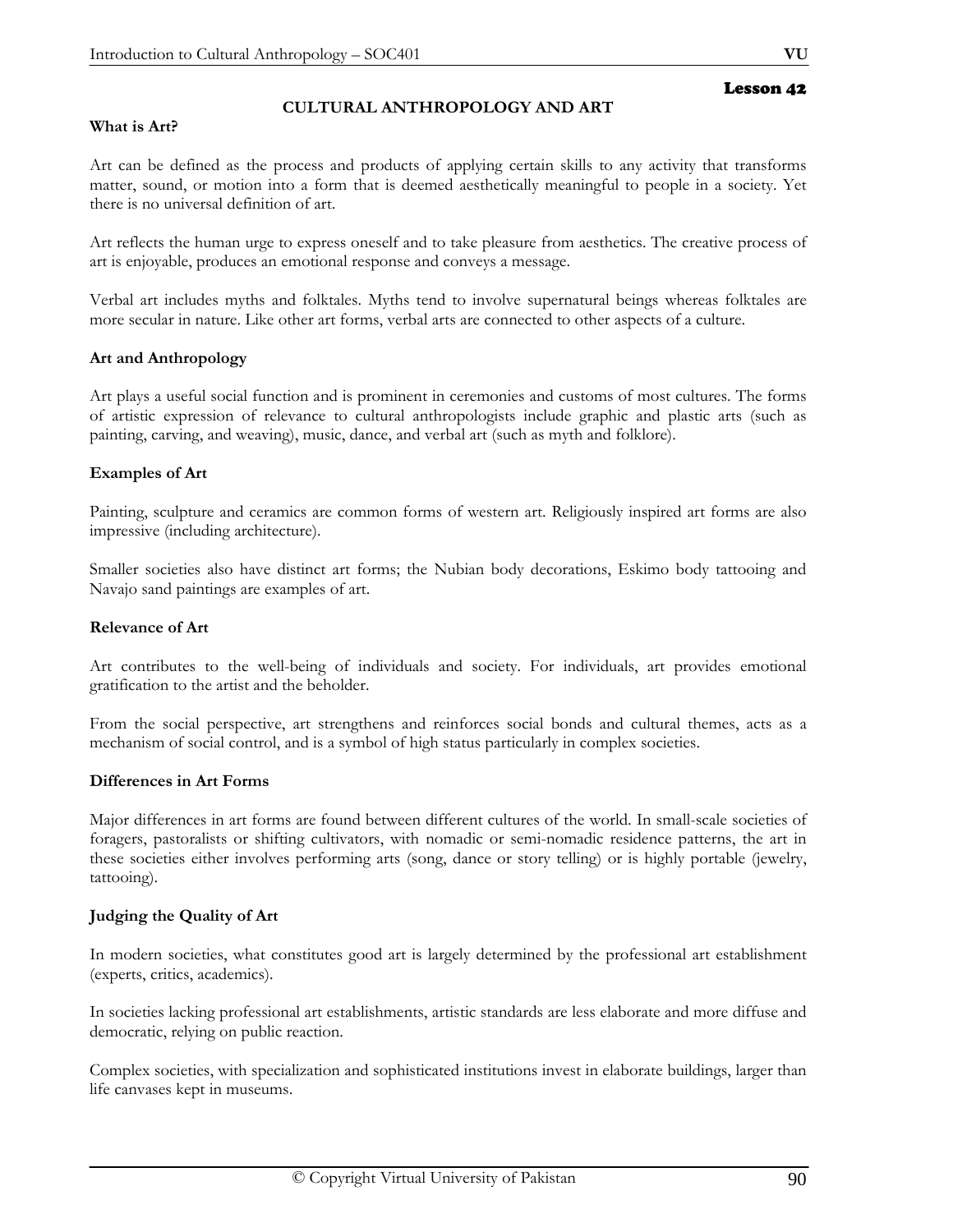#### **Art and Politics**

It is possible to see symbols of political power expressed via art. In Polynesia, leadership based on centralized chiefdoms results in chiefs using permanent tattoos to reflect their hereditary high status. In Melanesia, on the other hand, power is more fluid and the 'big men' indicate their authority using temporary body paints.

#### **Useful Terms**

**Tattoo** – form of body art which illustrates onto the skin using permanent ink

**Canvas** – the cloth on which paintings are done

**Diffuse** – spread out

**Art establishment** – art experts, critics and academics. Museums and other art institutions are also part of this establishment

#### **Suggested Readings**

Students are advised to read the following chapters to develop a better understanding of the various principals highlighted in this hand-out:

Chapter 15 in '*Cultural Anthropology: An Applied Perspective' by Ferrarro and Chapter 26 in 'Anthropology' by Ember* 

#### **Internet Resources**

In addition to reading from the textbook, please visit the following web-site for this lecture, which provide useful and interesting information:

Art and Anthropology:

www.anthroarcheart.org or www.artandanthropology.com or www.augie.edu/dept/art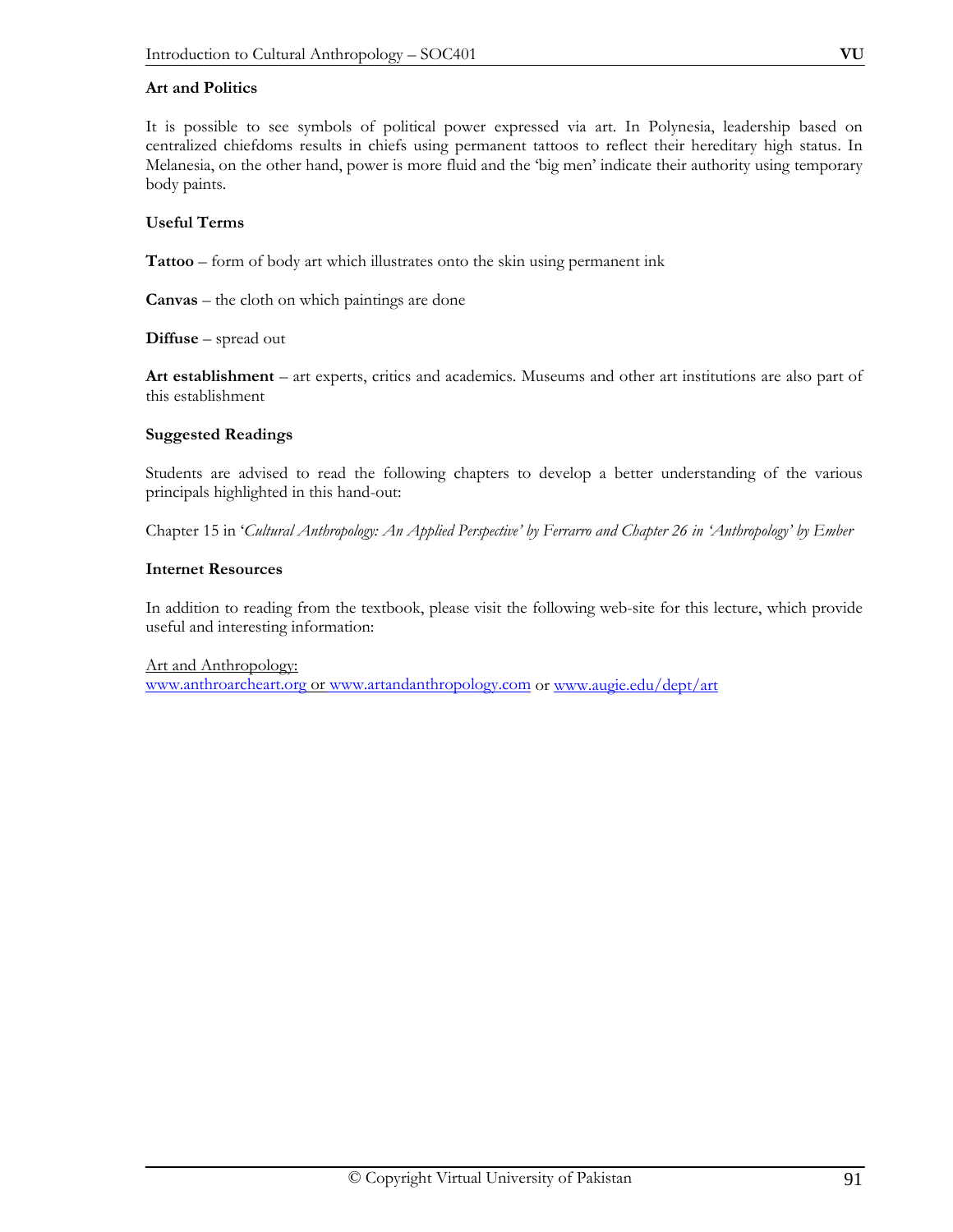# **CULTURAL ANTHROPOLOGY AND ART (continued)**

#### **Functionalist Perspectives Concerning Art**

Manilowski tended to emphasize how various cultural elements function for the psychological well-being of the individual. Radcliff-Brown stressed how a cultural functional element of art functions to contribute to the well-being or continuity of society.

#### **Psychological Benefits of Art**

For the artist, artistic impressions enable expression of emotional energy in a concrete and visible manner. The creative tension released via artistic expression brings personal gratification.

Works of art evoke emotional responses from their viewers, which can be positive or negative, but do help relieve stress.

#### **Art and Social Integration**

Art functions to sustain longevity of the society in which it is found. Art is connected to other parts of the social system and used to evoke positive feelings for its rulers.

Even in ancient Aztec and Egyptian civilizations the ziggurats and pyramids served to provide a visual reinforcement of the awesome power of the rulers.

Art forms like music also help reinforce social bonds and cultural themes. Martial music, on the other hand, helps rally people against a common enemy. Story-telling also passes on social values from one generation onto the next, whereby helping social integration.

#### **Art and Social Control**

A popular perception concerning artists is that they are non-conformist, visionary and aloof. Art often reinforces existing socio-cultural systems. It also instills important cultural values and influences people to behave in socially appropriate ways.

Art can buttress inequalities of existing stratification systems. In highly stratified societies, state governments use art for maintaining the status quo and to solicit obedience and respect.

#### **Art as a Status Symbol**

Acquiring art objects provides a convincing way to display one's wealth and power. Possessing art objects implies high prestige due to its uniqueness.

Art in ancient Egypt was the personal property of the pharos. Art galleries often exhibit personal collections obtained from high ranking members of society.

#### **Art as a Form of Protest**

Art functions as a vehicle for protest, resistance and even revolution. Various artists have attempted to raise the consciousness of their countrymen through their poems, painting and plays and helped instigate sociopolitical changes.

#### **Useful Terms**

**Consciousness** – the feelings, sentiments and thoughts of a person or of a given people

Lesson 43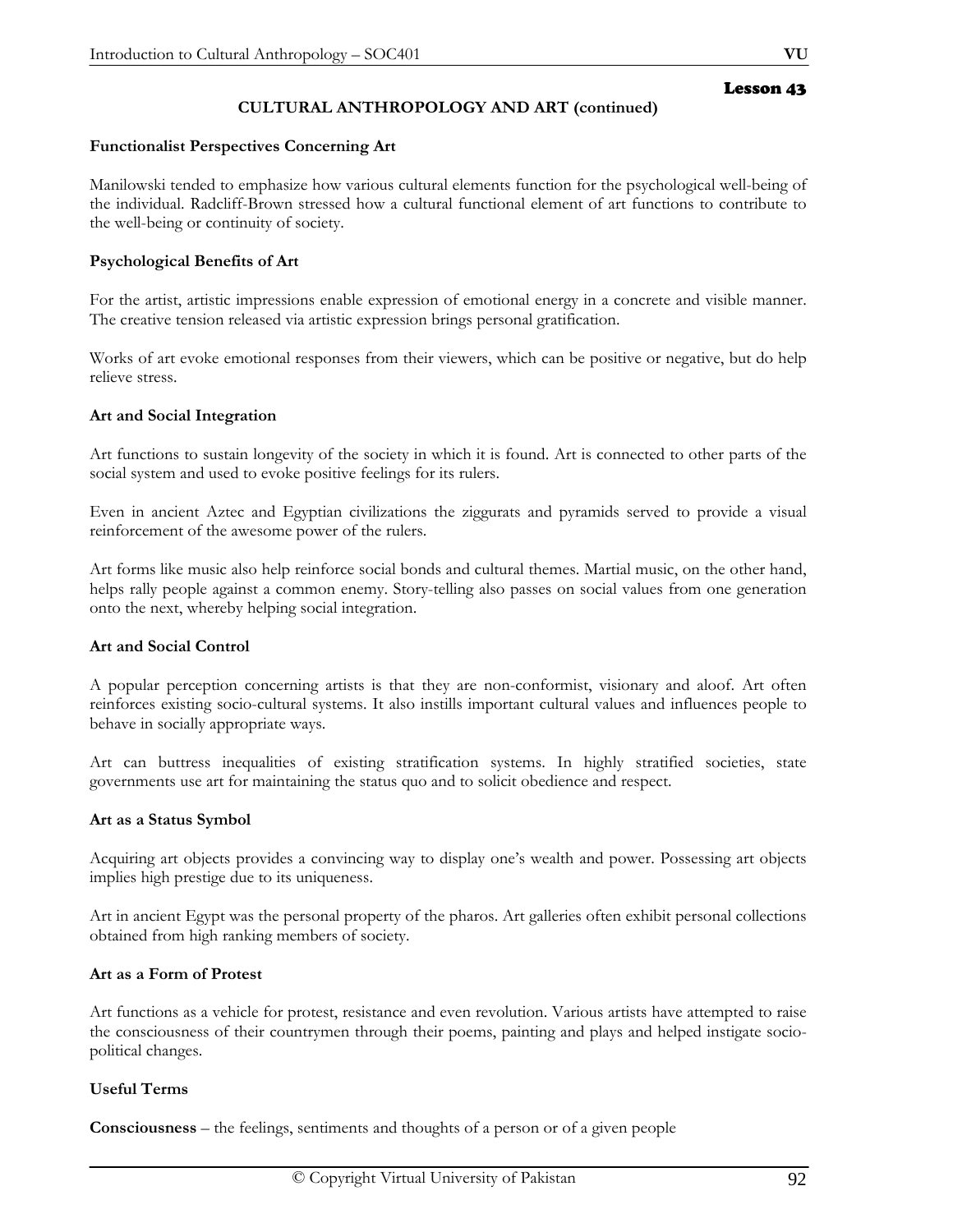#### **Acquiring** – obtaining

**Status quo** – the existing system

**Ziggurats** – ancient places of worship in the South American continent, renowned for their architectural design

#### **Suggested Readings**

Students are advised to read the following chapters to develop a better understanding of the various principals highlighted in this hand-out:

Chapter 15 in '*Cultural Anthropology: An Applied Perspective' by Ferrarro and Chapter 26 in 'Anthropology' by Ember* 

#### **Internet Resources**

In addition to reading from the textbook, please visit the following web-site for this lecture, which provide useful and interesting information:

Art and Anthropology:

www.anthroarcheart.org or www.artandanthropology.com or www.augie.edu/dept/art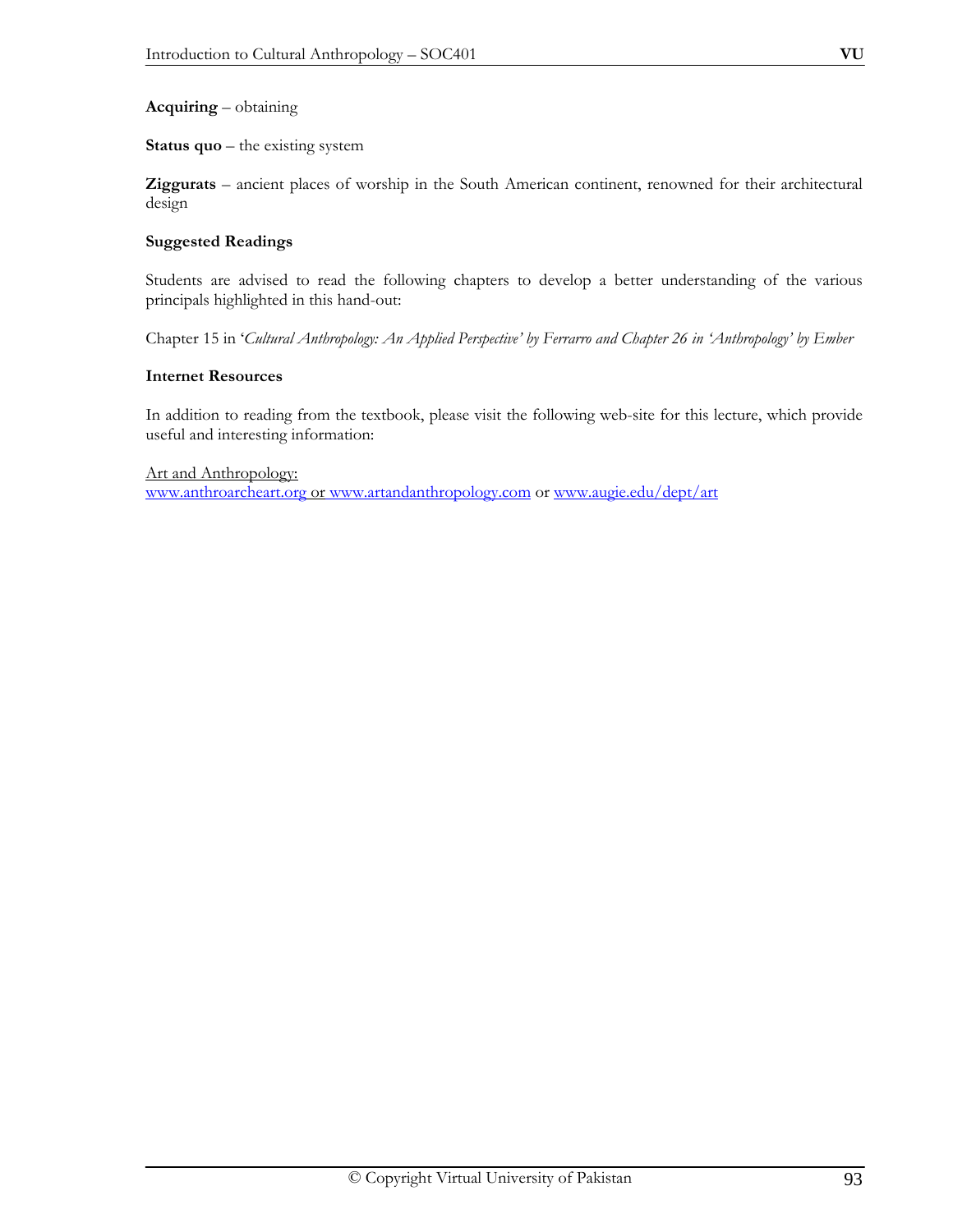### **Ethical Condemnation**

### **ETHICS IN ANTHROPOLOGY**

Since the 1960s, cultural anthropology has been the target of critical attacks both from within and without the discipline. The condemnation of anthropology and anthropologists by postmodernism, literary theory, and post-colonialism, among others, has been directed at its status as a science and its participation in the oppression of minorities and justification of colonialism.

Critics assert that anthropology has been used solely to objectify oppressed peoples and that it cannot be considered a science. Anthropologists are blamed for asserting domination over his or her subject due to negative and inaccurate representations formed by the critics.

Anthropology is charged with ignoring history in studying non-Western societies and so anthropologists have been blamed for treating cultures as isolated from neighbors and the world at large. Anthropologists can also reinforce biases and stereotypes by using flawed methodology in their works

#### **Orientalism**

By studying the orient the scholar separates him or herself from the culture they study and recreate it as another world. Said believes that Asians are confined by the Oriental label that has been constructed by the European scholar.

It is natural for the human race to divide itself into "us" and "them." It is this division that leads to hostility. The separation that arises due to scholarly study only strengthens this hostility.

#### **Response of Anthropologists**

In order to continue the study of culture, anthropology developed the term relativism, which stated that all cultures were equal, but not necessarily alike.

Cultural anthropology could not, however, accept relativism because issues of morality became controversial. The study of anthropology became obsessed with data analysis in order to avoid moral judgment.

Classic anthropologists feared domination of the discipline by psychology and sociology; therefore, anthropology, had to be redefined in order to shift the focus of the discipline back to the study of culture.

Past research existed only on exotic cultures and the theories developed from that research were used to try to define modern, or first-world, culture. Several problems arose from this movement. Few people were interested in studies in cities or familiar places, the exotic areas broke the rule that all cultures are equal, and, therefore, these areas drew the attention of anthropologists. Another problem was that all previous studies were done on societies with no recorded history, and, therefore, no changes in patterns or traditions were observed

#### **Defending Anthropological Integrity**

Leading and influential anthropologists generally believed in uniformity in the actions and nature of humankind, not in the idea of self and the 'Other'. They wanted to study all forms of culture, at home and abroad, to discover similarities.

There are several examples of anthropologists who recognized the importance of borrowing, diffusion, and regional and global interactions in shaping society. Anthropology should base their criticisms on a careful scrutiny of facts.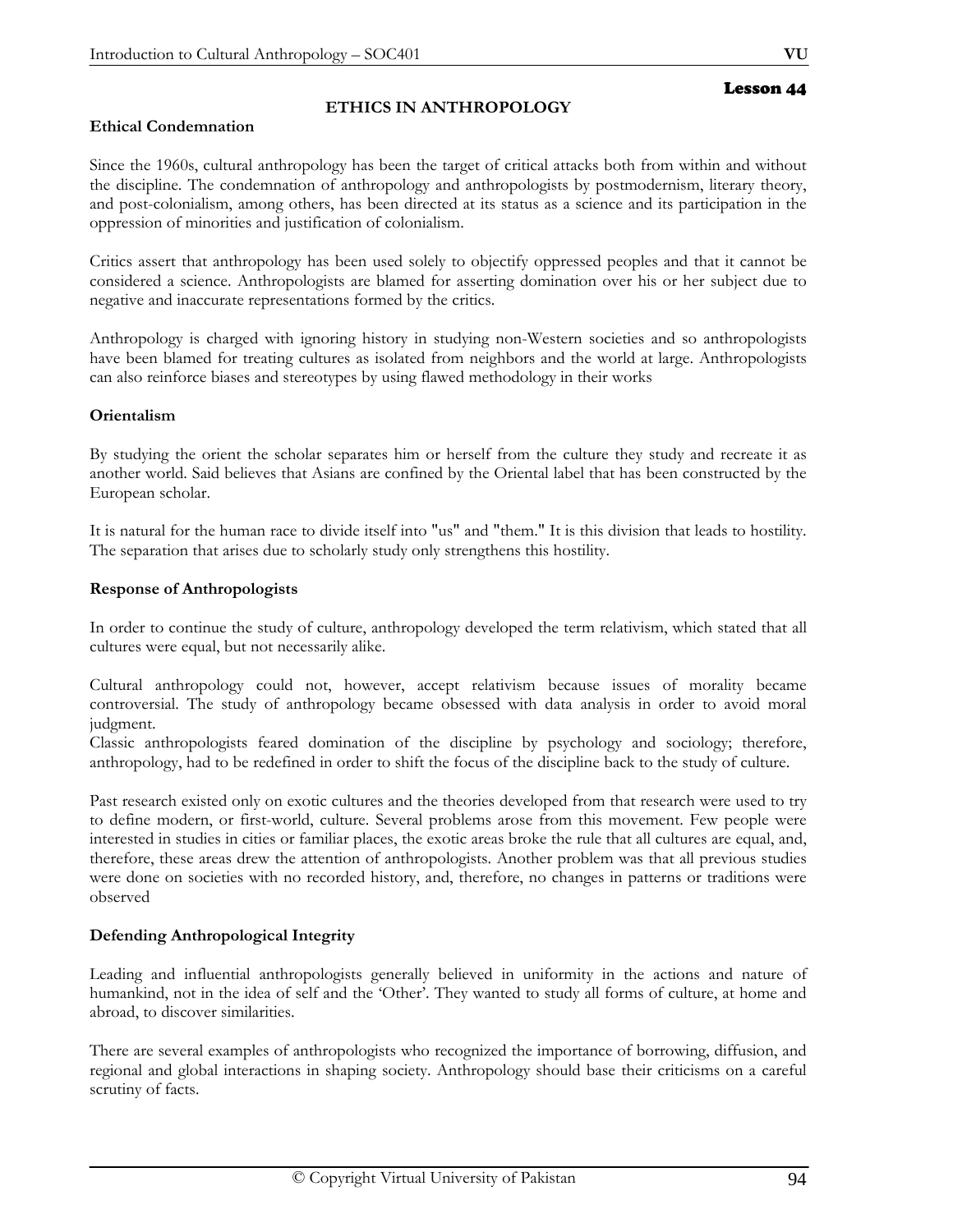### **Using Criticism Constructively**

Questions and ideas put forth by anthropology's critics must be used to help avoid misperceptions and poorly founded opinions from passing on as common knowledge to the new generation of anthropologists.

Reexamination of the prevalent attitudes in anthropology can move away the notion of anthropologists as authoritarian figures to humanistic, scientific scholars interested in comparing and contrasting cultures.

#### **Assuring Anthropological Integrity**

Objectivity and functional analysis combined with today's knowledge of psychology that is the key to comprehensiveness and objectivity in anthropology.

### **Useful Terms**

**Objectivity** – unbiased observation of facts

**Authoritarian** – monopolized exertion of power

**Prevalent** – existing or in current use

**Scrutiny** – study or careful observation

#### **Suggested Readings**

Students are advised to read the following chapters to develop a better understanding of the various principals highlighted in this hand-out:

Chapter 28 in '*Anthropology*' by Ember

#### **Internet Resources**

In addition to reading from the textbook, please visit the following web-site for this lecture, which provide useful and interesting information:

Ethics in Anthropology http://www.publicanthropology.org/Journals/Engaging-Ideas/Rt(yano)/Peters1.htm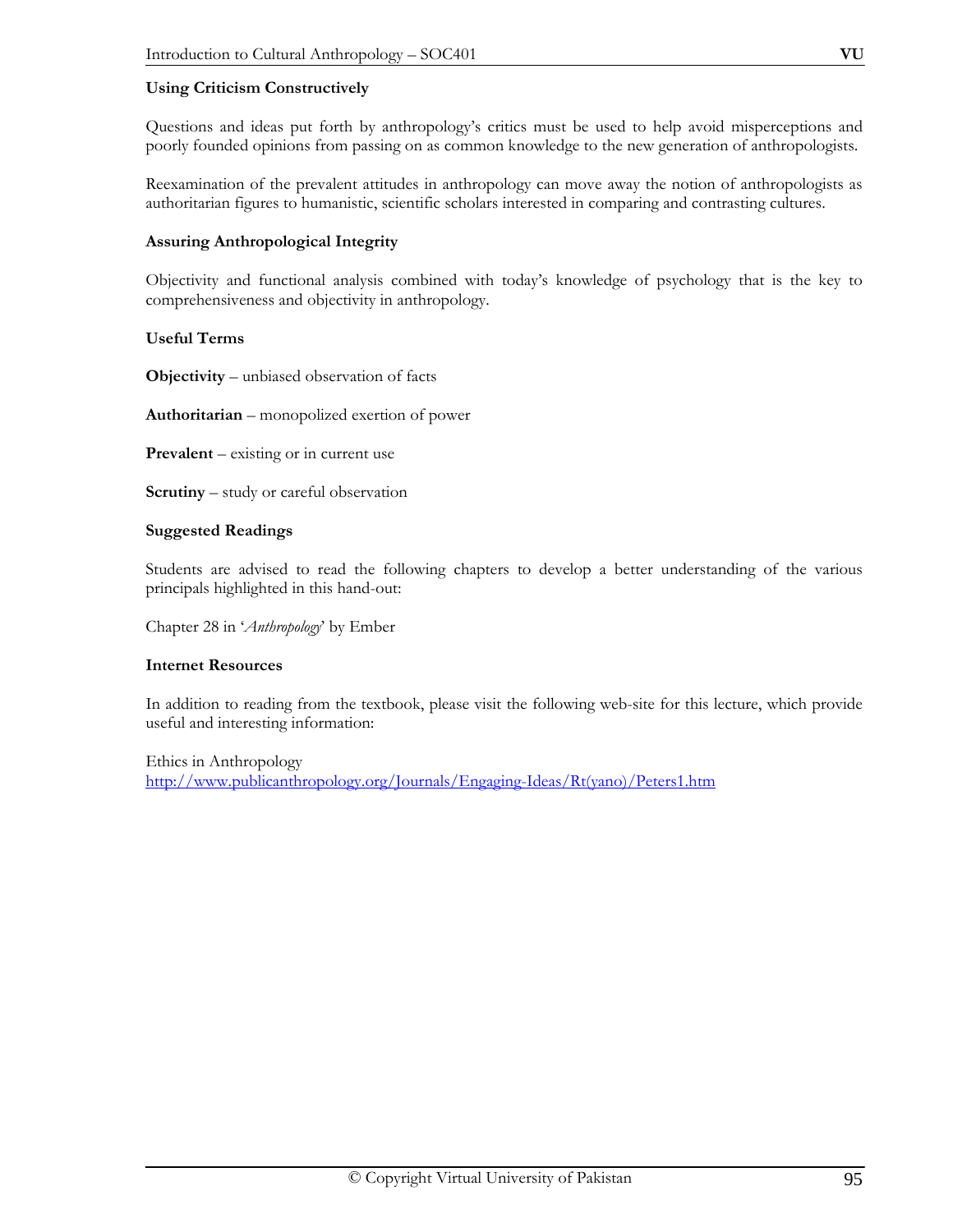# **RELEVANCE OF CULTURAL ANTHROPOLOGY**

#### **Change and the Future of Anthropology**

Change is occurring at such an accelerated pace that it is difficult to keep up with all the changes in the world today. The recent revolution in transportation and telecommunications and the resulting increase in communications and travel are diffusing cultures at a much greater rate today than ever before.

Some argue that cultural anthropology will loose importance in the future since it is only a matter of time when all cultures will be homogenized. Yet few cultural anthropologists are studying pristine cultures as the discipline is adapting to the realities of this changing world.

Concern for survival of indigenous cultures and the study of complex societies is now the new focus area for many cultural anthropologists. There is also greater emphasis on using anthropological perspectives to deal with developmental problems.

There is little evidence to suggest that the world is becoming a cultural melting pot, so despite cultural changes there is enough diversity in the world to keep cultural anthropologists occupied for a long time to come.

### **Ensuring Cultural Survival**

Cultural patterns – and in some cases people themselves – have been eradicated as a direct result of progress and economic development. The indigenous population of Tasmania in 19th century by white settlers for sheep herding is a tragic example of cultural extinction.

The 1884 Berlin Conference was a civilized way of dividing spoils of Africa but not safeguarding rights of indigenous people and numerous conflicts on the African continent are based on this insensitive division and lumping together of different ethnic groups.

The Brazilian Amazon shelters the largest population of the world's still indigenous people. But by building roads through the Amazonian frontier, the Brazilian government has introduced diseases such as influenza and measles amongst the indigenous communities.

#### **Contemporary Anthropologists**

Anthropological research has great relevance for the public at large. Consider for example the role archaeology played in society during the nineteenth century. Books on the subject were widely read. Darwin's work, for example, significantly changed beliefs on human history and development of the modern world.

Throughout this era of advancements academic archaeology was on the rise. This movement finally phased out the participation of amateurs in the field, creating a more elitist and inaccessible discipline.

While professionalization has certainly had numerous benefits - including developments in "method, theory and culture historical knowledge", its negative aspects are causing a significant deterioration of popular interest in archaeology.

A movement towards popularization through accessible writing must take place in order to involve the public and rekindle active interest in archaeology and indeed in other branches of anthropology.

Accessibility glorifies the field of anthropology, rather than denigrates it. Nowadays, rather than writing holistic ethnographies, cultural anthropologists bring to the study of cities and complex societies a more nuanced sensitivity towards understanding and dealing with the issue of ethnic diversity.

Lesson 45